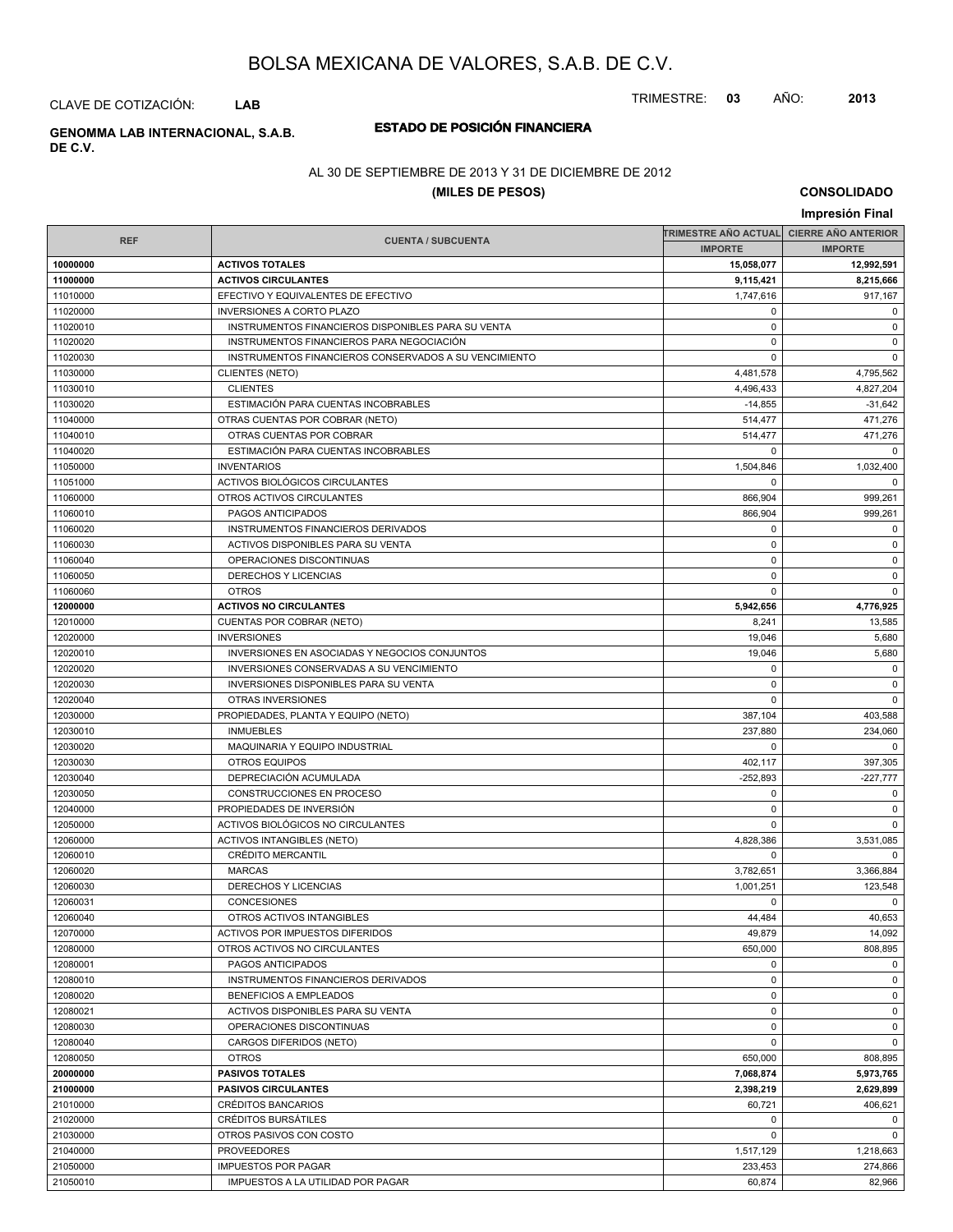TRIMESTRE: **03** AÑO: **2013**

CLAVE DE COTIZACIÓN: **LAB**

**ESTADO DE POSICIÓN FINANCIERA GENOMMA LAB INTERNACIONAL, S.A.B. DE C.V.**

### AL 30 DE SEPTIEMBRE DE 2013 Y 31 DE DICIEMBRE DE 2012

### **(MILES DE PESOS)**

**CONSOLIDADO Impresión Final**

|            |                                                                                   |                | TRIMESTRE AÑO ACTUAL│ CIERRE AÑO ANTERIOR |
|------------|-----------------------------------------------------------------------------------|----------------|-------------------------------------------|
| <b>REF</b> | <b>CUENTA / SUBCUENTA</b>                                                         | <b>IMPORTE</b> | <b>IMPORTE</b>                            |
| 21050020   | OTROS IMPUESTOS POR PAGAR                                                         | 172,579        | 191,900                                   |
| 21060000   | OTROS PASIVOS CIRCULANTES                                                         | 586.916        | 729,749                                   |
| 21060010   | <b>INTERESES POR PAGAR</b>                                                        | 11,940         | 9,961                                     |
| 21060020   | INSTRUMENTOS FINANCIEROS DERIVADOS                                                | $\mathbf 0$    | $\mathbf 0$                               |
| 21060030   | <b>INGRESOS DIFERIDOS</b>                                                         | $\mathbf 0$    | $\mathbf 0$                               |
| 21060050   | <b>BENEFICIOS A EMPLEADOS</b>                                                     | 5,109          | 3,111                                     |
| 21060060   | <b>PROVISIONES</b>                                                                | 196,564        | 154,759                                   |
| 21060061   | PASIVOS RELACIONADOS CON ACTIVOS DISPONIBLES PARA SU VENTA CIRCULANTES            | $\mathbf 0$    | $\Omega$                                  |
| 21060070   | OPERACIONES DISCONTINUAS                                                          | $\mathbf 0$    | $\mathsf 0$                               |
| 21060080   | <b>OTROS</b>                                                                      | 373,303        | 561,918                                   |
| 22000000   | <b>PASIVOS NO CIRCULANTES</b>                                                     | 4,670,655      | 3,343,866                                 |
| 22010000   | <b>CRÉDITOS BANCARIOS</b>                                                         | 2,249,201      | 3,052,275                                 |
| 22020000   | <b>CRÉDITOS BURSÁTILES</b>                                                        | 1.989.479      | $\mathbf 0$                               |
| 22030000   | OTROS PASIVOS CON COSTO                                                           | $\Omega$       | $\Omega$                                  |
| 22040000   | PASIVOS POR IMPUESTOS DIFERIDOS                                                   | 380,789        | 229,370                                   |
| 22050000   | OTROS PASIVOS NO CIRCULANTES                                                      | 51,186         | 62,221                                    |
| 22050010   | INSTRUMENTOS FINANCIEROS DERIVADOS                                                | $\mathbf 0$    | $\mathbf 0$                               |
| 22050020   | <b>INGRESOS DIFERIDOS</b>                                                         | $\mathbf 0$    | $\mathbf 0$                               |
| 22050040   | <b>BENEFICIOS A EMPLEADOS</b>                                                     | 2,124          | 1,659                                     |
| 22050050   | <b>PROVISIONES</b>                                                                | $\Omega$       | $\mathbf 0$                               |
| 22050051   | PASIVOS RELACIONADOS CON ACTIVOS DISPONIBLES PARA SU VENTA NO CIRCULANTES         | $\Omega$       | $\Omega$                                  |
| 22050060   | OPERACIONES DISCONTINUAS                                                          | $\mathbf 0$    | $\mathbf 0$                               |
| 22050070   | <b>OTROS</b>                                                                      | 49,062         | 60,562                                    |
| 30000000   | <b>CAPITAL CONTABLE</b>                                                           | 7,989,203      | 7,018,826                                 |
| 30010000   | CAPITAL CONTABLE DE LA PARTICIPACIÓN CONTROLADORA                                 | 7,880,888      | 6,963,109                                 |
| 30030000   | <b>CAPITAL SOCIAL</b>                                                             | 1,921,660      | 1,921,660                                 |
| 30040000   | <b>ACCIONES RECOMPRADAS</b>                                                       | $-160,350$     | $-159,952$                                |
| 30050000   | PRIMA EN EMISIÓN DE ACCIONES                                                      | 39,749         | 39,749                                    |
| 30060000   | APORTACIONES PARA FUTUROS AUMENTOS DE CAPITAL                                     | 0              | $\mathbf 0$                               |
| 30070000   | OTRO CAPITAL CONTRIBUIDO                                                          | $\Omega$       | $\Omega$                                  |
| 30080000   | UTILIDADES RETENIDAS (PERDIDAS ACUMULADAS)                                        | 6,067,497      | 5,156,957                                 |
| 30080010   | <b>RESERVA LEGAL</b>                                                              | 249,609        | 187,192                                   |
| 30080020   | <b>OTRAS RESERVAS</b>                                                             | $\Omega$       | $\Omega$                                  |
| 30080030   | RESULTADOS DE EJERCICIOS ANTERIORES                                               | 4,907,348      | 3,404,827                                 |
| 30080040   | RESULTADO DEL EJERCICIO                                                           | 910,540        | 1,564,938                                 |
| 30080050   | <b>OTROS</b>                                                                      | $\mathbf 0$    | $\mathbf 0$                               |
| 30090000   | OTROS RESULTADOS INTEGRALES ACUMULADOS (NETOS DE IMPUESTOS)                       | 12,332         | 4,695                                     |
| 30090010   | <b>GANANCIAS POR REVALUACIÓN DE PROPIEDADES</b>                                   | $\Omega$       | $\Omega$                                  |
| 30090020   | GANANCIAS (PERDIDAS) ACTUARIALES POR OBLIGACIONES LABORALES                       | $\Omega$       | $\Omega$                                  |
| 30090030   | RESULTADO POR CONVERSIÓN DE MONEDAS EXTRANJERAS                                   | 12,332         | 4,695                                     |
| 30090040   | CAMBIOS EN LA VALUACIÓN DE ACTIVOS FINANCIEROS DISPONIBLES PARA SU VENTA          | 0              | $\mathbf 0$                               |
| 30090050   | CAMBIOS EN LA VALUACIÓN DE INSTRUMENTOS FINANCIEROS DERIVADOS                     | $\mathbf 0$    | $\mathbf 0$                               |
| 30090060   | CAMBIOS EN EL VALOR RAZONABLE DE OTROS ACTIVOS                                    | $\mathbf 0$    | $\mathbf 0$                               |
| 30090070   | PARTICIPACIÓN EN OTROS RESULTADOS INTEGRALES DE ASOCIADAS Y NEGOCIOS<br>CONJUNTOS | $\mathbf 0$    | $\mathsf 0$                               |
| 30090080   | OTROS RESULTADOS INTEGRALES                                                       | $\Omega$       | $\Omega$                                  |
| 30020000   | CAPITAL CONTABLE DE LA PARTICIPACIÓN NO CONTROLADORA                              | 108,315        | 55,717                                    |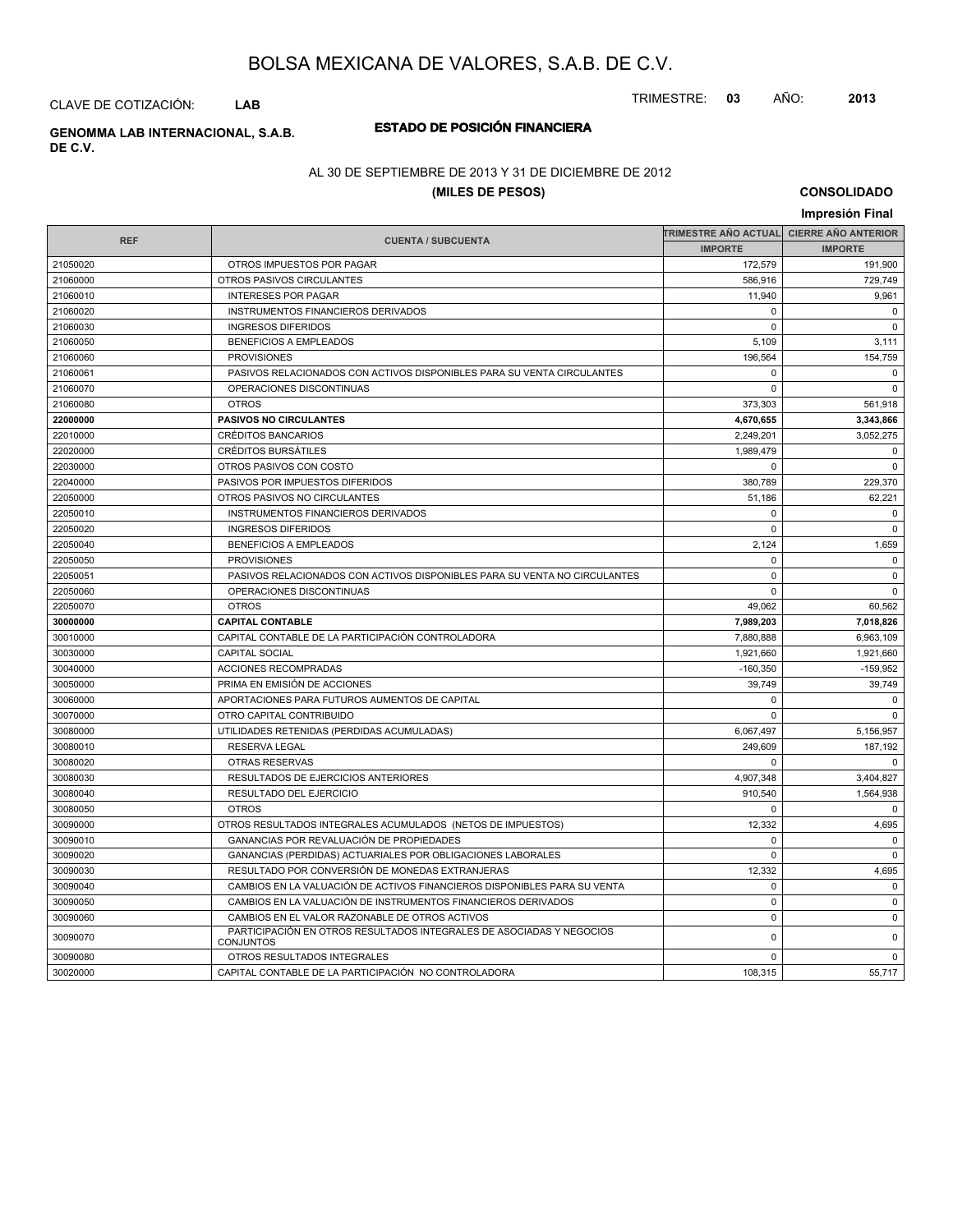CLAVE DE COTIZACIÓN: **LAB**

# **DE C.V.**

### **ESTADO DE POSICIÓN FINANCIERA GENOMMA LAB INTERNACIONAL, S.A.B. DATOS INFORMATIVOS**

### AL 30 DE SEPTIEMBRE DE 2013 Y 31 DE DICIEMBRE DE 2012

### **(MILES DE PESOS)**

# **CONSOLIDADO**

|            |                                             |                             | Impresión Final            |
|------------|---------------------------------------------|-----------------------------|----------------------------|
| <b>REF</b> | <b>CONCEPTOS</b>                            | <b>TRIMESTRE AÑO ACTUAL</b> | <b>CIERRE AÑO ANTERIOR</b> |
|            |                                             | <b>IMPORTE</b>              | <b>IMPORTE</b>             |
| 91000010   | PASIVOS MONEDA EXTRANJERA CORTO PLAZO       | 511,841                     | 388,285                    |
| 91000020   | PASIVOS MONEDA EXTRANJERA LARGO PLAZO       | 99,201                      | 152,275                    |
| 91000030   | CAPITAL SOCIAL NOMINAL                      | 1,921,660                   | 1,921,660                  |
| 91000040   | CAPITAL SOCIAL POR ACTUALIZACIÓN            |                             | $\mathbf 0$                |
| 91000050   | FONDOS PARA PENSIONES Y PRIMA DE ANTIGÜEDAD | O                           | 0                          |
| 91000060   | NUMERO DE FUNCIONARIOS (*)                  | 49                          | 48                         |
| 91000070   | NUMERO DE EMPLEADOS (*)                     | 645                         | 1,220                      |
| 91000080   | NUMERO DE OBREROS (*)                       | $\Omega$                    | $\Omega$                   |
| 91000090   | NUMERO DE ACCIONES EN CIRCULACIÓN (*)       | 1,052,749,426               | 1,052,749,426              |
| 91000100   | NUMERO DE ACCIONES RECOMPRADAS (*)          | 4,016,056                   | 4,016,056                  |
| 91000110   | EFECTIVO RESTRINGIDO (1)                    | 8,733                       | 32,750                     |
| 91000120   | DEUDA DE ASOCIADAS GARANTIZADA              | 0                           | 0                          |

TRIMESTRE: **03** AÑO: **2013**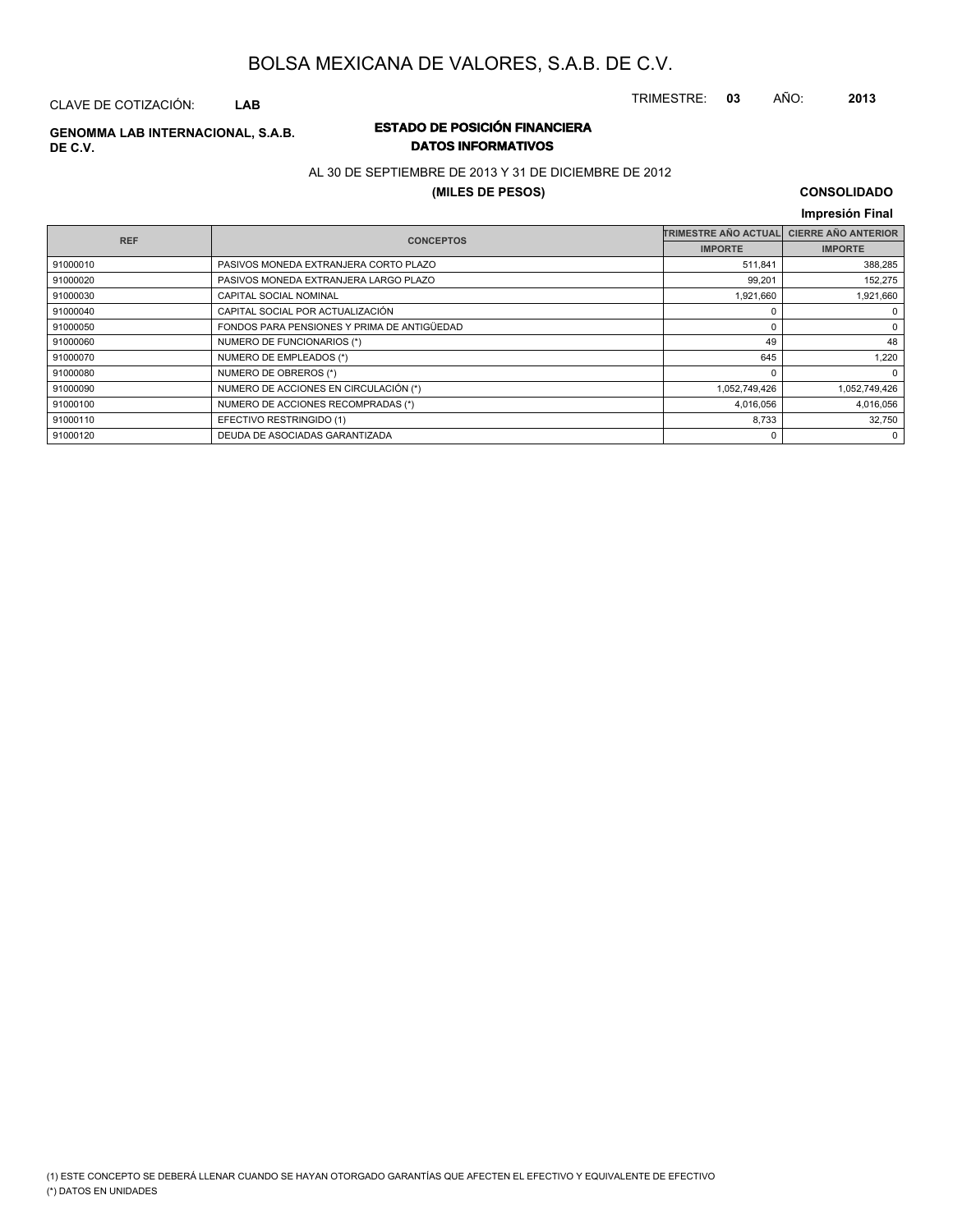**GENOMMA LAB INTERNACIONAL, S.A.B. DE C.V.** CLAVE DE COTIZACIÓN: **LAB** TRIMESTRE: **03** AÑO: **2013**

### **ESTADOS DE RESULTADOS INTEGRALES**

**CONSOLIDADO**

### POR LOS PERIODOS DE NUEVE Y TRES MESES TERMINADOS AL 30 DE SEPTIEMBRE DE 2013 Y 2012

|            | (MILES DE PESOS)                                                              |                   |                  |                     | Impresión Final  |  |
|------------|-------------------------------------------------------------------------------|-------------------|------------------|---------------------|------------------|--|
|            |                                                                               | <b>AÑO ACTUAL</b> |                  | <b>AÑO ANTERIOR</b> |                  |  |
| <b>REF</b> | <b>CUENTA / SUBCUENTA</b>                                                     | <b>ACUMULADO</b>  | <b>TRIMESTRE</b> | <b>ACUMULADO</b>    | <b>TRIMESTRE</b> |  |
| 40010000   | <b>INGRESOS NETOS</b>                                                         | 7,683,161         | 3,066,754        | 6,410,603           | 2,561,718        |  |
| 40010010   | <b>SERVICIOS</b>                                                              | 21,313            | 2,095            | 4,375               | 2,176            |  |
| 40010020   | <b>VENTA DE BIENES</b>                                                        | 7.661.848         | 3,064,659        | 6,396,621           | 2,558,748        |  |
| 40010030   | <b>INTERESES</b>                                                              | 0                 | $\mathbf 0$      | $\mathbf 0$         | 0                |  |
| 40010040   | <b>REGALIAS</b>                                                               | $\mathbf 0$       | $\mathbf 0$      | $\mathbf 0$         | $\mathbf 0$      |  |
| 40010050   | <b>DIVIDENDOS</b>                                                             | $\mathbf 0$       | $\mathbf 0$      | $\mathbf 0$         | $\mathbf 0$      |  |
| 40010060   | ARRENDAMIENTO                                                                 | $\mathsf 0$       | $\mathbf 0$      | $\mathbf 0$         | 0                |  |
| 40010061   | CONSTRUCCIÓN                                                                  | $\mathbf 0$       | $\Omega$         | $\mathbf 0$         | $\mathbf 0$      |  |
| 40010070   | <b>OTROS</b>                                                                  | $\mathbf 0$       | $\mathbf 0$      | 9,607               | 794              |  |
| 40020000   | <b>COSTO DE VENTAS</b>                                                        | 2,322,985         | 867,962          | 2,013,737           | 757,792          |  |
| 40021000   | UTILIDAD (PÉRDIDA) BRUTA                                                      | 5,360,176         | 2,198,792        | 4,396,866           | 1,803,926        |  |
| 40030000   | <b>GASTOS GENERALES</b>                                                       | 3,754,862         | 1,419,157        | 3,049,170           | 1,163,095        |  |
| 40040000   | UTILIDAD (PÉRDIDA) ANTES DE OTROS INGRESOS Y GASTOS, NETO                     | 1,605,314         | 779,635          | 1,347,696           | 640,831          |  |
| 40050000   | OTROS INGRESOS Y (GASTOS), NETO                                               | 9,354             | 1,060            | 4,140               | 590              |  |
| 40060000   | UTILIDAD (PÉRDIDA) DE OPERACIÓN (*)                                           | 1,614,668         | 780.695          | 1,351,836           | 641,421          |  |
| 40070000   | <b>INGRESOS FINANCIEROS</b>                                                   | 6,152             | 28,931           | 23,198              | 15,834           |  |
| 40070010   | <b>INTERESES GANADOS</b>                                                      | 6.152             | 2.478            | 23,198              | 15,834           |  |
| 40070020   | UTILIDAD POR FLUCTUACIÓN CAMBIARIA, NETO                                      | $\mathbf 0$       | 26,453           | $\mathbf 0$         | $\mathbf 0$      |  |
| 40070030   | UTILIDAD POR DERIVADOS, NETO                                                  | $\mathbf 0$       | $\mathbf 0$      | $\mathbf 0$         | $\mathbf 0$      |  |
| 40070040   | UTILIDAD POR CAMBIOS EN VALOR RAZONABLE DE INSTRUMENTOS<br><b>FINANCIEROS</b> | $\mathbf 0$       | $\Omega$         | $\Omega$            | $\mathbf 0$      |  |
| 40070050   | OTROS INGRESOS FINANCIEROS                                                    | $\mathbf 0$       | $\Omega$         | $\mathbf 0$         | $\mathbf 0$      |  |
| 40080000   | <b>GASTOS FINANCIEROS</b>                                                     | 222,987           | 73,663           | 147,330             | 71,842           |  |
| 40080010   | <b>INTERESES PAGADOS</b>                                                      | 218,435           | 73,764           | 98,119              | 50,879           |  |
| 40080020   | PÉRDIDA POR FLUCTUACIÓN CAMBIARIA, NETO                                       | 2,839             | $\mathbf 0$      | 41,867              | 18,999           |  |
| 40080030   | PÉRDIDA POR DERIVADOS, NETO                                                   | $\Omega$          | $\Omega$         | $\Omega$            | $\mathbf 0$      |  |
| 40080050   | PÉRDIDA POR CAMBIOS EN VALOR RAZONABLE DE INSTRUMENTOS<br><b>FINANCIEROS</b>  | $\mathbf 0$       | $\mathbf 0$      | $\mathbf 0$         | $\mathbf 0$      |  |
| 40080060   | OTROS GASTOS FINANCIEROS                                                      | 1,713             | $-101$           | 7,344               | 1,964            |  |
| 40090000   | <b>INGRESOS (GASTOS) FINANCIEROS NETO</b>                                     | -216,835          | -44,732          | $-124, 132$         | $-56,008$        |  |
| 40100000   | PARTICIPACIÓN EN LOS RESULTADOS DE ASOCIADAS Y NEGOCIOS<br><b>CONJUNTOS</b>   | 12,488            | $-4,630$         | $-6,966$            | 9,236            |  |
| 40110000   | UTILIDAD (PÉRDIDA) ANTES DE IMPUESTOS A LA UTILIDAD                           | 1,410,321         | 731,333          | 1,220,738           | 594,649          |  |
| 40120000   | <b>IMPUESTOS A LA UTILIDAD</b>                                                | 458,070           | 250,195          | 384,615             | 173,841          |  |
| 40120010   | <b>IMPUESTO CAUSADO</b>                                                       | 377,600           | 221.662          | 648,010             | 361,160          |  |
| 40120020   | <b>IMPUESTO DIFERIDO</b>                                                      | 80,470            | 28,533           | $-263,395$          | $-187,319$       |  |
| 40130000   | UTILIDAD (PÉRDIDA) DE LAS OPERACIONES CONTINUAS                               | 952,251           | 481,138          | 836,123             | 420,808          |  |
| 40140000   | UTILIDAD (PÉRDIDA) DE LAS OPERACIONES DISCONTINUAS, NETO                      | $\Omega$          | $\Omega$         | $\Omega$            | $\Omega$         |  |
| 40150000   | UTILIDAD (PÉRDIDA) NETA                                                       | 952.251           | 481.138          | 836.123             | 420,808          |  |
| 40160000   | PARTICIPACIÓN NO CONTROLADORA EN LA UTILIDAD (PÉRDIDA) NETA                   | 41,711            | 18,869           | 23,443              | 11,431           |  |
| 40170000   | PARTICIPACIÓN CONTROLADORA EN LA UTILIDAD (PÉRDIDA) NETA                      | 910,540           | 462,269          | 812,680             | 409,377          |  |
|            |                                                                               |                   |                  |                     |                  |  |
| 40180000   | UTILIDAD (PÉRDIDA) NETA BÁSICA POR ACCIÓN                                     | 0.86              | 0.44             | 0.77                | 0.38             |  |
| 40190000   | UTILIDAD (PÉRDIDA) NETA POR ACCIÓN DILUIDA                                    | $\Omega$          | $\Omega$         | 0.00                | 0.00             |  |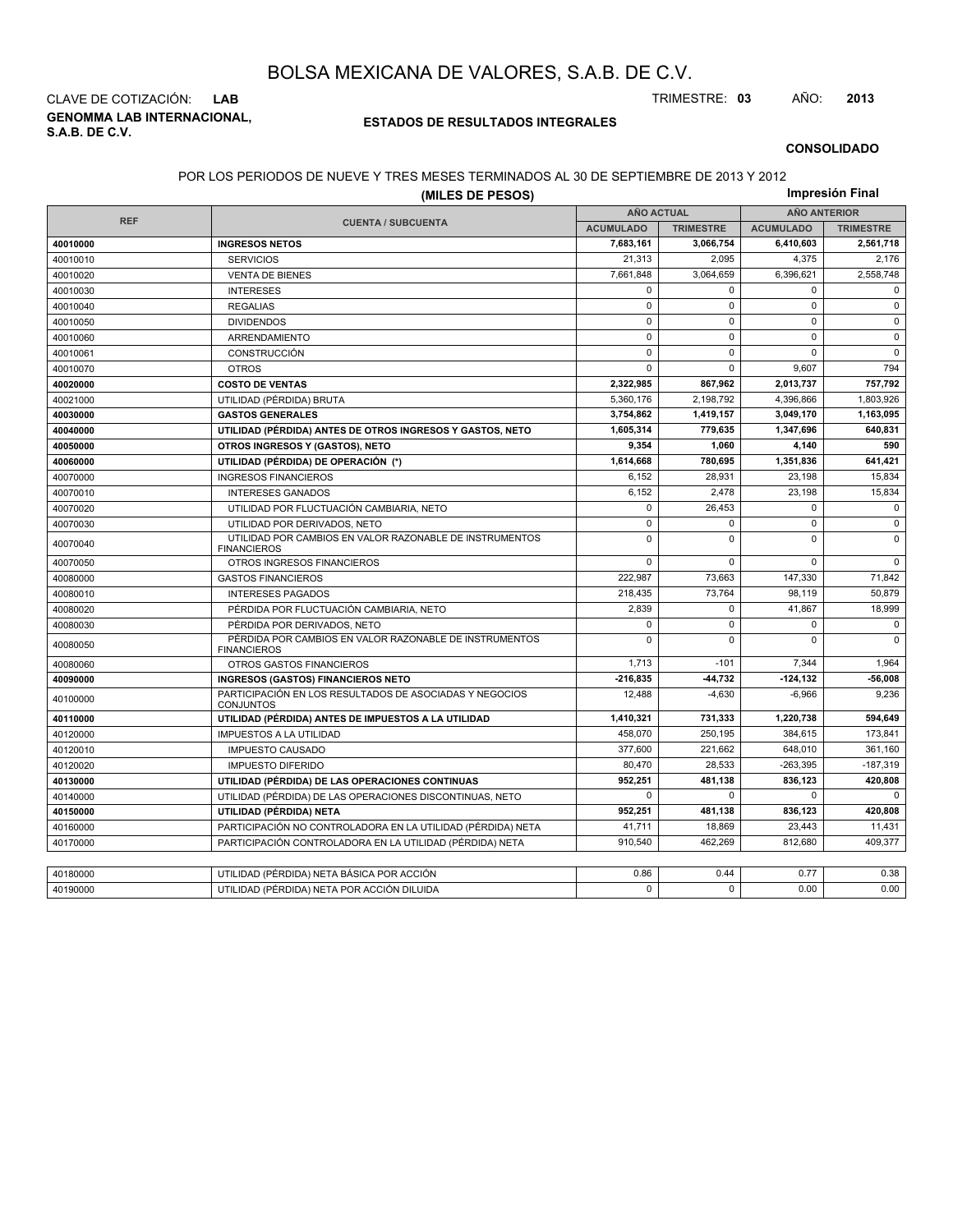**GENOMMA LAB INTERNACIONAL, S.A.B. DE C.V.** CLAVE DE COTIZACIÓN: **LAB** TRIMESTRE: **03** AÑO: **2013**

<sup>40310000</sup> UTILIDAD (PÉRDIDA) INTEGRAL ATRIBUIBLE A LA PARTICIPACIÓN CONTROLADORA

### **ESTADOS DE RESULTADOS INTEGRALES OTROS RESULTADOS INTEGRALES (NETOS DE**

# **IMPUESTOS)**

POR LOS PERIODOS DE NUEVE Y TRES MESES TERMINADOS AL 30 DE SEPTIEMBRE DE 2013 Y 2012

**(MILES DE PESOS)**

**Impresión Final**

918,177 459,198 743,998 358,243

|            |                                                                                                 | <b>AÑO ACTUAL</b> |                  | <b>AÑO ANTERIOR</b> |                  |  |
|------------|-------------------------------------------------------------------------------------------------|-------------------|------------------|---------------------|------------------|--|
| <b>REF</b> | <b>CUENTA / SUBCUENTA</b>                                                                       | <b>ACUMULADO</b>  | <b>TRIMESTRE</b> | <b>ACUMULADO</b>    | <b>TRIMESTRE</b> |  |
| 40200000   | UTILIDAD (PÉRDIDA) NETA                                                                         | 952,251           | 481,138          | 836,123             | 420,808          |  |
|            | PARTIDAS QUE NO SERAN RECLASIFICADAS A RESULTADOS                                               |                   |                  |                     |                  |  |
| 40210000   | GANANCIAS POR REVALUACIÓN DE PROPIEDADES                                                        | $\Omega$          | $\Omega$         | $\Omega$            | 0                |  |
| 40220000   | GANANCIAS (PÉRDIDAS) ACTUARIALES POR OBLIGACIONES LABORALES                                     | $\Omega$          | $\Omega$         | O                   | $\Omega$         |  |
| 40220100   | PARTICIPACIÓN EN RESULTADOS POR REVALUACIÓN DE PROPIEDADES DE<br>ASOCIADAS Y NEGOCIOS CONJUNTOS | $\Omega$          | $\Omega$         |                     |                  |  |
|            | PARTIDAS QUE PUEDEN SER RECLASIFICADAS SUBSECUENTEMENTE A<br><b>RESULTADOS</b>                  |                   |                  |                     |                  |  |
| 40230000   | RESULTADO POR CONVERSIÓN DE MONEDAS EXTRANJERAS                                                 | 9.961             | $-1.922$         | $-73.380$           | $-54,399$        |  |
| 40240000   | CAMBIOS EN LA VALUACIÓN DE ACTIVOS FINANCIEROS DISPONIBLES PARA<br><b>SU VENTA</b>              | $\Omega$          | <sup>0</sup>     |                     | $\Omega$         |  |
| 40250000   | CAMBIOS EN LA VALUACIÓN DE INSTRUMENTOS FINANCIEROS DERIVADOS                                   | $\mathbf 0$       | $\Omega$         | $\Omega$            | 0                |  |
| 40260000   | CAMBIOS EN EL VALOR RAZONABLE DE OTROS ACTIVOS                                                  | $\Omega$          | $\Omega$         | $\Omega$            | $\mathbf 0$      |  |
| 40270000   | PARTICIPACIÓN EN OTROS RESULTADOS INTEGRALES DE ASOCIADAS Y<br>NEGOCIOS CONJUNTOS               | $\Omega$          | $\Omega$         | $\Omega$            | $\Omega$         |  |
| 40280000   | <b>OTROS RESULTADOS INTEGRALES</b>                                                              | 0                 | $\Omega$         |                     | 0                |  |
| 40290000   | TOTAL DE OTROS RESULTADOS INTEGRALES                                                            | 9,961             | $-1,922$         | -73,380             | -54,399          |  |
|            |                                                                                                 |                   |                  |                     |                  |  |
| 40300000   | UTILIDAD (PÉRDIDA) INTEGRAL                                                                     | 962,212           | 479,216          | 762,743             | 366,409          |  |
| 40320000   | UTILIDAD (PÉRDIDA) INTEGRAL ATRIBUIBLE A LA PARTICIPACIÓN NO<br>CONTROL ADORA                   |                   | 20,018           | 18,745              | 8,166            |  |

**CONSOLIDADO**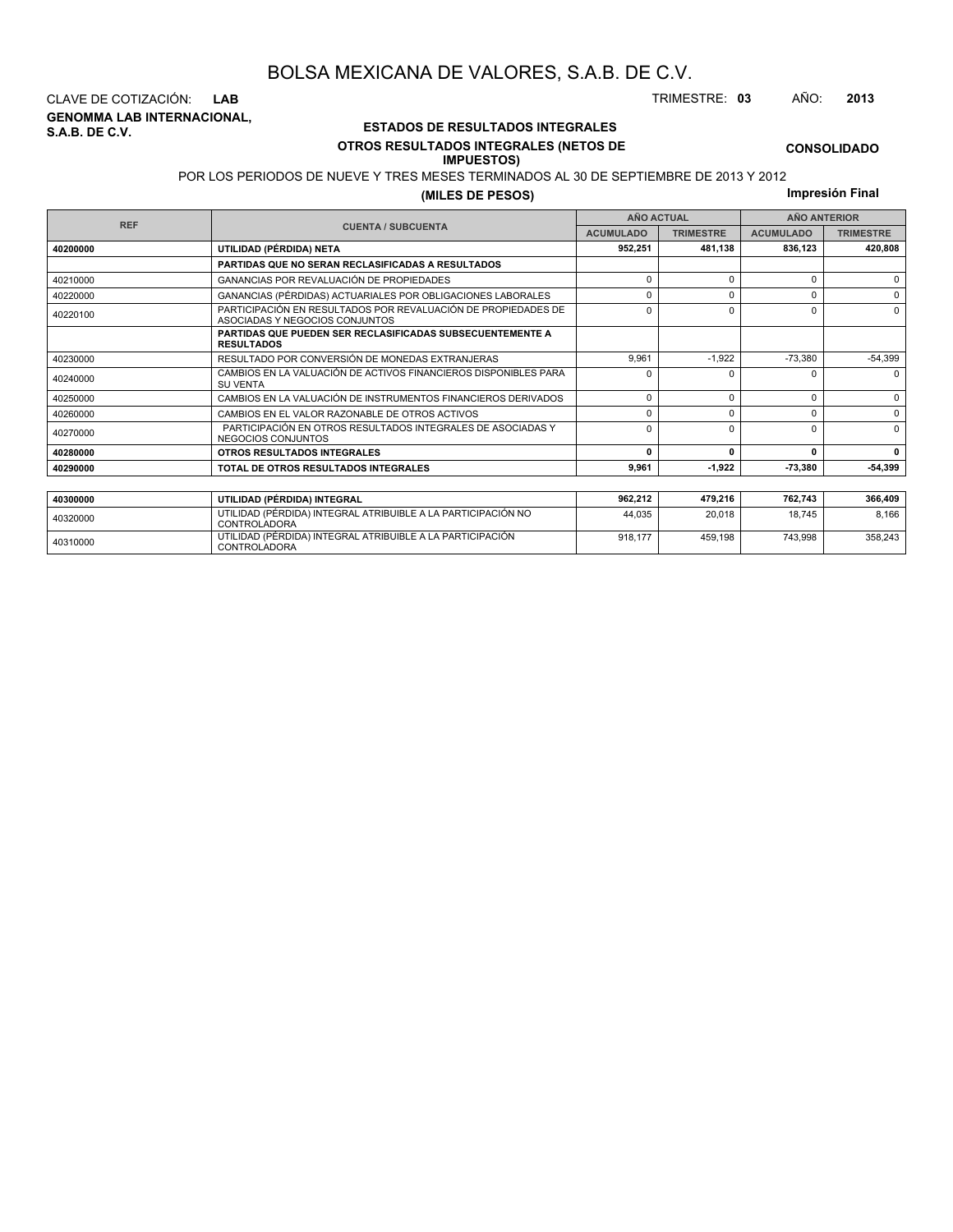**GENOMMA LAB INTERNACIONAL, S.A.B. DE C.V.** CLAVE DE COTIZACIÓN: **LAB** TRIMESTRE: **03** AÑO: **2013**

### **ESTADOS DE RESULTADOS INTEGRALES DATOS INFORMATIVOS**

**CONSOLIDADO**

### **Impresión Final** POR LOS PERIODOS DE NUEVE Y TRES MESES TERMINADOS AL 30 DE SEPTIEMBRE DE 2013 Y 2012

**(MILES DE PESOS)**

| <b>REF</b> |                                       | AÑO ACTUAL       |                  | <b>ANO ANTERIOR</b> |                  |  |
|------------|---------------------------------------|------------------|------------------|---------------------|------------------|--|
|            | <b>CUENTA / SUBCUENTA</b>             | <b>ACUMULADO</b> | <b>TRIMESTRE</b> | <b>ACUMULADO</b>    | <b>TRIMESTRE</b> |  |
| 92000010   | DEPRECIACIÓN Y AMORTIZACIÓN OPERATIVA | 45.783           | 15.128           | 48.744              | 16.248           |  |
| 92000020   | PTU CAUSADA                           | 6.474            | 2.148            | 2.283               | .357             |  |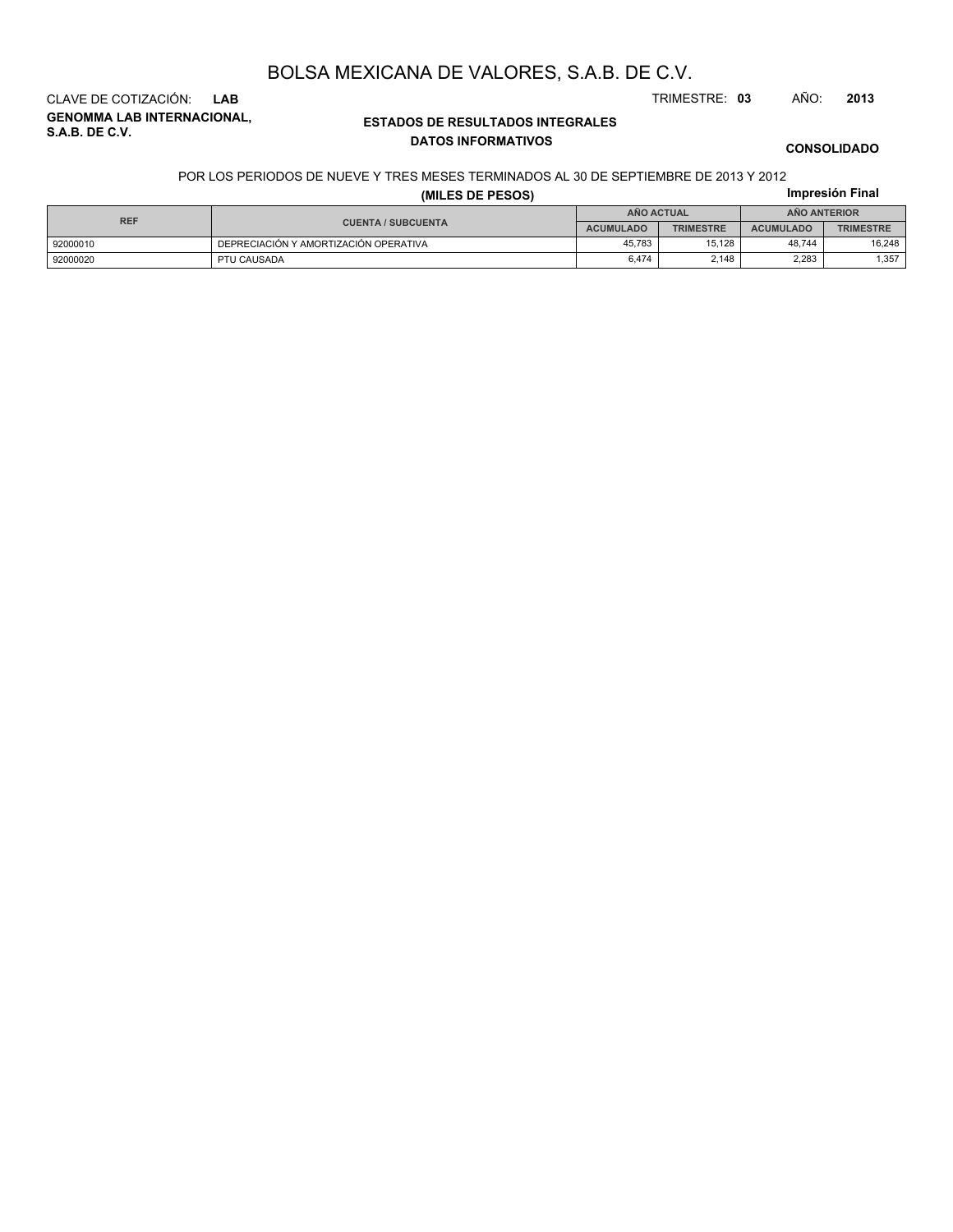**ESTADOS DE RESULTADOS INTEGRALES**

### **CONSOLIDADO**

### POR LOS PERIODOS DE NUEVE Y TRES MESES TERMINADOS AL 30 DE SEPTIEMBRE DE 2013 Y 2012

**DATOS INFORMATIVOS (12 MESES)**

BOLSA MEXICANA DE VALORES, S.A.B. DE C.V.

**(MILES DE PESOS)**

| Impresión Final |  |
|-----------------|--|

|            |          |                                                              | <b>AÑO</b>    |                 |  |  |  |  |
|------------|----------|--------------------------------------------------------------|---------------|-----------------|--|--|--|--|
| <b>REF</b> |          | <b>CUENTA / SUBCUENTA</b>                                    | <b>ACTUAL</b> | <b>ANTERIOR</b> |  |  |  |  |
|            | 92000030 | INGRESOS NETOS (**)                                          | 11.072.249    | 9.142.858       |  |  |  |  |
|            | 92000040 | UTILIDAD (PÉRDIDA) DE OPERACIÓN (**)                         | 2.754.954     | 2.218.284       |  |  |  |  |
|            | 92000050 | PARTICIPACIÓN CONTROLADORA EN LA UTILIDAD (PÉRDIDA) NETA(**) | 1.662.796     | 1.416.467       |  |  |  |  |
|            | 92000060 | UTILIDAD (PÉRDIDA) NETA (**)                                 | 1.722.098     | 446,089.        |  |  |  |  |
|            | 92000070 | DEPRECIACIÓN Y AMORTIZACIÓN OPERATIVA (**)                   | 63,385        | 68.102          |  |  |  |  |

### **GENOMMA LAB INTERNACIONAL, S.A.B. DE C.V.** CLAVE DE COTIZACIÓN: **LAB** TRIMESTRE: **03** AÑO: **2013**

(\*) DEFINIRA CADA EMPRESA (\*\*) INFORMACIÓN ULTIMOS 12 MESES, para las emisoras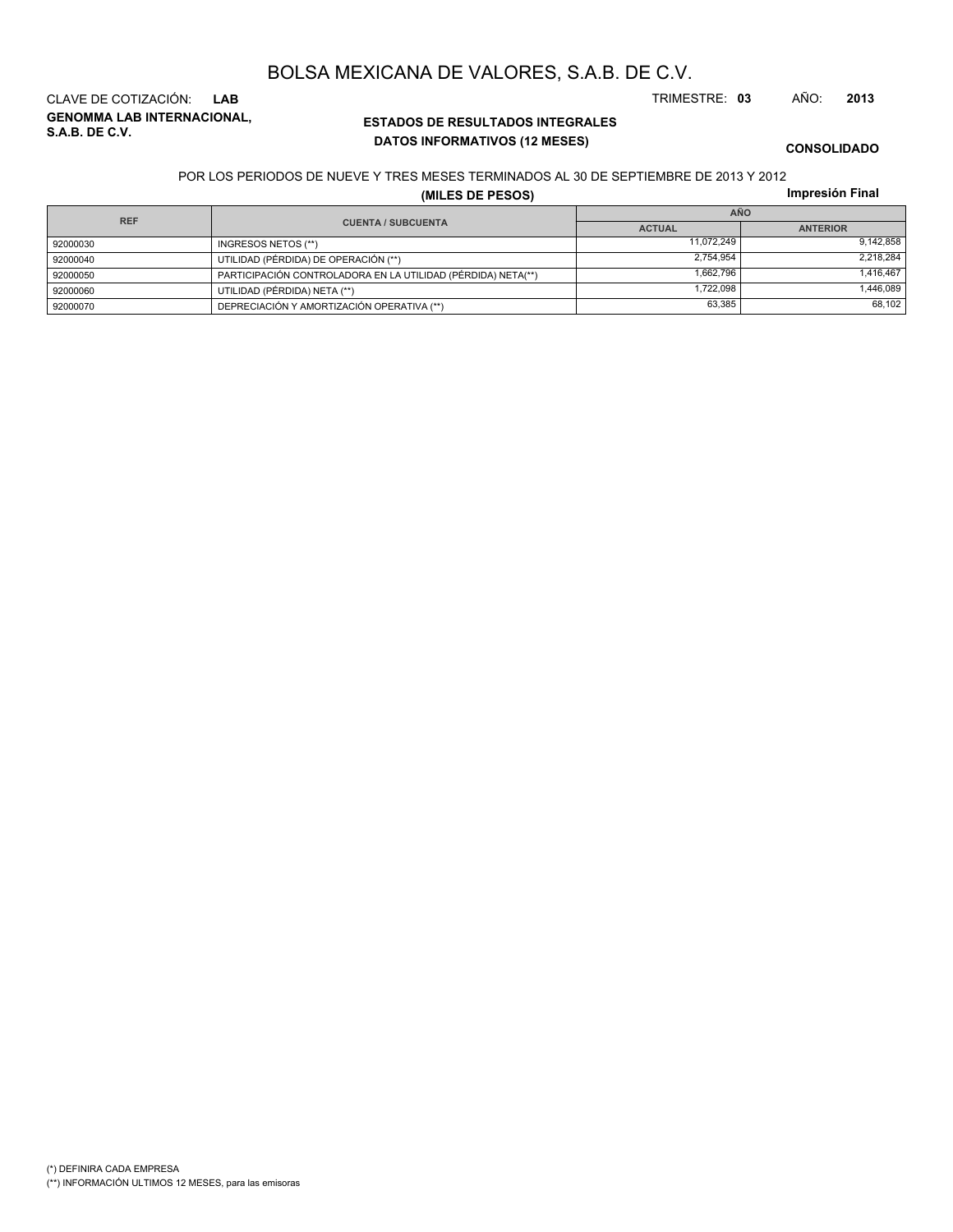TRIMESTRE: **03** AÑO: **2013**

# CLAVE DE COTIZACIÓN: **LAB**

# **INDIRECTO) GENOMMA LAB INTERNACIONAL, S.A.B. DE C.V.**

### AL 30 DE SEPTIEMBRE DE 2013 Y 2012

**ESTADOS DE FLUJOS DE EFECTIVO (METODO**

### **(MILES DE PESOS)**

**CONSOLIDADO**

| Impresión Final                                  |                                                                                                               |                             |                               |  |  |
|--------------------------------------------------|---------------------------------------------------------------------------------------------------------------|-----------------------------|-------------------------------|--|--|
| <b>REF</b>                                       |                                                                                                               | <b>TRIMESTRE AÑO ACTUAL</b> | <b>TRIMESTRE AÑO ANTERIOR</b> |  |  |
|                                                  | <b>CUENTA/SUBCUENTA</b>                                                                                       | <b>IMPORTE</b>              | <b>IMPORTE</b>                |  |  |
| <b>ACTIVIDADES DE OPERACIÓN</b>                  |                                                                                                               |                             |                               |  |  |
| 50010000                                         | UTILIDAD (PERDIDA) NETA ANTES DE IMPUESTOS A LA UTILIDAD                                                      | 1,410,321                   | 1,220,738                     |  |  |
| 50020000                                         | +(-) PARTIDAS SIN IMPACTO EN EL EFECTIVO                                                                      | $\Omega$                    | $\mathsf 0$                   |  |  |
| 50020010                                         | + ESTIMACIÓN DEL PERIODO                                                                                      | 0                           | 0                             |  |  |
| 50020020                                         | +PROVISIÓN DEL PERIODO                                                                                        | 0                           | $\mathsf 0$                   |  |  |
| 50020030                                         | + (-) OTRAS PARTIDAS NO REALIZADAS                                                                            | $\Omega$                    | $\mathsf 0$                   |  |  |
| 50030000<br>50030010                             | +(-) PARTIDAS RELACIONADAS CON ACTIVIDADES DE INVERSIÓN                                                       | 26,993                      | 54,426                        |  |  |
| 50030020                                         | + DEPRECIACIÓN Y AMORTIZACIÓN DEL PERIODO<br>(-) + UTILIDAD O PERDIDA EN VENTA DE PROPIEDADES PLANTA Y EQUIPO | 45,783<br>$-6,360$          | 48,744<br>$-378$              |  |  |
| 50030030                                         | +(-) PÉRDIDA (REVERSIÓN) POR DETERIORO                                                                        | 0                           | $\mathbf 0$                   |  |  |
| 50030040                                         | (-)+PARTICIPACIÓN EN ASOCIADAS Y NEGOCIOS CONJUNTOS                                                           | $-12,488$                   | 6,966                         |  |  |
| 50030050                                         | (-)DIVIDENDOS COBRADOS                                                                                        | $\Omega$                    | $\mathbf 0$                   |  |  |
| 50030060                                         | (-)INTERESES A FAVOR                                                                                          | $\pmb{0}$                   | $\mathbf 0$                   |  |  |
| 50030070                                         | (-)FLUCTUACIÓN CAMBIARIA                                                                                      | 58                          | $-906$                        |  |  |
| 50030080                                         | (-) +OTRAS PARTIDAS                                                                                           | $\Omega$                    | $\mathbf 0$                   |  |  |
| 50040000                                         | +(-) PARTIDAS RELACIONADAS CON ACTIVIDADES DE FINANCIAMIENTO                                                  | 204,203                     | 98,119                        |  |  |
| 50040010                                         | (+)INTERESES DEVENGADOS                                                                                       | 204,203                     | 98,119                        |  |  |
| 50040020                                         | (+)FLUCTUACIÓN CAMBIARIA                                                                                      | $\Omega$                    | $\mathbf 0$                   |  |  |
| 50040030                                         | (+)OPERACIONES FINANCIERAS DE DERIVADOS                                                                       | 0                           | $\mathbf 0$                   |  |  |
| 50040040                                         | + (-) OTRAS PARTIDAS                                                                                          | 0                           | $\Omega$                      |  |  |
| 50050000                                         | FLUJO DERIVADO DEL RESULTADO ANTES DE IMPUESTOS A LA UTILIDAD                                                 | 1,641,517                   | 1,373,283                     |  |  |
| 50060000                                         | FLUJOS GENERADOS O UTILIZADOS EN LA OPERACIÓN                                                                 | $-199,718$                  | $-1,540,151$                  |  |  |
| 50060010                                         | + (-) DECREMENTO (INCREMENTO) EN CLIENTES                                                                     | 314,010                     | -684,782                      |  |  |
| 50060020                                         | + (-) DECREMENTO (INCREMENTO) EN INVENTARIOS                                                                  | $-472, 445$                 | 123,191                       |  |  |
| 50060030                                         | + (-) DECREMENTO (INCREMENTO) EN OTRAS CUENTAS POR COBRAR Y OTROS ACTIVOS<br><b>CIRCULANTES</b>               | $-148,361$                  | -608,366                      |  |  |
| 50060040                                         | + (-) INCREMENTO (DECREMENTO) EN PROVEEDORES                                                                  | 298,666                     | $-197,163$                    |  |  |
| 50060050                                         | + (-) INCREMENTO (DECREMENTO) EN OTROS PASIVOS                                                                | $-20,003$                   | $-19,794$                     |  |  |
| 50060060                                         | + (-)IMPUESTOS A LA UTILIDAD PAGADOS O DEVUELTOS                                                              | $-171,585$                  | $-153,237$                    |  |  |
| 50070000                                         | FLUJOS NETOS DE EFECTIVO DE ACTIVIDADES DE OPERACIÓN                                                          | 1,441,799                   | -166,868                      |  |  |
| <b>ACTIVIDADES DE INVERSIÓN</b>                  |                                                                                                               |                             |                               |  |  |
| 50080000                                         | FLUJOS NETOS DE EFECTIVO DE ACTIVIDADES DE INVERSIÓN                                                          | $-1,244,454$                | $-2,477,428$                  |  |  |
| 50080010                                         | (-)INVERSIONES CON CARÁCTER PERMANENTE                                                                        | 0                           | 0                             |  |  |
| 50080020                                         | +DISPOSICIONES DE INVERSIONES CON CARÁCTER PERMANENTE                                                         | $\mathbf 0$                 | $\mathbf 0$                   |  |  |
| 50080030                                         | (-)INVERSION EN PROPIEDADES, PLANTA Y EQUIPO                                                                  | $-26,192$                   | $-36,050$                     |  |  |
| 50080040                                         | +VENTA DE PROPIEDADES, PLANTA Y EQUIPO                                                                        | 9,433                       | 1,091                         |  |  |
| 50080050                                         | (-) INVERSIONES TEMPORALES                                                                                    | 0                           | $\mathbf 0$                   |  |  |
| 50080060                                         | +DISPOSICION DE INVERSIONES TEMPORALES                                                                        | $\Omega$                    | $\Omega$                      |  |  |
| 50080070                                         | (-)INVERSION EN ACTIVOS INTANGIBLES                                                                           | $-1,227,695$                | $-2,442,469$                  |  |  |
| 50080080                                         | +DISPOSICION DE ACTIVOS INTANGIBLES                                                                           | 0                           | $\mathbf 0$                   |  |  |
| 50080090                                         | (-)ADQUISICIONES DE NEGOCIOS                                                                                  | $\Omega$                    | $\mathbf 0$                   |  |  |
| 50080100                                         | +DISPOSICIONES DE NEGOCIOS                                                                                    | 0                           | $\mathbf 0$                   |  |  |
| 50080110                                         | +DIVIDENDOS COBRADOS                                                                                          | 0                           | 0                             |  |  |
| 50080120                                         | +INTERESES COBRADOS                                                                                           | $\mathbf 0$                 | $\mathbf 0$                   |  |  |
| 50080130<br>50080140                             | +(-) DECREMENTO (INCREMENTO) ANTICIPOS Y PRESTAMOS A TERCEROS                                                 | 0<br>0                      | 0<br>$\mathbf 0$              |  |  |
|                                                  | + (-) OTRAS PARTIDAS                                                                                          |                             |                               |  |  |
| <b>ACTIVIDADES DE FINANCIAMIENTO</b><br>50090000 | FLUJOS NETOS DE EFECTIVO DE ACTIVIDADES DE FINANCIAMIENTO                                                     | 669,003                     | 2,163,875                     |  |  |
| 50090010                                         | + FINANCIAMIENTOS BANCARIOS                                                                                   | 903,742                     | 2,510,000                     |  |  |
| 50090020                                         | + FINANCIAMIENTOS BURSÁTILES                                                                                  | 1,988,926                   | 0                             |  |  |
| 50090030                                         | + OTROS FINANCIAMIENTOS                                                                                       | 0                           | $\mathbf 0$                   |  |  |
| 50090040                                         | (-) AMORTIZACIÓN DE FINANCIAMIENTOS BANCARIOS                                                                 | $-2,029,427$                | $-180,000$                    |  |  |
| 50090050                                         | (-) AMORTIZACIÓN DE FINANCIAMIENTOS BURSÁTILES                                                                | 0                           | $\mathbf 0$                   |  |  |
| 50090060                                         | (-) AMORTIZACIÓN DE OTROS FINANCIAMIENTOS                                                                     | 0                           | $\mathbf 0$                   |  |  |
| 50090070                                         | + (-) INCREMENTO (DECREMENTO) EN EL CAPITAL SOCIAL                                                            | 0                           | $\mathbf 0$                   |  |  |
| 50090080                                         | (-) DIVIDENDOS PAGADOS                                                                                        | 0                           | $\mathbf 0$                   |  |  |
| 50090090                                         | + PRIMA EN EMISIÓN DE ACCIONES                                                                                | 0                           | 0                             |  |  |
| 50090100                                         | + APORTACIONES PARA FUTUROS AUMENTOS DE CAPITAL                                                               | $\mathbf 0$                 | $\mathbf 0$                   |  |  |
| 50090110                                         | (-)INTERESES PAGADOS                                                                                          | $-202,921$                  | $-72,528$                     |  |  |
| 50090120                                         | (-)RECOMPRA DE ACCIONES                                                                                       | $-2,204$                    | $-219,149$                    |  |  |
| 50090130                                         | + (-) OTRAS PARTIDAS                                                                                          | 10,887                      | 125,552                       |  |  |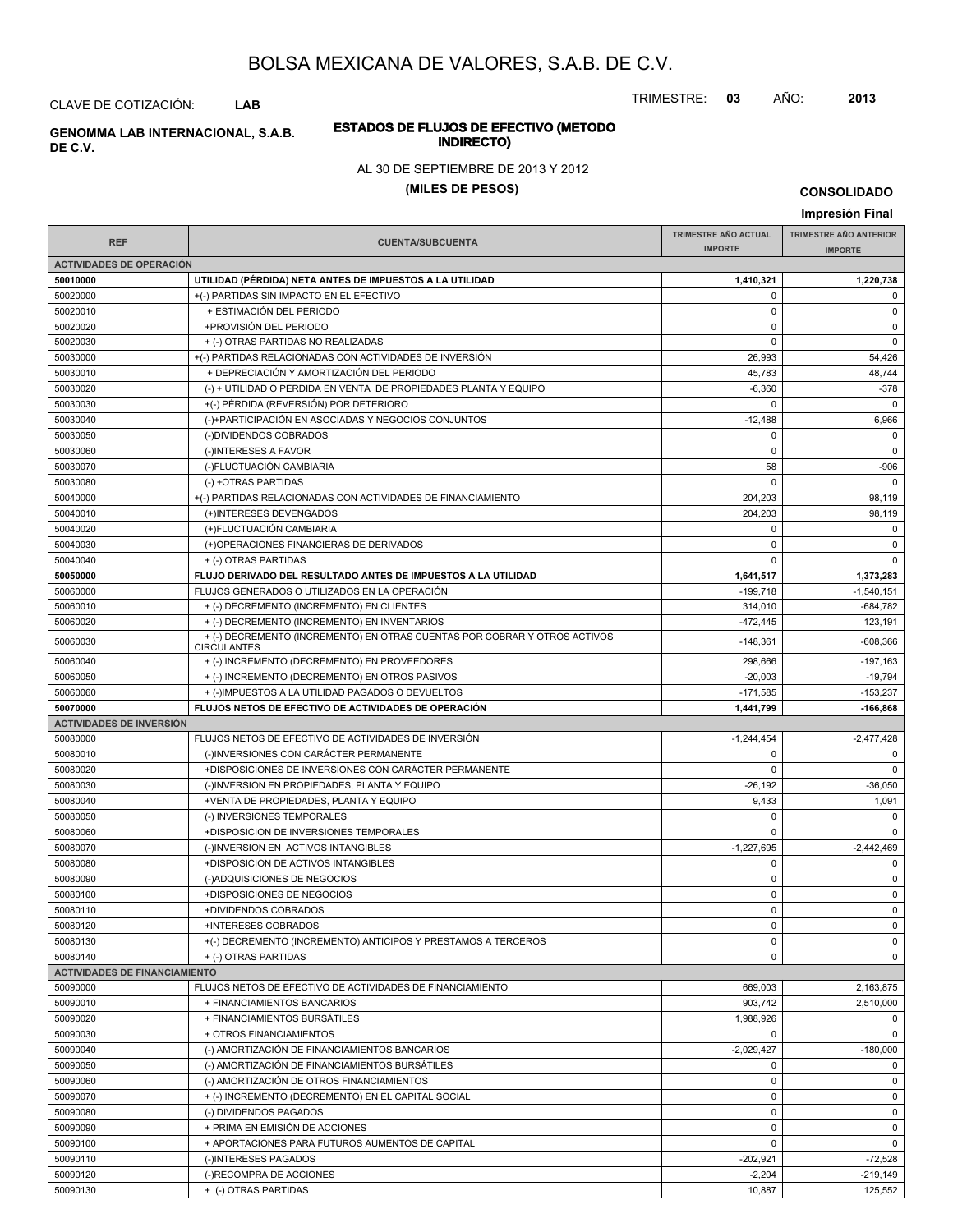TRIMESTRE: **03** AÑO: **2013**

### CLAVE DE COTIZACIÓN: **LAB**

# **ESTADOS DE FLUJOS DE EFECTIVO (METODO**

### AL 30 DE SEPTIEMBRE DE 2013 Y 2012

### **(MILES DE PESOS)**

**CONSOLIDADO**

**Impresión Final**

|            |                                                                 | <b>TRIMESTRE AÑO ACTUAL</b> | <b>TRIMESTRE AÑO ANTERIOR</b> |
|------------|-----------------------------------------------------------------|-----------------------------|-------------------------------|
| <b>REF</b> | <b>CUENTA/SUBCUENTA</b>                                         | <b>IMPORTE</b>              | <b>IMPORTE</b>                |
| 50100000   | INCREMENTO (DISMINUCION) DE EFECTIVO Y EQUIVALENTES DE EFECTIVO | 866.348                     | -480.421                      |
| 50110000   | CAMBIOS EN EL VALOR DEL EFECTIVO Y EQUIVALENTES DE EFECTIVO     | $-35.899$                   | -67,602                       |
| 50120000   | EFECTIVO Y EQUIVALENTES DE EFECTIVO AL PRINCIPIO DEL PERIODO    | 917.167                     | 1.538.520                     |
| 50130000   | EFECTIVO Y EQUIVALENTES DE EFECTIVO AL FINAL DEL PERIODO        | 1.747.616                   | 990.497                       |

**INDIRECTO) GENOMMA LAB INTERNACIONAL, S.A.B. DE C.V.**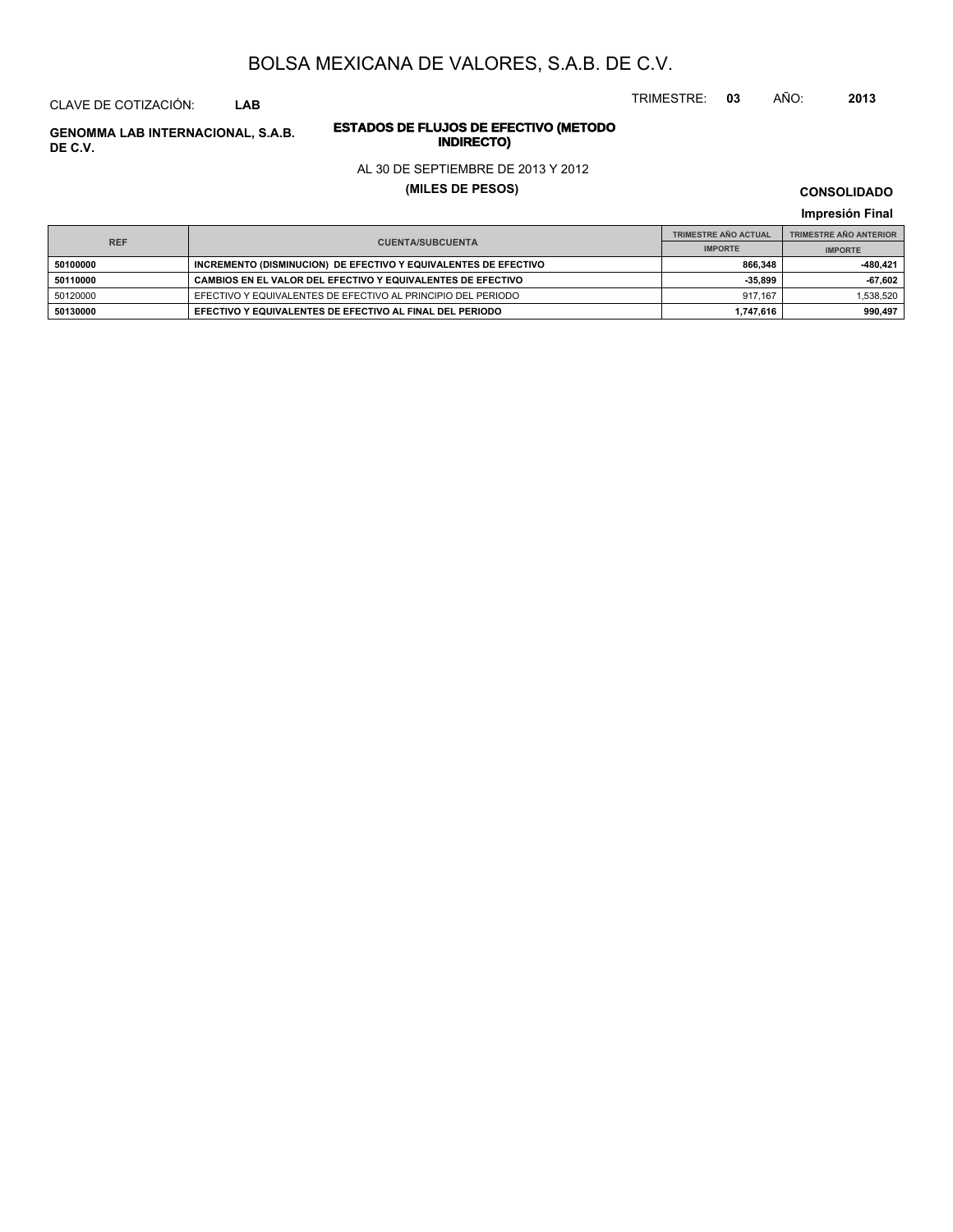CLAVE DE COTIZACIÓN:**LAB**

**GENOMMA LAB INTERNACIONAL, S.A.B. DE C.V.**

### **ESTADOS DE VARIACIONES EN EL CAPITALCONTABLE(MILES DE PESOS)**

 TRIMESTRE:TRIMESTRE: 03 AÑO: **<sup>2013</sup>**

**CONSOLIDADO**

**Impresión Final**

|                                                                     |                       |                                       |                                                         | <b>APORTACIONES</b>                                         |                                           | UTILIDADES O PÉRDIDAS<br><b>ACUMULADAS</b> | <b>OTROS</b><br><b>RESULTADOS</b>                                        |                                                                          |                                      |                                                          |                                            |
|---------------------------------------------------------------------|-----------------------|---------------------------------------|---------------------------------------------------------|-------------------------------------------------------------|-------------------------------------------|--------------------------------------------|--------------------------------------------------------------------------|--------------------------------------------------------------------------|--------------------------------------|----------------------------------------------------------|--------------------------------------------|
| <b>CONCEPTOS</b>                                                    | <b>CAPITAL SOCIAL</b> | <b>ACCIONES</b><br><b>RECOMPRADAS</b> | <b>PRIMA EN</b><br><b>EMISIÓN DE</b><br><b>ACCIONES</b> | <b>PARA FUTUROS</b><br><b>AUMENTOS DE</b><br><b>CAPITAL</b> | <b>OTRO CAPITAL</b><br><b>CONTRIBUIDO</b> | <b>RESERVAS</b>                            | <b>UTILIDADES</b><br><b>RETENIDAS</b><br>(PÉRDIDAS<br><b>ACUMULADAS)</b> | <b>INTEGRALES</b><br><b>ACUMULADOS</b><br>(NETOS DE<br><b>IMPUESTOS)</b> | <b>PARTICIPACIÓN</b><br>CONTROLADORA | <b>PARTICIPACIÓN</b><br><b>NO</b><br><b>CONTROLADORA</b> | <b>TOTAL DE CAPITAL</b><br><b>CONTABLE</b> |
| SALDO INICIAL AL 1 DE ENERO DEL 2012                                | 1,921,660             | $-96,485$                             | 19,612                                                  |                                                             | $\mathbf{0}$                              | 117,354                                    | 3,474,665                                                                | 65,631                                                                   | 5,502,437                            | 41,894                                                   | 5,544,331                                  |
| AJUSTES RETROSPECTIVOS                                              |                       |                                       |                                                         |                                                             |                                           |                                            |                                                                          |                                                                          | $\mathbf 0$                          | $\mathbf 0$                                              |                                            |
| APLICACIÓN DE OTROS RESULTADOS<br>INTEGRALES A UTILIDADES RETENIDAS |                       |                                       |                                                         |                                                             |                                           |                                            |                                                                          |                                                                          | $\Omega$                             | $\Omega$                                                 |                                            |
| CONSTITUCIÓN DE RESERVAS                                            |                       |                                       |                                                         |                                                             |                                           | 69,838                                     | $-69,838$                                                                |                                                                          | $\Omega$                             |                                                          |                                            |
| <b>DIVIDENDOS DECRETADOS</b>                                        |                       |                                       |                                                         |                                                             |                                           |                                            |                                                                          |                                                                          | $\Omega$                             | $-22,986$                                                | $-22,986$                                  |
| (DISMINUCIÓN) AUMENTOS DE CAPITAL                                   |                       |                                       |                                                         |                                                             |                                           |                                            |                                                                          |                                                                          | $\Omega$                             |                                                          | $\Omega$                                   |
| RECOMPRA DE ACCIONES                                                |                       | $-67,455$                             |                                                         |                                                             |                                           |                                            |                                                                          |                                                                          | $-67,455$                            |                                                          | $-67,455$                                  |
| (DISMINUCIÓN) AUMENTO EN PRIMA EN<br><b>EMISIÓN DE ACCIONES</b>     |                       |                                       | 20,137                                                  |                                                             |                                           |                                            |                                                                          |                                                                          | 20,137                               | $\Omega$                                                 | 20,137                                     |
| (DISMINUCIÓN) AUMENTO DE LA<br>PARTICIPACIÓN NO CONTROLADORA        |                       |                                       |                                                         |                                                             |                                           |                                            |                                                                          |                                                                          |                                      | $\Omega$                                                 |                                            |
| OTROS MOVIMIENTOS                                                   |                       |                                       |                                                         |                                                             |                                           |                                            |                                                                          |                                                                          |                                      |                                                          |                                            |
| RESULTADO INTEGRAL                                                  |                       |                                       |                                                         |                                                             |                                           |                                            | 812,680                                                                  | $-68,684$                                                                | 743,996                              | 18,745                                                   | 762,741                                    |
| SALDO FINAL AL 30 DE SEPTIEMBRE DEL 2012                            | 1,921,660             | $-163,940$                            | 39,749                                                  |                                                             | $\Omega$                                  | 187,192                                    | 4,217,507                                                                | $-3,053$                                                                 | 6,199,115                            | 37,653                                                   | 6,236,768                                  |
| SALDO INICIAL AL 1 DE ENERO DEL 2013                                | 1,921,660             | $-159,952$                            | 39,749                                                  |                                                             |                                           | 187,192                                    | 4,969,765                                                                | 4,695                                                                    | 6,963,109                            | 55,717                                                   | 7,018,826                                  |
| AJUSTES RETROSPECTIVOS                                              |                       |                                       |                                                         |                                                             |                                           |                                            |                                                                          |                                                                          | $\Omega$                             | $\Omega$                                                 |                                            |
| APLICACIÓN DE OTROS RESULTADOS<br>INTEGRALES A UTILIDADES RETENIDAS |                       |                                       |                                                         |                                                             |                                           |                                            |                                                                          |                                                                          | $\Omega$                             | $\Omega$                                                 |                                            |
| CONSTITUCIÓN DE RESERVAS                                            |                       |                                       |                                                         |                                                             |                                           | 62,417                                     | $-62,417$                                                                |                                                                          | 0                                    |                                                          |                                            |
| <b>DIVIDENDOS DECRETADOS</b>                                        |                       |                                       |                                                         |                                                             |                                           |                                            |                                                                          |                                                                          | $\Omega$                             |                                                          |                                            |
| (DISMINUCIÓN) AUMENTOS DE CAPITAL                                   |                       |                                       |                                                         |                                                             |                                           |                                            |                                                                          |                                                                          | $\Omega$                             |                                                          |                                            |
| RECOMPRA DE ACCIONES                                                |                       | $-398$                                |                                                         |                                                             |                                           |                                            |                                                                          |                                                                          | -398                                 |                                                          |                                            |
| (DISMINUCIÓN) AUMENTO EN PRIMA EN<br><b>EMISIÓN DE ACCIONES</b>     |                       |                                       |                                                         |                                                             |                                           |                                            |                                                                          |                                                                          |                                      |                                                          |                                            |
| (DISMINUCIÓN) AUMENTO DE LA<br>PARTICIPACIÓN NO CONTROLADORA        |                       |                                       |                                                         |                                                             |                                           |                                            |                                                                          |                                                                          | $\Omega$                             |                                                          |                                            |
| OTROS MOVIMIENTOS                                                   |                       |                                       |                                                         |                                                             |                                           |                                            |                                                                          |                                                                          | 0                                    | 8,563                                                    | 8,563                                      |
| RESULTADO INTEGRAL                                                  |                       |                                       |                                                         |                                                             |                                           |                                            | 910,540                                                                  | 7,637                                                                    | 918,177                              | 44,035                                                   | 962,212                                    |
| SALDO FINAL AL 30 DE SEPTIEMBRE DEL 2013                            | 1,921,660             | $-160,350$                            | 39,749                                                  |                                                             |                                           | 249,609                                    | 5,817,888                                                                | 12,332                                                                   | 7,880,888                            | 108,315                                                  | 7,989,203                                  |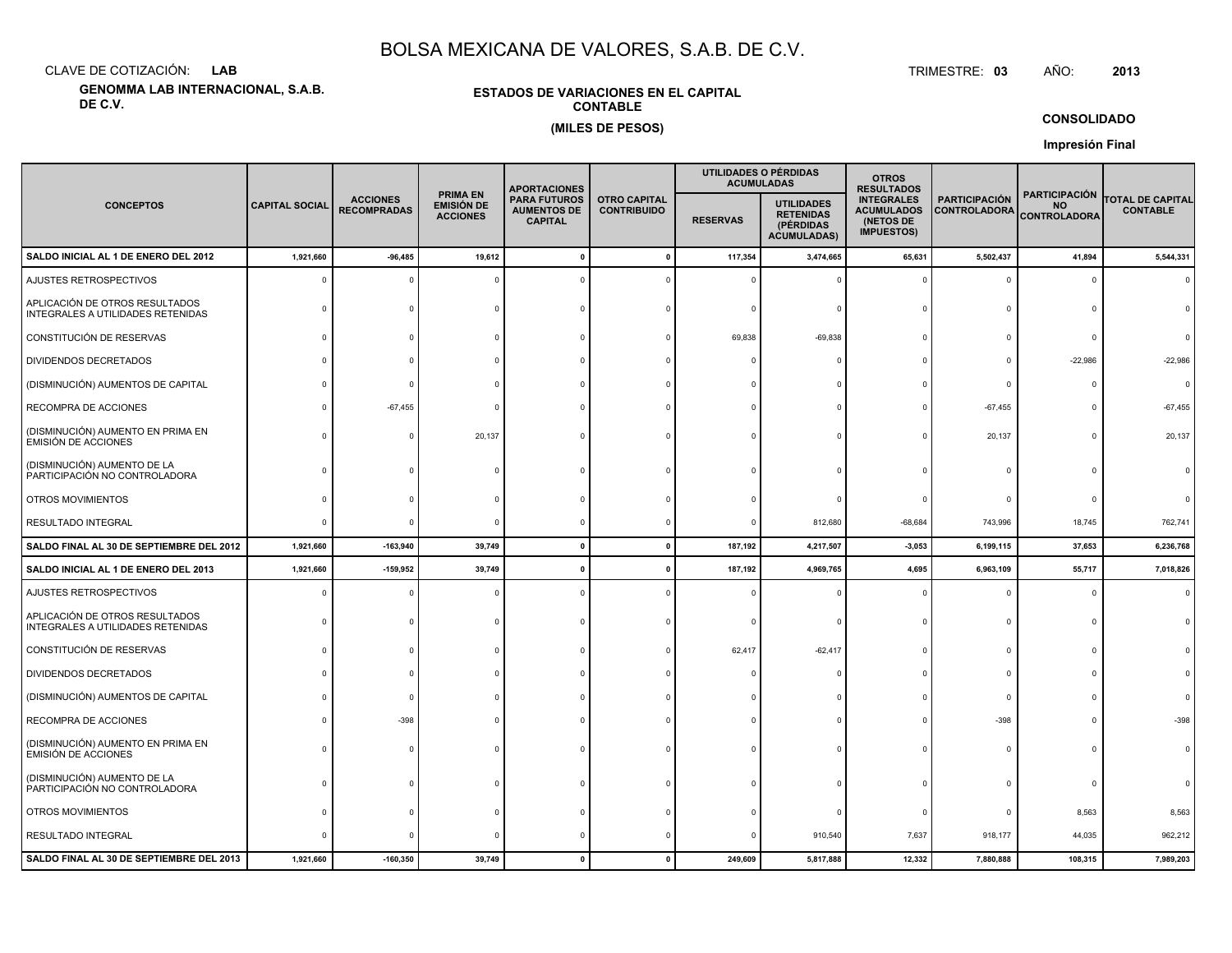CLAVE DE COTIZACIÓN: **LAB**

**GENOMMA LAB INTERNACIONAL,**

#### **COMENTARIOS Y ANALISIS DE LA ADMINISTRACIÓN SOBRE LOS RESULTADOS DE PAGINA 1/7 OPERACIÓN Y SITUACIÓN FINANCIERA DE LA COMPAÑÍA**

TRIMESTRE: **03** AÑO: **2013**

 $1/7$ **CONSOLIDADO Impresión Final**

GENOMMA LAB INTERNACIONAL REPORTA RESULTADOS DEL TERCER TRIMESTRE DE 2013

MÉXICO D.F., A 24 DE OCTUBRE DE 2013

GENOMMA LAB INTERNACIONAL, S.A.B. DE C.V. (BMV: LAB.B) ("GENOMMA LAB" O "LA COMPAÑÍA"), DA A CONOCER LOS RESULTADOS CORRESPONDIENTES AL TERCER TRIMESTRE TERMINADO EL 30 DE SEPTIEMBRE DE 2013. TODAS LAS CIFRAS INCLUIDAS EN ESTE REPORTE SE ENCUENTRAN EN PESOS NOMINALES MEXICANOS Y SE ESTÁN PRESENTADAS DE ACUERDO A LAS NORMAS INTERNACIONALES DE INFORMACIÓN FINANCIERA (NIIF O IFRS POR SUS SIGLAS EN INGLÉS). PARA CUMPLIR CON LAS DISPOSICIONES ESTABLECIDAS POR LA COMISIÓN NACIONAL BANCARIA Y DE VALORES (CNBV), LA COMPAÑÍA ADOPTÓ A PARTIR DEL 1 DE ENERO DE 2012 EL MARCO CONTABLE ESTABLECIDO EN LAS NORMAS INTERNACIONALES DE INFORMACIÓN FINANCIERA (IFRS) PARA LA PREPARACIÓN DE SUS ESTADOS FINANCIEROS.

RESULTADOS Y HECHOS RELEVANTES DEL 3T 2013 (VS. 3T 2012)

LAS VENTAS NETAS EN EL TERCER TRIMESTRE ALCANZARON PS. 3,066.8 MILLONES, UN INCREMENTO DE 19.7% CONTRA EL MISMO PERIODO DE 2012.

EN EL TERCER TRIMESTRE DE 2013, LAS VENTAS EN MÉXICO AUMENTARON 5.8% A PS. 2,017.1 MILLONES, COMPARADO CON EL MISMO TRIMESTRE DE 2012.

LAS VENTAS DE NUESTRAS OPERACIONES INTERNACIONALES AUMENTARON 60.3% EN EL TERCER TRIMESTRE DE 2013, COMPARADO CON EL MISMO TRIMESTRE DE 2012, ALCANZANDO PS. 1,049.6 MILLONES.

EL EBITDA AUMENTÓ 21.0%, ALCANZANDO PS. 795.8 MILLONES EN EL TRIMESTRE, LO QUE REPRESENTA UN MARGEN DE 26.0%.

LA UTILIDAD NETA CONSOLIDADA CRECIÓ 14.3% EN EL TERCER TRIMESTRE DE 2013, ALCANZANDO PS. 481.1 MILLONES, COMPARADO CON EL MISMO TRIMESTRE DE 2012. LA UTILIDAD POR ACCIÓN EN ESTE TRIMESTRE FUE DE PS. 1.59, UN INCREMENTO DE 17.1% COMPARADO CON EL MISMO PERIODO DE 2012.

EL CICLO DE CONVERSIÓN DE EFECTIVO TUVO UNA MEJORA DE 9 DÍAS AL PASAR DE 153 DÍAS AL 30 DE SEPTIEMBRE DE 2012 A 144 AL 30 DE SEPTIEMBRE DE 2013.

COMENTARIOS DEL DIRECTOR GENERAL

EL SR. RODRIGO HERRERA, DIRECTOR GENERAL DE LA COMPAÑÍA MENCIONÓ: "NOS SENTIMOS SATISFECHOS CON LOS RESULTADOS OBTENIDOS POR LA COMPAÑÍA DURANTE EL TERCER TRIMESTRE DE 2013, LOS CUALES ESTÁN EN LÍNEA PARA ALCANZAR LOS OBJETIVOS ESTABLECIDOS PARA ESTE AÑO. UNA DE NUESTRAS PRIORIDADES HA SIDO MEJORAR EL CICLO DE CONVERSIÓN DE EFECTIVO, ASÍ COMO LA GENERACIÓN DE FLUJO LIBRE DE EFECTIVO DE LA COMPAÑÍA. EN LOS ÚLTIMOS TRIMESTRES, HEMOS TOMADO VARIAS ACCIONES EN ESTE TEMA, ENTRE LAS CUALES ESTÁN: AJUSTES EN POLÍTICAS COMERCIALES CON NUESTROS CLIENTES, TRABAJAR DIRECTAMENTE CON NUESTROS CLIENTES PARA MEJORAR SUS INVENTARIOS EN EL PUNTO DE VENTA, ASÍ COMO INICIAR LA TERCERIZACIÓN DE MANUFACTURA EN NUESTRAS OPERACIONES INTERNACIONALES. ESTAMOS MUY COMPLACIDOS DE VER UNA FUERTE MEJORA EN NUESTRA GENERACIÓN DE FLUJO LIBRE DE EFECTIVO DURANTE ESTE TRIMESTRE, RESULTADO DE UNA MEJORA EN NUESTRO CICLO DE CONVERSIÓN DE EFECTIVO Y DE LA MITIGACIÓN DE LA ESTACIONALIDAD A LO LARGO DEL AÑO. MOTIVADOS POR LOS LOGROS OBTENIDOS HASTA AHORA, CONTINUAREMOS TRABAJANDO PARA MEJORAR MÁS ALLÁ LA GENERACIÓN DE FLUJO LIBRE DE EFECTIVO DE LA COMPAÑÍA. EL CRECIMIENTO OBTENIDO EN EL TRIMESTRE FUE IMPULSADO, PRINCIPALMENTE, POR NUESTRAS OPERACIONES INTERNACIONALES, LAS CUALES CONTINUARON CON EL FUERTE DESEMPEÑO MOSTRADO DURANTE LA PRIMERA MITAD DEL AÑO. ENTRE LOS PAÍSES CON MAYOR CRECIMIENTO ESTÁN BRASIL Y ESTADOS UNIDOS. LOS RESULTADOS SON ALENTADORES Y LA COMPAÑÍA CONTINUARÁ EXPANDIENDO SU PRESENCIA FUERA DE MÉXICO, ENFOCÁNDOSE EN LOS PAÍSES EN LOS QUE YA PARTICIPA A TRAVÉS DEL LANZAMIENTO DE NUEVOS PRODUCTOS Y MARCAS QUE HAN SIDO EXITOSAS EN MÉXICO. EL OBJETIVO ES ALCANZAR UN CRECIMIENTO ORGÁNICO SOSTENIBLE. REITERAMOS QUE NUESTRAS

OPERACIONES INTERNACIONALES CONTINUARÁN SIENDO EL PRINCIPAL CONDUCTOR DE CRECIMIENTO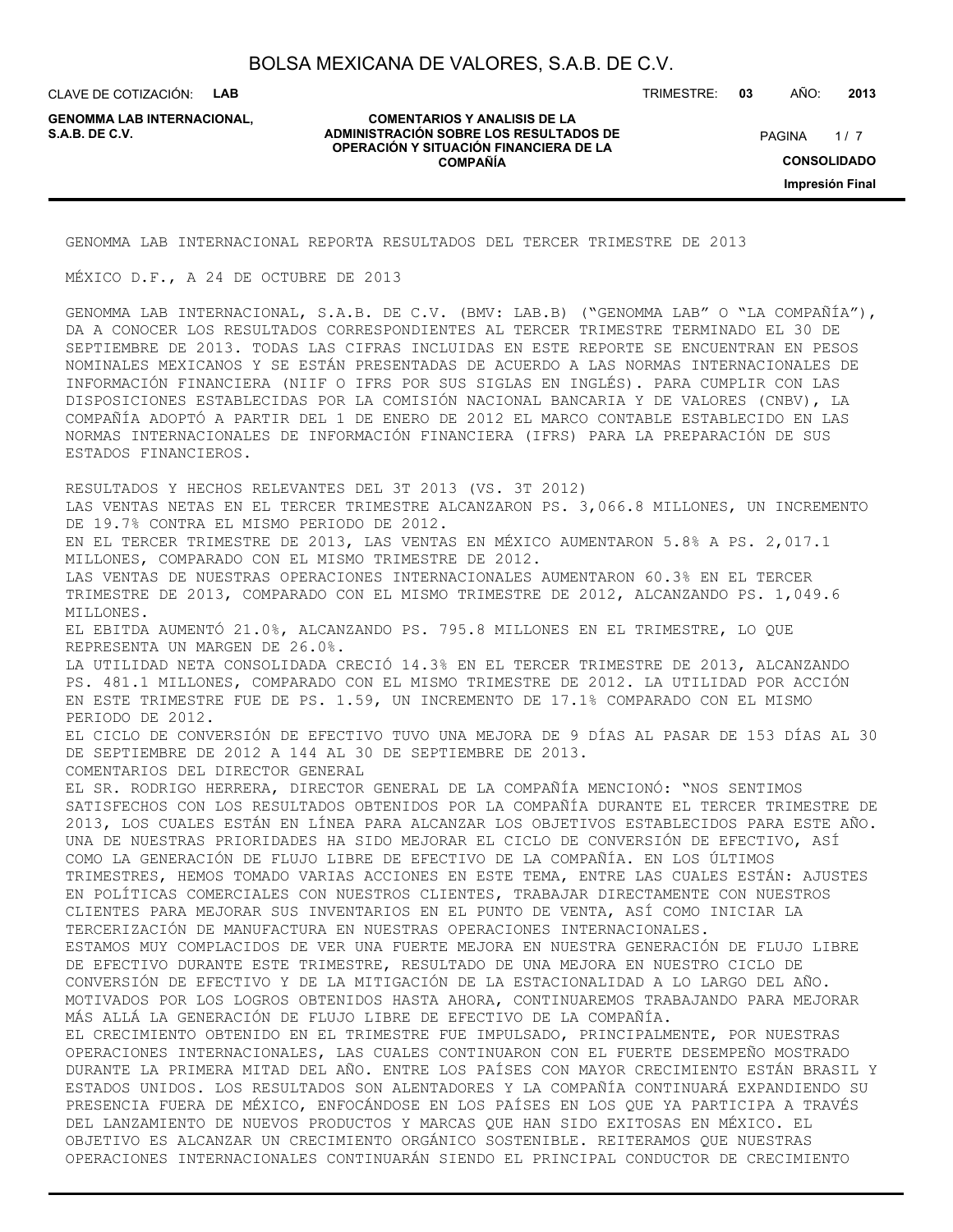CLAVE DE COTIZACIÓN: **LAB**

**GENOMMA LAB INTERNACIONAL,**

#### **COMENTARIOS Y ANALISIS DE LA ADMINISTRACIÓN SOBRE LOS RESULTADOS DE PAGINA 2/7 OPERACIÓN Y SITUACIÓN FINANCIERA DE LA COMPAÑÍA**

 $2/7$ 

TRIMESTRE: **03** AÑO: **2013**

**CONSOLIDADO**

**Impresión Final**

DURANTE LOS SIGUIENTES PERIODOS. AL ACERCARNOS AL FINAL DE ESTE AÑO, CONTINUAREMOS TRABAJANDO EN NUESTRAS OPERACIONES EN MÉXICO PARA MEJORAR NUESTRO FLUJO DE EFECTIVO Y GENERACIÓN DE VALOR. ANTICIPAMOS QUE NUESTRAS OPERACIONES INTERNACIONALES CONTINUARÁN REGISTRANDO FUERTES TASAS DE CRECIMIENTO EN LOS PRINCIPALES MERCADOS, ASÍ COMO EN EL RESTO DE LOS PAÍSES PARA ALCANZAR LAS EXPECTATIVAS DEL AÑO ".

RESULTADOS CONSOLIDADOS DEL TERCER TRIMESTRE 2013 LA SIGUIENTE TABLA PRESENTA LOS ESTADOS DE RESULTADOS CONSOLIDADOS, EN MILLONES DE PESOS (EXCEPTO LAS ACCIONES Y LAS UTILIDADES POR ACCIÓN); MOSTRANDO EL MARGEN DE CADA CONCEPTO, COMO PORCENTAJE DE VENTAS NETAS, ASÍ COMO LA VARIACIÓN PORCENTUAL PARA EL TRIMESTRE TERMINADO EL 30 DE SEPTIEMBRE DE 2013, EN COMPARACIÓN CON EL MISMO PERIODO DE 2012: PARA EL TRIMESTRE Y PERIODO DE NUEVE MESES TERMINADO EL 30 DE SEPTIEMBRE 2013 Y 2012 (EN MILLONES DE PESOS NOMINALES)

 EL EBITDA SE CALCULA AGREGANDO LA DEPRECIACIÓN Y AMORTIZACIÓN A LA UTILIDAD OPERATIVA. 2 LA UTILIDAD POR ACCIÓN SE CALCULÓ DIVIDIENDO LA UTILIDAD NETA MAYORITARIA DE LOS ÚLTIMOS 12 MESES ENTRE EL PROMEDIO PONDERADO DEL NÚMERO DE ACCIONES QUE HABÍA EN LA SOCIEDAD DURANTE EL PERIODO. EL NÚMERO TOTAL DE ACCIONES EN CIRCULACIÓN AL 30 DE SEPTIEMBRE DE 2013 ERA DE 1,048,733,370.

LAS VENTAS NETAS AUMENTARON 19.7%, ALCANZANDO PS. 3,066.8 MILLONES EN EL TERCER TRIMESTRE DEL 2013, EN COMPARACIÓN CON PS. 2,561.7 MILLONES EN EL MISMO TRIMESTRE DEL 2012.

LA COMPAÑÍA CLASIFICA LAS VENTAS NETAS DE LAS MARCAS DE LA SIGUIENTE MANERA:

1)LÍNEA BASE SON MARCAS LANZADAS AL MENOS DOS AÑOS ANTES DEL AÑO FISCAL EN MÉXICO (2011, 2010, 2009 Y ANTERIORES); 2)LANZAMIENTOS DEL AÑO ANTERIOR SON MARCAS LANZADAS DURANTE EL AÑO FISCAL ANTERIOR EN MÉXICO (2012); 3)MARCAS NUEVAS SON MARCAS LANZADAS DURANTE EL AÑO FISCAL EN CURSO EN MÉXICO(2013); E 4)INTERNACIONALES SON LAS VENTAS NETAS DE LAS OPERACIONES INTERNACIONALES.

 EL INCREMENTO EN VENTAS NETAS ES EL RESULTADO DE: I)VENTAS DE LA LÍNEA BASE EN MÉXICO DURANTE EL TERCER TRIMESTRE DE 2013, POR PS. 1,636.6 MILLONES, INCLUYENDO LAS EXTENSIONES DE LÍNEA DE ESTAS MARCAS; II)UN AUMENTO DE 283.5% (PS. 196.1 MILLONES) EN LANZAMIENTOS DEL AÑO ANTERIOR EN MÉXICO DURANTE EL TERCER TRIMESTRE DE 2013 DEBIDO AL EFECTO ACUMULADO DE ESTAS MARCAS, INCLUYENDO LAS RECIENTES EXTENSIONES DE LÍNEA EN DICHAS MARCAS LANZADAS DURANTE EL 2012, ALCANZANDO PS. 265.3 MILLONES; III)PS. 115.5 MILLONES DURANTE EL TERCER TRIMESTRE DE 2013 DE MARCAS NUEVAS EN MÉXICO; IV)UN INCREMENTO DE 60.3% (PS. 394.8 MILLONES) DE LAS OPERACIONES INTERNACIONALES PARA ALCANZAR PS. 1,049.6 MILLONES EN EL TERCER TRIMESTRE DE 2013.

LA UTILIDAD BRUTA AUMENTÓ 21.9% PARA LLEGAR A PS. 2,198.8 MILLONES EN EL TERCER TRIMESTRE DE 2013, EN COMPARACIÓN CON PS. 1,803.9 MILLONES EN EL TERCER TRIMESTRE DE 2012. EL MARGEN BRUTO AUMENTÓ 1.3 PUNTOS PORCENTUALES, COMO PORCENTAJE DE VENTAS NETAS, AL ALCANZAR 71.7% EN EL TERCER TRIMESTRE DE 2013, COMPARADO CON 70.4% DURANTE EL MISMO PERIODO DE 2012. ESTE AUMENTO EN MARGEN SE DEBIÓ PRINCIPALMENTE A UNA MEJOR MEZCLA DE NUESTROS PRODUCTOS, DERIVADA DE UNA MAYOR PARTICIPACIÓN DE NUESTROS MEDICAMENTOS DE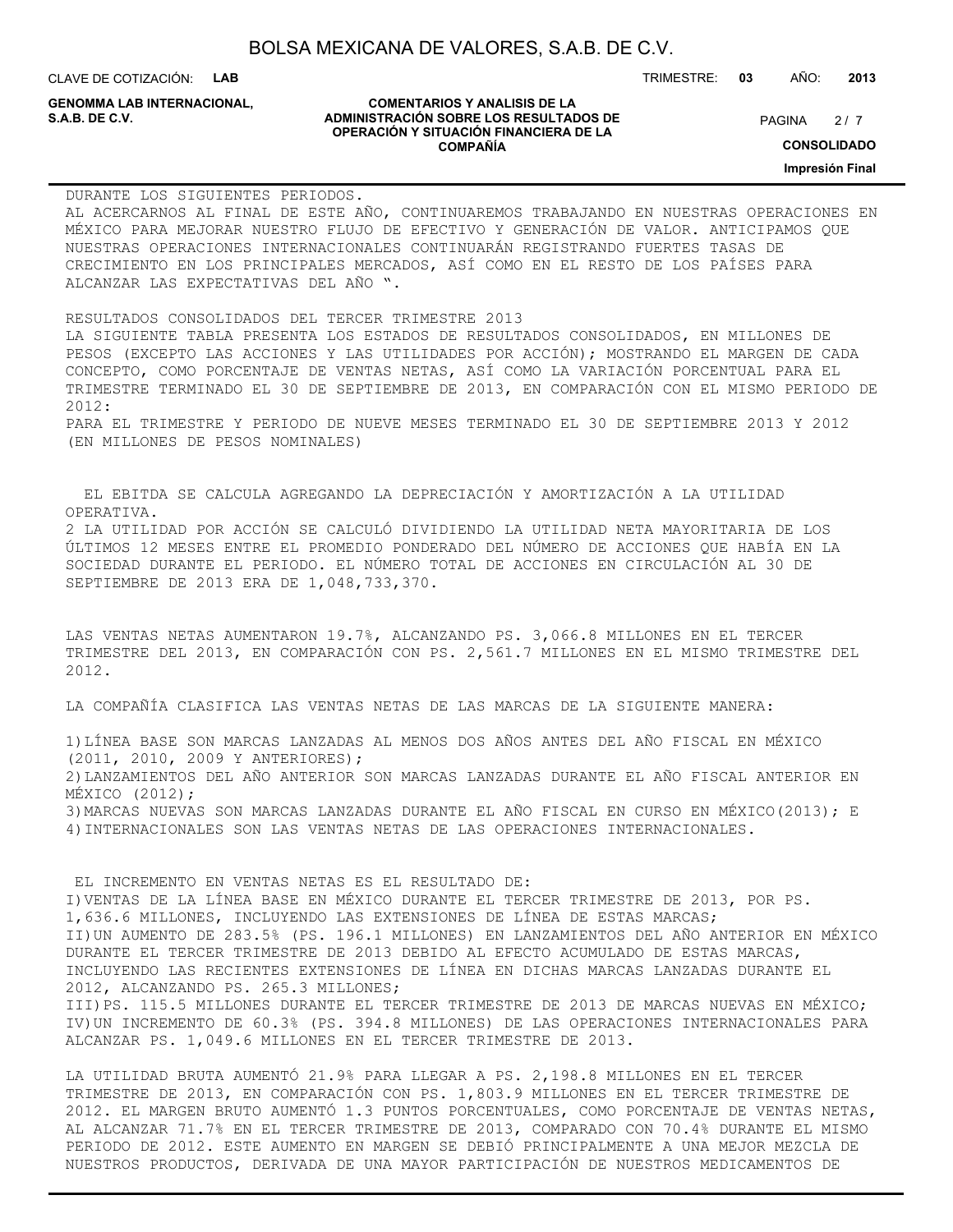CLAVE DE COTIZACIÓN: **LAB**

**GENOMMA LAB INTERNACIONAL,**

#### **COMENTARIOS Y ANALISIS DE LA ADMINISTRACIÓN SOBRE LOS RESULTADOS DE S.A.B. DE C.V.** PAGINA / 7 **OPERACIÓN Y SITUACIÓN FINANCIERA DE LA COMPAÑÍA**

 $3/7$ 

TRIMESTRE: **03** AÑO: **2013**

**CONSOLIDADO**

**Impresión Final**

LIBRE VENTA (OTC), COMO PORCENTAJE DE VENTAS NETAS, LAS CUALES TIENES UN MENOR COSTO DE VENTAS COMO PORCENTAJE DE VENTAS NETAS.

LOS GASTOS GENERALES, DE VENTA Y ADMINISTRACIÓN, COMO PORCENTAJE DE VENTAS NETAS, AUMENTARON 0.9 PUNTOS PORCENTUALES PARA ALCANZAR 46.3% EN EL TERCER TRIMESTRE DE 2013, COMPARADO CON 45.4% EN EL TERCER TRIMESTRE DE 2012. ESTE AUMENTO EN MARGEN SE DEBIÓ PRINCIPALMENTE A UN GASTO DE PUBLICIDAD MÁS ALTO EN NUESTRAS OPERACIONES INTERNACIONALES RELACIONADO A RECIENTES INICIATIVAS, ESPECIALMENTE EN ESTADOS UNIDOS.

EL EBITDA AUMENTÓ 21.0%, ALCANZANDO PS. 795.8 MILLONES DURANTE EL TERCER TRIMESTRE DE 2013, COMPARADO CON PS. 657.7 MILLONES EN EL MISMO PERIODO DE 2012. EL MARGEN DE EBITDA AUMENTÓ 0.3 PUNTOS PORCENTUALES, COMO PORCENTAJE DE VENTAS NETAS, PARA ALCANZAR 26.0% EN EL TERCER TRIMESTRE DE 2013, COMPARADO CON 25.7% EN EL MISMO PERIODO DE 2012. EL AUMENTO EN EL MARGEN DE EBITDA SE DEBIÓ PRINCIPALMENTE A UN MENOR COSTO DE VENTAS, COMO PORCENTAJE DE VENTAS NETAS, Y FUE COMPENSADO POR MAYORES GASTOS GENERALES, DE VENTA Y ADMINISTRACIÓN (EXCLUYENDO DEPRECIACIÓN Y AMORTIZACIÓN), COMO PORCENTAJE DE VENTAS NETAS.

CONCILIACIÓN DEL EBITDA PARA EL TERCER TRIMESTRE TERMINADO EL 30 DE SEPTIEMBRE DE 2013 Y 2012 (EN MILLONES DE PESOS NOMINALES)

LA UTILIDAD OPERATIVA AUMENTÓ 21.7%, ALCANZANDO PS. 780.7 MILLONES EN EL TERCER TRIMESTRE DE 2013, COMPARADO CON PS. 641.4 MILLONES EN EL TERCER TRIMESTRE DE 2012. EL MARGEN OPERATIVO, COMO PORCENTAJE DE VENTAS NETAS, AUMENTÓ 0.5 PUNTOS PORCENTUALES, ALCANZANDO 25.5% EN EL TERCER TRIMESTRE DE 2013, COMPARADO CON 25.0% EN EL MISMO PERIODO DE 2012.

EL RESULTADO INTEGRAL DE FINANCIAMIENTO RESULTÓ EN UNA PÉRDIDA DE PS. 44.7 MILLONES EN EL TERCER TRIMESTRE DE 2013, PS. 11.3 MILLONES MENOS QUE LA PÉRDIDA DE PS. 56.0 MILLONES EN EL TERCER TRIMESTRE DE 2012. ESTE CAMBIO SE ATRIBUYE PRINCIPALMENTE A: I) UNA GANANCIA CAMBIARIA DE PS. 15.4 MILLONES EN EL TERCER TRIMESTRE DE 2013, COMPARADO CON UNA PÉRDIDA DE PS. 36.7 MILLONES PARA EL MISMO PERIODO DE 2012, LA GANANCIA SE DEBIÓ PRINCIPALMENTE A UNA APRECIACIÓN DEL DÓLAR ESTADOUNIDENSE COMPARADO CON LAS MONEDAS EN LAS QUE OPERA LA COMPAÑÍA, LO CUAL SE REFLEJÓ EN LA POSICIÓN DE EFECTIVO EN DÓLARES DE LA COMPAÑÍA; II) UN AUMENTO DE PS. 20.8 MILLONES EN LOS GASTOS FINANCIEROS A PS. 73.7 MILLONES DURANTE EL TERCER TRIMESTRE DE 2013, COMPARADO CON PS 52.8 MILLONES DE GASTOS FINANCIEROS DURANTE EL MISMO PERIODO DE 2012; III) UN MENOR INGRESO FINANCIERO ALCANZANDO PS. 2.5 MILLONES DURANTE EL TERCER TRIMESTRE DE 2013, COMPARADO CON PS. 15.8 MILLONES DURANTE EL MISMO PERIODO DE 2012; Y IV) UNA GANANCIA EN EL EFECTO DE CONVERSIÓN DE ENTIDADES EXTRANJERAS DE PS. 11.1 MILLONES, RESULTADO DEL TIPO DE CAMBIO EN NUESTRAS OPERACIONES INTERNACIONALES, COMPARADO CON UNA GANANCIA DE PS. 17.7 MILLONES EN EL MISMO PERIODO DE 2012.

LA UTILIDAD NETA CONSOLIDADA AUMENTÓ 14.3%, ALCANZANDO PS. 481.1 MILLONES DURANTE EL TERCER TRIMESTRE DE 2013, REPRESENTANDO UN MARGEN DE 15.7% SOBRE VENTAS NETAS, COMPARADO CON PS. 420.8 MILLONES DURANTE EL TERCER TRIMESTRE DE 2012, LO QUE REPRESENTÓ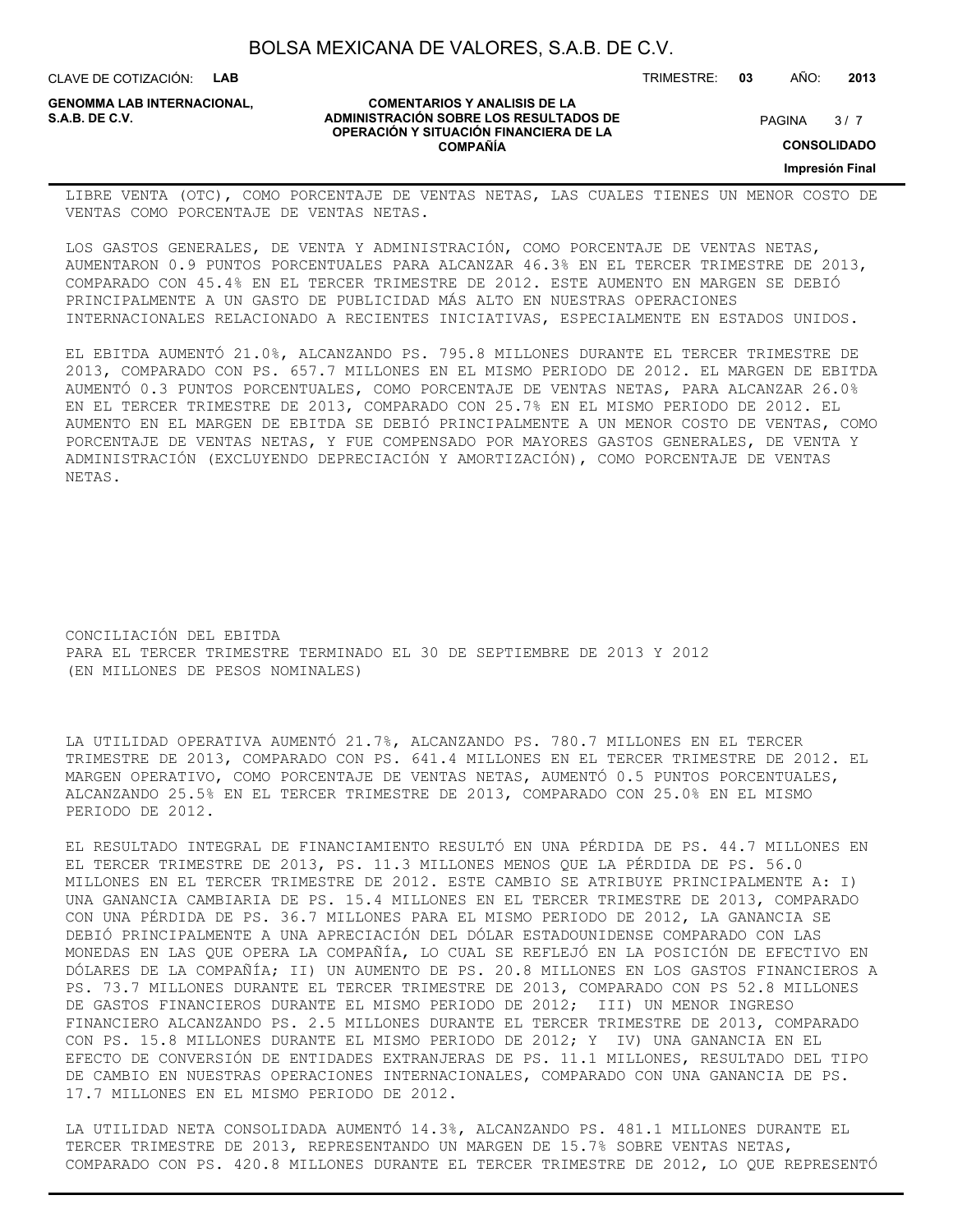**COMENTARIOS Y ANALISIS DE LA**

**OPERACIÓN Y SITUACIÓN FINANCIERA DE LA COMPAÑÍA**

CLAVE DE COTIZACIÓN: **LAB**

**ADMINISTRACIÓN SOBRE LOS RESULTADOS DE PAGINA 1997 E PAGINA 2018 GENOMMA LAB INTERNACIONAL,**

TRIMESTRE: **03** AÑO: **2013**

 $4/7$ 

**CONSOLIDADO**

**Impresión Final**

UN MARGEN DE 16.4%. BALANCE GENERAL

EFECTIVO Y EQUIVALENTES AUMENTARON 76.4% (PS. 757.1 MILLONES), ALCANZANDO PS. 1,747.6 MILLONES AL 30 DE SEPTIEMBRE DE 2013, COMPARADO CON PS. 990.5 MILLONES AL 30 DE SEPTIEMBRE DE 2012. ESTE INCREMENTO SE DEBIÓ PRINCIPALMENTE AL EFECTIVO GENERADO POR NUESTRAS OPERACIONES DURANTE LOS ÚLTIMOS DOCE MESES, LO CUAL FUE CONTRARRESTADO POR VARIOS PAGOS POR ADQUISICIONES DE MARCA, LOS CUALES FUERON FINANCIADOS CON NUEVOS PRÉSTAMOS CON INSTITUCIONES FINANCIERAS.

LA CARTERA DE CLIENTES FUE DE PS. 4,481.6 MILLONES AL 30 DE SEPTIEMBRE DE 2013, COMPARADO CON PS. 4,167.4 MILLONES AL 30 DE SEPTIEMBRE DE 2012. LOS DÍAS DE CLIENTES DISMINUYERON 18 DÍAS, AL PASAR DE 164 DÍAS AL 30 DE SEPTIEMBRE DE 2012 A 146 DÍAS AL 30 DE SEPTIEMBRE DE 2013. ESTA MEJORA EN DÍAS FUE EL RESULTADO CONTINUO DE IMPLEMENTAR POLÍTICAS COMERCIALES MÁS ESTRICTAS ASÍ COMO LAS NEGOCIACIONES CON NUESTROS CLIENTES EN TRIMESTRES ANTERIORES PARA MEJORAR NUESTRAS CUENTAS POR COBRAR. ESTAS INICIATIVAS CONTINÚAN SIENDO UNO DE NUESTROS PRINCIPALES ENFOQUES.

INVENTARIOS ALCANZARON PS. 1,504.8 MILLONES AL 30 DE SEPTIEMBRE DE 2013, COMPARADO CON PS. 977.8 MILLONES AL 30 DE SEPTIEMBRE DE 2012. LOS DÍAS DE INVENTARIOS AUMENTARON 38 DÍAS, AL PASAR DE 123 DÍAS AL 30 DE SEPTIEMBRE DE 2012 A 161 DÍAS AL 30 DE SEPTIEMBRE DE 2013. ESTE AUMENTO SE DEBIÓ PRINCIPALMENTE A LA ACUMULACIÓN DE INVENTARIOS, PRINCIPALMENTE EN NUESTRAS OPERACIONES INTERNACIONALES, PARA PREPARARNOS PARA EL CUARTO TRIMESTRE, EL CUAL ES EL MÁS FUERTE EN TÉRMINOS DE VENTAS.

PROVEEDORES ALCANZARON PS. 1,517.1 MILLONES AL 30 DE SEPTIEMBRE DE 2013, COMPARADO CON PS. 1,064.7 MILLONES AL 30 DE SEPTIEMBRE DE 2012. LOS DÍAS DE PROVEEDORES AUMENTARON 28 DÍAS, AL PASAR DE 134 DÍAS AL 30 DE SEPTIEMBRE DE 2012 A 162 DÍAS AL 30 DE SEPTIEMBRE DE 2013. ESTE INCREMENTO ESTÁ EN LÍNEA CON EL AUMENTO DE INVENTARIOS. ADICIONALMENTE, COMPARADO CON TRIMESTRES ANTERIORES, LOS DÍAS DE PROVEEDORES AUMENTARON DEBIDO AL DESARROLLO DE MEJORES RELACIONES CON NUESTROS PROVEEDORES FUERA DE MÉXICO, CON LOS CUALES EMPEZAMOS A TRABAJAR RECIENTEMENTE, YA QUE EL VOLUMEN Y LA ESCALA ESTÁN COMENZANDO A INCREMENTAR.

OTROS ACTIVOS CIRCULANTES ALCANZARON PS. 1,381.4 MILLONES AL 30 DE SEPTIEMBRE DE 2013, COMPARADO CON PS. 864.6 MILLONES AL 30 DE SEPTIEMBRE DE 2012. ESTE INCREMENTO SE DEBIÓ PRINCIPALMENTE A PUBLICIDAD PAGADA POR ANTICIPADO, FUNDAMENTALMENTE PARA SOPORTAR EL CRECIMIENTO DE NUESTRAS OPERACIONES INTERNACIONALES. SIN EMBARGO, ESTA CUENTA DISMINUYÓ PS. 375.8 MILLONES COMPARADO CON EL SEGUNDO TRIMESTRE DE ESTE AÑO, YA QUE ESTA PUBLICIDAD HA SIDO PARCIALMENTE USADA.

OTROS PASIVOS CIRCULANTES ALCANZARON PS. 820.4 MILLONES AL 30 DE SEPTIEMBRE DE 2013, COMPARADO CON PS. 1,008.1 MILLONES AL 30 DE SEPTIEMBRE DE 2012.

PRÉSTAMOS DE INSTITUCIONES FINANCIERAS ALCANZARON PS. 2,249.2 MILLONES AL 30 DE SEPTIEMBRE DE 2013, COMPARADO CON PS. 3,300 MILLONES AL 30 DE SEPTIEMBRE DEL 2012. LA PORCIÓN CIRCULANTE DE LOS PRÉSTAMOS A LARGO PLAZO FUE DE PS. 60.7 MILLONES, LO QUE REPRESENTA EL 2.7% DE LA DEUDA TOTAL CON INSTITUCIONES FINANCIERAS.

CERTIFICADOS BURSÁTILES ALCANZARON PS. 1,989.5 MILLONES AL 30 DE SEPTIEMBRE DE 2013. LOS BONOS FUERON EMITIDOS EL 8 DE JULIO DE 2013 Y LOS RECURSOS OBTENIDOS FUERON USADOS PARA PAGAR DEUDA BANCARIA EXISTENTE, LOGRANDO MEJORAR EL PERFIL DE VENCIMIENTOS A 4.0 AÑOS Y BAJANDO EL COSTO DE LA MISMA. AL 30 DE SEPTIEMBRE DE 2013 LA DEUDA BRUTA CON COSTO DE LA COMPAÑÍA ALCANZÓ PS. 4,299.4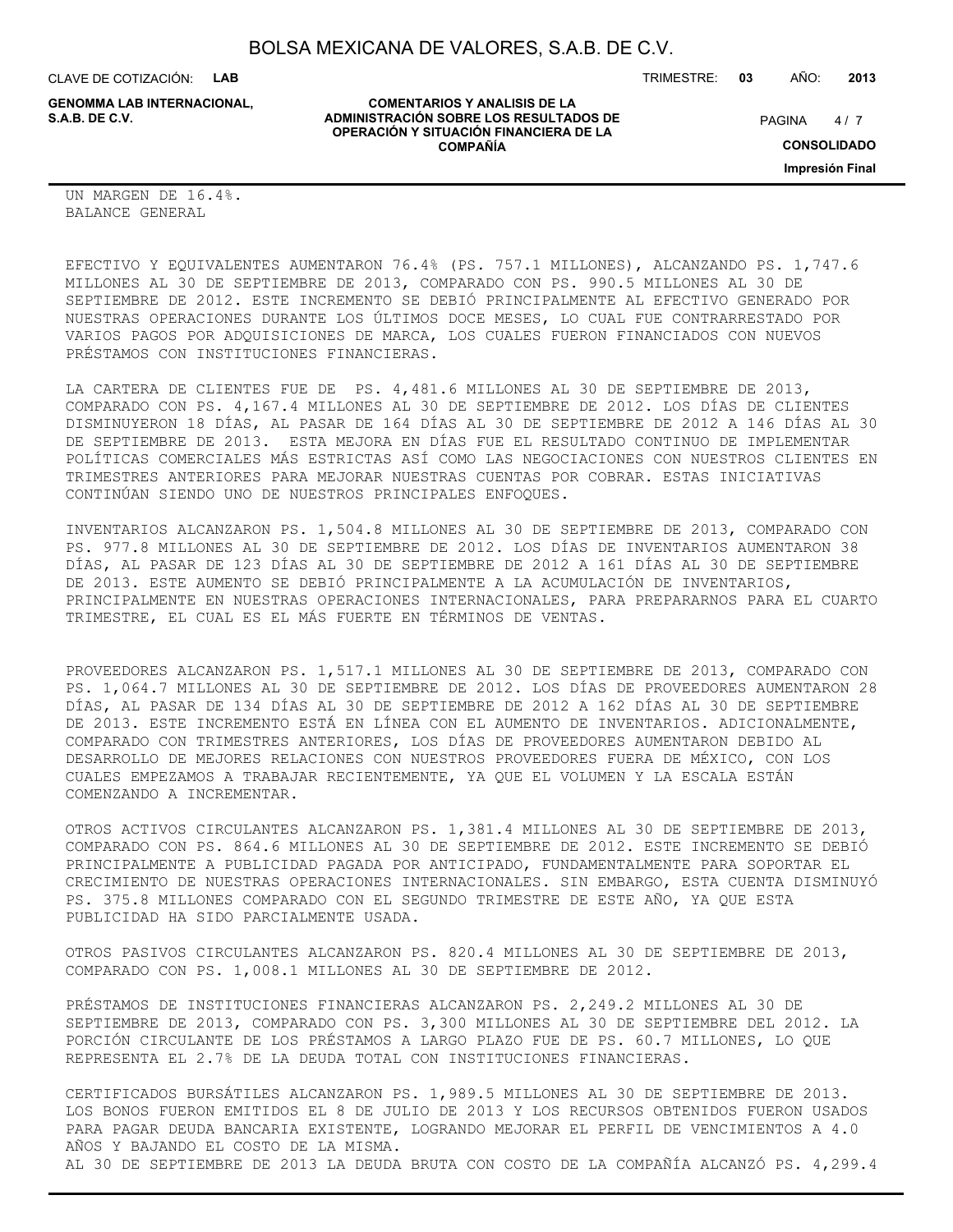CLAVE DE COTIZACIÓN: **LAB**

**GENOMMA LAB INTERNACIONAL,**

#### **COMENTARIOS Y ANALISIS DE LA ADMINISTRACIÓN SOBRE LOS RESULTADOS DE S.A.B. DE C.V.** PAGINA / 7 **OPERACIÓN Y SITUACIÓN FINANCIERA DE LA COMPAÑÍA**

 $5/7$ 

TRIMESTRE: **03** AÑO: **2013**

**CONSOLIDADO**

**Impresión Final**

MILLONES, LO QUE REPRESENTA UNA RAZÓN DE DEUDA NETA A EBITDA DE 0.91. CICLO DE CONVERSIÓN DE EFECTIVO ALCANZÓ 144 DÍAS AL FINAL DE TERCER TRIMESTRE DEL 2013, LO QUE REPRESENTA UNA DISMINUCIÓN DE 9 DÍAS COMPARADO CON 153 DÍAS AL FINAL DEL MISMO PERIODO DEL 2012 Y UNA DISMINUCIÓN DE 10 DÍAS COMPARADO CON DICIEMBRE 2012. CONTINUAMOS VIENDO RESULTADOS POSITIVOS DERIVADOS DE LAS ACCIONES ESTRATÉGICAS TOMADAS EN TRIMESTRES ANTERIORES ENFOCADAS A MEJORAR Y MITIGAR LA VOLATILIDAD EN EL CICLO DE CONVERSIÓN DE EFECTIVO Y A INCREMENTAR LA GENERACIÓN DE FLUJO DE EFECTIVO.

RESUMEN OPERATIVO

SEGMENTACIÓN DE VENTAS DEL TERCER TRIMESTRE DE 2013

DURANTE EL TERCER TRIMESTRE DE 2013 LOS PRODUCTOS FARMACÉUTICOS REPRESENTARON EL 59.4% DE LAS VENTAS EN MÉXICO, LOS PRODUCTOS DE CUIDADO PERSONAL REPRESENTARON EL 40.6%

EN EL TERCER TRIMESTRE DE 2013 LAS VENTAS NETAS DE LOS PRODUCTOS FARMACÉUTICOS EN MÉXICO1 AUMENTARON 9.3% ALCANZANDO PS. 1,197.7 MILLONES, COMPARADAS CON EL MISMO PERIODO DE 2012.

LAS VENTAS NETAS DE PRODUCTOS DE CUIDADO PERSONAL EN MÉXICO AUMENTARON 1.0% EN EL TERCER TRIMESTRE DE 2013, A PS. 819.4 MILLONES.

LAS VENTAS NETAS DE NUESTRAS OPERACIONES INTERNACIONALES AUMENTARON 60.3%, ALCANZANDO PS. 1,049.6 MILLONES EN EL TERCER TRIMESTRE DE 2013, COMPARADO CON PS. 654.8 MILLONES PARA EL MISMO PERIODO DE 2012. EL CRECIMIENTO DE ESTAS OPERACIONES FUE IMPULSADO PRINCIPALMENTE POR BRASIL, AUMENTANDO 121.4% LAS VENTAS COMPARADO CON EL MISMO TRIMESTRE DE 2012. PARA LOS ÚLTIMOS DOCE MESES, A SEPTIEMBRE DE 2013, NUESTRAS OPERACIONES INTERNACIONALES REPRESENTARON 36.2% DE LAS VENTAS TOTALES.

(EN MILLONES DE PESOS NOMINALES)

\*FARMA SE REFIERE A MEDICAMENTOS DE LIBRE VENTA (OTC) Y GENÉRICOS EN MÉXICO Y A MEDICAMENTOS DE LIBRE VENTA (OTC) EN LAS OPERACIONES INTERNACIONALES.

LANZAMIENTOS DE NUEVOS PRODUCTOS Y EXTENSIONES DE LÍNEA EN EL TERCER TRIMESTRE DE 2013 GENOMMA LAB LANZÓ 25 PRODUCTOS COMO EXTENSIONES DE LA LÍNEA BASE Y LANZAMIENTOS DEL AÑO ANTERIOR Y 6 NUEVOS PRODUCTOS BAJO MARCAS NUEVAS. ALGUNOS DE LOS PRODUCTOS LANZADOS RECIENTEMENTE SON: VANART SHAMPOOS, RELANZAMIENTO DE NUEVA IMAGEN DE NUESTRA MARCA VANART, ADQUIRIDA EN 2011, REÚNE FÓRMULAS CON EXCLUSIVOS INGREDIENTES Y AROMAS QUE REPOSICIONAN A VANART COMO LA MARCA LÍDER EN EL SEGMENTO DE SHAMPOO FAMILIAR. ESTÁ INTEGRADO POR 4 LÍNEAS: CLÁSICA, EFECTO INMEDIATO, ESENCIAS ORGÁNICAS Y SENSACIONES.

FERMODYL SHAMPOOS: EXTENSIÓN DE LÍNEA DE NUESTRA MARCA FERMODYL, ADQUIRIDA EN 2012, ESTÁ INTEGRA POR UNA LÍNEA DE SHAMPOOS CON EXCLUSIVAS MICROESFERAS QUE PROTEGEN EL CABELLO Y LIBERAN VITAMINAS E HIDRATANTES QUE PENETRAN EN LO MÁS PROFUNDO DEL CABELLO. ADICIONALMENTE SE LANZÓ UN SHAMPOO ANTICAÍDA QUE COMPLEMENTA LA LÍNEA DE AMPOLLETAS FERMOFIVE.

#### OTROS EVENTOS CORPORATIVOS

EL 27 DE SEPTIEMBRE GENOMMA LAB FIRMÓ DIVERSOS CONTRATOS DE ADQUISICIÓN Y LICENCIA DE USO PARA SIETE MARCAS DE MEDICAMENTOS DE LIBRE VENTA: CON REPRESENTACIONES E INVESTIGACIONES MÉDICAS PARA LA MARCA OXIGRICOL, CON ASTRAZENECA PARA LAS MARCAS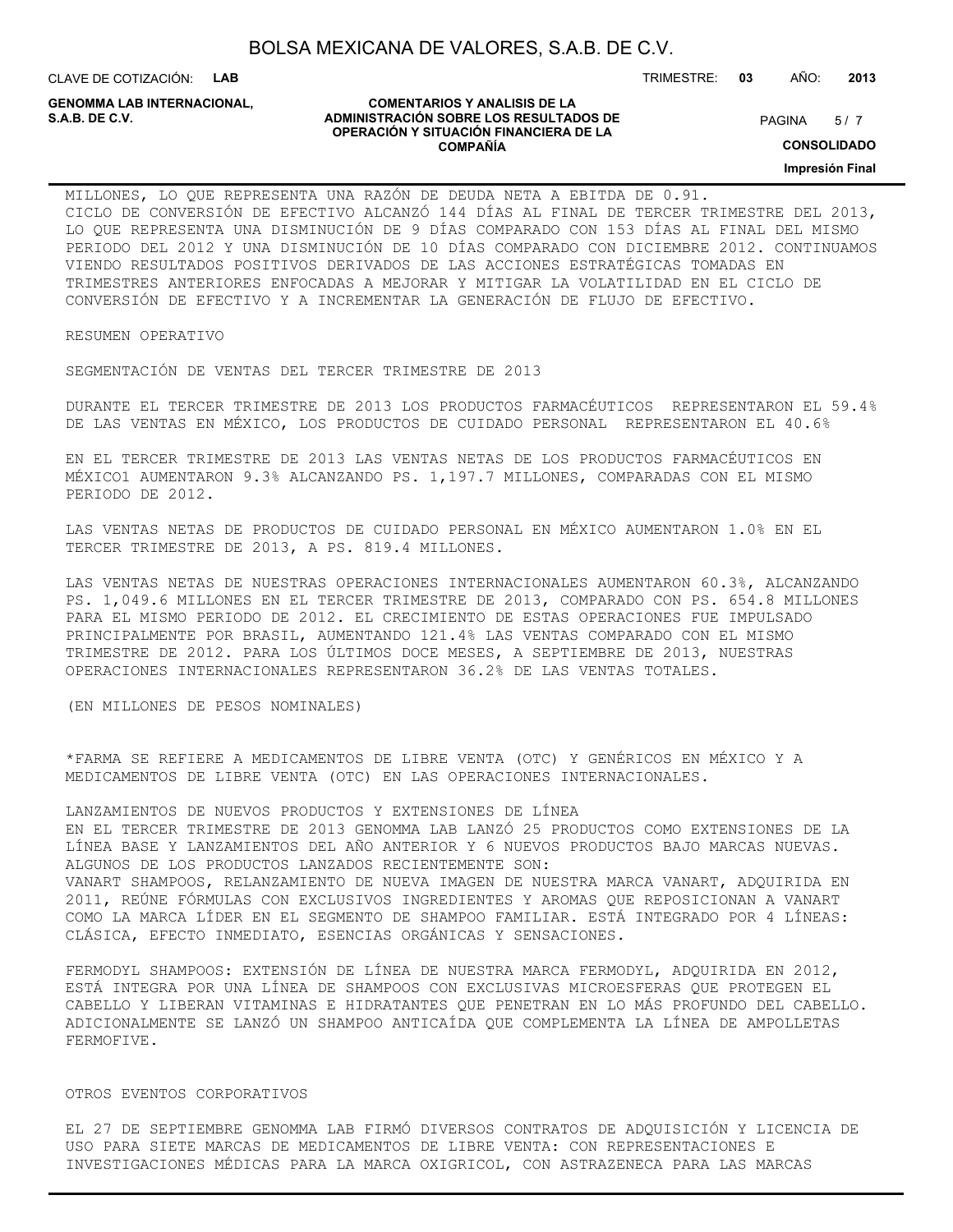CLAVE DE COTIZACIÓN: **LAB**

**GENOMMA LAB INTERNACIONAL,**

#### **COMENTARIOS Y ANALISIS DE LA ADMINISTRACIÓN SOBRE LOS RESULTADOS DE S.A.B. DE C.V.** PAGINA / 7 **OPERACIÓN Y SITUACIÓN FINANCIERA DE LA COMPAÑÍA**

 $6/7$ 

**CONSOLIDADO**

**Impresión Final**

MOPRAL, XYLOPROCT Y XYLODERM, CON LABORATORIOS IMPERIALES PARA LA MARCA ESTOMACUROL, Y CON LABORATORIOS COLUMBIA COMERCIAL PARA LAS MARCAS PASSIFLORINE Y AH-MICOL. EL 27 DE SEPTIEMBRE LA COMPAÑÍA LLEVÓ A CABO LA CUARTA EDICIÓN DE SU "GENOMMA DAY" EN LA CIUDAD DE NUEVA YORK. EN ESTE EVENTO, RODRIGO HERRERA, PRESIDENTE DEL CONSEJO Y DIRECTOR GENERAL, Y OSCAR VILLALOBOS, VICEPRESIDENTE DE ADMINISTRACIÓN Y FINANZAS, DIERON UNA PRESENTACIÓN ACERCA DE LOS LOGROS PRINCIPALES DE LA COMPAÑÍA EN LOS ÚLTIMOS DOS AÑOS, ASÍ COMO SOBRE LA ESTRATEGIA PARA LOS PRÓXIMOS AÑOS. ALGUNOS DE LOS TEMAS MÁS IMPORTANTES DISCUTIDOS FUERON: OAVANCE EN LOS OBJETIVOS ESTABLECIDOS EN EL "GENOMMA DAY 2011". OESTRATEGIAS Y ENFOQUE EN MEJORAR EL USO DE CAPITAL DE TRABAJO PARA AUMENTAR LA GENERACIÓN DE FLUJO LIBRE DE EFECTIVO. ODERIVADO DE LO ANTERIOR, POSIBILIDAD DE PAGAR DIVIDENDOS EN EL CORTO O MEDIANO PLAZO. EL 4 DE OCTUBRE DE 2013 LA COMPAÑÍA CONCRETÓ CON ÉXITO SU SEGUNDA COLOCACIÓN DE CERTIFICADOS BURSÁTILES "LAB'13-2", POR UN MONTO DE \$2,000 MILLONES DE PESOS. LOS CERTIFICADOS BURSÁTILES EMITIDOS TIENEN UN PLAZO DE CUATRO AÑOS Y PAGARÁN INTERESES CADA 28 DÍAS A UNA TASA CUPÓN DE TIIE (TASA DE INTERÉS INTERBANCARIA DE EQUILIBRIO) DE 28 DÍAS MÁS 0.70 PUNTOS PORCENTUALES. LOS CERTIFICADOS RECIBIERON UNA CALIFICACIÓN DE "AA (MEX)" POR FITCH RATINGS Y "HR AA" POR HR RATINGS. LOS RECURSOS OBTENIDOS DE ESTA EMISIÓN NO INCREMENTARON EL NIVEL DE APALANCAMIENTO DE LA COMPAÑÍA, YA QUE SERÁN UTILIZADOS PARA EL REFINANCIAMIENTO DE LA DEUDA BANCARIA EXISTENTE, MEJORANDO DE MANERA IMPORTANTE EL PERFIL DE VENCIMIENTOS Y DISMINUYENDO EL COSTO DE LA MISMA.

#### COBERTURA DE ANÁLISIS

ACTINVER CASA DE BOLSA S.A. DE C.V.; BANCO ITAÚ BBA, S.A.; BBVA BANCOMER, S.A. INSTITUCIÓN DE BANCA MÚLTIPLE; BTG PACTUAL US CAPITAL LLC; CASA DE BOLSA CREDIT SUISSE S.A.; GBM GRUPO BURSÁTIL MEXICANO, S.A. DE C.V. CASA DE BOLSA; GRUPO FINANCIERO MONEX; GRUPO FINANCIERO VE POR MÁS, HSBC SECURITIES (USA) INC.; INTERCAM CASA DE BOLSA, S.A. DE C.V.; INVEX GRUPO FINANCIERO S.A. DE C.V.; IXE CASA DE BOLSA S.A. DE C.V. GRUPO FINANCIERO BANORTE; SANTANDER INVESTMENT SECURITIES INC.; SIGNUM RESEARCH; UBS CASA DE BOLSA S.A., AND VECTOR CASA DE BOLSA.

DESCRIPCIÓN DE LA COMPAÑÍA

GENOMMA LAB INTERNACIONAL, S.A.B. DE C.V. ES UNA DE LAS EMPRESAS DE MAYOR CRECIMIENTO EN LA INDUSTRIA DE PRODUCTOS FARMACÉUTICOS Y PARA EL CUIDADO PERSONAL EN MÉXICO CON UNA CRECIENTE PRESENCIA INTERNACIONAL. GENOMMA LAB SE DEDICA AL DESARROLLO, VENTA Y PROMOCIÓN DE UNA GRAN VARIEDAD DE PRODUCTOS DE MARCA PREMIUM, MUCHOS DE LOS CUALES SON LÍDERES DE LA CATEGORÍA EN LA CUAL COMPITEN EN TÉRMINOS DE VENTAS Y PARTICIPACIÓN DE MERCADO. GENOMMA LAB TIENE UNA COMBINACIÓN DE DESARROLLO DE NUEVOS Y EXITOSOS PRODUCTOS, UNA MERCADOTECNIA DIRIGIDA AL CLIENTE, UNA AMPLIA RED DE DISTRIBUCIÓN DE PRODUCTOS Y UN MODELO DE OPERACIÓN ALTAMENTE FLEXIBLE Y DE BAJO COSTO. LAS ACCIONES DE GENOMMA LAB COTIZAN EN LA BOLSA MEXICANA DE VALORES BAJO EL SÍMBOLO DE COTIZACIÓN "LAB.B" (BLOOMBERG: LABB.MX).

INFORMACIÓN SOBRE ESTIMACIONES Y RIESGOS ASOCIADOS.

LA INFORMACIÓN QUE SE PRESENTA EN ESTE COMUNICADO CONTIENE CIERTAS DECLARACIONES ACERCA DEL FUTURO E INFORMACIÓN RELATIVA A GENOMMA LAB INTERNACIONAL, S.A.B. DE C.V. Y SUS SUBSIDIARIAS (EN CONJUNTO "GENOMMA LAB" O LA "COMPAÑÍA") LAS CUALES ESTÁN BASADAS EN EL ENTENDIMIENTO DE SUS ADMINISTRADORES, ASÍ COMO EN SUPUESTOS E INFORMACIÓN ACTUALMENTE DISPONIBLE PARA LA COMPAÑÍA. TALES DECLARACIONES REFLEJAN LA VISIÓN ACTUAL DE GENOMMA LAB SOBRE EVENTOS FUTUROS Y ESTÁN SUJETAS A CIERTOS RIESGOS, FACTORES INCIERTOS Y

TRIMESTRE: **03** AÑO: **2013**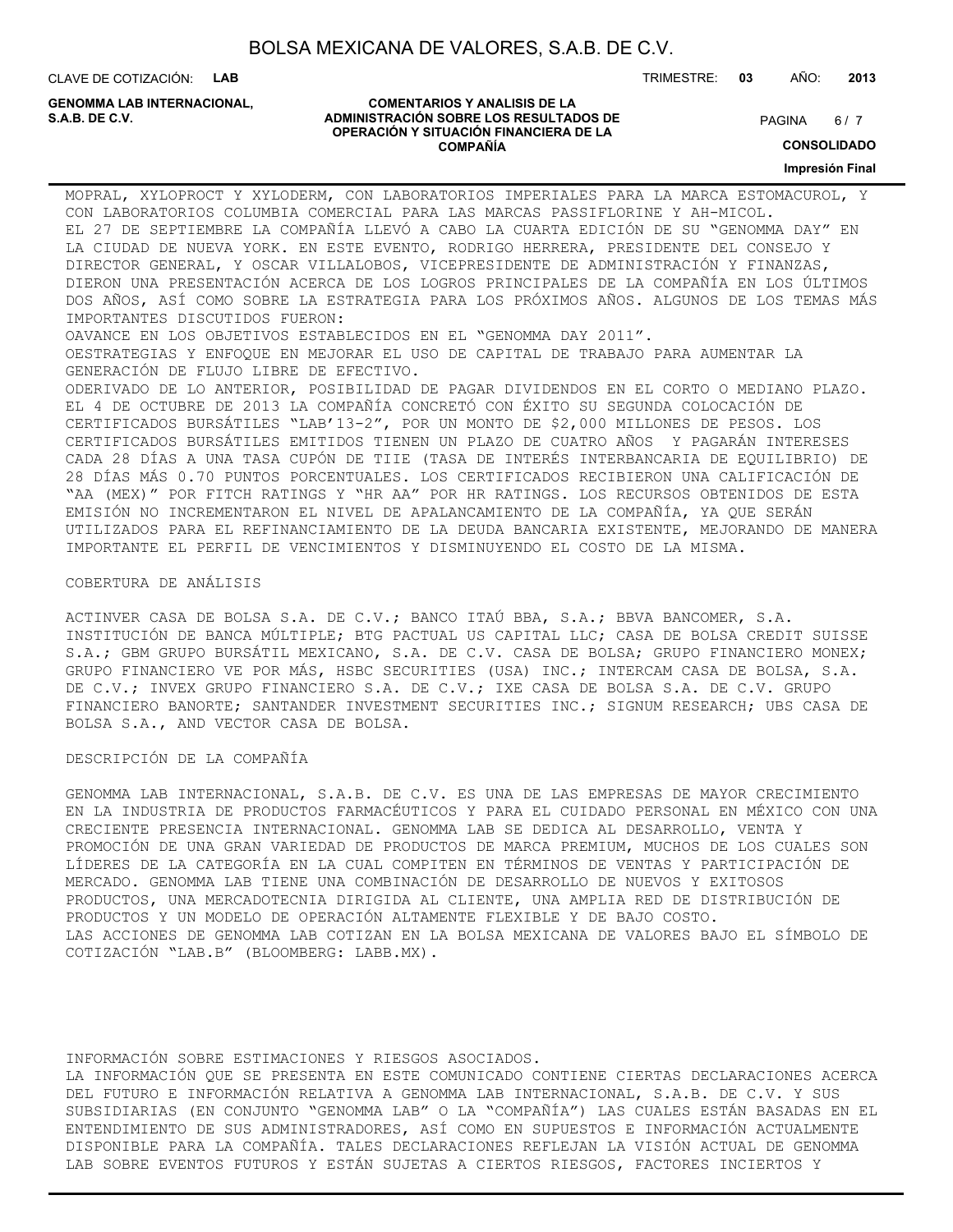CLAVE DE COTIZACIÓN: **LAB**

**GENOMMA LAB INTERNACIONAL,**

#### **COMENTARIOS Y ANALISIS DE LA ADMINISTRACIÓN SOBRE LOS RESULTADOS DE PAGINA 1997 EN 1998 EL CONTRACIÓN SOBRE LOS RESULTADOS DE OPERACIÓN Y SITUACIÓN FINANCIERA DE LA COMPAÑÍA**

 $7/7$ 

**CONSOLIDADO**

**Impresión Final**

PRESUNCIONES. MUCHOS FACTORES PODRÍAN CAUSAR QUE LOS RESULTADOS, DESEMPEÑO, O LOGROS ACTUALES DE LA COMPAÑÍA SEAN MATERIALMENTE DIFERENTES CON RESPECTO A CUALQUIER RESULTADO FUTURO, DESEMPEÑO O LOGRO DE GENOMMA LAB QUE PUDIERA SER INCLUIDA, EN FORMA EXPRESA O IMPLÍCITA DENTRO DE DICHAS DECLARACIONES ACERCA DEL FUTURO, INCLUYENDO, ENTRE OTROS: CAMBIOS EN LAS CONDICIONES GENERALES ECONÓMICAS Y/O POLÍTICAS, CAMBIOS GUBERNAMENTALES Y COMERCIALES A NIVEL GLOBAL Y EN LOS PAÍSES EN LOS QUE LA COMPAÑÍA HACE NEGOCIOS, CAMBIOS EN LAS TASAS DE INTERÉS Y DE INFLACIÓN, VOLATILIDAD CAMBIARIA, CAMBIOS EN LA DEMANDA Y REGULACIÓN DE LOS PRODUCTOS COMERCIALIZADOS POR LA COMPAÑÍA, CAMBIOS EN EL PRECIO DE MATERIAS PRIMAS Y OTROS INSUMOS, CAMBIOS EN LA ESTRATEGIA DE NEGOCIOS Y VARIOS OTROS FACTORES. SI UNO O MÁS DE ESTOS RIESGOS O FACTORES INCIERTOS SE MATERIALIZAN, O SI LOS SUPUESTOS UTILIZADOS RESULTAN SER INCORRECTOS, LOS RESULTADOS REALES PODRÍAN VARIAR MATERIALMENTE DE AQUELLOS DESCRITOS EN EL PRESENTE COMO ANTICIPADOS , CREÍDOS, ESTIMADOS O ESPERADOS. GENOMMA LAB NO PRETENDE Y NO ASUME NINGUNA OBLIGACIÓN DE ACTUALIZAR ESTAS DECLARACIONES ACERCA DEL FUTURO.

ESTADO DE RESULTADOS

BALANCEGENERAL

FLUJO DE EFECTIVO

TRIMESTRE: **03** AÑO: **2013**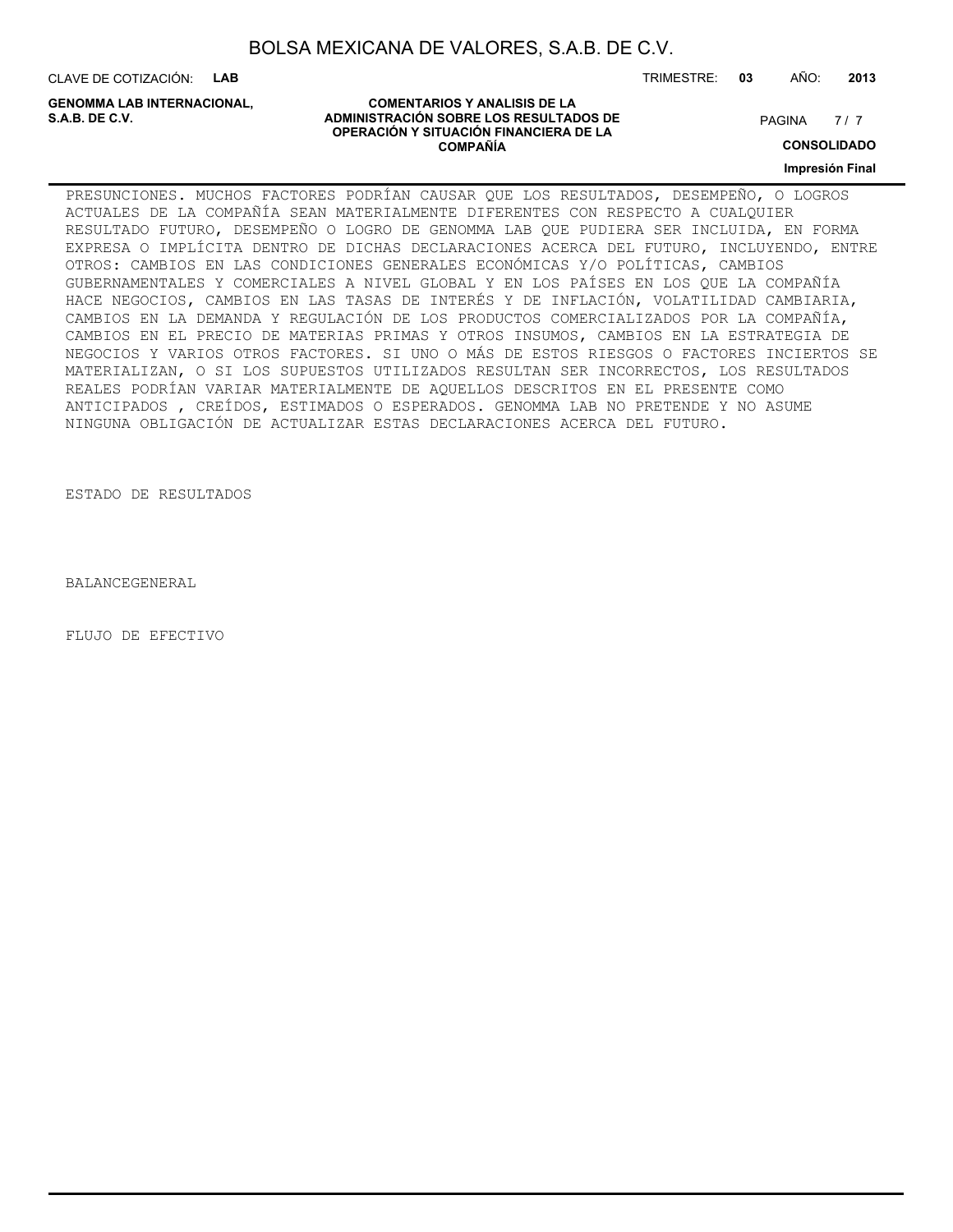**LAB GENOMMA LAB INTERNACIONAL,**

**NOTAS COMPLEMENTARIAS A LA INFORMACIÓN FINANCIERA S.A.B. DE C.V.** PAGINA 1/28

CLAVE DE COTIZACIÓN: TRIMESTRE: **03** AÑO: **2013**

**CONSOLIDADO**

**Impresión Final**

GENOMMA LAB INTERNACIONAL, S. A. B. DE C. V. Y SUBSIDIARIAS

NOTAS A LOS ESTADOS FINANCIEROS CONSOLIDADOS AL 30 DE SEPTIEMBRE DE 2013 Y AL 31 DE DICIEMBRE DE 2012 Y POR LOS PERIODOS COMPRENDIDOS DEL 1 DE ENERO AL 30 DE SEPTIEMBRE DE 2013 Y 2012 (EN MILES DE PESOS)

1.ACTIVIDADES Y EVENTOS IMPORTANTES

ACTIVIDADES -

GENOMMA LAB INTERNACIONAL, S. A. B. DE C. V. Y SUBSIDIARIAS (LA ENTIDAD) SE DEDICA A LA VENTA DE PRODUCTOS FARMACÉUTICOS DE LIBRE VENTA (EN ADELANTE PRODUCTOS OTC), DE PRODUCTOS FARMACÉUTICOS GENÉRICOS EN MÉXICO (EN ADELANTE PRODUCTOS GI) Y PRODUCTOS DE CUIDADO PERSONAL EN MÉXICO (EN ADELANTE PRODUCTOS PC) CON UNA CRECIENTE PRESENCIA EN MERCADOS INTERNACIONALES.

LA ENTIDAD DESARROLLA, VENDE Y COMERCIALIZA UNA AMPLIA GAMA DE PRODUCTOS DE PRIMERA CLASE CON 102 MARCAS PROPIAS, CON PRODUCTOS EN DIVERSAS CATEGORÍAS, ENTRE LOS QUE SE ENCUENTRAN ANTIACNÉ, MEDICAMENTOS GENÉRICOS, PROTECCIÓN Y MEJORA SEXUAL, CREMA PARA MEJORAR LA TEXTURA DE PIEL CON CICATRICES, TRATAMIENTO DE HEMORROIDES, CONTRA VARICES, PARA EVITAR LA CAÍDA DEL CABELLO, UNGÜENTO PARA DOLORES MUSCULARES, ANTIÁCIDOS, ANTIMICÓTICOS, PARA EL ALIVIO DE LA COLITIS, PARA CONTRARRESTAR EL NIVEL DE STRESS, JABONES, MULTIVITAMÍNICOS, SHAMPOOS Y ANTIGRIPALES. LA ENTIDAD ESTÁ ENFOCADA EN INCREMENTAR EL VALOR DE LAS MARCAS DE SUS PRODUCTOS POR MEDIO DE CAMPAÑAS MERCADOLÓGICAS, PRINCIPALMENTE A TRAVÉS DE LA TELEVISIÓN. LAS VENTAS DE LAS SUBSIDIARIAS EN EL EXTRANJERO REPRESENTAN APROXIMADAMENTE EL 40.50% Y 27.08% DE LAS VENTAS NETAS CONSOLIDADAS AL 30 DE SEPTIEMBRE DE 2013 Y 2012, RESPECTIVAMENTE.

EVENTOS IMPORTANTES -

CIERRE ADQUISICIÓN DE MARCA Y LICENCIA –

EL 27 DE SEPTIEMBRE DE 2013, LA COMPAÑÍA INFORMÓ AL PÚBLICO INVERSIONISTA SOBRE LA ADQUISICIÓN DE SIETE MARCAS DE MEDICAMENTOS DE LIBRE VENTA (OTC) EN MÉXICO A TRAVÉS DE LA FIRMA DE DIVERSOS CONTRATOS DE ADQUISICIÓN Y LICENCIA DE USO DE MARCAS. LAS MARCAS EN CUESTIÓN SON OXIGRICOL, MOPRAL, XYLOPROCT, XYLODERM, ESTOMACUROL, PASSIFLORINE Y AH-MICOL.

EL 8 DE JULIO DE 2013, LA COMPAÑÍA CONCRETÓ CON ÉXITO LA COLOCACIÓN DE CERTIFICADOS BURSÁTILES LAB'13-1 POR UN MONTO DE \$2,000 MILLONES DE PESOS A UN PLAZO DE 5 AÑOS, SIENDO ÉSTA SU PRIMERA COLOCACIÓN EN EL MERCADO DE DEUDA MEXICANO. LOS CERTIFICADOS PAGARÁN INTERESES CADA 28 DÍAS A UNA TASA TIIE A 28 DÍAS MÁS 0.70%. LOS RECURSOS NETOS OBTENIDOS POR ESTA COLOCACIÓN ASCIENDEN A \$1,989 MILLONES DE PESOS.

EL 20 DE MAYO DE 2013, LA COMPAÑÍA LLEVÓ A CABO LA FIRMA DE UN CONTRATO DE LICENCIA PARA USO DE LA MARCA DE MEDICAMENTOS DE LIBRE VENTA LOSEC A. EL CONTRATO TENDRÁ UNA DURACIÓN DE 99 AÑOS Y APLICA PARA PRODUCTOS BAJO LA MARCA MENCIONADA QUE PARTICIPAN EN EL MERCADO DE MEDICAMENTOS DE LIBRE VENTA EN MÉXICO.

EL 25 DE ENERO DE 2013, LA COMPAÑÍA LLEVÓ A CABO EL CIERRE DE LA ADQUISICIÓN DE LA MARCA TAFIROL A TRAVÉS DE SU SUBSIDIARIA EN ARGENTINA. TAFIROL ES UNA MARCA CON ALTO GRADO DE RECORDACIÓN QUE TIENE MÁS DE 14 AÑOS EN EL MERCADO Y SE ENCUENTRA EN LA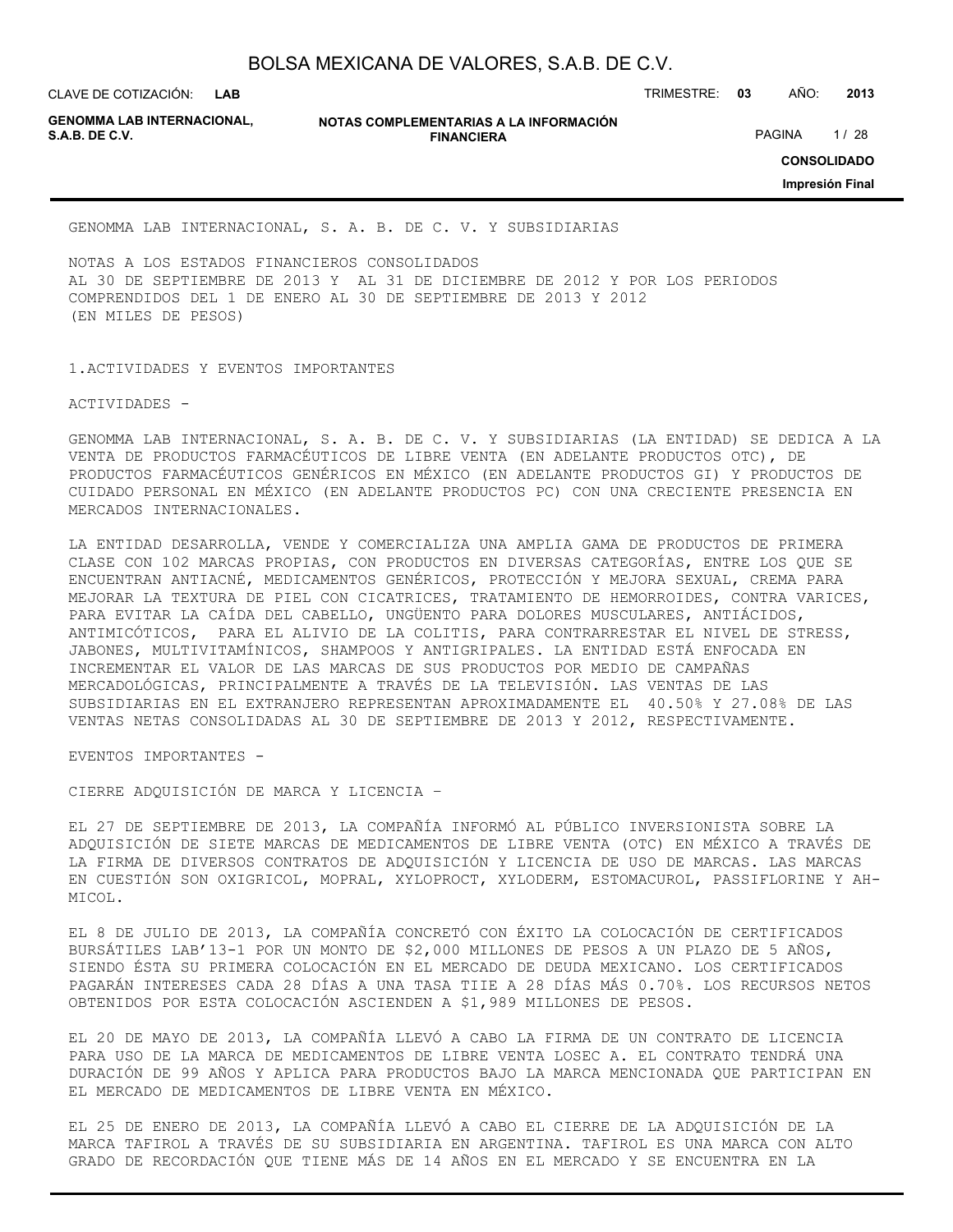**LAB**

CLAVE DE COTIZACIÓN: TRIMESTRE: **03** AÑO: **2013**

**GENOMMA LAB INTERNACIONAL,**

**NOTAS COMPLEMENTARIAS A LA INFORMACIÓN FINANCIERA S.A.B. DE C.V.** PAGINA 2 / 28

**CONSOLIDADO**

#### **Impresión Final**

POSICIÓN NÚMERO 1 DE LA CATEGORÍA DE ANALGÉSICOS EN ARGENTINA, EN TÉRMINOS DE UNIDADES DE ACUERDO CON IMS HEALTH. ADEMÁS DE ANALGÉSICOS, PARTICIPA EN LAS CATEGORÍAS DE ANTI-GRIPALES, DESCONGESTIVOS, ANALGÉSICOS PARA LA MUJER Y ANALGÉSICOS ANTI-INFLAMATORIOS.

COMPRA DE MARCAS Y LICENCIAS - DURANTE 2012, LA COMPAÑÍA ADQUIRIÓ LAS MARCAS FERMODYL, XL-3, ZANZUSI, ALTIVA, LARISA, BIOSKIN Y AMARA.

2.BASES DE PRESENTACIÓN

A.ADOPCIÓN DE NORMAS INTERNACIONALES DE INFORMACIÓN FINANCIERA

A PARTIR DEL 1 DE ENERO DE 2012, LA ENTIDAD ADOPTÓ LAS NORMAS INTERNACIONALES DE INFORMACIÓN FINANCIERA (IFRS, POR SUS SIGLAS EN INGLÉS, EN ADELANTE IFRS Ó IAS) Y SUS ADECUACIONES E INTERPRETACIONES EMITIDAS POR EL CONSEJO DE NORMAS INTERNACIONALES DE CONTABILIDAD (IASB, POR SUS SIGLAS EN INGLÉS), EN VIGOR AL 31 DE DICIEMBRE DE 2012; CONSECUENTEMENTE APLICA LA IFRS 1, ADOPCIÓN INICIAL DE LAS NORMAS INTERNACIONALES DE INFORMACIÓN FINANCIERA. ESTOS ESTADOS FINANCIEROS CONSOLIDADOS HAN SIDO PREPARADOS DE CONFORMIDAD CON LAS NORMAS E INTERPRETACIONES EMITIDAS Y EFECTIVAS A LA FECHA DE LOS MISMOS.

B.BASES DE MEDICIÓN

LOS ESTADOS FINANCIEROS CONSOLIDADOS DE LA ENTIDAD HAN SIDO PREPARADOS SOBRE LA BASE DE COSTO HISTÓRICO, EXCEPTO POR LA CONSTRUCCIONES EN PROCESO QUE SE VALÚAN A SU VALOR RAZONABLE, COMO SE EXPLICA A MAYOR DETALLE EN LAS POLÍTICAS CONTABLES MÁS ADELANTE.

I.COSTO HISTÓRICO

EL COSTO HISTÓRICO GENERALMENTE SE BASA EN EL VALOR RAZONABLE DE LA CONTRAPRESTACIÓN ENTREGADA A CAMBIO DE ACTIVOS.

II.VALOR RAZONABLE

EL VALOR RAZONABLE SE DEFINE COMO EL PRECIO QUE SE RECIBIRÍA POR VENDER UN ACTIVO O QUE SE PAGARÍA POR TRANSFERIR UN PASIVO EN UNA TRANSACCIÓN ORDENADA ENTRE PARTICIPANTES EN EL MERCADO A LA FECHA DE VALUACIÓN.

C.BASES DE CONSOLIDACIÓN DE ESTADOS FINANCIEROS

LOS ESTADOS FINANCIEROS CONSOLIDADOS INCLUYEN LOS DE GENOMMA LAB INTERNACIONAL, S. A. B. DE C. V. Y LOS DE SUS SUBSIDIARIAS EN LAS QUE TIENE CONTROL. EL CONTROL SE OBTIENE CUANDO LA ENTIDAD TIENE EL PODER PARA GOBERNAR LAS POLÍTICAS FINANCIERAS Y OPERATIVAS DE UNA ENTIDAD A FIN DE OBTENER BENEFICIOS DE SUS ACTIVIDADES. LA PARTICIPACIÓN ACCIONARIA EN SU CAPITAL SOCIAL SE MUESTRA A CONTINUACIÓN:

COMPAÑÍAPARTICIPACIÓN 2013 Y 2012ACTIVIDAD

MÉXICO – GENOMMA LABORATORIES MÉXICO, S. A. DE C. V.100%INVESTIGACIÓN Y DESARROLLO DE PRODUCTOS OTC Y PC TELEVISION PRODUCTS RETAIL, S. A. DE C. V.100%PRESTACIÓN DE SERVICIOS PROFESIONALES MEDICINAS Y MEDICAMENTOS NACIONALES, S. A. DE C. V.100%VENTA DE MEDICAMENTOS GENÉRICOS INICIATIVAS DE ÉXITO, S. A. DE C. V.100%VENTA DE PRODUCTOS OTC Y PC AERO LAB, S. A. DE C. V.100%SERVICIOS DE TRANSPORTACIÓN AÉREA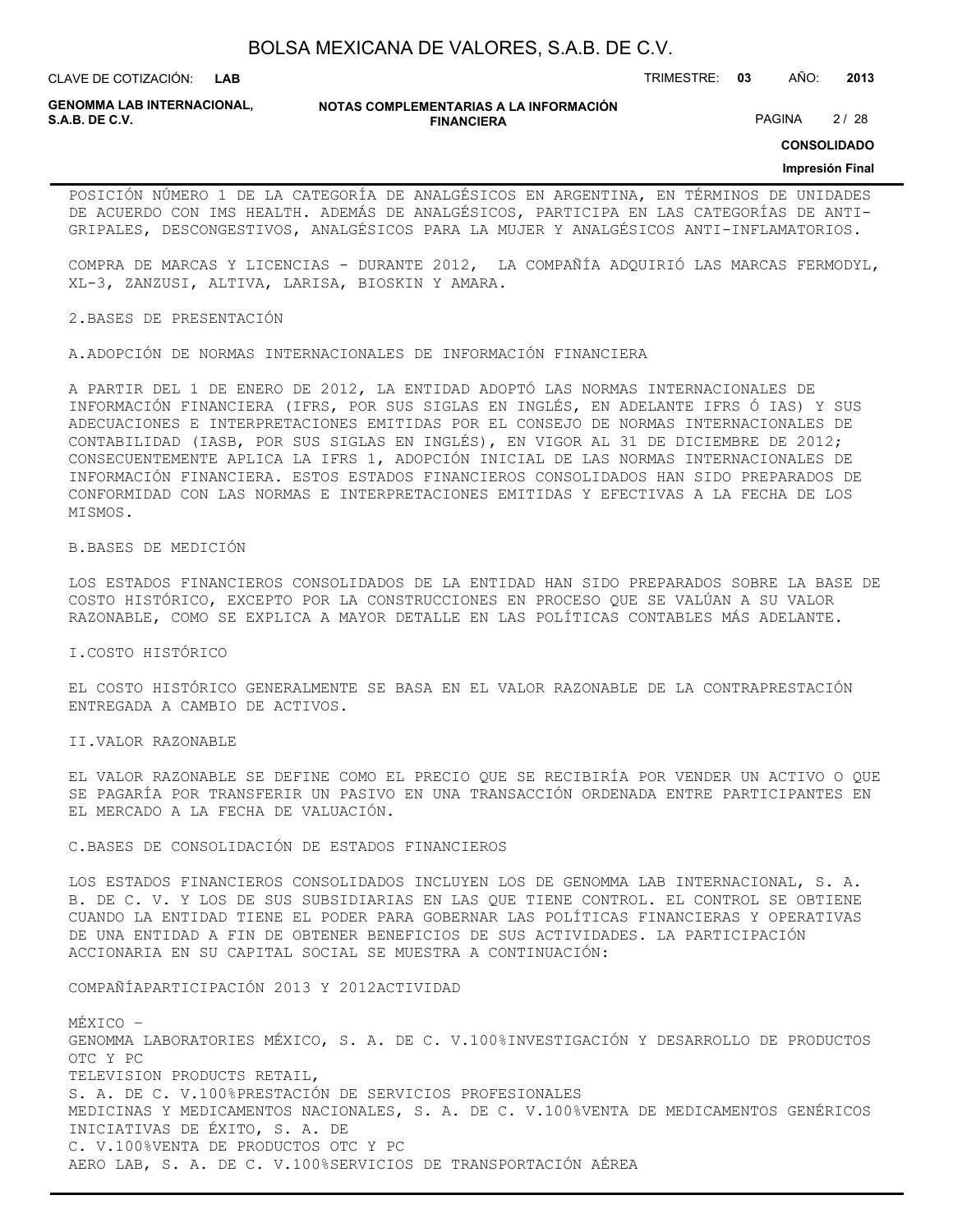**LAB**

CLAVE DE COTIZACIÓN: TRIMESTRE: **03** AÑO: **2013**

**GENOMMA LAB INTERNACIONAL,**

**NOTAS COMPLEMENTARIAS A LA INFORMACIÓN FINANCIERA S.A.B. DE C.V.** PAGINA 3 / 28

**CONSOLIDADO**

**Impresión Final**

INTERNACIONAL –

GENOMMA LAB USA, INC.100%VENTA DE PRODUCTOS OTC Y PC LAB BRANDS INTERNATIONAL, LLC70%INVESTIGACIÓN Y DESARROLLO DE PRODUCTOS OTC Y PC GENOMMA LAB CENTROAMÉRICA, S. A.100%PRESTACIÓN DE SERVICIOS PROFESIONALES GENOMMA LAB PERÚ, S. A.100%VENTA DE PRODUCTOS OTC Y PC GENOMMA LAB CHILE, S. A.100%VENTA DE PRODUCTOS OTC Y PC GENOMMA LAB ECUADOR, S. A.100%VENTA DE PRODUCTOS OTC Y PC GENOMMA LABORATORIES ARGENTINA, S. A.85%VENTA DE PRODUCTOS OTC Y PC GENOMMA LAB COLOMBIA, LTDA100%VENTA DE PRODUCTOS OTC Y PC GENOMMA LABORATORIES DO BRASIL, LTDA85%VENTA DE PRODUCTOS OTC Y PC GENOMMA LAB DOMINICANA, S.R.L.100%VENTA DE PRODUCTOS OTC Y PC

LOS SALDOS Y OPERACIONES ENTRE LAS ENTIDADES CONSOLIDADAS HAN SIDO ELIMINADOS.

LAS PARTICIPACIONES NO CONTROLADORAS EN LAS SUBSIDIARIAS SE IDENTIFICAN DE MANERA SEPARADA RESPECTO A LAS INVERSIONES QUE LA ENTIDAD TIENE EN ELLAS. LAS PARTICIPACIONES NO CONTROLADORAS PUEDEN SER INICIALMENTE VALUADAS YA SEA A SU VALOR RAZONABLE O A LA PARTICIPACIÓN PROPORCIONAL DE LAS PARTICIPACIONES NO CONTROLADORAS SOBRE EL VALOR RAZONABLE DE LOS ACTIVOS NETOS IDENTIFICABLES DE LA ENTIDAD ADQUIRIDA. LA ELECCIÓN DE LA BASE DE VALUACIÓN SE HACE DE MANERA INDIVIDUAL POR CADA OPERACIÓN. POSTERIORMENTE A LA ADQUISICIÓN, EL VALOR EN LIBROS DE LAS PARTICIPACIONES CONTROLADORAS REPRESENTA EL IMPORTE DE DICHAS PARTICIPACIONES AL RECONOCIMIENTO INICIAL MÁS LA PORCIÓN DE LAS PARTICIPACIONES NO CONTROLADORAS POSTERIORES DEL ESTADO DE VARIACIONES EN EL CAPITAL CONTABLE. EL RESULTADO INTEGRAL SE ATRIBUYE A LAS PARTICIPACIONES NO CONTROLADORAS AÚN SI DA LUGAR A UN DÉFICIT EN ÉSTAS.

I.SUBSIDIARIAS - LAS SUBSIDIARIAS SON TODAS LAS ENTIDADES SOBRE LAS QUE LA ENTIDAD TIENE EL PODER DE GOBERNAR SUS POLÍTICAS OPERATIVAS Y FINANCIERAS, POR SER PROPIETARIA DE MÁS DE LA MITAD DE SUS ACCIONES CON DERECHO DE VOTO. LA EXISTENCIA Y EFECTOS DE LOS DERECHOS POTENCIALES DE VOTO QUE SON ACTUALMENTE EJERCIBLES O CONVERTIBLES SE CONSIDERAN AL EVALUAR SI LA ENTIDAD CONTROLA A OTRA ENTIDAD. LAS SUBSIDIARIAS SE CONSOLIDAN DESDE LA FECHA EN QUE SU CONTROL SE TRANSFIERE A LA ENTIDAD, Y SE DEJAN DE CONSOLIDAR DESDE LA FECHA EN LA QUE SE PIERDE EL CONTROL.

LAS POLÍTICAS CONTABLES DE LAS SUBSIDIARIAS HAN SIDO MODIFICADAS CUANDO HA SIDO NECESARIO, PARA ASEGURAR QUE EXISTA UNA CONSISTENCIA CON LAS POLÍTICAS ADOPTADAS POR LA ENTIDAD.

II.ASOCIADA - LA ENTIDAD EJERCE INFLUENCIA SIGNIFICATIVA SOBRE TELEVISA CONSUMER PRODUCTS, LLP PERO NO CONTROL. LA ENTIDAD MANTIENE UNA PARTICIPACIÓN ACCIONARIA DEL 49% DE LOS DERECHOS A VOTO. LA INVERSIÓN EN ASOCIADA SE RECONOCE INICIALMENTE AL COSTO HISTÓRICO Y POSTERIORMENTE A TRAVÉS DEL MÉTODO DE PARTICIPACIÓN.

D.CONVERSIÓN DE ESTADOS FINANCIEROS DE SUBSIDIARIAS EN MONEDA EXTRANJERA - PARA CONSOLIDAR LOS ESTADOS FINANCIEROS DE SUBSIDIARIAS EXTRANJERAS, ÉSTOS SE MODIFICAN EN LA MONEDA DE REGISTRO PARA PRESENTARSE EN PESOS MEXICANOS, CONSIDERANDO LAS SIGUIENTES METODOLOGÍAS:

-LAS OPERACIONES EXTRANJERAS CUYA MONEDA DE REGISTRO Y FUNCIONAL ES LA MISMA, CONVIERTEN SUS ESTADOS FINANCIEROS UTILIZANDO LOS SIGUIENTES TIPOS DE CAMBIO:1) DE CIERRE PARA LOS ACTIVOS Y PASIVOS, 2) HISTÓRICO PARA EL CAPITAL CONTABLE Y 3) EL DE LA FECHA DE DEVENGAMIENTO PARA LOS INGRESOS, COSTOS Y GASTOS. LOS EFECTOS DE CONVERSIÓN SE REGISTRAN EN EL CAPITAL CONTABLE.

-LAS OPERACIONES EXTRANJERAS CONVIERTEN SUS ESTADOS FINANCIEROS DE LA MONEDA DE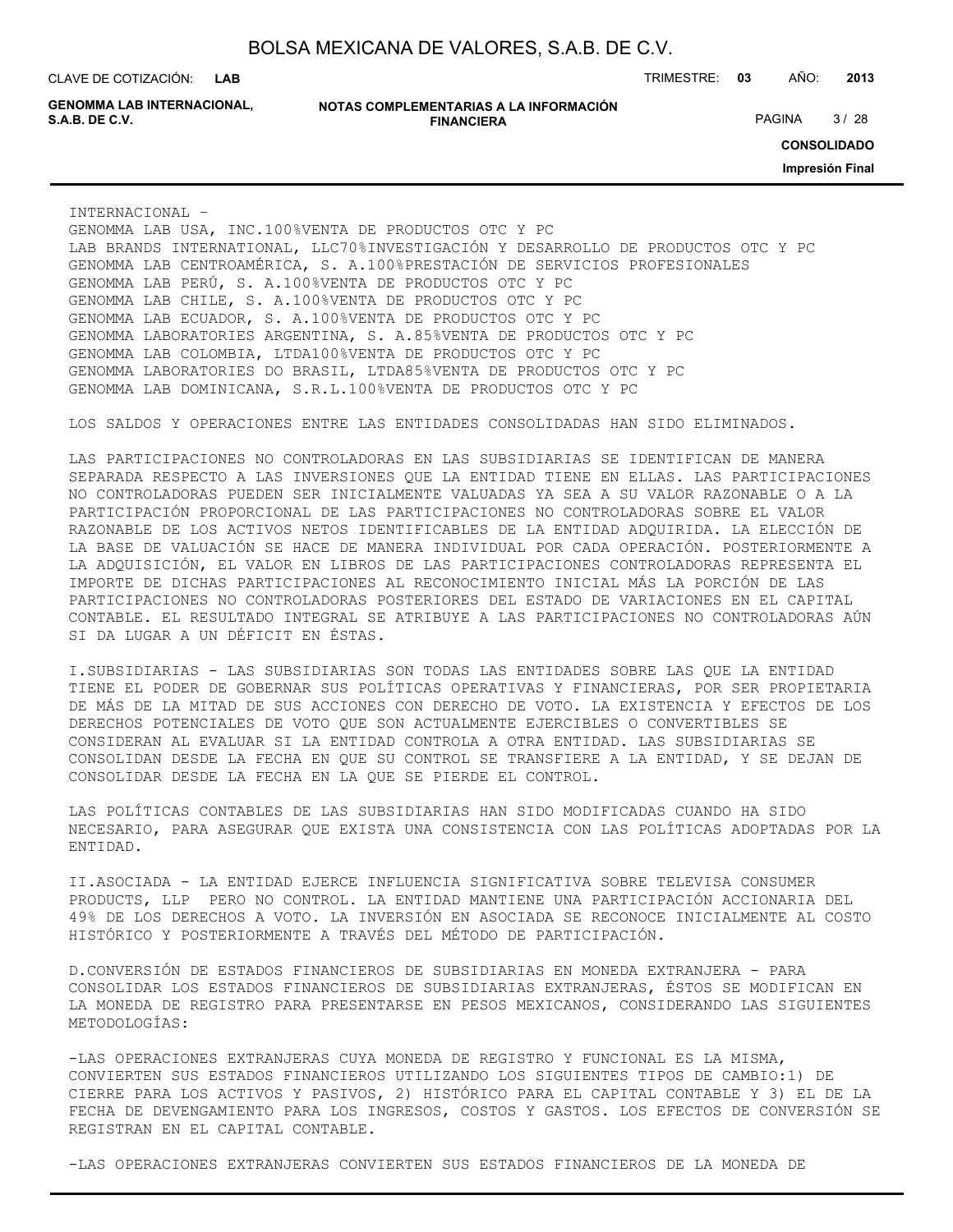| BOLSA MEXICANA DE VALORES, S.A.B. DE C.V. |  |  |
|-------------------------------------------|--|--|
|-------------------------------------------|--|--|

CLAVE DE COTIZACIÓN: TRIMESTRE: **03** AÑO: **2013 LAB**

**GENOMMA LAB INTERNACIONAL,**

**NOTAS COMPLEMENTARIAS A LA INFORMACIÓN FINANCIERA S.A.B. DE C.V.** PAGINA 4 / 28

**CONSOLIDADO**

#### **Impresión Final**

REGISTRO A LA MONEDA FUNCIONAL, UTILIZANDO LOS SIGUIENTES TIPOS DE CAMBIO: 1) DE CIERRE PARA LOS ACTIVOS Y PASIVOS MONETARIOS, 2) HISTÓRICO PARA ACTIVOS NO MONETARIOS, PASIVOS NO MONETARIOS Y CAPITAL CONTABLE Y 3) EL DE LA FECHA DE DEVENGAMIENTO PARA LOS INGRESOS, COSTOS Y GASTOS, EXCEPTO LOS QUE PROVIENEN DE PARTIDAS NO MONETARIAS QUE SE CONVIERTEN AL TIPO DE CAMBIO HISTÓRICO DE LA PARTIDA NO MONETARIA; LOS EFECTOS DE CONVERSIÓN, SE REGISTRAN EN EL RESULTADO INTEGRAL DE FINANCIAMIENTO. POSTERIORMENTE, PARA CONVERTIR LOS ESTADOS FINANCIEROS DE LA MONEDA FUNCIONAL AL PESO MEXICANO, SE UTILIZAN LOS SIGUIENTES TIPOS DE CAMBIO:1) DE CIERRE PARA LOS ACTIVOS Y PASIVOS Y 2) HISTÓRICO PARA EL CAPITAL CONTABLE, Y 3) EL DE LA FECHA DE DEVENGAMIENTO PARA TODOS LOS INGRESOS, COSTOS Y GASTOS. LOS EFECTOS DE CONVERSIÓN SE REGISTRAN EN EL CAPITAL CONTABLE. EN EL CASO DE OPERACIONES EXTRANJERAS QUE OPERAN EN UN ENTORNO ECONÓMICO INFLACIONARIO, PRIMERO REEXPRESAN SUS ESTADOS FINANCIEROS EN MONEDA DE PODER ADQUISITIVO AL CIERRE DEL EJERCICIO, UTILIZANDO EL ÍNDICE DE PRECIOS DEL PAÍS DE ORIGEN DE LA MONEDA FUNCIONAL, Y POSTERIORMENTE LOS CONVIERTEN UTILIZANDO EL TIPO DE CAMBIO DE CIERRE PARA TODAS LAS PARTIDAS; LOS EFECTOS DE CONVERSIÓN, SE REGISTRAN EN EL CAPITAL CONTABLE.

LAS MONEDAS DE REGISTRO Y FUNCIONAL DE LAS OPERACIONES EXTRANJERAS Y LOS TIPOS DE CAMBIO UTILIZADOS EN LOS DIFERENTES PROCESOS DE CONVERSIÓN, SON COMO SIGUE:

COMPAÑÍAMONEDA DE REGISTROTIPO DE CAMBIO PARA CONVERTIR DE MONEDA DE REGISTRO A MONEDA FUNCIONALTIPO DE CAMBIO PARA CONVERTIR DE MONEDA FUNCIONAL A PESO MEXICANO

GENOMMA LAB USA, INC.DÓLAR ESTADOUNIDENSE1.000013.1450 LAB BRANDS INTERNATIONAL, LLC DÓLAR ESTADOUNIDENSE 1.0000 13.1450

GENOMMA LAB CENTROAMÉRICA, S. A. DÓLAR ESTADOUNIDENSE 1.0000 13.1450

GENOMMA LAB DOMINICANA, S. R. L. PESO DOMINICANO 0.0240 13.1450 GENOMMA LAB PERÚ, S. A.SOL 0.3694 13.1450

GENOMMA LAB CHILE, S. A. PESO CHILENO 0.0020 13.1450 GENOMMA LAB ECUADOR, S. A. DÓLAR ESTADOUNIDENSE 1.0000 13.1450

GENOMMA LABORATORIES ARGENTINA, S. A.PESO ARGENTINO

0.1738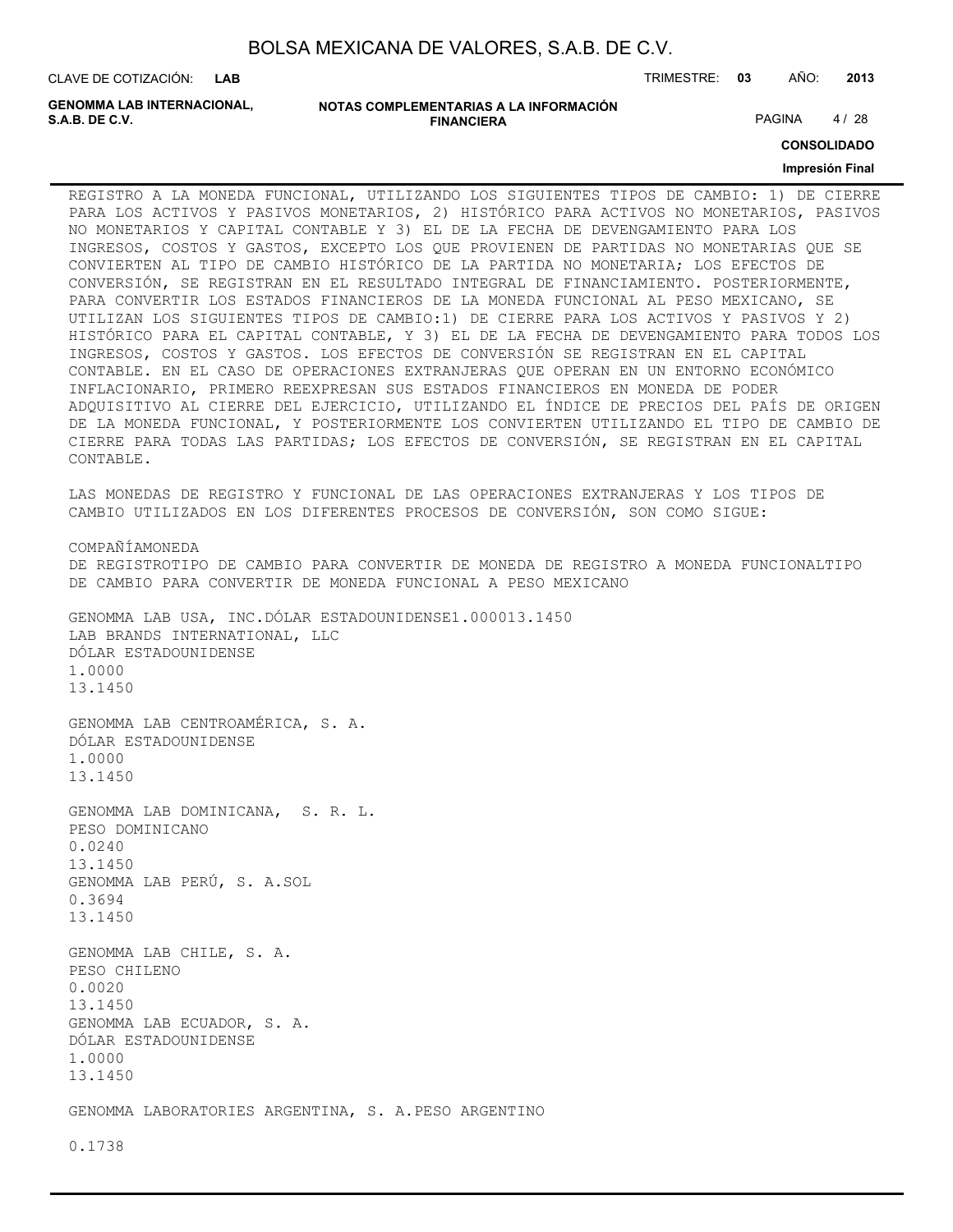CLAVE DE COTIZACIÓN: TRIMESTRE: **03** AÑO: **2013 LAB**

**GENOMMA LAB INTERNACIONAL,**

**NOTAS COMPLEMENTARIAS A LA INFORMACIÓN FINANCIERA S.A.B. DE C.V.** PAGINA 5/28

**CONSOLIDADO**

**Impresión Final**

13.1450

GENOMMA LAB COLOMBIA, LTDAPESO COLOMBIANO

0.0005

13.1450

GENOMMA LABORATORIES DO BRASIL, LTDAREAL

0.4475

13.1450

GENOMMA LABORATORIOS MÉDICOS, S. L.EURO

1.3525

13.1450

LA MONEDA FUNCIONAL DE LA ENTIDAD ES EL PESO MEXICANO Y LA MONEDA FUNCIONAL DE LAS SUBSIDIARIAS DE LA ENTIDAD ES EL DÓLAR ESTADOUNIDENSE. DEBIDO A QUE LA ENTIDAD MANTIENE INVERSIONES EN SUBSIDIARIAS EN EL EXTRANJERO, CUYA MONEDA FUNCIONAL NO ES EL PESO MEXICANO, SE ENCUENTRA EXPUESTA A UN RIESGO DE CONVERSIÓN DE MONEDA EXTRANJERA. ASIMISMO, SE MANTIENEN ACTIVOS Y PASIVOS MONETARIOS DENOMINADOS EN DIVERSAS MONEDAS, PRINCIPALMENTE EL DÓLAR ESTADOUNIDENSE, Y EXISTE UNA EXPOSICIÓN AL RIESGO CAMBIARIO, ATRIBUIBLE A OPERACIONES COMERCIALES Y PROVEEDURÍA DE INSUMOS, DURANTE EL CURSO NORMAL DEL NEGOCIO, ASÍ COMO POR LA POSICIÓN EN MONEDA EXTRANJERA.

#### 3.RESUMEN DE LAS PRINCIPALES POLÍTICAS CONTABLES

LOS ESTADOS FINANCIEROS CONSOLIDADOS ADJUNTOS CUMPLEN CON LAS IFRS EMITIDAS POR EL IASB. SU PREPARACIÓN REQUIERE QUE LA ADMINISTRACIÓN DE LA ENTIDAD EFECTÚE CIERTAS ESTIMACIONES Y UTILICE DETERMINADOS SUPUESTOS PARA VALUAR ALGUNAS DE LAS PARTIDAS DE LOS ESTADOS FINANCIEROS CONSOLIDADOS Y PARA EFECTUAR LAS REVELACIONES QUE SE REQUIEREN EN LOS MISMOS. SIN EMBARGO, LOS RESULTADOS REALES PUEDEN DIFERIR DE DICHAS ESTIMACIONES. LA ADMINISTRACIÓN DE LA ENTIDAD, APLICANDO EL JUICIO PROFESIONAL, CONSIDERA QUE LAS ESTIMACIONES Y SUPUESTOS UTILIZADOS FUERON LOS ADECUADOS EN LAS CIRCUNSTANCIAS (VER NOTA 4). LAS PRINCIPALES POLÍTICAS CONTABLES SEGUIDAS POR LA ENTIDAD SON LAS SIGUIENTES:

### A.CAMBIOS CONTABLES

LA SIGUIENTE MODIFICACIÓN A IFRS HA SIDO APLICADA EN EL AÑO EN CURSO Y HA AFECTADO LOS ESTADOS FINANCIEROS CONSOLIDADOS:

-IFRS 7 INSTRUMENTOS FINANCIEROS: INFORMACIÓN A REVELAR - TRANSFERENCIAS DE ACTIVOS FINANCIEROS- LA ENTIDAD HA APLICADO LAS MODIFICACIONES AL IFRS 7 EN EL AÑO EN CURSO. ESTAS MODIFICACIONES AUMENTAN LOS REQUERIMIENTOS DE REVELACIÓN PARA TRANSACCIONES QUE INVOLUCRAN LA TRANSFERENCIA DE ACTIVOS FINANCIEROS CON EL FIN DE PROPORCIONAR UNA MAYOR TRANSPARENCIA EN TORNO A LA EXPOSICIÓN AL RIESGO QUE SE TENDRÍA SI LOS ACTIVOS FINANCIEROS SON TRANSFERIDOS.

#### B.ACTIVOS FINANCIEROS

LOS ACTIVOS FINANCIEROS SE RECONOCEN CUANDO LA ENTIDAD SE CONVIERTE EN UNA PARTE DE LAS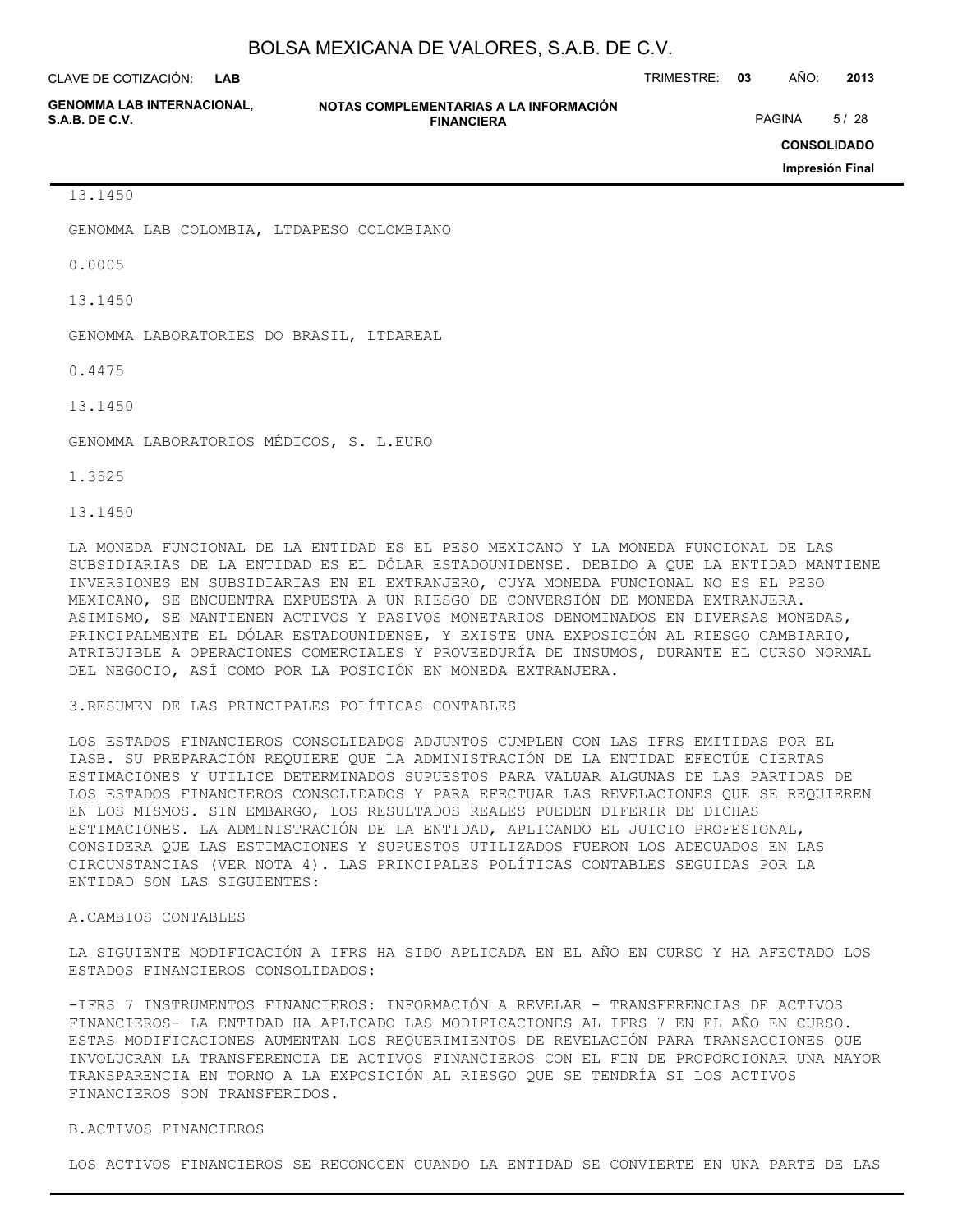**LAB**

CLAVE DE COTIZACIÓN: TRIMESTRE: **03** AÑO: **2013**

**GENOMMA LAB INTERNACIONAL, S.A.B. DE C.V.** PAGINA 6 / 28

**NOTAS COMPLEMENTARIAS A LA INFORMACIÓN FINANCIERA**

**CONSOLIDADO**

**Impresión Final**

DISPOSICIONES CONTRACTUALES DE LOS INSTRUMENTOS.

LOS ACTIVOS FINANCIEROS SE VALÚAN INICIALMENTE A SU VALOR RAZONABLE. LOS COSTOS DE LA TRANSACCIÓN QUE SON DIRECTAMENTE ATRIBUIBLES A LA ADQUISICIÓN O EMISIÓN DE ACTIVOS FINANCIEROS (DISTINTOS DE LOS ACTIVOS FINANCIEROS A VALOR RAZONABLE CON CAMBIOS EN RESULTADOS) SE SUMAN O REDUCEN DEL VALOR RAZONABLE DE LOS ACTIVOS FINANCIEROS, EN SU CASO, EN EL RECONOCIMIENTO INICIAL. LOS COSTOS DE TRANSACCIÓN DIRECTAMENTE ATRIBUIBLES A LA ADQUISICIÓN DE ACTIVOS FINANCIEROS A SU VALOR RAZONABLE CON CAMBIOS EN RESULTADOS SE RECONOCEN INMEDIATAMENTE EN RESULTADOS.

LOS ACTIVOS FINANCIEROS SE CLASIFICAN EN LAS SIGUIENTES CATEGORÍAS: ACTIVOS FINANCIEROS 'A VALOR RAZONABLE CON CAMBIOS A TRAVÉS DE RESULTADOS' COSTO AMORTIZADO, INVERSIONES 'CONSERVADAS AL VENCIMIENTO', ACTIVOS FINANCIEROS 'DISPONIBLES PARA SU VENTA' Y 'PRÉSTAMOS Y CUENTAS POR COBRAR'. LA CLASIFICACIÓN DEPENDE DE LA NATURALEZA Y PROPÓSITO DE LOS ACTIVOS FINANCIEROS Y SE DETERMINA AL MOMENTO DEL RECONOCIMIENTO INICIAL. A LA FECHA DE INFORME DE LOS ESTADOS FINANCIEROS CONSOLIDADOS, LA ENTIDAD SÓLO CONTABA CON INSTRUMENTOS FINANCIEROS CLASIFICADOS COMO PRÉSTAMOS Y CUENTAS POR COBRAR.

#### -MÉTODO DE LA TASA DE INTERÉS EFECTIVA

EL MÉTODO DE TASA DE INTERÉS EFECTIVA ES UN MÉTODO PARA CALCULAR EL COSTO AMORTIZADO DE UN INSTRUMENTO FINANCIERO Y DE ASIGNACIÓN DEL INGRESO O COSTO FINANCIERO DURANTE EL PERIODO RELEVANTE. LA TASA DE INTERÉS EFECTIVA ES LA TASA QUE DESCUENTA LOS INGRESOS FUTUROS DE EFECTIVO ESTIMADOS (INCLUYENDO TODOS LOS HONORARIOS Y PUNTOS BASE PAGADOS O RECIBIDOS QUE FORMAN PARTE INTEGRAL DE LA TASA DE INTERÉS EFECTIVA, COSTOS DE LA TRANSACCIÓN Y OTRAS PRIMAS O DESCUENTOS) DURANTE LA VIDA ESPERADA DEL INSTRUMENTO DE ACTIVO O PASIVO DEUDA O, CUANDO ES APROPIADO, UN PERIODO MENOR, AL VALOR EN LIBROS NETO AL MOMENTO DEL RECONOCIMIENTO INICIAL.

LOS INGRESOS SE RECONOCEN CON BASE EN EL INTERÉS EFECTIVO PARA INSTRUMENTOS DE DEUDA DISTINTOS A AQUELLOS ACTIVOS FINANCIEROS CLASIFICADOS COMO A VALOR RAZONABLE CON CAMBIOS A TRAVÉS DE RESULTADOS.

-PRÉSTAMOS Y CUENTAS POR COBRAR

LAS CUENTAS POR COBRAR A CLIENTES, PRÉSTAMOS Y OTRAS CUENTAS POR COBRAR CON PAGOS FIJOS O DETERMINABLES, QUE NO SE NEGOCIAN EN UN MERCADO ACTIVO, SE CLASIFICAN COMO PRÉSTAMOS Y CUENTAS POR COBRAR. LOS PRÉSTAMOS Y CUENTAS POR COBRAR SE VALÚAN AL COSTO AMORTIZADO USANDO EL MÉTODO DE INTERÉS EFECTIVO, MENOS CUALQUIER DETERIORO. LOS INGRESOS POR INTERESES SE RECONOCEN APLICANDO LA TASA DE INTERÉS EFECTIVA, EXCEPTO POR LAS CUENTAS POR COBRAR A CORTO PLAZO EN CASO DE QUE EL RECONOCIMIENTO DE INTERESES SEA POCO IMPORTANTE.

#### -DETERIORO DE ACTIVOS FINANCIEROS

LOS ACTIVOS FINANCIEROS DISTINTOS A LOS ACTIVOS FINANCIEROS A VALOR RAZONABLE CON CAMBIOS A TRAVÉS DE RESULTADOS, SE SUJETAN A PRUEBAS PARA EFECTOS DE DETERIORO AL FINAL DE CADA PERIODO SOBRE EL CUAL SE INFORMA. SE CONSIDERA QUE LOS ACTIVOS FINANCIEROS ESTÁN DETERIORADOS, CUANDO EXISTE EVIDENCIA OBJETIVA QUE, COMO CONSECUENCIA DE UNO O MÁS EVENTOS QUE HAYAN OCURRIDO DESPUÉS DEL RECONOCIMIENTO INICIAL DEL ACTIVO FINANCIERO, LOS FLUJOS DE EFECTIVO FUTUROS ESTIMADOS DEL ACTIVO FINANCIERO HAN SIDO AFECTADOS.

LA EVIDENCIA OBJETIVA DE DETERIORO PODRÍA INCLUIR:

•DIFICULTADES FINANCIERAS SIGNIFICATIVAS DEL EMISOR O CONTRAPARTE;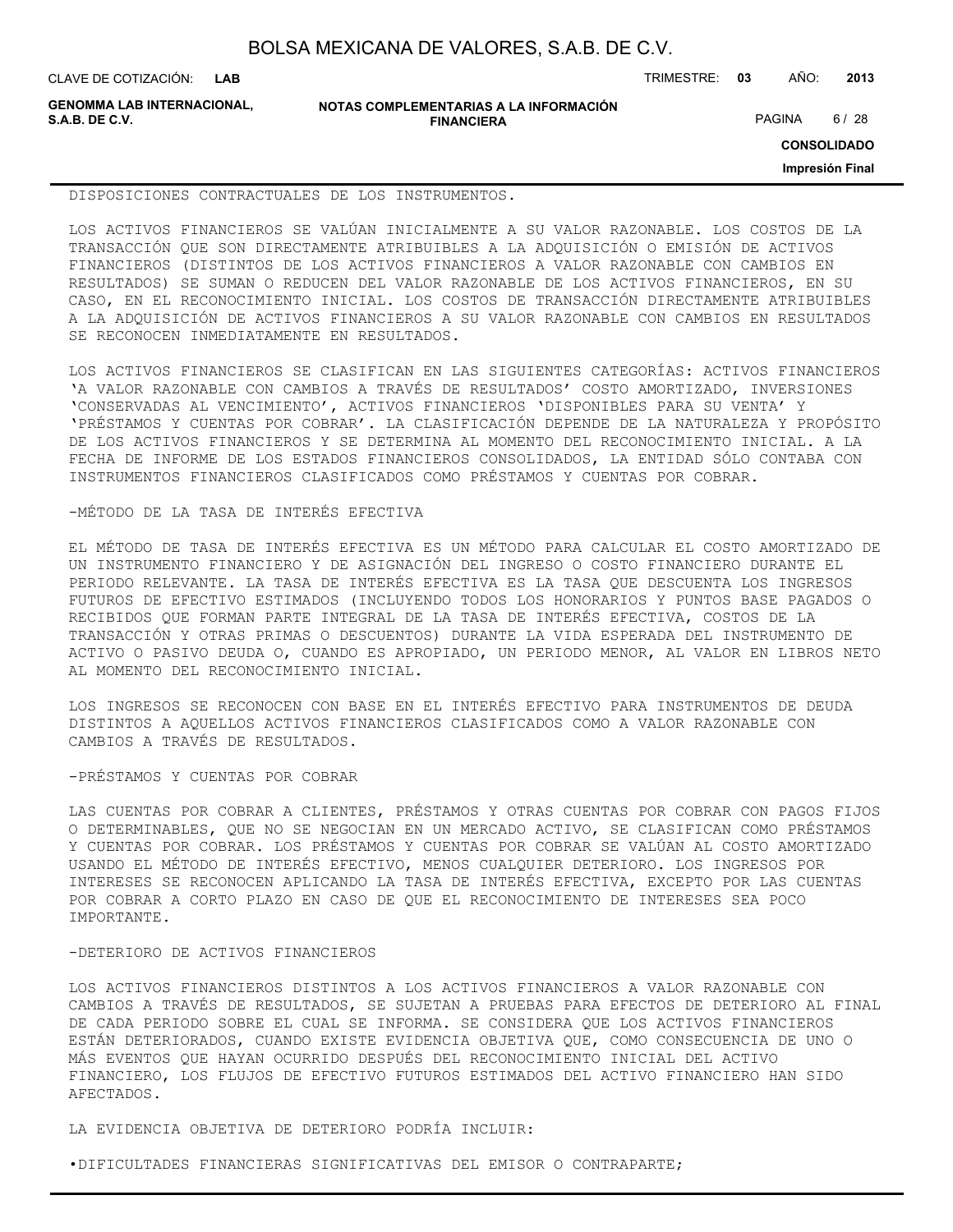**LAB**

CLAVE DE COTIZACIÓN: TRIMESTRE: **03** AÑO: **2013**

**GENOMMA LAB INTERNACIONAL,**

#### **NOTAS COMPLEMENTARIAS A LA INFORMACIÓN FINANCIERA S.A.B. DE C.V.** PAGINA 7 / 28

**CONSOLIDADO**

**Impresión Final**

•INCUMPLIMIENTO EN EL PAGO DE LOS INTERESES O EL PRINCIPAL;

•ES PROBABLE QUE EL PRESTATARIO ENTRE EN QUIEBRA O EN UNA REORGANIZACIÓN FINANCIERA; O

•LA DESAPARICIÓN DE UN MERCADO ACTIVO PARA EL ACTIVO FINANCIERO DEBIDO A DIFICULTADES FINANCIERAS.

PARA CIERTAS CATEGORÍAS DE ACTIVOS FINANCIEROS, COMO CUENTAS POR COBRAR A CLIENTES, LOS ACTIVOS QUE SE HAN SUJETADO A PRUEBAS PARA EFECTOS DE DETERIORO Y QUE NO HAN SUFRIDO DETERIORO EN FORMA INDIVIDUAL, SE INCLUYEN EN LA EVALUACIÓN DE DETERIORO SOBRE UNA BASE COLECTIVA. ENTRE LA EVIDENCIA OBJETIVA DE QUE UNA CARTERA DE CUENTAS POR COBRAR PODRÍA ESTAR DETERIORADA, SE PODRÍA INCLUIR LA EXPERIENCIA PASADA DE LA ENTIDAD CON RESPECTO A LA COBRANZA, UN INCREMENTO EN EL NÚMERO DE PAGOS ATRASADOS EN LA CARTERA QUE SUPEREN EL PERIODO DE CRÉDITO PROMEDIO DE 90 DÍAS, ASÍ COMO CAMBIOS OBSERVABLES EN LAS CONDICIONES ECONÓMICAS NACIONALES Y LOCALES QUE SE CORRELACIONEN CON EL INCUMPLIMIENTO EN LOS PAGOS.

PARA LOS ACTIVOS FINANCIEROS QUE SE REGISTRAN AL COSTO AMORTIZADO, EL IMPORTE DE LA PÉRDIDA POR DETERIORO QUE SE RECONOCE ES LA DIFERENCIA ENTRE EL VALOR EN LIBROS DEL ACTIVO Y EL VALOR PRESENTE DE LOS COBROS FUTUROS, DESCONTADOS A LA TASA DE INTERÉS EFECTIVA ORIGINAL DEL ACTIVO FINANCIERO.

PARA LOS ACTIVOS FINANCIEROS QUE SE CONTABILICEN AL COSTO, EL IMPORTE DE LA PÉRDIDA POR DETERIORO SE CALCULA COMO LA DIFERENCIA ENTRE EL VALOR EN LIBROS DEL ACTIVO Y EL VALOR PRESENTE DE LOS FLUJOS FUTUROS DE EFECTIVO ESTIMADOS, DESCONTADOS A LA TASA ACTUAL DEL MERCADO DE CAMBIO DE UN ACTIVO FINANCIERO SIMILAR. TAL PÉRDIDA POR DETERIORO NO SE REVERTIRÁ EN LOS PERIODOS POSTERIORES.

EL VALOR EN LIBROS DEL ACTIVO FINANCIERO SE REDUCE POR LA PÉRDIDA POR DETERIORO DIRECTAMENTE PARA TODOS LOS ACTIVOS FINANCIEROS, EXCEPTO PARA LAS CUENTAS POR COBRAR A CLIENTES, DONDE EL VALOR EN LIBROS SE REDUCE A TRAVÉS DE UNA CUENTA DE ESTIMACIÓN PARA CUENTAS DE COBRO DUDOSO. CUANDO SE CONSIDERA QUE UNA CUENTA POR COBRAR ES INCOBRABLE, SE ELIMINA CONTRA LA ESTIMACIÓN. LA RECUPERACIÓN POSTERIOR DE LOS MONTOS PREVIAMENTE ELIMINADOS SE CONVIERTE EN CRÉDITOS CONTRA LA ESTIMACIÓN. LOS CAMBIOS EN EL VALOR EN LIBROS DE LA CUENTA DE LA ESTIMACIÓN SE RECONOCEN EN LOS RESULTADOS.

CUANDO SE CONSIDERA QUE UN ACTIVO FINANCIERO DISPONIBLE PARA LA VENTA ESTÁ DETERIORADO, LAS GANANCIAS O PÉRDIDAS ACUMULADAS PREVIAMENTE RECONOCIDAS EN OTROS RESULTADOS INTEGRALES SE RECLASIFICAN A LOS RESULTADOS DEL PERIODO.

EXCEPTO POR LOS INSTRUMENTOS DE CAPITAL DISPONIBLES PARA SU VENTA, SI, EN UN PERIODO SUBSECUENTE, EL IMPORTE DE LA PÉRDIDA POR DETERIORO DISMINUYE Y ESA DISMINUCIÓN SE PUEDE RELACIONAR OBJETIVAMENTE CON UN EVENTO QUE OCURRE DESPUÉS DEL RECONOCIMIENTO DEL DETERIORO, LA PÉRDIDA POR DETERIORO PREVIAMENTE RECONOCIDA SE REVERSA A TRAVÉS DE RESULTADOS HASTA EL PUNTO EN QUE EL VALOR EN LIBROS DE LA INVERSIÓN A LA FECHA EN QUE SE REVERSÓ EL DETERIORO NO EXCEDA EL COSTO AMORTIZADO QUE HABRÍA SIDO SI NO SE HUBIERA RECONOCIDO EL DETERIORO.

#### -BAJA DE ACTIVOS FINANCIEROS

LA ENTIDAD DEJA DE RECONOCER UN ACTIVO FINANCIERO ÚNICAMENTE CUANDO EXPIRAN LOS DERECHOS CONTRACTUALES SOBRE LOS FLUJOS DE EFECTIVO DEL ACTIVO FINANCIERO, Y TRANSFIERE DE MANERA SUSTANCIAL LOS RIESGOS Y BENEFICIOS INHERENTES A LA PROPIEDAD DEL ACTIVO FINANCIERO. SI LA ENTIDAD NO TRANSFIERE NI RETIENE SUBSTANCIALMENTE TODOS LOS RIESGOS Y BENEFICIOS INHERENTES A LA PROPIEDAD Y CONTINÚA RETENIENDO EL CONTROL DEL ACTIVO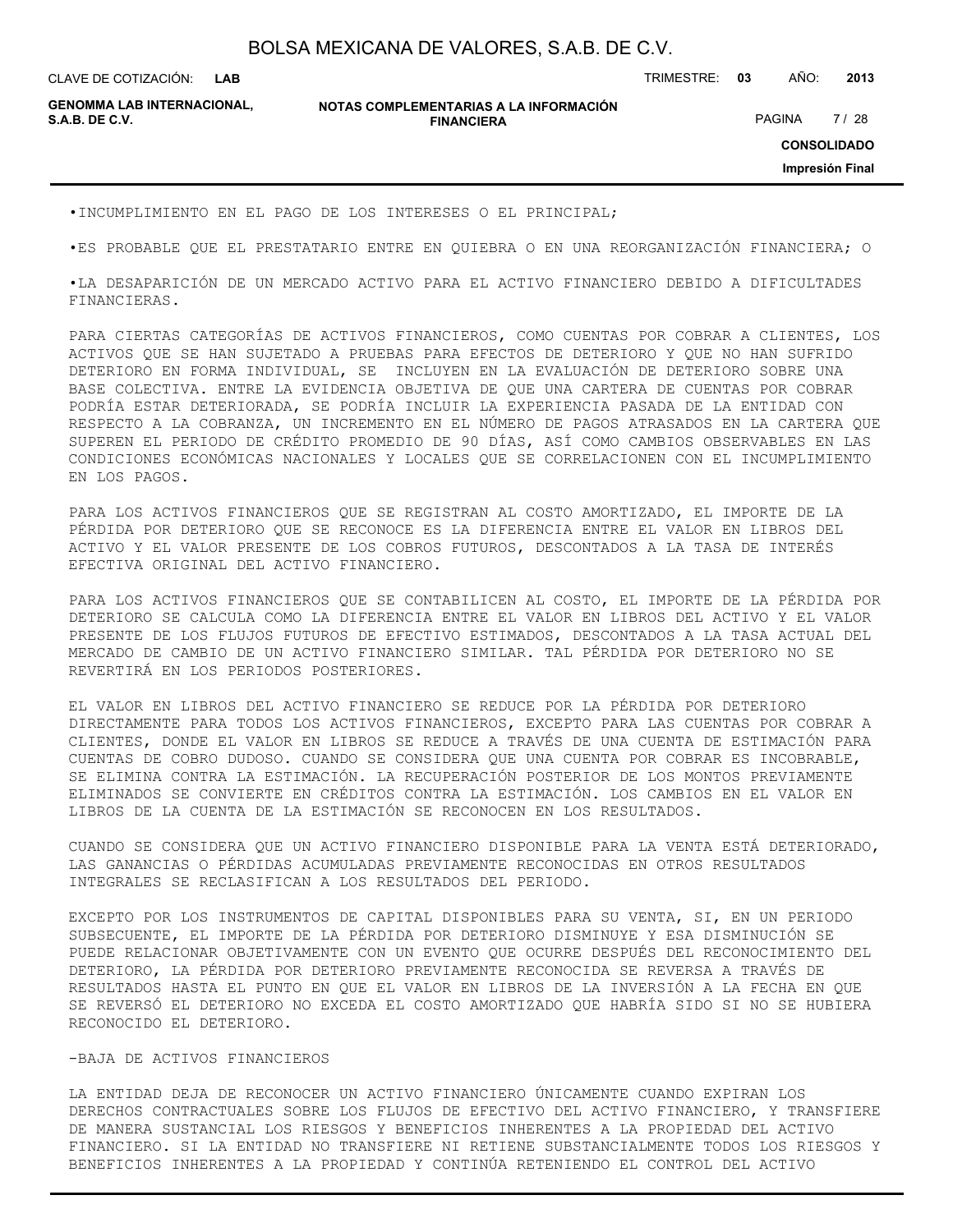| BOLSA MEXICANA DE VALORES, S.A.B. DE C.V. |  |  |
|-------------------------------------------|--|--|
|-------------------------------------------|--|--|

**LAB**

CLAVE DE COTIZACIÓN: TRIMESTRE: **03** AÑO: **2013**

**GENOMMA LAB INTERNACIONAL,**

#### **NOTAS COMPLEMENTARIAS A LA INFORMACIÓN FINANCIERA S.A.B. DE C.V.** PAGINA 8 / 28

**CONSOLIDADO**

#### **Impresión Final**

TRANSFERIDO, LA ENTIDAD RECONOCERÁ SU PARTICIPACIÓN EN EL ACTIVO Y LA OBLIGACIÓN ASOCIADA POR LOS MONTOS QUE TENDRÍA QUE PAGAR. SI LA ENTIDAD RETIENE SUBSTANCIALMENTE TODOS LOS RIESGOS Y BENEFICIOS INHERENTES A LA PROPIEDAD DE UN ACTIVO FINANCIERO TRANSFERIDO, LA ENTIDAD CONTINÚA RECONOCIENDO EL ACTIVO FINANCIERO Y TAMBIÉN RECONOCE UN PRÉSTAMO COLATERAL POR LOS RECURSOS RECIBIDOS. C.EFECTIVO, EQUIVALENTES DE EFECTIVO Y EFECTIVO RESTRINGIDO

CONSISTEN PRINCIPALMENTE EN DEPÓSITOS BANCARIOS EN CUENTAS DE CHEQUES E INVERSIONES EN VALORES A CORTO PLAZO DE GRAN LIQUIDEZ, FÁCILMENTE CONVERTIBLES EN EFECTIVO, CON VENCIMIENTO HASTA DE TRES MESES A PARTIR DE LA FECHA DE SU ADQUISICIÓN Y SUJETOS A RIESGOS POCO IMPORTANTES DE CAMBIOS EN VALOR. EL EFECTIVO SE PRESENTA A VALOR NOMINAL Y LOS EQUIVALENTES SE VALÚAN A SU VALOR RAZONABLE. LOS EQUIVALENTES DE EFECTIVO ESTÁN REPRESENTADOS PRINCIPALMENTE POR INVERSIONES EN MESAS DE DINERO. LA COMPAÑÍA TIENE FONDOS RESTRINGIDOS DESIGNADOS PARA LA RECOMPRA DE ACCIONES PROPIAS DE LA COMPAÑÍA, LOS CUALES SE ENCUENTRAN INVERTIDOS EN MESAS DE DINERO A CORTO PLAZO EN PAPEL GUBERNAMENTAL.

#### D.INVENTARIOS

LOS INVENTARIOS SE VALÚAN AL COSTO DE ADQUISICIÓN O VALOR NETO DE REALIZACIÓN, EL MENOR UTILIZANDO EL MÉTODO DE COSTOS PROMEDIO. EL VALOR NETO DE REALIZACIÓN REPRESENTA EL PRECIO DE VENTA ESTIMADO MENOS TODOS LOS GASTOS NECESARIOS PARA EFECTUAR SU VENTA.

E.PAGOS ANTICIPADOS

LOS PAGOS ANTICIPADOS ESTÁN REPRESENTADOS PRINCIPALMENTE POR GASTOS DE PUBLICIDAD, LOS CUALES SE AMORTIZAN A RESULTADOS CONFORME SE DEVENGA EL SERVICIO.

F.INMUEBLES, PROPIEDADES Y EQUIPO

LOS INMUEBLES, PROPIEDADES Y EQUIPO SE REGISTRAN INICIALMENTE AL COSTO DE ADQUISICIÓN.

LOS TERRENOS Y EDIFICIOS MANTENIDOS PARA SU USO PARA FINES ADMINISTRATIVOS, SE PRESENTAN EN EL ESTADO DE POSICIÓN FINANCIERA A COSTO, MENOS CUALQUIER DEPRECIACIÓN ACUMULADA O PÉRDIDAS POR DETERIORO ACUMULADAS.

LAS PROPIEDADES QUE ESTÁN EN PROCESO DE CONSTRUCCIÓN PARA FINES DE PRODUCCIÓN O PARA PROPÓSITOS AÚN NO DETERMINADOS, SE REGISTRAN AL COSTO MENOS CUALQUIER PÉRDIDA POR DETERIORO RECONOCIDA. EL COSTO INCLUYE HONORARIOS PROFESIONALES. LA DEPRECIACIÓN DE ESTOS ACTIVOS, AL IGUAL QUE EN OTRAS PROPIEDADES, SE INICIA CUANDO LOS ACTIVOS ESTÁN LISTOS PARA SU USO PLANEADO.

LOS TERRENOS NO SE DEPRECIAN.

EL MOBILIARIO Y EQUIPO SE PRESENTAN AL COSTO MENOS LA DEPRECIACIÓN ACUMULADA Y CUALQUIER PÉRDIDA ACUMULADA POR DETERIORO.

LA DEPRECIACIÓN SE RECONOCE PARA LLEVAR A RESULTADOS EL COSTO, MENOS SU VALOR RESIDUAL, SOBRE SUS VIDAS ÚTILES UTILIZANDO EL MÉTODO DE LÍNEA RECTA. LA VIDA ÚTIL ESTIMADA, EL VALOR RESIDUAL Y EL MÉTODO DE DEPRECIACIÓN SE REVISAN AL FINAL DE CADA AÑO, Y EL EFECTO DE CUALQUIER CAMBIO EN LA ESTIMACIÓN REGISTRADA SE RECONOCE SOBRE UNA BASE PROSPECTIVA.

LOS AÑOS DE VIDA ÚTIL DETERMINADOS SON COMO SIGUE

EDIFICIO 40 MEJORAS A LOCALES 10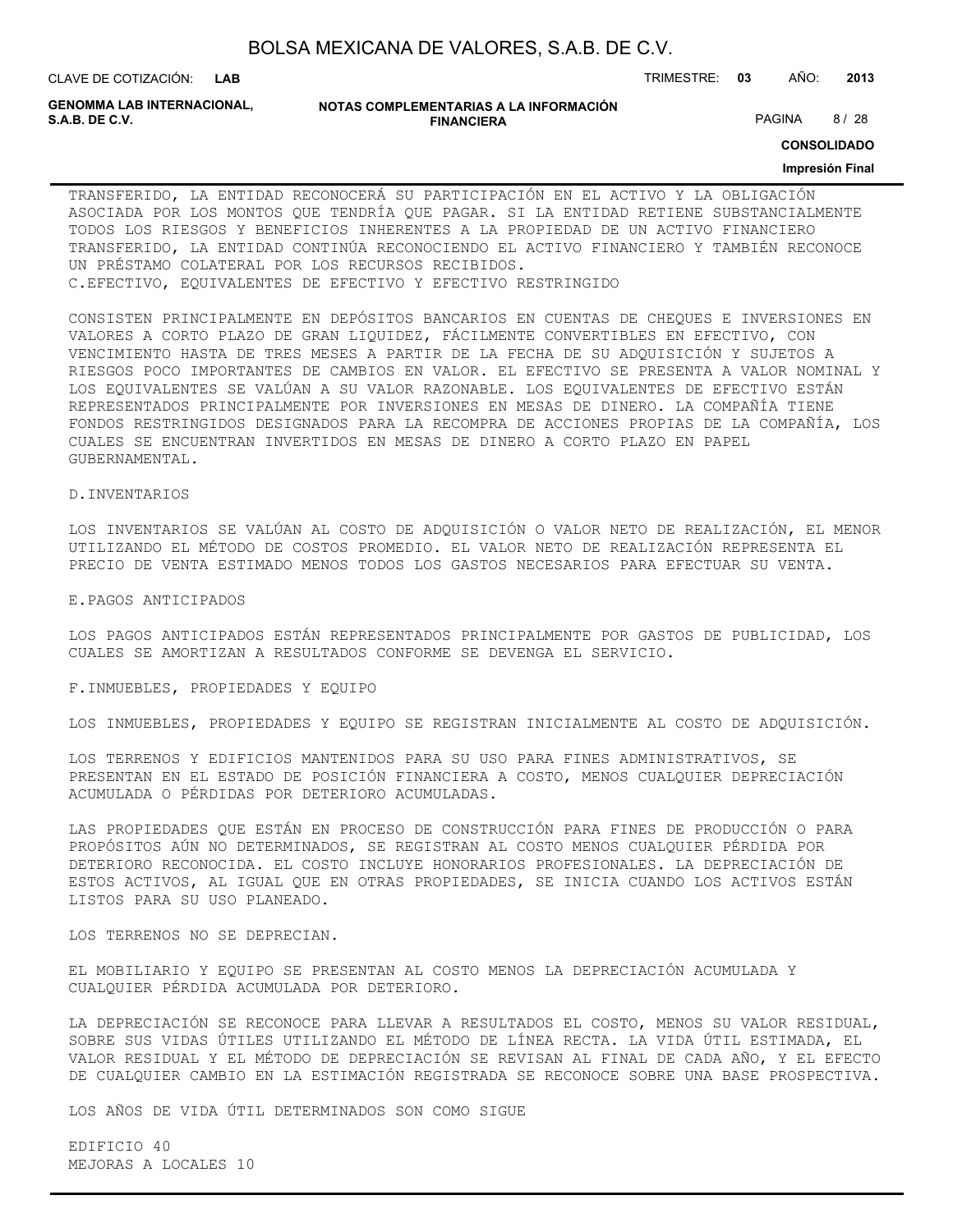**LAB**

CLAVE DE COTIZACIÓN: TRIMESTRE: **03** AÑO: **2013**

**GENOMMA LAB INTERNACIONAL,**

#### **NOTAS COMPLEMENTARIAS A LA INFORMACIÓN FINANCIERA S.A.B. DE C.V.** PAGINA 9/28 **FINANCIERA** PAGINA 9/28

**CONSOLIDADO**

**Impresión Final**

EQUIPO DE LABORATORIO, MOLDES Y MAQUINARIA3 EQUIPO DE TRANSPORTE TERRESTRE 4 EQUIPO DE TRANSPORTE AÉREO6 EQUIPO DE CÓMPUTO3 EQUIPO DE PRODUCCIÓN Y GRABACIÓN3 EQUIPO DE OFICINA Y VENTA 10 EQUIPO DE TELECOMUNICACIONES10

LA GANANCIA O PÉRDIDA QUE SURGE DE LA VENTA O RETIRO DE UNA PARTIDA DE INMUEBLES, PLANTA Y EQUIPO, SE CALCULA COMO LA DIFERENCIA ENTRE LOS RECURSOS QUE SE RECIBEN POR VENTAS Y EL VALOR EN LIBROS DEL ACTIVO, Y SE RECONOCE EN LOS RESULTADOS.

G.INVERSIÓN EN ACCIONES DE ASOCIADA

LA ENTIDAD TIENE INVERSIÓN EN TELEVISA CONSUMER PRODUCTS, LLP. UNA ASOCIADA ES UNA ENTIDAD SOBRE LA CUAL LA ENTIDAD TIENE INFLUENCIA SIGNIFICATIVA, Y QUE NO CONSTITUYE UNA SUBSIDIARIA NI UNA PARTICIPACIÓN EN UN NEGOCIO CONJUNTO. INFLUENCIA SIGNIFICATIVA ES EL PODER DE PARTICIPAR EN DECIDIR LAS POLÍTICAS FINANCIERAS Y DE OPERACIÓN DE LA ENTIDAD EN LA QUE SE INVIERTE, PERO NO IMPLICA UN CONTROL O CONTROL CONJUNTO SOBRE ESAS POLÍTICAS.

LOS RESULTADOS Y LOS ACTIVOS Y PASIVOS DE LA ENTIDAD ASOCIADA SON INCORPORADOS A LOS ESTADOS FINANCIEROS UTILIZANDO EL MÉTODO DE PARTICIPACIÓN. CONFORME AL MÉTODO DE PARTICIPACIÓN, LA INVERSIÓN EN ENTIDAD ASOCIADA SE CONTABILIZA EN EL ESTADO CONSOLIDADO DE POSICIÓN FINANCIERA AL COSTO, AJUSTADO POR CAMBIOS POSTERIORES A LA ADQUISICIÓN POR LA PARTICIPACIÓN DE LA COMPAÑÍA EN LOS ACTIVOS NETOS DE LA ENTIDAD ASOCIADA, MENOS CUALQUIER DETERIORO EN EL VALOR DE LAS INVERSIONES EN LO INDIVIDUAL. LAS PÉRDIDAS DE UNA ENTIDAD ASOCIADA EN EXCESO A LA PARTICIPACIÓN DE LA ENTIDAD EN LA MISMA (LA CUAL INCLUYE CUALQUIER INVERSIÓN A LARGO PLAZO QUE, EN SUSTANCIA, FORME PARTE DE LA INVERSIÓN NETA DE LA ENTIDAD EN LA COMPAÑÍA ASOCIADA) SE RECONOCEN SIEMPRE Y CUANDO LA ENTIDAD HAYA CONTRAÍDO ALGUNA OBLIGACIÓN LEGAL O IMPLÍCITA O HAYA HECHO PAGOS EN NOMBRE DE LA ASOCIADA.

LOS REQUERIMIENTOS DE IAS 39 SE APLICAN PARA DETERMINAR SI ES NECESARIO RECONOCER UNA PÉRDIDA POR DETERIORO CON RESPECTO A LA INVERSIÓN DE LA ENTIDAD EN UNA ASOCIADA. CUANDO ES NECESARIO, SE PRUEBA EL DETERIORO DEL VALOR EN LIBROS TOTAL DE LA INVERSIÓN DE CONFORMIDAD CON IAS 36 DETERIORO DE ACTIVOS COMO UN ÚNICO ACTIVO, COMPARANDO SU MONTO RECUPERABLE (MAYOR ENTRE VALOR EN USO Y VALOR RAZONABLE MENOS COSTO DE VENTA) CONTRA SU VALOR EN LIBROS. CUALQUIER PÉRDIDA POR DETERIORO RECONOCIDA FORMA PARTE DEL VALOR EN LIBROS DE LA INVERSIÓN. CUALQUIER REVERSIÓN DE DICHA PÉRDIDA POR DETERIORO SE RECONOCE DE CONFORMIDAD CON IAS 36 EN LA MEDIDA EN QUE DICHO MONTO RECUPERABLE DE LA INVERSIÓN INCREMENTA POSTERIORMENTE.

AL DISPONER DE UNA ASOCIADA QUE RESULTA EN QUE LA ENTIDAD PIERDA INFLUENCIA IMPORTANTE SOBRE LA MISMA, CUALQUIER INVERSIÓN RETENIDA SE MIDE A VALOR RAZONABLE A DICHA FECHA Y SE CONSIDERA COMO SU VALOR RAZONABLE AL MOMENTO DEL RECONOCIMIENTO INICIAL COMO ACTIVO FINANCIERO DE CONFORMIDAD CON IAS 39. LA DIFERENCIA ENTRE EL VALOR EN LIBROS ANTERIOR DE LA ASOCIADA ATRIBUIBLE A LA PARTICIPACIÓN RETENIDA Y SU VALOR EN LIBROS SE INCLUYE EN LA DETERMINACIÓN DE LA GANANCIA O PÉRDIDA POR DISPOSICIÓN DE LA ASOCIADA. ADICIONALMENTE, LA ENTIDAD CONTABILIZA TODOS LOS MONTOS PREVIAMENTE RECONOCIDOS EN OTROS RESULTADOS INTEGRALES EN RELACIÓN CON DICHA ASOCIADA CON LA MISMA BASE QUE SE REQUERIRÍA SI DICHA ASOCIADA HUBIESE DISPUESTO DIRECTAMENTE DE LOS ACTIVOS O PASIVOS RELATIVOS. POR LO TANTO, SI UNA GANANCIA O PÉRDIDA PREVIAMENTE RECONOCIDA EN OTROS RESULTADOS INTEGRALES POR DICHA ASOCIADA SE HUBIERE RECLASIFICADO AL ESTADO DE RESULTADOS AL DISPONER DE LOS ACTIVOS O PASIVOS RELATIVOS, LA ENTIDAD RECLASIFICA LA GANANCIA O PÉRDIDA DEL CAPITAL AL ESTADO DE RESULTADOS (COMO UN AJUSTE POR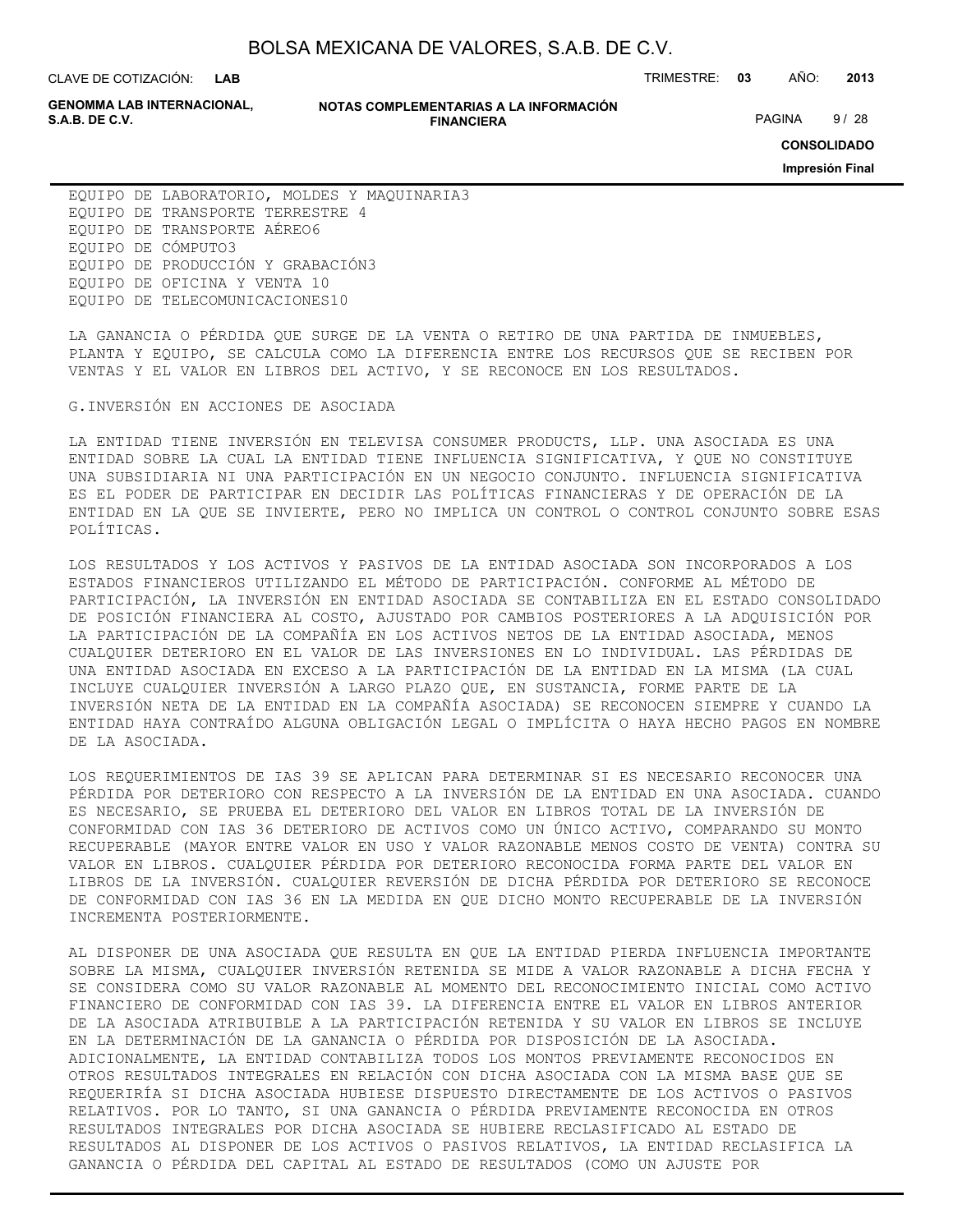**LAB**

CLAVE DE COTIZACIÓN: TRIMESTRE: **03** AÑO: **2013**

**GENOMMA LAB INTERNACIONAL,**

**NOTAS COMPLEMENTARIAS A LA INFORMACIÓN FINANCIERA**

PAGINA 10 / 28

**CONSOLIDADO**

**Impresión Final**

RECLASIFICACIÓN) CUANDO PIERDE LA INFLUENCIA IMPORTANTE SOBRE DICHA ASOCIADA.

CUANDO LA ENTIDAD LLEVA A CABO TRANSACCIONES CON SU ASOCIADA, LA UTILIDAD O PÉRDIDA RESULTANTE DE DICHAS TRANSACCIONES CON LA ASOCIADA SE RECONOCE EN LOS ESTADOS FINANCIEROS CONSOLIDADOS DE LA ENTIDAD SÓLO EN LA MEDIDA DE LA PARTICIPACIÓN EN LA ASOCIADA QUE NO SE RELACIONE CON LA ENTIDAD.

#### H.OTROS ACTIVOS

ESTOS ACTIVOS REPRESENTAN EROGACIONES QUE DAN ORIGEN A BENEFICIOS ECONÓMICOS FUTUROS PORQUE CUMPLEN CON CIERTOS REQUISITOS PARA SU RECONOCIMIENTO COMO ACTIVOS. LOS COSTOS DE INVESTIGACIÓN, ASÍ COMO LAS EROGACIONES EN FASE DE DESARROLLO QUE NO CUMPLEN CON DICHOS REQUISITOS, SE REGISTRAN EN RESULTADOS EN EL EJERCICIO EN QUE SE INCURREN.

LA COMPAÑÍA CLASIFICA SUS ACTIVOS INTANGIBLES EN ACTIVOS CON VIDA ÚTIL INDEFINIDA Y ACTIVOS CON VIDA ÚTIL DEFINIDA, DE ACUERDO CON EL PERIODO EN EL CUAL LA COMPAÑÍA ESPERA RECIBIR LOS BENEFICIOS.

#### -ACTIVOS DE VIDA ÚTIL INDEFINIDA

CORRESPONDEN A MARCAS, LICENCIAS Y OTROS DERECHOS, POR LOS QUE LA COMPAÑÍA ESPERA GENERAR INGRESOS DE MANERA INDEFINIDA POR LO QUE NO SE AMORTIZAN, PERO SU VALOR SE SUJETA A PRUEBAS DE DETERIORO.

#### -ACTIVOS DE VIDA ÚTIL DEFINIDA

CORRESPONDEN PRINCIPALMENTE A COSTOS EROGADOS EN LA FASE DE DESARROLLO DE SISTEMAS DE INFORMACIÓN INTEGRAL Y SE AMORTIZAN CON BASE EN EL MÉTODO DE LÍNEA RECTA DE ACUERDO A LA VIDA ÚTIL DEL PROYECTO Y CON MÁXIMO DE 5 AÑOS. ASIMISMO, SE INCLUYEN; DEPÓSITOS EN GARANTÍA PAGADOS POR RENTA DE INMUEBLES, QUE SE REGISTRAN AL VALOR DEL EFECTIVO DADO EN GARANTÍA Y QUE SE ESTIMA RECUPERAR AL FINAL DEL CONTRATO DE ARRENDAMIENTO; LICENCIAS PARA LA COMERCIALIZACIÓN DE LOS PRODUCTOS DE LA COMPAÑÍA, LOS CUALES SE AMORTIZAN CON BASE EN EL MÉTODO DE LÍNEA RECTA EN EL PERIODO DE VIGENCIA DE DICHAS LICENCIAS; Y LA INVERSIÓN PARA LA EXPANSIÓN DE LA MARCA SISTEMA GB.

#### -BAJA DE ACTIVOS INTANGIBLES

UN ACTIVO INTANGIBLE SE DARÁ DE BAJA POR VENTA, O CUANDO NO SE ESPERA TENER BENEFICIOS ECONÓMICOS FUTUROS POR SU USO O DISPOSICIÓN. LAS GANANCIAS O PÉRDIDAS QUE SURGEN DE LA BAJA DE UN ACTIVO INTANGIBLE, MEDIDO COMO LA DIFERENCIA ENTRE LOS INGRESOS NETOS Y EL VALOR EN LIBROS DEL ACTIVO, SE RECONOCEN EN RESULTADOS CUANDO EL ACTIVO SEA DADO DE BAJA.

#### I.DETERIORO DE ACTIVOS TANGIBLES E INTANGIBLES

AL FINAL DE CADA PERIODO SOBRE EL CUAL SE INFORMA, LA ENTIDAD REVISA LOS VALORES EN LIBROS DE SUS ACTIVOS TANGIBLES E INTANGIBLES A FIN DE DETERMINAR SI EXISTE UN INDICATIVO DE QUE ESTOS ACTIVOS HAN SUFRIDO ALGUNA PÉRDIDA POR DETERIORO. SI EXISTE ALGÚN INDICIO, SE CALCULA EL MONTO RECUPERABLE DEL ACTIVO A FIN DE DETERMINAR EL ALCANCE DE LA PÉRDIDA POR DETERIORO (DE HABER ALGUNA). CUANDO NO ES POSIBLE ESTIMAR EL MONTO RECUPERABLE DE UN ACTIVO INDIVIDUAL, LA ENTIDAD ESTIMA EL MONTO RECUPERABLE DE LA UNIDAD GENERADORA DE EFECTIVO A LA QUE PERTENECE DICHO ACTIVO. CUANDO SE PUEDE IDENTIFICAR UNA BASE RAZONABLE Y CONSISTENTE DE DISTRIBUCIÓN, LOS ACTIVOS CORPORATIVOS TAMBIÉN SE ASIGNAN A LAS UNIDADES GENERADORAS DE EFECTIVO INDIVIDUALES, O DE LO CONTRARIO, SE ASIGNAN AL GRUPO MÁS PEQUEÑO DE UNIDADES GENERADORAS DE EFECTIVO PARA LOS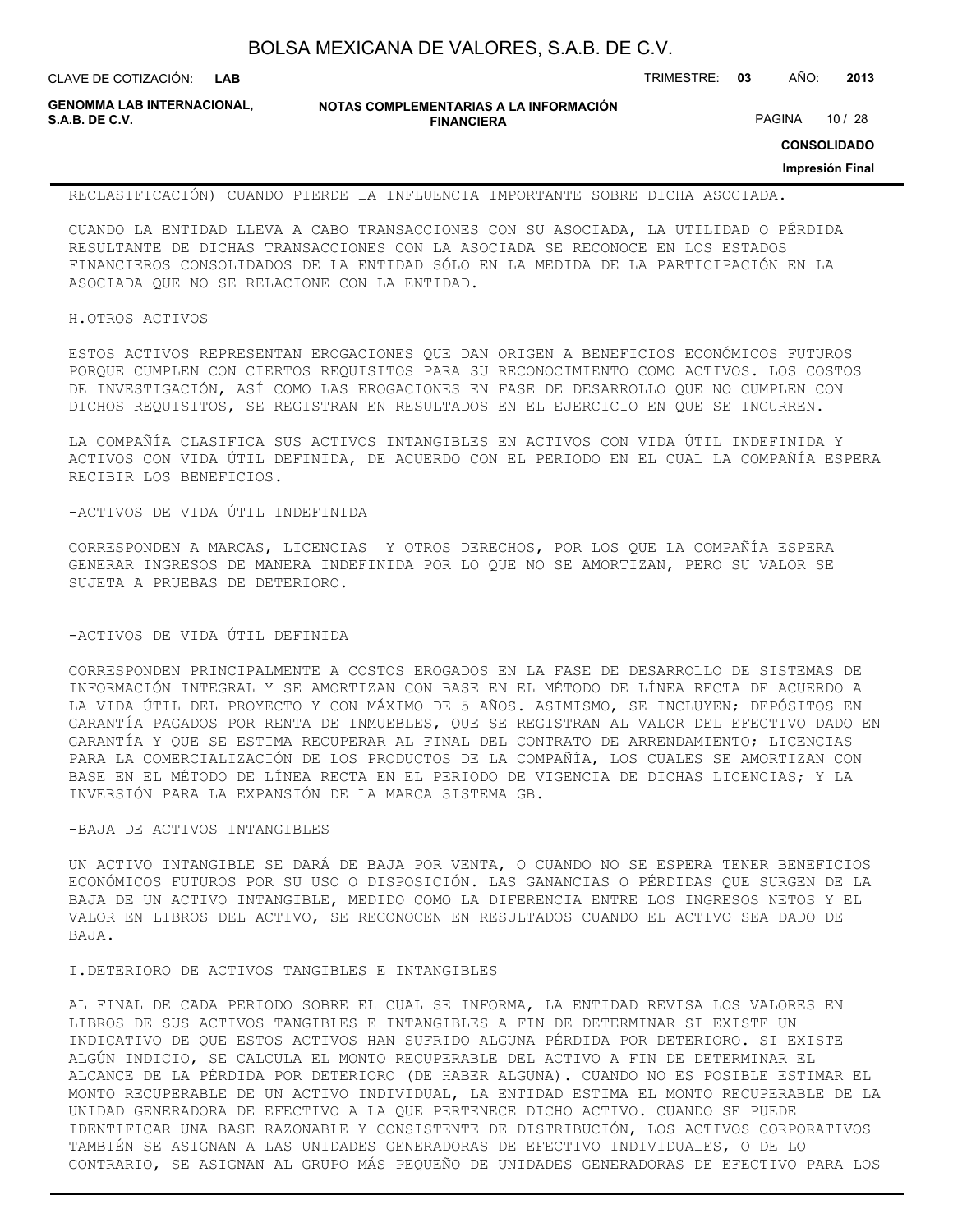**LAB**

CLAVE DE COTIZACIÓN: TRIMESTRE: **03** AÑO: **2013**

**GENOMMA LAB INTERNACIONAL,**

**NOTAS COMPLEMENTARIAS A LA INFORMACIÓN FINANCIERA**

PAGINA 11 / 28

**CONSOLIDADO**

#### **Impresión Final**

CUALES SE PUEDE IDENTIFICAR UNA BASE DE DISTRIBUCIÓN RAZONABLE Y CONSISTENTE.

LOS ACTIVOS INTANGIBLES CON UNA VIDA ÚTIL INDEFINIDA O TODAVÍA NO DISPONIBLES PARA SU USO, SE SUJETAN A PRUEBAS PARA EFECTOS DE DETERIORO AL MENOS CADA AÑO, Y SIEMPRE QUE EXISTA UN INDICIO DE QUE EL ACTIVO PODRÍA HABERSE DETERIORADO.

EL MONTO RECUPERABLE ES EL MAYOR ENTRE EL VALOR RAZONABLE MENOS EL COSTO DE VENDERLO Y EL VALOR DE USO. AL EVALUAR EL VALOR DE USO, LOS FLUJOS DE EFECTIVO FUTUROS ESTIMADOS SE DESCUENTAN A SU VALOR PRESENTE UTILIZANDO UNA TASA DE DESCUENTO ANTES DE IMPUESTOS QUE REFLEJE LA EVALUACIÓN ACTUAL DEL MERCADO RESPECTO AL VALOR DEL DINERO EN EL TIEMPO Y LOS RIESGOS ESPECÍFICOS DEL ACTIVO PARA EL CUAL NO SE HAN AJUSTADO LAS ESTIMACIONES DE FLUJOS DE EFECTIVO FUTUROS.

SI SE ESTIMA QUE EL MONTO RECUPERABLE DE UN ACTIVO (O UNIDAD GENERADORA DE EFECTIVO) ES MENOR QUE SU VALOR EN LIBROS, EL VALOR EN LIBROS DEL ACTIVO (O UNIDAD GENERADORA DE EFECTIVO) SE REDUCE A SU MONTO RECUPERABLE. LAS PÉRDIDAS POR DETERIORO SE RECONOCEN INMEDIATAMENTE EN RESULTADOS, SALVO SI EL ACTIVO SE REGISTRA A UN MONTO REVALUADO, EN CUYO CASO SE DEBE CONSIDERAR LA PÉRDIDA POR DETERIORO COMO UNA DISMINUCIÓN DE LA REVALUACIÓN.

CUANDO UNA PÉRDIDA POR DETERIORO SE REVIERTE POSTERIORMENTE, EL VALOR EN LIBROS DEL ACTIVO (O UNIDAD GENERADORA DE EFECTIVO) SE AUMENTA AL VALOR ESTIMADO REVISADO A SU MONTO RECUPERABLE, DE TAL MANERA QUE EL VALOR EN LIBROS INCREMENTADO NO EXCEDE EL VALOR EN LIBROS QUE SE HABRÍA DETERMINADO SI NO SE HUBIERA RECONOCIDO UNA PÉRDIDA POR DETERIORO PARA DICHO ACTIVO (O UNIDAD GENERADORA DE EFECTIVO) EN AÑOS ANTERIORES. LA REVERSIÓN DE UNA PÉRDIDA POR DETERIORO SE RECONOCE INMEDIATAMENTE EN RESULTADOS, A MENOS QUE EL ACTIVO CORRESPONDIENTE SE RECONOZCA A UN MONTO REVALUADO, EN CUYO CASO LA REVERSIÓN DE LA PÉRDIDA POR DETERIORO SE TRATA COMO UN AUMENTO EN LA REVALUACIÓN.

J.PASIVOS FINANCIEROS E INSTRUMENTOS DE CAPITAL

LOS PASIVOS FINANCIEROS SE RECONOCEN CUANDO LA ENTIDAD SE CONVIERTE EN UNA PARTE DE LAS DISPOSICIONES CONTRACTUALES DE LOS INSTRUMENTOS.

LOS PASIVOS FINANCIEROS SE VALÚAN INICIALMENTE A SU VALOR RAZONABLE. LOS COSTOS DE LA TRANSACCIÓN QUE SON DIRECTAMENTE ATRIBUIBLES A LA ADQUISICIÓN O EMISIÓN DE PASIVOS FINANCIEROS (DISTINTOS DE LOS PASIVOS FINANCIEROS A VALOR RAZONABLE CON CAMBIOS EN RESULTADOS) SE SUMAN O DEDUCEN DEL VALOR RAZONABLE DE LOS PASIVOS FINANCIEROS, EN SU CASO, EN EL RECONOCIMIENTO INICIAL. LOS COSTOS DE LA TRANSACCIÓN DIRECTAMENTE ATRIBUIBLES A LA ADQUISICIÓN DE PASIVOS FINANCIEROS A VALOR RAZONABLE CON CAMBIOS EN RESULTADOS SE RECONOCEN INMEDIATAMENTE EN RESULTADOS.

-CLASIFICACIÓN COMO DEUDA O CAPITAL

LOS INSTRUMENTOS DE DEUDA Y/O CAPITAL SE CLASIFICAN COMO PASIVOS FINANCIEROS O COMO CAPITAL DE CONFORMIDAD CON LA SUSTANCIA DEL ACUERDO CONTRACTUAL.

### -INSTRUMENTOS DE CAPITAL

UN INSTRUMENTO DE CAPITAL CONSISTE EN CUALQUIER CONTRATO QUE EVIDENCIE UN INTERÉS RESIDUAL EN LOS ACTIVOS DE LA ENTIDAD LUEGO DE DEDUCIR TODOS SUS PASIVOS. LOS INSTRUMENTOS DE CAPITAL EMITIDOS POR LA ENTIDAD SE RECONOCEN POR LOS RECURSOS RECIBIDOS, NETO DE LOS COSTOS DIRECTOS DE EMISIÓN.

LA RECOMPRA DE INSTRUMENTOS DE CAPITAL PROPIO DE LA ENTIDAD SE RECONOCE Y SE DEDUCE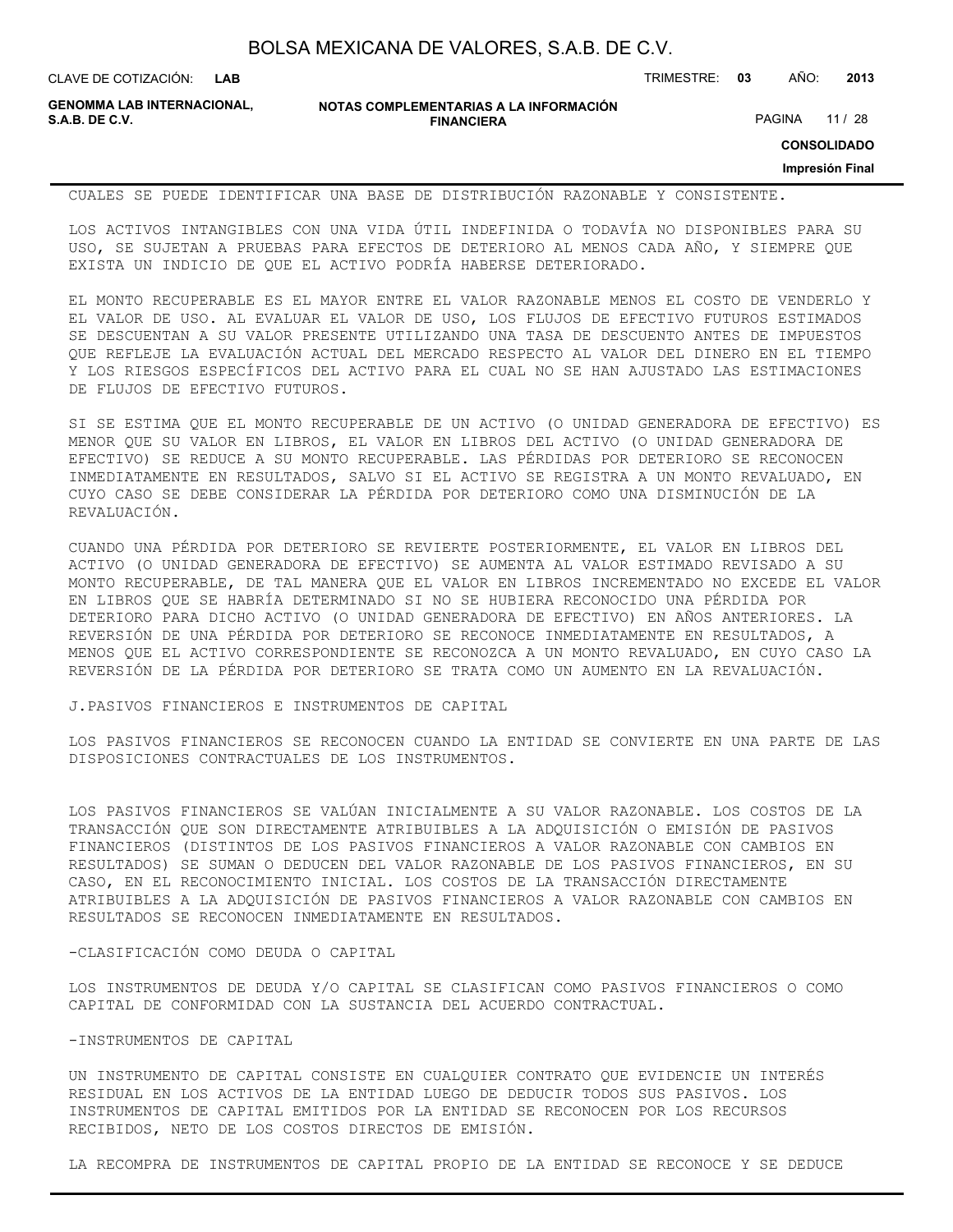**LAB**

CLAVE DE COTIZACIÓN: TRIMESTRE: **03** AÑO: **2013**

**GENOMMA LAB INTERNACIONAL,**

**NOTAS COMPLEMENTARIAS A LA INFORMACIÓN FINANCIERA**

PAGINA 12 / 28

**CONSOLIDADO**

#### **Impresión Final**

DIRECTAMENTE EN EL CAPITAL. NINGUNA GANANCIA O PÉRDIDA SE RECONOCE EN UTILIDAD O PÉRDIDA EN LA COMPRA, VENTA, EMISIÓN O AMORTIZACIÓN DE LOS INSTRUMENTOS DE CAPITAL PROPIO DE LA ENTIDAD.

-PASIVOS FINANCIEROS

LOS PASIVOS FINANCIEROS SE CLASIFICAN COMO PASIVOS FINANCIEROS A VALOR RAZONABLE CON CAMBIOS A TRAVÉS DE RESULTADOS O COMO OTROS PASIVOS FINANCIEROS.

-PASIVOS FINANCIEROS A VALOR RAZONABLE CON CAMBIOS A TRAVÉS DE RESULTADOS

UN PASIVO FINANCIERO A VALOR RAZONABLE CON CAMBIOS A TRAVÉS DE RESULTADOS ES UN PASIVO FINANCIERO QUE SE CLASIFICA COMO MANTENIDO CON FINES DE NEGOCIACIÓN O SE DESIGNA COMO A VALOR RAZONABLE CON CAMBIOS A TRAVÉS DE RESULTADOS:

UN PASIVO FINANCIERO SE CLASIFICA COMO MANTENIDO CON FINES DE NEGOCIACIÓN SI:

•SE ADQUIERE PRINCIPALMENTE CON EL OBJETIVO DE RECOMPRARLO EN UN FUTURO CERCANO; O

•ES PARTE DE UNA CARTERA DE INSTRUMENTOS FINANCIEROS IDENTIFICADOS QUE SE ADMINISTRAN CONJUNTAMENTE, Y PARA LA CUAL EXISTE EVIDENCIA DE UN PATRÓN RECIENTE DE TOMA DE UTILIDADES A CORTO PLAZO; O

•ES UN DERIVADO QUE NO HA SIDO DESIGNADO COMO INSTRUMENTO DE COBERTURA Y CUMPLE LAS CONDICIONES PARA SER EFECTIVO.

UN PASIVO FINANCIERO QUE NO SEA MANTENIDO CON FINES DE NEGOCIACIÓN PODRÍA SER DESIGNADO A VALOR RAZONABLE CON CAMBIOS A TRAVÉS DE RESULTADOS AL MOMENTO DEL RECONOCIMIENTO INICIAL SI:

•CON ELLO SE ELIMINA O REDUCE SIGNIFICATIVAMENTE ALGUNA INCONSISTENCIA EN LA VALUACIÓN O EN EL RECONOCIMIENTO QUE DE OTRA MANERA SURGIRÍA; O

•EL RENDIMIENTO DE UN GRUPO DE ACTIVOS FINANCIEROS, DE PASIVOS FINANCIEROS O DE AMBOS, SE ADMINISTRE Y EVALÚE SOBRE LA BASE DE SU VALOR RAZONABLE, DE ACUERDO CON UNA ESTRATEGIA DE INVERSIÓN O DE ADMINISTRACIÓN DEL RIESGO QUE LA ENTIDAD TENGA DOCUMENTADA, Y SE PROVEA INTERNAMENTE INFORMACIÓN SOBRE ESE GRUPO, SOBRE LA BASE DE SU VALOR RAZONABLE; O

•FORME PARTE DE UN CONTRATO QUE CONTENGA UNO O MÁS INSTRUMENTOS DERIVADOS IMPLÍCITOS, Y LA IAS 39 INSTRUMENTOS FINANCIEROS: RECONOCIMIENTO Y MEDICIÓN PERMITA QUE LA TOTALIDAD DEL CONTRATO HÍBRIDO (ACTIVO O PASIVO) SEA DESIGNADO COMO A VALOR RAZONABLE CON CAMBIOS A TRAVÉS DE RESULTADOS.

LOS PASIVOS FINANCIEROS A VALOR RAZONABLE CON CAMBIOS A TRAVÉS DE RESULTADOS SE REGISTRAN A VALOR RAZONABLE, RECONOCIENDO CUALQUIER GANANCIA O PÉRDIDA SURGIDA DE LA REMEDICIÓN EN EL ESTADO DE RESULTADOS. LA GANANCIA O PÉRDIDA NETA RECONOCIDA EN LOS RESULTADOS INCLUYE CUALQUIER DIVIDENDO O INTERÉS OBTENIDO DEL PASIVO FINANCIERO Y SE INCLUYE EN LA PARTIDA DE 'OTRAS GANANCIAS Y PÉRDIDAS' EN EL ESTADO DE RESULTADO INTEGRAL.

#### -OTROS PASIVOS FINANCIEROS

OTROS PASIVOS FINANCIEROS, (INCLUYENDO LOS PRÉSTAMOS Y CUENTAS POR PAGAR), SON VALUADOS SUBSECUENTEMENTE AL COSTO AMORTIZADO USANDO EL MÉTODO DE TASA DE INTERÉS EFECTIVA.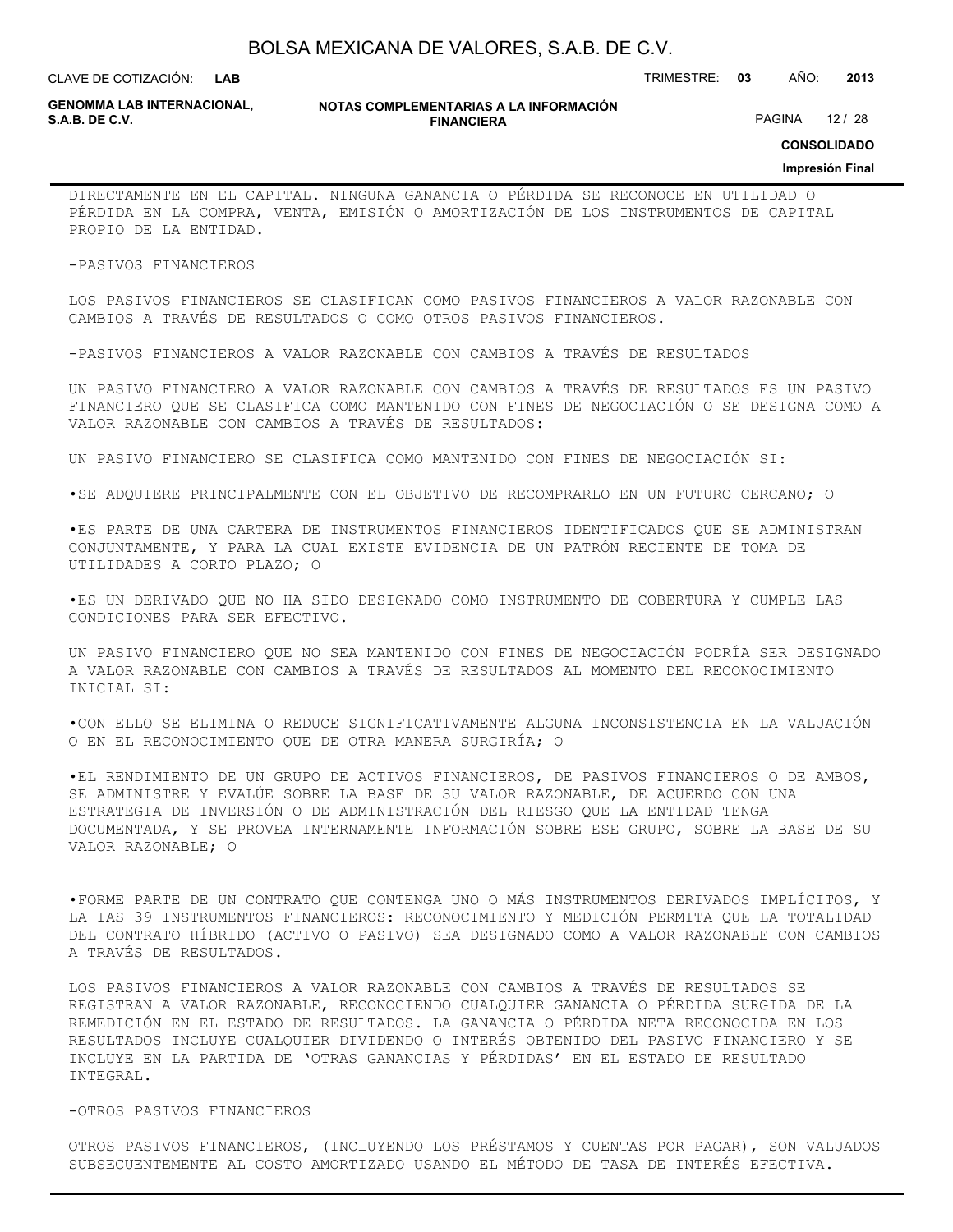| BOLSA MEXICANA DE VALORES, S.A.B. DE C.V. |  |  |
|-------------------------------------------|--|--|
|-------------------------------------------|--|--|

**LAB**

CLAVE DE COTIZACIÓN: TRIMESTRE: **03** AÑO: **2013**

**GENOMMA LAB INTERNACIONAL,**

| NOTAS COMPLEMENTARIAS A LA INFORMACIÓN |
|----------------------------------------|
| <b>FINANCIERA</b>                      |

PAGINA 13 / 28

**CONSOLIDADO**

**Impresión Final**

EL MÉTODO DE TASA DE INTERÉS EFECTIVA ES UN MÉTODO DE CÁLCULO DEL COSTO AMORTIZADO DE UN PASIVO FINANCIERO Y DE ASIGNACIÓN DEL GASTO FINANCIERO A LO LARGO DEL PERIODO PERTINENTE. LA TASA DE INTERÉS EFECTIVA ES LA TASA QUE DESCUENTA EXACTAMENTE LOS FLUJOS ESTIMADOS DE PAGOS EN EFECTIVO A LO LARGO DE LA VIDA ESPERADA DEL PASIVO FINANCIERO (O, CUANDO SEA ADECUADO, EN UN PERIODO MÁS CORTO) CON EL IMPORTE NETO EN LIBROS DEL PASIVO FINANCIERO EN SU RECONOCIMIENTO INICIAL.

#### -BAJA DE PASIVOS FINANCIEROS

LA ENTIDAD DA DE BAJA LOS PASIVOS FINANCIEROS SI, Y SOLO SI, LAS OBLIGACIONES DE LA ENTIDAD SE CUMPLEN, CANCELAN O EXPIRAN. LA DIFERENCIA ENTRE EL VALOR EN LIBROS DEL PASIVO FINANCIERO DADO DE BAJA Y LA CONTRAPRESTACIÓN PAGADA Y POR PAGAR SE RECONOCE EN RESULTADOS.

#### K.IMPUESTOS A LA UTILIDAD

EL GASTO POR IMPUESTOS A LA UTILIDAD REPRESENTA LA SUMA DE LOS IMPUESTOS A LA UTILIDAD CAUSADOS Y LOS IMPUESTOS A LA UTILIDAD DIFERIDOS.

#### -IMPUESTOS A LA UTILIDAD CAUSADOS

EL IMPUESTO SOBRE LA RENTA (ISR) Y EL IMPUESTO EMPRESARIAL A TASA ÚNICA (IETU) SE REGISTRAN EN LOS RESULTADOS DEL AÑO EN QUE SE CAUSAN.

#### -IMPUESTOS A LA UTILIDAD DIFERIDOS

PARA RECONOCER EL IMPUESTO DIFERIDO SE DETERMINA SI, CON BASE EN PROYECCIONES FINANCIERAS, LA ENTIDAD CAUSARÁ ISR O IETU Y RECONOCE EL IMPUESTO DIFERIDO QUE CORRESPONDA AL IMPUESTO QUE ESENCIALMENTE PAGARÁ. LOS IMPUESTOS A LA UTILIDAD DIFERIDOS SE RECONOCEN SOBRE LAS DIFERENCIAS TEMPORALES ENTRE EL VALOR EN LIBROS DE LOS ACTIVOS Y PASIVOS INCLUIDOS EN LOS ESTADOS FINANCIEROS Y LAS BASES FISCALES CORRESPONDIENTES UTILIZADAS PARA DETERMINAR EL RESULTADO FISCAL, APLICANDO LA TASA CORRESPONDIENTE A ESTAS DIFERENCIAS Y EN SU CASO SE INCLUYEN LOS BENEFICIOS DE LAS PÉRDIDAS FISCALES POR AMORTIZAR Y DE ALGUNOS CRÉDITOS FISCALES. EL PASIVO POR IMPUESTO A LA UTILIDAD DIFERIDO SE RECONOCE GENERALMENTE PARA TODAS LAS DIFERENCIAS FISCALES TEMPORALES. SE RECONOCERÁ UN ACTIVO POR IMPUESTOS DIFERIDOS, POR TODAS LAS DIFERENCIAS TEMPORALES DEDUCIBLES, EN LA MEDIDA EN QUE RESULTE PROBABLE QUE LA ENTIDAD DISPONGA DE UTILIDADES FISCALES FUTURAS CONTRA LAS QUE PUEDA APLICAR ESAS DIFERENCIAS TEMPORALES DEDUCIBLES. ESTOS ACTIVOS Y PASIVOS NO SE RECONOCEN SI LAS DIFERENCIAS TEMPORALES SURGEN DEL RECONOCIMIENTO INICIAL (DISTINTO AL DE LA COMBINACIÓN DE NEGOCIOS) DE OTROS ACTIVOS Y PASIVOS EN UNA OPERACIÓN QUE NO AFECTA EL RESULTADO FISCAL NI EL CONTABLE.

SE RECONOCE UN PASIVO POR IMPUESTOS DIFERIDOS POR DIFERENCIAS TEMPORALES GRAVABLES ASOCIADAS CON INVERSIONES EN SUBSIDIARIAS Y ASOCIADAS, Y PARTICIPACIONES EN NEGOCIOS CONJUNTOS, EXCEPTO CUANDO LA ENTIDAD ES CAPAZ DE CONTROLAR LA REVERSIÓN DE LA DIFERENCIA TEMPORAL Y CUANDO SEA PROBABLE QUE LA DIFERENCIA TEMPORAL NO SE REVERSARÁ EN UN FUTURO PREVISIBLE. LOS ACTIVOS POR IMPUESTOS DIFERIDOS QUE SURGEN DE LAS DIFERENCIAS TEMPORALES ASOCIADAS CON DICHAS INVERSIONES Y PARTICIPACIONES SE RECONOCEN ÚNICAMENTE EN LA MEDIDA EN QUE RESULTE PROBABLE QUE HABRÁN UTILIDADES FISCALES FUTURAS SUFICIENTES CONTRA LAS QUE SE UTILICEN ESAS DIFERENCIAS TEMPORALES Y SE ESPERA QUE ÉSTAS SE REVERSARÁN EN UN FUTURO CERCANO.

EL VALOR EN LIBROS DE UN ACTIVO POR IMPUESTOS DIFERIDOS DEBE SOMETERSE A REVISIÓN AL FINAL DE CADA PERIODO SOBRE EL QUE SE INFORMA Y SE DEBE REDUCIR EN LA MEDIDA QUE SE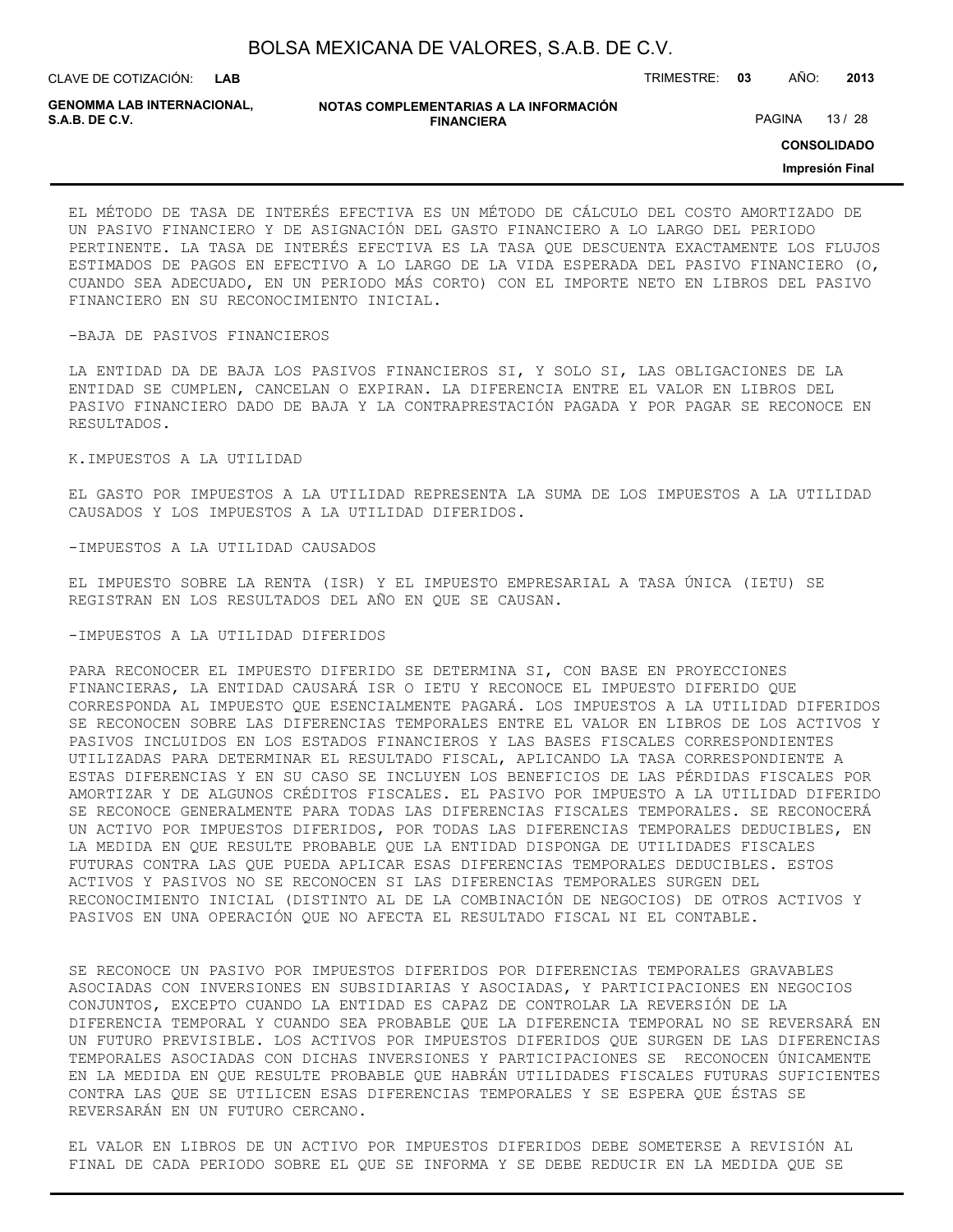| BOLSA MEXICANA DE VALORES, S.A.B. DE C.V. |  |  |  |
|-------------------------------------------|--|--|--|
|-------------------------------------------|--|--|--|

CLAVE DE COTIZACIÓN: TRIMESTRE: **03** AÑO: **2013 LAB**

**GENOMMA LAB INTERNACIONAL,**

**NOTAS COMPLEMENTARIAS A LA INFORMACIÓN FINANCIERA**

PAGINA 14 / 28

**CONSOLIDADO**

### **Impresión Final**

ESTIME PROBABLE QUE NO HABRÁN UTILIDADES GRAVABLES SUFICIENTES PARA PERMITIR QUE SE RECUPERE LA TOTALIDAD O UNA PARTE DEL ACTIVO.

LOS ACTIVOS Y PASIVOS POR IMPUESTOS DIFERIDOS SE VALÚAN EMPLEANDO LAS TASAS FISCALES QUE SE ESPERA APLICAR EN EL PERÍODO EN EL QUE EL PASIVO SE PAGUE O EL ACTIVO SE REALICE, BASÁNDOSE EN LAS TASAS (Y LEYES FISCALES) QUE HAYAN SIDO APROBADAS O SUSTANCIALMENTE APROBADAS AL FINAL DEL PERIODO SOBRE EL QUE SE INFORMA. LA VALUACIÓN DE LOS PASIVOS Y ACTIVOS POR IMPUESTOS DIFERIDOS REFLEJA LAS CONSECUENCIAS FISCALES QUE SE DERIVARÍAN DE LA FORMA EN QUE LA ENTIDAD ESPERA, AL FINAL DEL PERIODO SOBRE EL QUE SE INFORMA, RECUPERAR O LIQUIDAR EL VALOR EN LIBROS DE SUS ACTIVOS Y PASIVOS.

LOS ACTIVOS POR IMPUESTOS DIFERIDOS Y LOS PASIVOS POR IMPUESTOS DIFERIDOS SE COMPENSAN CUANDO EXISTE UN DERECHO LEGAL PARA COMPENSAR ACTIVOS A CORTO PLAZO CON PASIVOS A CORTO PLAZO Y CUANDO SE REFIEREN A IMPUESTOS A LA UTILIDAD CORRESPONDIENTES A LA MISMA AUTORIDAD FISCAL Y LA ENTIDAD TIENE LA INTENCIÓN DE LIQUIDAR SUS ACTIVOS Y PASIVOS SOBRE UNA BASE NETA.

#### -IMPUESTOS CAUSADOS Y DIFERIDOS

LOS IMPUESTOS CAUSADOS Y DIFERIDOS SE RECONOCEN COMO INGRESO O GASTO EN RESULTADOS, EXCEPTO CUANDO SE REFIEREN A PARTIDAS QUE SE RECONOCEN FUERA DE LOS RESULTADOS, YA SEA EN LOS OTROS RESULTADOS INTEGRALES O DIRECTAMENTE EN EL CAPITAL CONTABLE, EN CUYO CASO EL IMPUESTO TAMBIÉN SE RECONOCE FUERA DE LOS RESULTADOS; O CUANDO SURGEN DEL RECONOCIMIENTO INICIAL DE UNA COMBINACIÓN DE NEGOCIOS. EN EL CASO DE UNA COMBINACIÓN DE NEGOCIOS, EL EFECTO FISCAL SE INCLUYE DENTRO DEL RECONOCIMIENTO DE LA COMBINACIÓN DE NEGOCIOS.

#### L.PROVISIONES

LAS PROVISIONES SE RECONOCEN CUANDO LA ENTIDAD TIENE UNA OBLIGACIÓN PRESENTE (YA SEA LEGAL O ASUMIDA) COMO RESULTADO DE UN SUCESO PASADO, ES PROBABLE QUE LA ENTIDAD TENGA QUE LIQUIDAR LA OBLIGACIÓN, Y PUEDE HACERSE UNA ESTIMACIÓN CONFIABLE DEL IMPORTE DE LA OBLIGACIÓN.

EL IMPORTE RECONOCIDO COMO PROVISIÓN ES LA MEJOR ESTIMACIÓN DEL DESEMBOLSO NECESARIO PARA LIQUIDAR LA OBLIGACIÓN PRESENTE, AL FINAL DEL PERIODO SOBRE EL QUE SE INFORMA, TENIENDO EN CUENTA LOS RIESGOS Y LAS INCERTIDUMBRES QUE RODEAN A LA OBLIGACIÓN. CUANDO SE VALÚA UNA PROVISIÓN USANDO LOS FLUJOS DE EFECTIVO ESTIMADOS PARA LIQUIDAR LA OBLIGACIÓN PRESENTE, SU VALOR EN LIBROS REPRESENTA EL VALOR PRESENTE DE DICHOS FLUJOS DE EFECTIVO.

CUANDO SE ESPERA LA RECUPERACIÓN DE UN TERCERO DE ALGUNOS O TODOS LOS BENEFICIOS ECONÓMICOS REQUERIDOS PARA LIQUIDAR UNA PROVISIÓN, SE RECONOCE UNA CUENTA POR COBRAR COMO UN ACTIVO SI ES VIRTUALMENTE CIERTO QUE SE RECIBIRÁ EL DESEMBOLSO Y EL MONTO DE LA CUENTA POR COBRAR PUEDE SER VALUADO CONFIABLEMENTE.

LAS PROVISIONES SE CLASIFICAN COMO CIRCULANTES O NO CIRCULANTES EN FUNCIÓN DEL PERÍODO ESTIMADO PARA ATENDER LAS OBLIGACIONES QUE CUBREN.

#### M.COSTOS DE BENEFICIOS AL RETIRO

LAS APORTACIONES A LOS PLANES DE BENEFICIOS AL RETIRO DE CONTRIBUCIONES DEFINIDAS SE RECONOCEN COMO GASTOS AL MOMENTO EN QUE LOS EMPLEADOS HAN PRESTADO LOS SERVICIOS QUE LES OTORGAN EL DERECHO A LAS CONTRIBUCIONES.

EN EL CASO DE LOS PLANES DE BENEFICIOS DEFINIDOS, EL COSTO DE TALES BENEFICIOS SE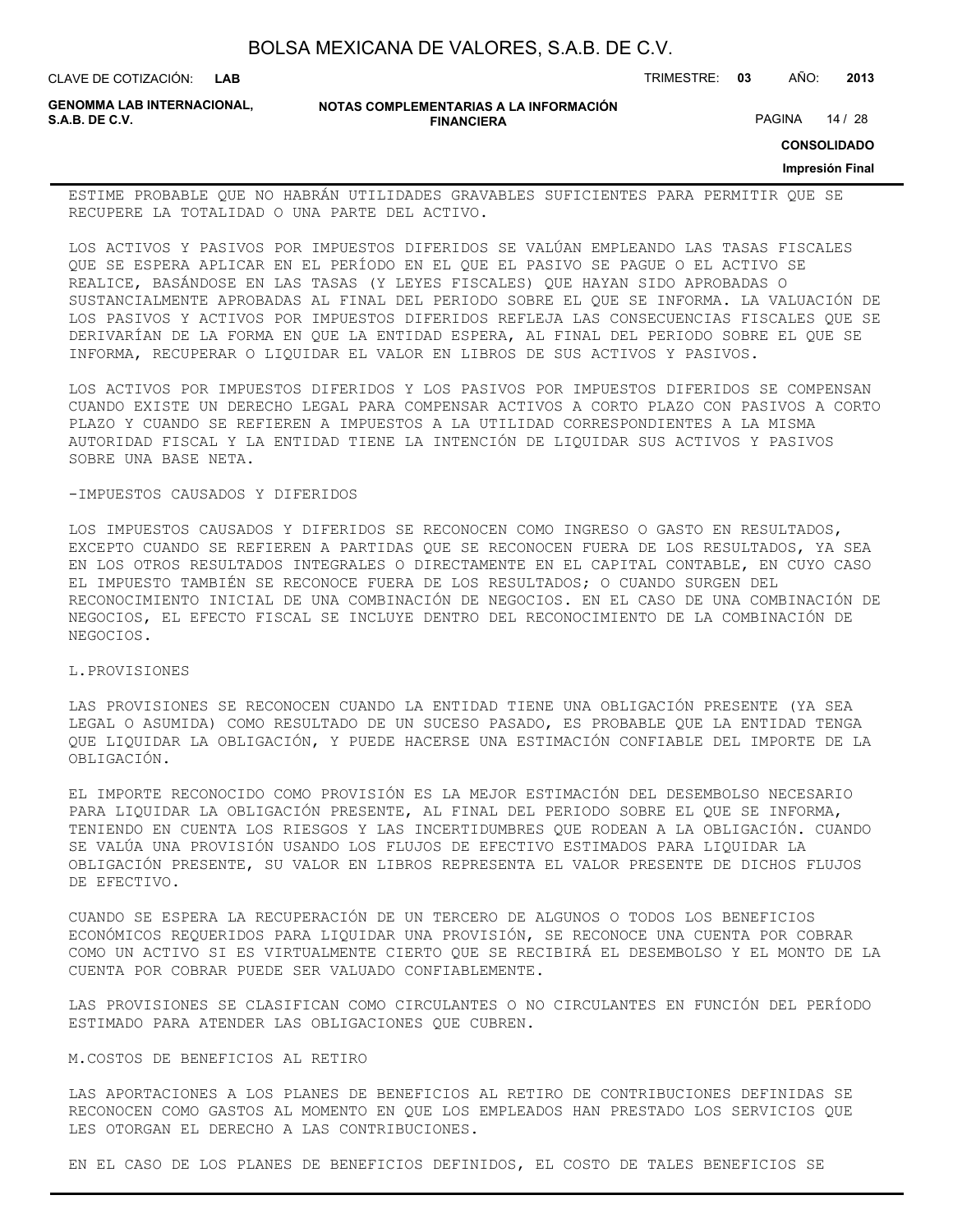**LAB**

CLAVE DE COTIZACIÓN: TRIMESTRE: **03** AÑO: **2013**

**GENOMMA LAB INTERNACIONAL,**

#### **NOTAS COMPLEMENTARIAS A LA INFORMACIÓN FINANCIERA**

PAGINA 15 / 28

**CONSOLIDADO**

#### **Impresión Final**

DETERMINA UTILIZANDO EL MÉTODO DE CRÉDITO UNITARIO PROYECTADO, CON VALUACIONES ACTUARIALES QUE SE REALIZAN AL FINAL DE CADA PERÍODO SOBRE EL QUE SE INFORMA. LAS GANANCIAS Y PÉRDIDAS ACTUARIALES SE RECONOCEN AMORTIZADAS EN RESULTADOS CON BASE EN LA VIDA LABORAL ESTIMADA DE LOS EMPLEADOS. LOS COSTOS DE LOS SERVICIOS PASADOS SE RECONOCEN EN LA MEDIDA EN QUE SE ADQUIEREN LOS BENEFICIOS; DE LO CONTRARIO, SE AMORTIZAN UTILIZANDO EL MÉTODO DE LÍNEA RECTA SOBRE EL PERÍODO PROMEDIO HASTA QUE LOS BENEFICIOS SE CONVIERTEN EN ADQUIRIDOS.

LAS OBLIGACIONES POR BENEFICIOS AL RETIRO RECONOCIDAS EN EL ESTADO DE POSICIÓN FINANCIERA, REPRESENTAN EL VALOR PRESENTE DE LA OBLIGACIÓN POR BENEFICIOS DEFINIDOS, AJUSTADO POR LAS GANANCIAS Y PÉRDIDAS ACTUARIALES Y LOS COSTOS DE LOS SERVICIOS PASADOS NO RECONOCIDOS, MENOS EL VALOR RAZONABLE DE LOS ACTIVOS DEL PLAN. CUALQUIER ACTIVO QUE SURJA DE ESTE CÁLCULO SE LIMITA A LAS PÉRDIDAS ACTUARIALES NO RECONOCIDAS Y AL COSTO DE LOS SERVICIOS PASADOS, MÁS EL VALOR PRESENTE DE LOS REEMBOLSOS Y REDUCCIONES DE CONTRIBUCIONES FUTURAS AL PLAN.

N.BENEFICIOS DIRECTOS A LOS EMPLEADOS

SE VALÚAN EN PROPORCIÓN A LOS SERVICIOS PRESTADOS, CONSIDERANDO LOS SUELDOS ACTUALES Y SE RECONOCE EL PASIVO CONFORME SE DEVENGAN. INCLUYE PRINCIPALMENTE PARTICIPACIÓN DE LOS TRABAJADORES EN LAS UTILIDADES POR PAGAR, AUSENCIAS COMPENSADAS, COMO VACACIONES Y PRIMA VACACIONAL, E INCENTIVOS.

O.PARTICIPACIÓN DE LOS TRABAJADORES EN LAS UTILIDADES (PTU)

LA PTU SE REGISTRA EN LOS RESULTADOS DEL AÑO EN QUE SE CAUSA Y SE PRESENTA EN EL RUBRO DE GASTOS DE VENTA, GENERALES Y DE ADMINISTRACIÓN EN EL ESTADO DE RESULTADOS.

#### P.PAGOS BASADOS EN ACCIONES

LAS TRANSACCIONES CON PAGOS BASADOS EN ACCIONES LIQUIDABLES MEDIANTE INSTRUMENTOS DE CAPITAL A EMPLEADOS SE VALÚAN AL VALOR RAZONABLE DE LOS INSTRUMENTOS DE CAPITAL A LA FECHA EN QUE SE OTORGAN.

EL VALOR RAZONABLE DETERMINADO A LA FECHA DE OTORGAMIENTO DE LOS PAGOS BASADOS EN ACCIONES LIQUIDABLES MEDIANTE INSTRUMENTOS DE CAPITAL SE REGISTRAN COMO GASTOS SOBRE LA BASE DE LÍNEA RECTA DURANTE EL PERIODO DE ADJUDICACIÓN, CON BASE EN LA ESTIMACIÓN DE LA ENTIDAD DE LOS INSTRUMENTOS DE CAPITAL QUE EVENTUALMENTE SE ADJUDICARÁN. AL FINAL DE CADA PERIODO SOBRE EL CUAL SE REPORTA, LA ENTIDAD REVISA SUS ESTIMACIONES DEL NÚMERO DE INSTRUMENTOS DE CAPITAL QUE ESPERAN SER ADJUDICADOS. EL EFECTO DE LA REVISIÓN DE LOS ESTIMADOS ORIGINALES, SI HUBIESE, SE RECONOCE EN LOS RESULTADOS DEL PERIODO DE MANERA QUE EL GASTO ACUMULADO REFLEJE EL ESTIMADO REVISADO, CON EL AJUSTE CORRESPONDIENTE A LA RESERVA DE BENEFICIOS A EMPLEADOS LIQUIDABLES MEDIANTE INSTRUMENTOS DE CAPITAL.

PARA LA TRANSACCIÓN DE PAGOS BASADOS EN ACCIONES LIQUIDABLES EN EFECTIVO, SE RECONOCE UN PASIVO POR LOS BIENES O SERVICIOS ADQUIRIDOS, VALUADOS INICIALMENTE AL VALOR RAZONABLE DEL PASIVO. AL FINAL DE CADA PERIODO DE REPORTE, HASTA QUE SE LIQUIDE, ASÍ COMO EN LA FECHA DE LIQUIDACIÓN, LA ENTIDAD REEVALÚA EL VALOR RAZONABLE DEL PASIVO Y CUALQUIER CAMBIO EN SU VALOR RAZONABLE SE RECONOCE EN LOS RESULTADOS DEL PERIODO.

#### Q.RECONOCIMIENTO DE INGRESOS

LOS INGRESOS SE CALCULAN AL VALOR RAZONABLE DE LA CONTRAPRESTACIÓN COBRADA O POR COBRAR, TENIENDO EN CUENTA EL IMPORTE ESTIMADO DE DEVOLUCIONES DE CLIENTES, REBAJAS Y OTROS DESCUENTOS SIMILARES.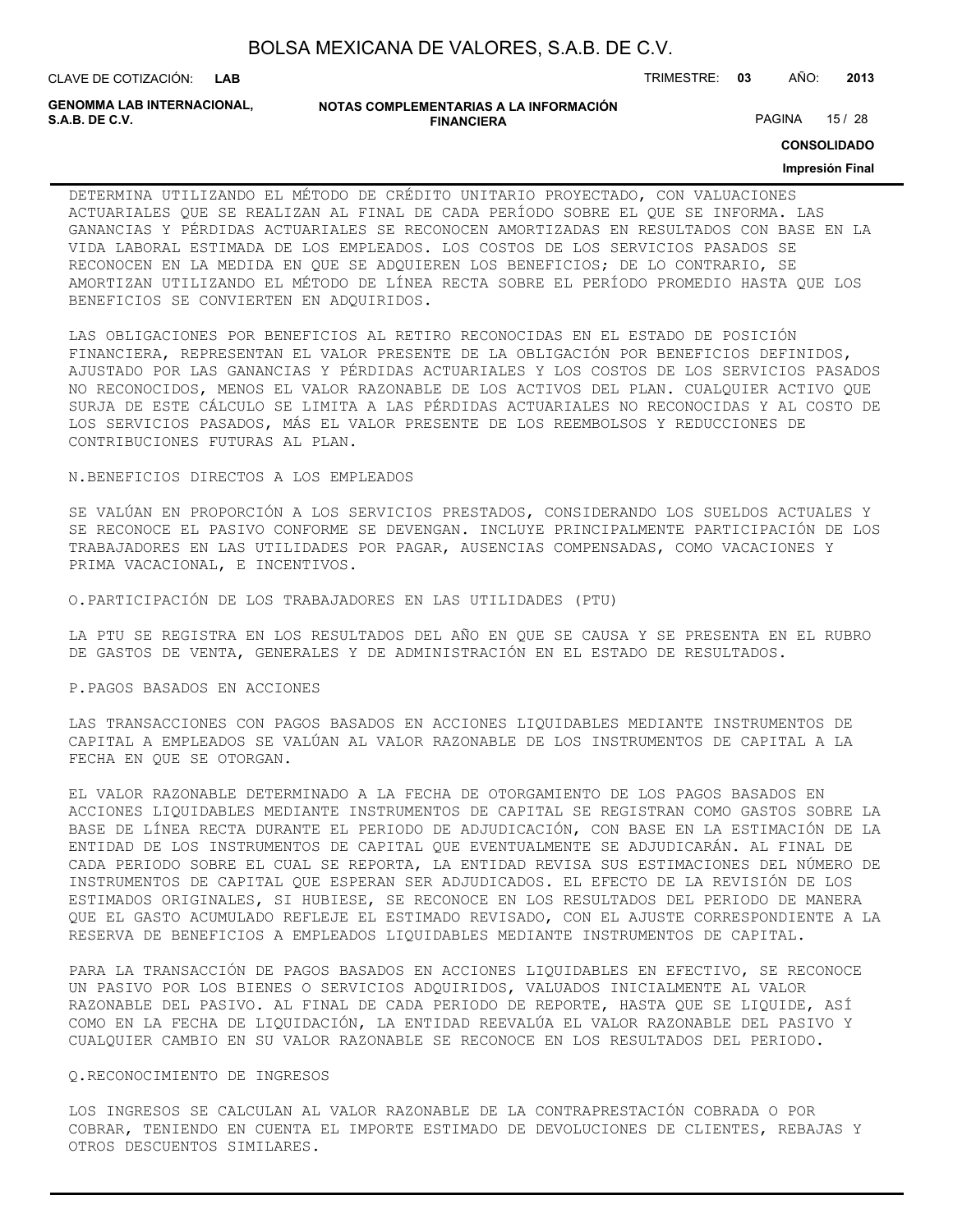CLAVE DE COTIZACIÓN: TRIMESTRE: **03** AÑO: **2013 LAB**

**GENOMMA LAB INTERNACIONAL,**

**NOTAS COMPLEMENTARIAS A LA INFORMACIÓN FINANCIERA S.A.B. DE C.V.** PAGINA 16 / 28

**CONSOLIDADO**

**Impresión Final**

#### -VENTA DE BIENES

LOS INGRESOS PROCEDENTES DE LA VENTA DE BIENES DEBEN SER RECONOCIDOS CUANDO SE CUMPLEN TODAS Y CADA UNA DE LAS SIGUIENTES CONDICIONES:

•LA ENTIDAD HA TRANSFERIDO AL COMPRADOR LOS RIESGOS Y BENEFICIOS SIGNIFICATIVOS QUE SE DERIVAN DE LA PROPIEDAD DE LOS BIENES;

•LA ENTIDAD NO CONSERVA PARA SÍ NINGUNA IMPLICACIÓN EN LA GESTIÓN CORRIENTE DE LOS BIENES VENDIDOS, EN EL GRADO USUALMENTE ASOCIADO CON LA PROPIEDAD, NI RETIENE EL CONTROL EFECTIVO SOBRE LOS MISMOS;

•EL IMPORTE DE LOS INGRESOS PUEDA VALUARSE CONFIABLEMENTE;

•SEA PROBABLE QUE LA ENTIDAD RECIBA LOS BENEFICIOS ECONÓMICOS ASOCIADOS CON LA TRANSACCIÓN; Y

•LOS COSTOS INCURRIDOS, O POR INCURRIR, EN RELACIÓN CON LA TRANSACCIÓN PUEDEN SER VALUADOS CONFIABLEMENTE.

-PRESTACIÓN DE SERVICIOS

LOS INGRESOS PROVENIENTES DE CONTRATOS DE SERVICIOS SE RECONOCEN EN EL PERÍODO EN EL QUE SE DEVENGAN DICHOS SERVICIOS.

-INGRESOS POR DIVIDENDOS E INGRESOS POR INTERESES

EL INGRESO POR DIVIDENDOS DE INVERSIONES SE RECONOCE UNA VEZ QUE SE HAN ESTABLECIDO LOS DERECHOS DE LOS ACCIONISTAS PARA RECIBIR ESTE PAGO (SIEMPRE QUE SEA PROBABLE QUE LOS BENEFICIOS ECONÓMICOS FLUIRÁN PARA LA ENTIDAD Y QUE EL INGRESO PUEDA SER VALUADO CONFIABLEMENTE).

LOS INGRESOS POR INTERESES SE RECONOCEN CUANDO ES PROBABLE QUE LOS BENEFICIOS ECONÓMICOS FLUYAN HACIA LA ENTIDAD Y EL IMPORTE DE LOS INGRESOS PUEDA SER VALUADO CONFIABLEMENTE.

#### R.TRANSACCIONES EN MONEDA EXTRANJERA

LAS TRANSACCIONES EN MONEDA EXTRANJERA SE REGISTRAN AL TIPO DE CAMBIO VIGENTE A LA FECHA DE SU CELEBRACIÓN. LOS ACTIVOS Y PASIVOS MONETARIOS EN MONEDA EXTRANJERA SE VALÚAN EN MONEDA NACIONAL AL TIPO DE CAMBIO VIGENTE A LA FECHA DE LOS ESTADOS FINANCIEROS. LAS FLUCTUACIONES CAMBIARIAS SE REGISTRAN EN EL ESTADO DE UTILIDAD INTEGRAL.

#### S.UTILIDAD POR ACCIÓN

LA UTILIDAD BÁSICA POR ACCIÓN ORDINARIA SE CALCULA DIVIDIENDO LA UTILIDAD NETA CONSOLIDADA ENTRE EL PROMEDIO PONDERADO DE ACCIONES ORDINARIAS EN CIRCULACIÓN DURANTE EL EJERCICIO.

LA ENTIDAD NO TIENE INSTRUMENTOS POTENCIALMENTE DILUTIVOS POR LO QUE LAS GANANCIAS DILUIDAS POR ACCIÓN SON IGUALES A LAS GANANCIAS BÁSICAS POR ACCIÓN.

4.JUICIOS CONTABLES CRÍTICOS Y FUENTES CLAVE PARA LA ESTIMACIÓN DE INCERTIDUMBRES

EN LA APLICACIÓN DE LAS POLÍTICAS CONTABLES, LA ADMINISTRACIÓN DE LA ENTIDAD REALIZA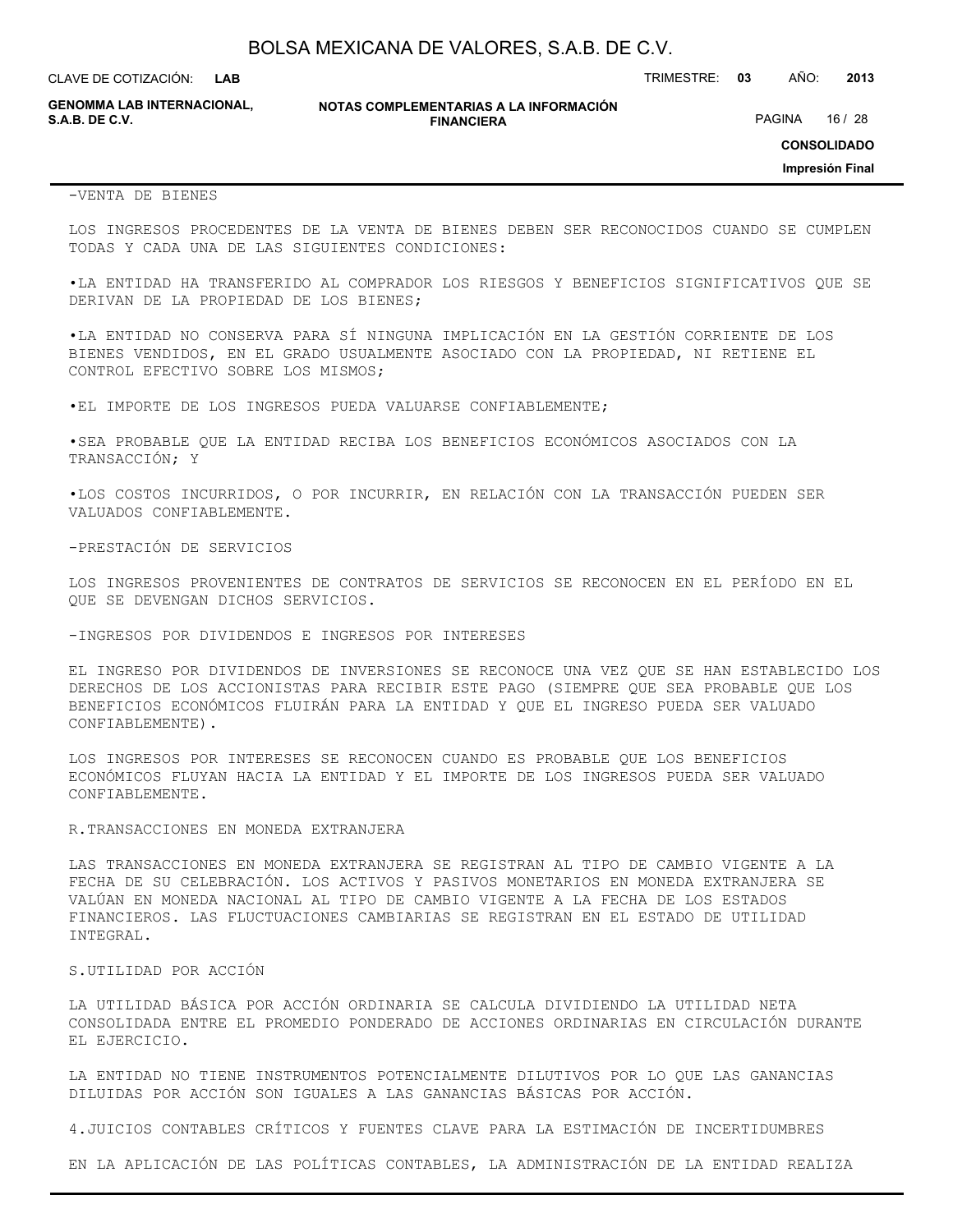| BOLSA MEXICANA DE VALORES, S.A.B. DE C.V. |  |
|-------------------------------------------|--|
|-------------------------------------------|--|

**LAB**

CLAVE DE COTIZACIÓN: TRIMESTRE: **03** AÑO: **2013**

**GENOMMA LAB INTERNACIONAL,**

**NOTAS COMPLEMENTARIAS A LA INFORMACIÓN FINANCIERA**

PAGINA 17 / 28

**CONSOLIDADO**

#### **Impresión Final**

JUICIOS, ESTIMACIONES Y PRESUNCIONES SOBRE ALGUNOS IMPORTES DE LOS ACTIVOS Y PASIVOS DE LOS ESTADOS FINANCIEROS. LAS ESTIMACIONES Y PRESUNCIONES ASOCIADAS SE BASAN EN LA EXPERIENCIA Y OTROS FACTORES QUE SE CONSIDERAN COMO RELEVANTES. LOS RESULTADOS REALES PODRÍAN DIFERIR DE DICHAS ESTIMACIONES.

LAS ESTIMACIONES Y PRESUNCIONES SUBYACENTES SE REVISAN SOBRE UNA BASE REGULAR. LAS MODIFICACIONES A LAS ESTIMACIONES CONTABLES SE RECONOCEN EN EL PERÍODO DE LA REVISIÓN Y PERÍODOS FUTUROS SI LA REVISIÓN AFECTA TANTO AL PERÍODO ACTUAL COMO A PERÍODOS SUBSECUENTES.

LOS JUICIOS CONTABLES CRÍTICOS Y FUENTES CLAVE DE INCERTIDUMBRE AL APLICAR LAS ESTIMACIONES EFECTUADAS A LA FECHA DE LOS ESTADOS FINANCIEROS CONSOLIDADOS, Y QUE TIENEN UN RIESGO SIGNIFICATIVO DE DERIVAR UN AJUSTE EN LOS VALORES EN LIBROS DE ACTIVOS Y PASIVOS TANTO AL PERÍODO ACTUAL COMO A PERÍODOS SUBSECUENTES SON COMO SIGUE:

A)LA ENTIDAD REVISA LA VIDA ÚTIL ESTIMADA DE INMUEBLES, PROPIEDADES Y EQUIPO AL FINAL DE CADA PERÍODO ANUAL. DURANTE 2013 Y 2012, CON BASE EN SU ANÁLISIS DETALLADO LA ADMINISTRACIÓN DE LA ENTIDAD REALIZÓ ALGUNAS MODIFICACIONES DE LA VIDA ÚTIL DE CIERTOS COMPONENTES DE LOS INMUEBLES, PROPIEDADES Y EQUIPO. EL GRADO DE INCERTIDUMBRE RELACIONADO CON LAS ESTIMACIONES DE LAS VIDAS ÚTILES ESTÁ RELACIONADO CON LOS CAMBIOS EN EL MERCADO Y LA UTILIZACIÓN DE LOS ACTIVOS POR LOS VOLÚMENES DE COMERCIALIZACIÓN Y DESARROLLO TECNOLÓGICO.

B)AL EFECTUAR LAS PRUEBAS DE DETERIORO DE LOS ACTIVOS, LA ENTIDAD REQUIERE EFECTUAR ESTIMACIONES EN EL VALOR EN USO ASIGNADO A SUS INMUEBLES, PROPIEDADES Y EQUIPO, Y A LAS UNIDADES GENERADORAS DE EFECTIVO, EN EL CASO DE CIERTOS ACTIVOS. LOS CÁLCULOS DEL VALOR EN USO REQUIEREN QUE LA ENTIDAD DETERMINE LOS FLUJOS DE EFECTIVO FUTUROS QUE DEBERÍAN SURGIR DE LAS UNIDADES GENERADORAS DE EFECTIVO Y UNA TASA DE DESCUENTO APROPIADA PARA CALCULAR EL VALOR ACTUAL. LA ENTIDAD UTILIZA PROYECCIONES DE FLUJOS DE EFECTIVO DE INGRESOS UTILIZANDO ESTIMACIONES DE CONDICIONES DE MERCADO, DETERMINACIÓN DE PRECIOS, Y VOLÚMENES DE COMERCIALIZACIÓN Y VENTA.

C)LA ENTIDAD UTILIZA ESTIMACIONES PARA DETERMINAR LAS RESERVAS DE INVENTARIOS Y CUENTAS POR COBRAR. LOS FACTORES QUE CONSIDERA LA ENTIDAD EN LAS ESTIMACIONES DE INVENTARIOS SON LOS VOLÚMENES DE COMERCIALIZACIÓN Y VENTA Y LOS MOVIMIENTOS EN LA DEMANDA DE ALGUNOS PRODUCTOS. LOS FACTORES QUE CONSIDERA LA ENTIDAD EN LA ESTIMACIÓN DE CUENTAS DE COBRO DUDOSO SON PRINCIPALMENTE EL RIESGO DE LA SITUACIÓN FINANCIERA DEL CLIENTE, CUENTAS NO GARANTIZADAS Y, RETRASOS CONSIDERABLES EN LA COBRANZA DE ACUERDO A LOS LÍMITES DE CRÉDITO ESTABLECIDOS.

LA ENTIDAD UTILIZA ESTIMACIONES PARA DETERMINAR LA ESTIMACIÓN DE CUENTAS DE COBRO DUDOSO CONSIDERANDO LOS SIGUIENTES FACTORES:

•LA ENTIDAD REALIZA UN ANÁLISIS DE ANTIGÜEDAD DE SALDOS POR CLIENTE, DONDE SE MUESTRE EL MONTO POR VENCER Y LOS MONTOS VENCIDOS DE ACUERDO A LOS LÍMITES DE CRÉDITOS ESTABLECIDOS Y SEGÚN PARÁMETROS OBTENIDOS CON LA EXPERIENCIA, SE ASIGNA UN POR PORCENTAJE DE RESERVA QUE LE CORRESPONDE A CADA UNA DE ELLAS, ESTE ANÁLISIS DA UN PRIMER INDICIO DE DETERIORO.

•UNA VEZ QUE SE OBTIENE EL MONTO PRELIMINAR DE LAS CUENTAS POR COBRAR CON DETERIORO, SE DEBERÁ REALIZAR UN ANÁLISIS DE LA SITUACIÓN FINANCIERA DE TODOS LOS CLIENTES INCLUIDOS, PARA DETERMINAR CUÁLES SON LOS QUE PRESENTAN UN DETERIORO RAZONABLE DE LA CUENTA POR COBRAR Y SOBRE ESTOS REGISTRAR LA PROVISIÓN CORRESPONDIENTE.

LA ENTIDAD TIENE LA POLÍTICA DE NO ACEPTAR DEVOLUCIONES, EXCEPTO EN EL CASO DE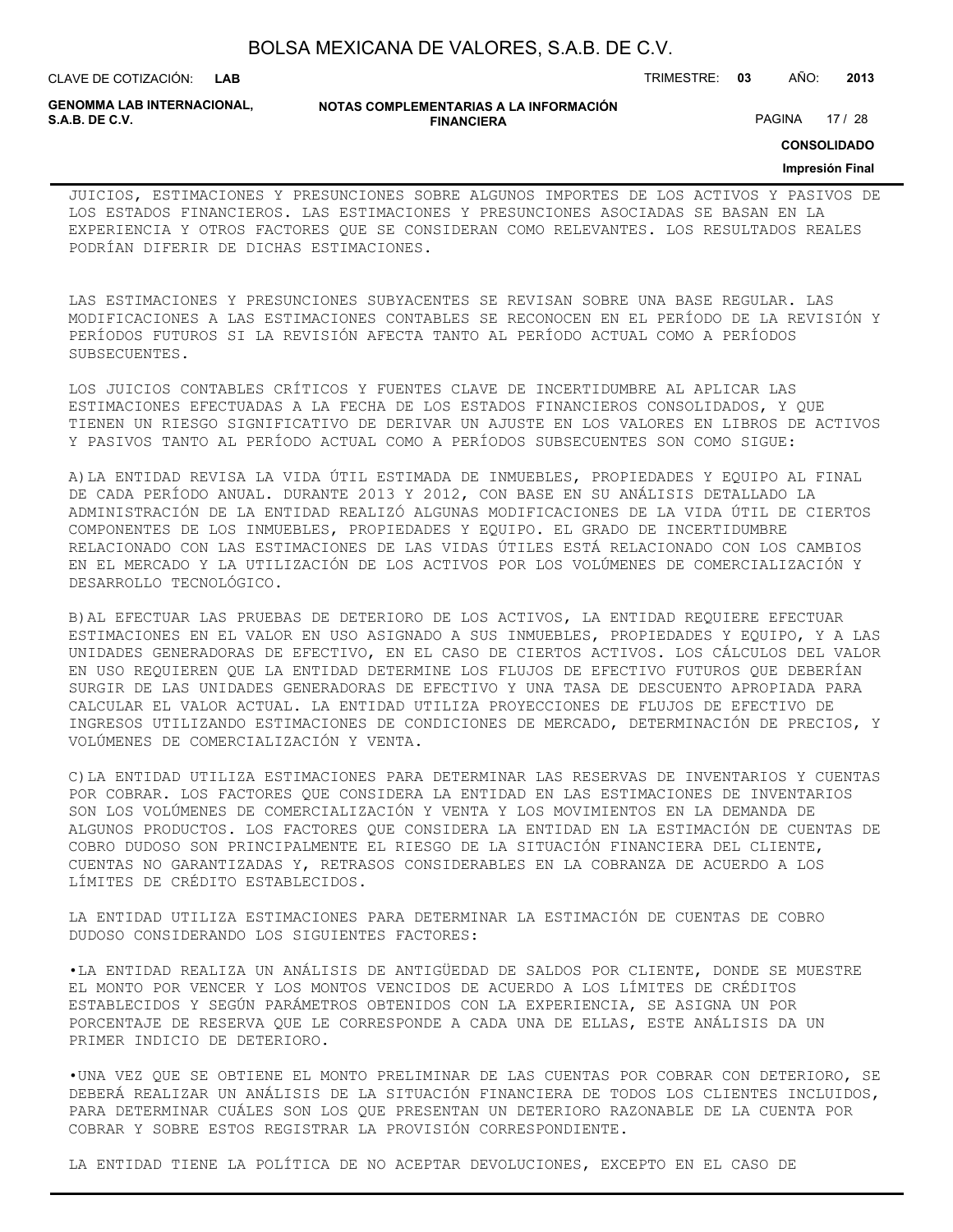**LAB**

CLAVE DE COTIZACIÓN: TRIMESTRE: **03** AÑO: **2013**

**GENOMMA LAB INTERNACIONAL,**

**NOTAS COMPLEMENTARIAS A LA INFORMACIÓN FINANCIERA**

PAGINA 18 / 28

**CONSOLIDADO**

#### **Impresión Final**

PRODUCTOS CADUCOS O PRODUCTOS FUERA DE LÍNEA, POR LO QUE EN EL MOMENTO EN EL QUE LA ENTIDAD CONOCE LA EXISTENCIA DE LOS MISMOS, RECONOCE LA RESERVA CORRESPONDIENTE.

CON RESPECTO A LAS BONIFICACIONES, LA ENTIDAD RECONOCE LA ESTIMACIÓN DE LAS MISMAS CON BASE EN LOS PLANES COMERCIALES AUTORIZADOS A LOS CLIENTES.

D)LA ENTIDAD ESTÁ SUJETA A TRANSACCIONES O EVENTOS CONTINGENTES SOBRE LOS CUALES UTILIZA JUICIO PROFESIONAL EN EL DESARROLLO DE ESTIMACIONES DE PROBABILIDAD DE OCURRENCIA, LOS FACTORES QUE SE CONSIDERAN EN ESTAS ESTIMACIONES SON LA SITUACIÓN LEGAL ACTUAL A LA FECHA DE LA ESTIMACIÓN Y, LA OPINIÓN DE LOS ASESORES LEGALES.

5.EFECTIVO, EQUIVALENTES DE EFECTIVO Y EFECTIVO RESTRINGIDO

SEPTIEMBRE 2013DICIEMBRE 2012

EFECTIVO\$1,435,752\$669,544 EQUIVALENTES DE EFECTIVO: MESA DE DINERO303,131214,873 EFECTIVO RESTRINGIDO (MESA DE DINERO) 8,733 32,750

\$1,747,616\$917,167

6.CUENTAS POR COBRAR

SEPTIEMBRE 2013DICIEMBRE 2012

CLIENTES\$5,240,731\$5,372,250 ESTIMACIONES PARA: CUENTAS DE COBRO DUDOSO(14,855)(31,642) DEVOLUCIONES(243,204)(273,876) BONIFICACIONES(501,094)(271,170) (759,153)(576,688)

4,481,5784,795,562

¬ IMPUESTOS POR RECUPERAR176,90933,458 OTRAS226,649242,194

\$4,885,136\$5,071,214

A.CUENTAS POR COBRAR A CLIENTES

LAS CUENTAS POR COBRAR A CLIENTES QUE SE REVELAN ARRIBA SE CLASIFICAN COMO CUENTAS POR COBRAR Y POR LO TANTO SE VALÚAN AL COSTO AMORTIZADO.

EL PLAZO DE CRÉDITO PROMEDIO SOBRE LA VENTA DE BIENES ES DE 90 DÍAS. NO SE HACE NINGÚN CARGO POR INTERESES SOBRE LAS CUENTAS POR COBRAR A CLIENTES. LA ENTIDAD RECONOCE UNA ESTIMACIÓN PARA CUENTAS DE COBRO DUDOSO CON BASE EN IMPORTES IRRECUPERABLES DETERMINADOS POR EXPERIENCIAS DE INCUMPLIMIENTO DE LA CONTRAPARTE Y UN ANÁLISIS DE SU POSICIÓN FINANCIERA ACTUAL.

ANTES DE ACEPTAR CUALQUIER NUEVO CLIENTE, LA ENTIDAD EVALÚA LA CALIDAD CREDITICIA DEL CLIENTE POTENCIAL Y DEFINE LOS LÍMITES DE CRÉDITO POR CLIENTE. LOS LÍMITES Y CALIFICACIONES ATRIBUIDOS A LOS CLIENTES SE REVISAN PERIÓDICAMENTE. LAS VENTAS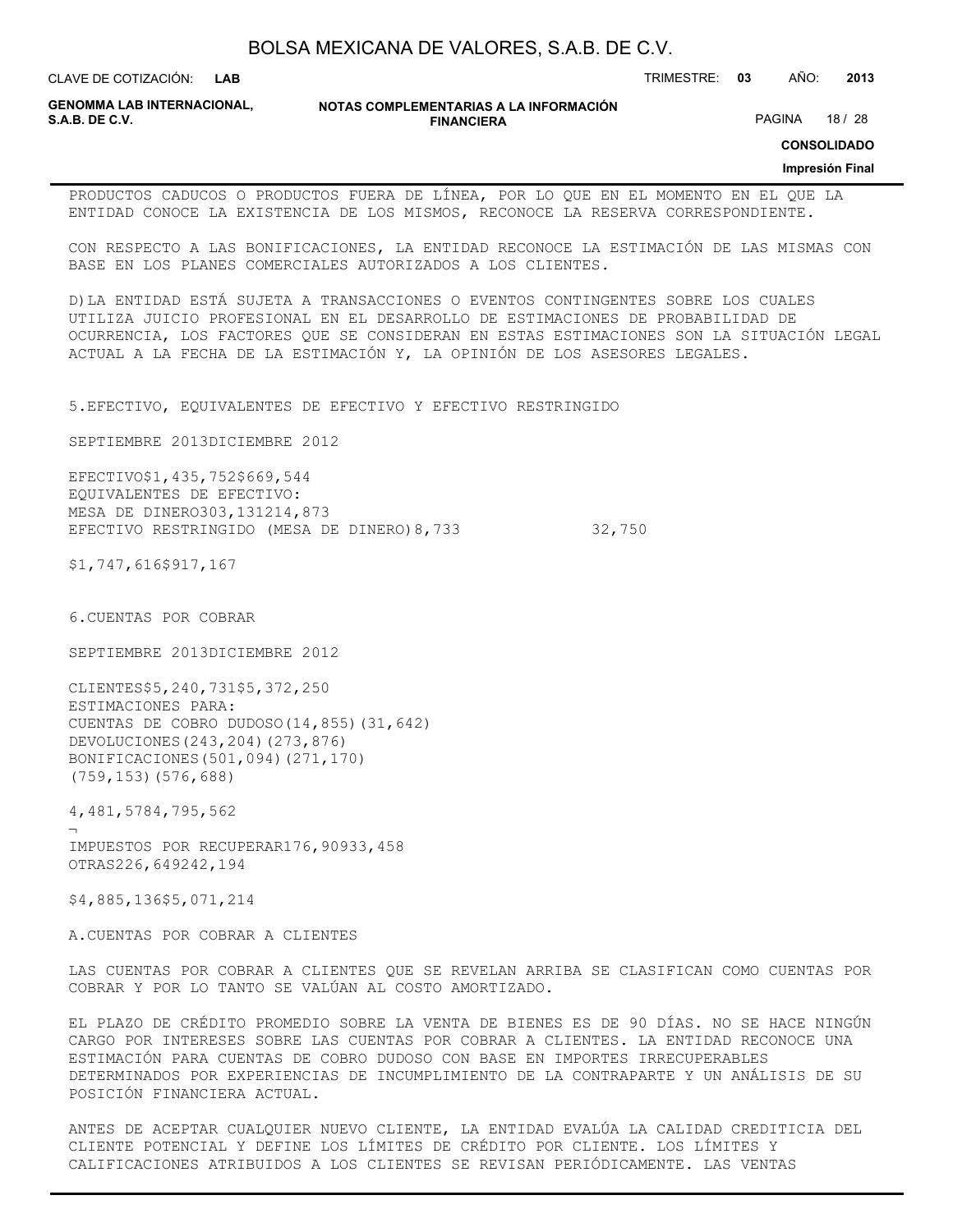| BOLSA MEXICANA DE VALORES, S.A.B. DE C.V. |  |  |
|-------------------------------------------|--|--|
|-------------------------------------------|--|--|

**LAB**

CLAVE DE COTIZACIÓN: TRIMESTRE: **03** AÑO: **2013**

**GENOMMA LAB INTERNACIONAL,**

**NOTAS COMPLEMENTARIAS A LA INFORMACIÓN FINANCIERA**

PAGINA 19 / 28

**CONSOLIDADO**

**Impresión Final**

NACIONALES DE LOS DIEZ CLIENTES PRINCIPALES REPRESENTAN EL 50% Y EL 68% DE LAS VENTAS NETAS CONSOLIDADAS AL 30 DE SEPTIEMBRE DE 2013 Y 2012, RESPECTIVAMENTE.

LAS CUENTAS POR COBRAR A CLIENTES REVELADAS EN LOS PÁRRAFOS ANTERIORES INCLUYEN LOS MONTOS QUE ESTÁN VENCIDOS AL FINAL DEL PERIODO SOBRE EL QUE SE INFORMA, PERO PARA LOS CUALES LA ENTIDAD NO HA RECONOCIDO ESTIMACIÓN ALGUNA PARA CUENTAS INCOBRABLES DEBIDO A QUE NO HA HABIDO CAMBIO SIGNIFICATIVO EN LA CALIDAD CREDITICIA Y LOS IMPORTES AÚN SE CONSIDERAN RECUPERABLES. LA ENTIDAD NO MANTIENE NINGÚN COLATERAL U OTRAS MEJORAS CREDITICIAS SOBRE ESOS SALDOS, NI TIENE EL DERECHO LEGAL DE COMPENSARLOS CONTRA ALGÚN MONTO QUE ADEUDE LA ENTIDAD A LA CONTRAPARTE.

AL DETERMINAR LA RECUPERABILIDAD DE UNA CUENTA POR COBRAR, LA ENTIDAD CONSIDERA CUALQUIER CAMBIO EN LA CALIDAD CREDITICIA DE LA CUENTA A PARTIR DE LA FECHA EN QUE SE OTORGÓ INICIALMENTE EL CRÉDITO HASTA EL FINAL DEL PERIODO SOBRE EL QUE SE INFORMA.

7.INVENTARIOS

SEPTIEMBRE 2013DICIEMBRE 2012

PRODUCTOS TERMINADOS\$1,363,188\$818,373 MATERIA PRIMA311,530388,673 ESTIMACIÓN PARA INVENTARIOS OBSOLETOS(497,369)(448,425) 1,177,349758,621 MERCANCÍAS EN TRÁNSITO327,497273,779

\$1,504,846\$1,032,400

8.INVERSIÓN EN ACCIONES EN COMPAÑÍA ASOCIADA

LA INVERSIÓN EN TELEVISA CONSUMER PRODUCTS, LLP, COMPAÑÍA ASOCIADA CONSTITUIDA EN LOS ESTADOS UNIDOS DE AMÉRICA, ES DEL 49% DE SUS ACCIONES. DICHA SOCIEDAD SE CONSTITUYÓ EN 2009 E INICIÓ OPERACIONES DURANTE 2011. LA INFORMACIÓN FINANCIERA DE LA ASOCIADA DE LA ENTIDAD SE RESUME A CONTINUACIÓN:

SEPTIEMBRE 2013DICIEMBRE 2012 BALANCES GENERALES: ACTIVO CIRCULANTE\$113,593\$191,113 ACTIVO NO CIRCULANTE283376 TOTAL PASIVO (75,006)(179,897) CAPITAL CONTABLE\$38,870\$11,592

UTILIDAD (PÉRDIDA) NETA\$25,486\$(2,673)

PARTICIPACIÓN DE LA ENTIDAD EN:

CAPITAL CONTABLE\$19,046\$5,680

RESULTADOS, UTILIDAD (PÉRDIDA)\$12,488\$(1,310)

LA ENTIDAD POSEE MARCAS Y OTROS DERECHOS, POR LOS QUE LA ENTIDAD ESPERA GENERAR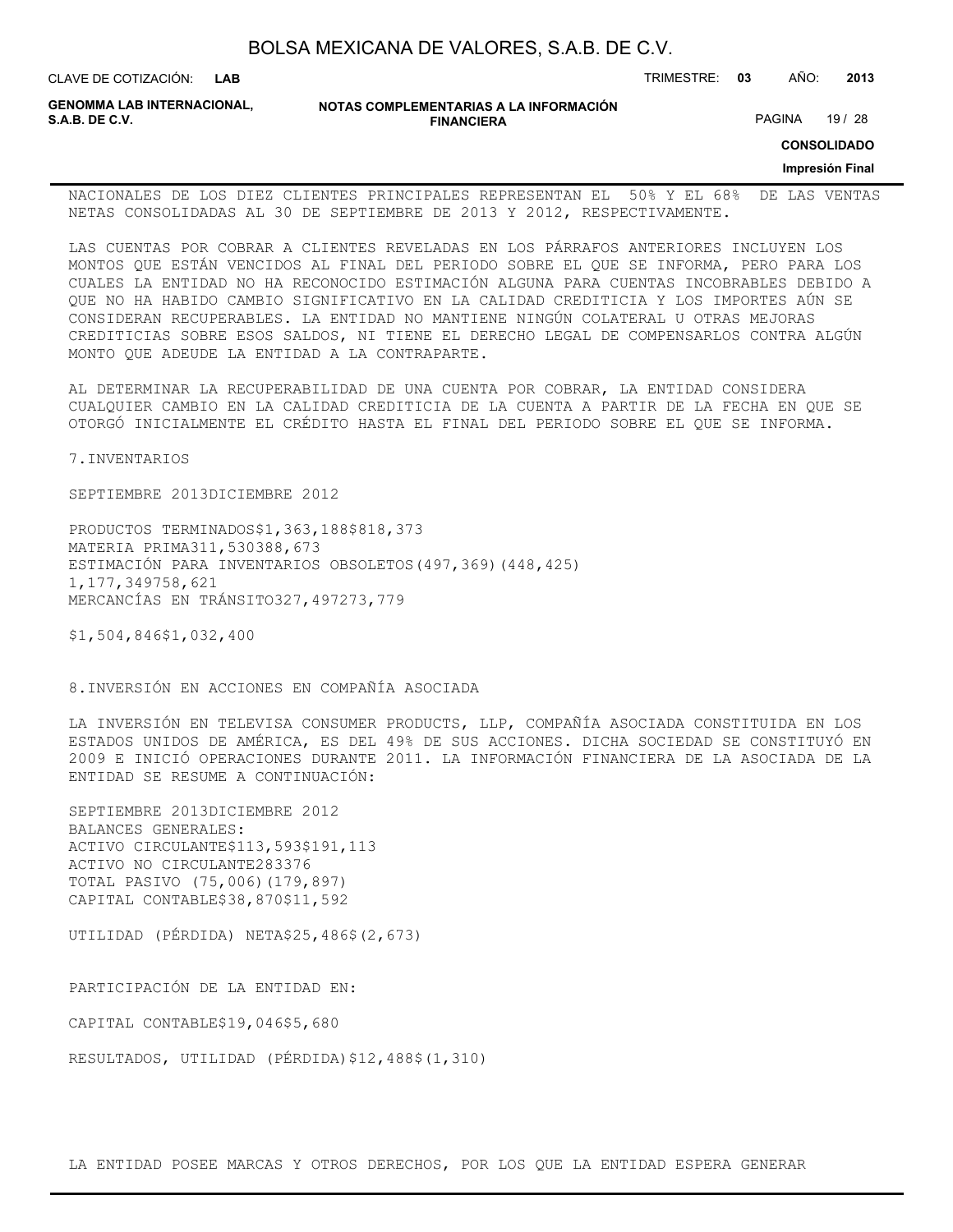**LAB**

CLAVE DE COTIZACIÓN: TRIMESTRE: **03** AÑO: **2013**

**GENOMMA LAB INTERNACIONAL,**

#### **NOTAS COMPLEMENTARIAS A LA INFORMACIÓN FINANCIERA**

PAGINA 20 / 28

**CONSOLIDADO**

**Impresión Final**

INGRESOS DE MANERA INDEFINIDA, POR LO QUE NO SE AMORTIZAN, PERO SU VALOR SE SUJETA A PRUEBAS DE DETERIORO.

9.VALOR RAZONABLE DE LOS INSTRUMENTOS FINANCIEROS

EL VALOR RAZONABLE DE LOS INSTRUMENTOS FINANCIEROS QUE POSTERIORMENTE SE PRESENTAN, HA SIDO DETERMINADO POR LA ENTIDAD USANDO LA INFORMACIÓN DISPONIBLE EN EL MERCADO U OTRAS TÉCNICAS DE VALUACIÓN QUE REQUIEREN DE JUICIO PARA DESARROLLAR E INTERPRETAR LAS ESTIMACIONES DE VALORES RAZONABLES. ASIMISMO, UTILIZA SUPUESTOS QUE SE BASAN EN LAS CONDICIONES DE MERCADO EXISTENTES A CADA UNA DE LAS FECHAS DE LOS ESTADOS CONSOLIDADOS DE POSICIÓN FINANCIERA. CONSECUENTEMENTE, LOS MONTOS ESTIMADOS QUE SE PRESENTAN NO NECESARIAMENTE SON INDICATIVOS DE LOS MONTOS QUE LA ENTIDAD PODRÍA REALIZAR EN UN INTERCAMBIO DE MERCADO ACTUAL. EL USO DE DIFERENTES SUPUESTOS Y/O MÉTODOS DE ESTIMACIÓN PODRÍAN TENER UN EFECTO MATERIAL EN LOS MONTOS ESTIMADOS DE VALOR RAZONABLE.

EN LA SIGUIENTE TABLA SE PRESENTA UN ANÁLISIS DE LOS INSTRUMENTOS FINANCIEROS QUE SE MIDEN CON POSTERIORIDAD AL RECONOCIMIENTO INICIAL POR SU VALOR RAZONABLE, AGRUPADOS EN NIVELES 1 A 3 EN FUNCIÓN DEL GRADO EN QUE SE OBSERVA EL VALOR RAZONABLE:

NIVEL 1 SON AQUELLOS DERIVADOS DE LOS PRECIOS COTIZADOS (NO AJUSTADOS) EN LOS MERCADOS ACTIVOS PARA PASIVOS O ACTIVOS IDÉNTICOS;

NIVEL 2 SON AQUELLOS DERIVADOS DE INDICADORES DISTINTOS A LOS PRECIOS COTIZADOS INCLUIDOS DENTRO DEL NIVEL 1, PERO QUE INCLUYEN INDICADORES QUE SON OBSERVABLES PARA UN ACTIVO O PASIVO, YA SEA DIRECTAMENTE A PRECIOS COTIZADOS O INDIRECTAMENTE, ES DECIR DERIVADOS DE ESTOS PRECIOS; Y

NIVEL 3 SON AQUELLOS DERIVADOS DE LAS TÉCNICAS DE VALUACIÓN QUE INCLUYEN LOS INDICADORES PARA LOS ACTIVOS O PASIVOS, QUE NO SE BASAN EN INFORMACIÓN OBSERVABLE DEL MERCADO (INDICADORES NO OBSERVABLES).

LOS IMPORTES DE EFECTIVO Y EQUIVALENTES DE EFECTIVO DE LA ENTIDAD, ASÍ COMO LAS CUENTAS POR COBRAR Y POR PAGAR DE TERCEROS Y PARTES RELACIONADAS, Y LA PORCIÓN CIRCULANTE DE PRÉSTAMOS BANCARIOS Y DEUDA A LARGO PLAZO SE APROXIMAN A SU VALOR RAZONABLE PORQUE TIENEN VENCIMIENTOS A CORTO PLAZO. LA DEUDA A LARGO PLAZO DE LA ENTIDAD SE REGISTRA A SU COSTO AMORTIZADO Y, CONSISTE EN DEUDA QUE GENERA INTERESES A TASAS FIJAS Y VARIABLES QUE ESTÁN RELACIONADAS A INDICADORES DE MERCADO.

LOS IMPORTES EN LIBROS DE LOS INSTRUMENTOS FINANCIEROS POR CATEGORÍA Y SUS VALORES RAZONABLES ESTIMADOS AL 30 DE SEPTIEMBRE DE 2013 Y AL 31 DE DICIEMBRE DE 2012 SON COMO SIGUE:

 30 DE SEPTIEMBRE DE 2013 31 DE DICIEMBRE DE 2012 VALOR EN LIBROSVALOR RAZONABLEVALOR EN LIBROSVALOR RAZONABLE

ACTIVOS FINANCIEROS EFECTIVO, EQUIVALENTES DE EFECTIVO Y EFECTIVO RESTRINGIDO\$1,747,616\$1,747,616\$917,166\$ 917,166 CUENTAS POR COBRAR4,885,1364,885,1365,071,2135,071,213 CUENTAS POR COBRAR A PARTES RELACIONADAS110,919110,919195,624195,624

PASIVOS FINANCIEROS PRÉSTAMOS BANCARIOS, BURSÁTILES Y PORCIÓN CIRCULANTE DE LA DEUDA A LARGO PLAZO (4,299,401)(4,299,401)(3,458,896)(3,458,896)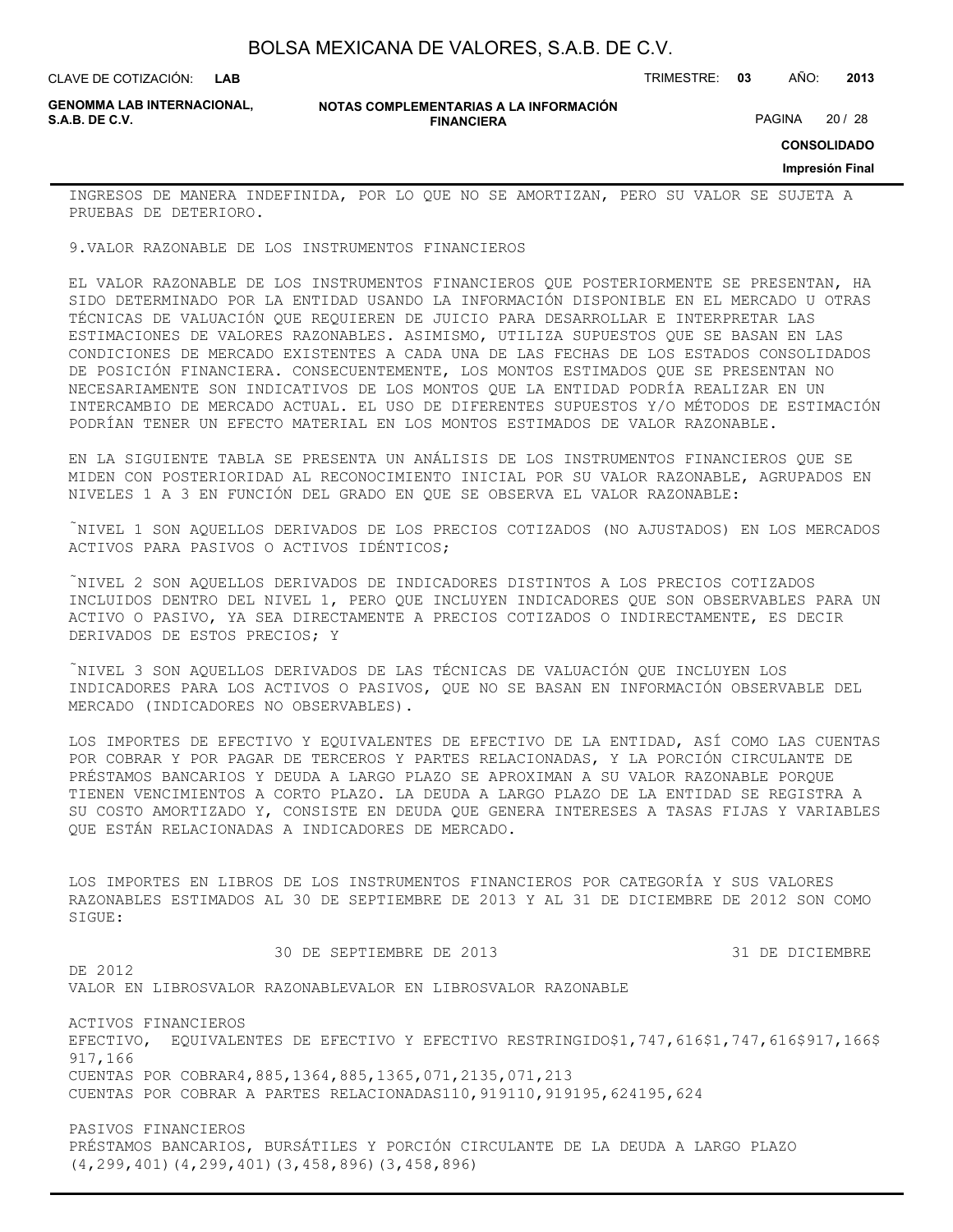**LAB**

CLAVE DE COTIZACIÓN: TRIMESTRE: **03** AÑO: **2013**

**GENOMMA LAB INTERNACIONAL,**

**NOTAS COMPLEMENTARIAS A LA INFORMACIÓN FINANCIERA**

PAGINA 21 / 28

**CONSOLIDADO**

**Impresión Final**

CUENTAS Y DOCUMENTOS POR PAGAR A PROVEEDORES(1,517,129)(1,517,129)(1,218,663) (1,218,663) OTRAS CUENTAS POR PAGAR Y PASIVOS ACUMULADOS(820,369)(820,369)(909,060)(909,060)

TOTAL\$106,772\$106,772\$597,384\$597,384

EL VALOR RAZONABLE DE LA DEUDA CONTRAÍDA CON LAS ENTIDADES DE CRÉDITO SE APROXIMA A LA CANTIDAD REGISTRADA EN LA CONTABILIDAD DEBIDO A LA NATURALEZA DE CORTO PLAZO DE LOS VENCIMIENTOS.

DURANTE EL PERÍODO NO EXISTIERON TRANSFERENCIAS ENTRE EL NIVEL 1 Y 2.

10.CAPITAL CONTABLE

A.EL CAPITAL SOCIAL A VALOR NOMINAL AL 30 DE SEPTIEMBRE DE 2013 Y AL 31 DE DICIEMBRE DE 2012, SE INTEGRA COMO SIGUE:

NÚMERO DE ACCIONES IMPORTE.

SEPTIEMBRE 2013DICIEMBRE 2012 SEPTIEMBRE 2013DICIEMBRE 2012 CAPITAL FIJO SERIE B82,17682,176\$150\$150

CAPITAL VARIABLE SERIE B1,052,667,2501,052,667,2501,921,5101,921,510

1,052,749,4261,052,749,426\$1,921,660\$1,921,660

EL CAPITAL SOCIAL ESTÁ INTEGRADO POR ACCIONES COMUNES NOMINATIVAS SIN VALOR NOMINAL. EL CAPITAL VARIABLE ES ILIMITADO.

B.EN ASAMBLEA GENERAL ORDINARIA DE ACCIONISTAS CELEBRADA EL 20 DE MARZO DE 2013, SE ACORDÓ LA RECOMPRA DE ACCIONES PROPIAS DE LA ENTIDAD HASTA POR UN MONTO MÁXIMO EQUIVALENTE A LAS UTILIDADES RETENIDAS DE LA ENTIDAD AL 31 DE DICIEMBRE DE 2012.

C.SE APRUEBA LA CANCELACIÓN DE 4,016,056 ACCIONES ORDINARIAS, NOMINATIVAS, SIN EXPRESIÓN DE VALOR NOMINAL, SERIE B, REPRESENTATIVAS DEL CAPITAL VARIABLE DE LA SOCIEDAD ASÍ COMO LA CONSECUENTE DISMINUCIÓN DE LA PARTE VARIABLE DEL CAPITAL SOCIAL DE LA SOCIEDAD EN LA CANTIDAD DE \$7,353.

D.SE AUTORIZA A LA SOCIEDAD PARA QUE EMITA CERTIFICADOS BURSÁTILES BAJO UN PROGRAMA CON VIGENCIA DE HASTA 10 AÑOS CONTADOS A PARTIR DE SU INSCRIPCIÓN EN EL REGISTRO NACIONAL DE VALORES (RNV), HASTA POR UN MONTO TOTAL DE \$8,000,000 O SU EQUIVALENTE EN UNIDADES DE INVERSIÓN Y SE AUTORIZA A LA SOCIEDAD PARA QUE SOLICITE A LA COMISIÓN LA INSCRIPCIÓN PREVENTIVA DE LOS CERTIFICADOS BURSÁTILES EN EL RNV, BAJO EL PROGRAMA CON VIGENCIA DE HASTA 10 AÑOS CONTADOS A PARTIR DE SU INSCRIPCIÓN EN EL RNV, HASTA POR UN MONTO TOTAL DE \$8,000,000 O SU EQUIVALENTE EN UNIDADES DE INVERSIÓN, ASÍ COMO A LA BOLSA EL LISTADO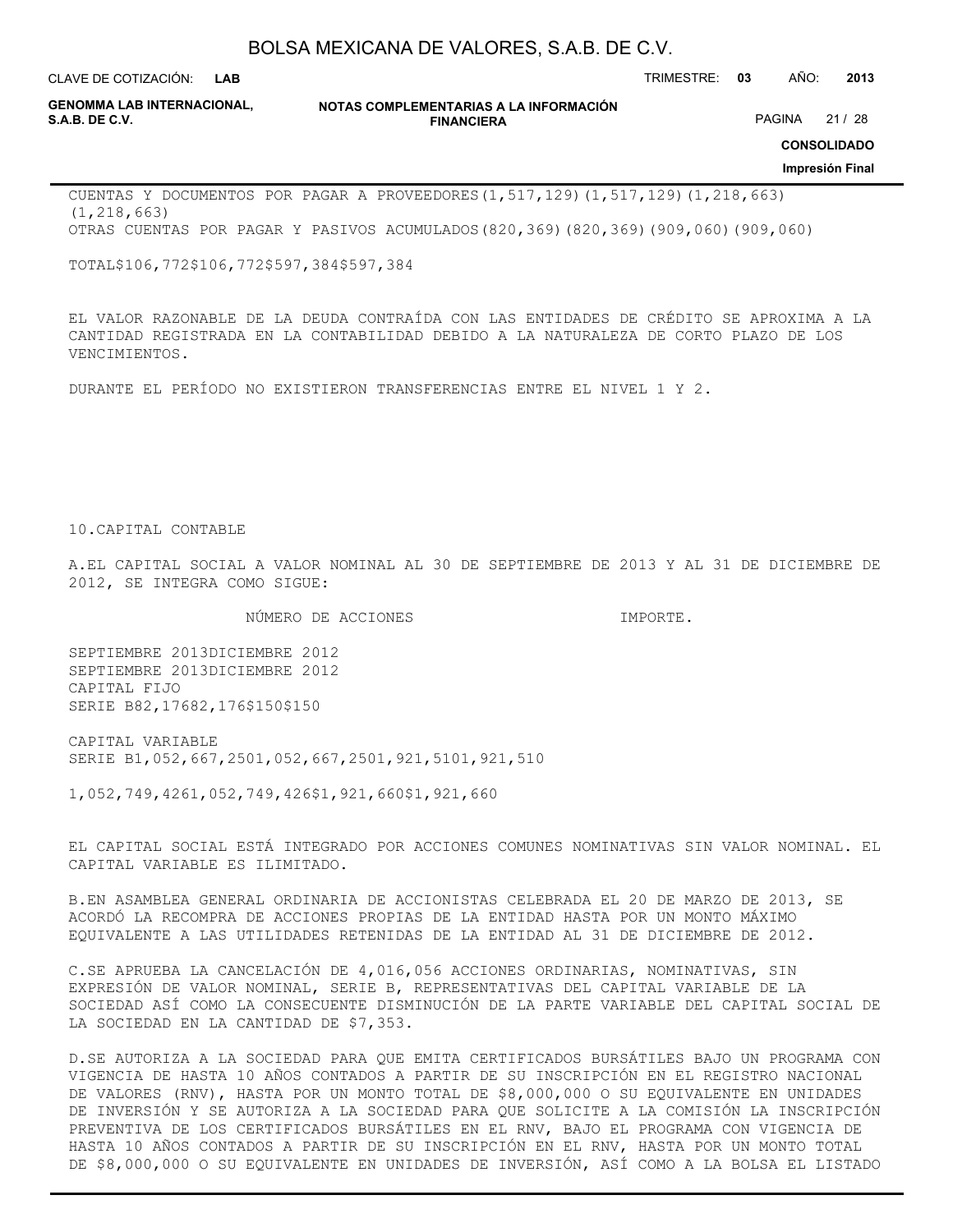| BOLSA MEXICANA DE VALORES, S.A.B. DE C.V. |  |  |  |
|-------------------------------------------|--|--|--|
|-------------------------------------------|--|--|--|

CLAVE DE COTIZACIÓN: TRIMESTRE: **03** AÑO: **2013 LAB**

**GENOMMA LAB INTERNACIONAL,**

#### **NOTAS COMPLEMENTARIAS A LA INFORMACIÓN FINANCIERA**

PAGINA 22 / 28

**CONSOLIDADO**

### **Impresión Final**

DE DICHOS CERTIFICADOS BURSÁTILES EN SU LISTADO DE VALORES AUTORIZADOS PARA COTIZAR PARA QUE REALICE, AL AMPARO DE DICHO PROGRAMA, UNA O MÁS EMISIONES DE CERTIFICADOS BURSÁTILES ; O, EN SU CASO, PARA QUE LLEVE A CABO LA OFERTA PÚBLICA EN EL EXTRANJERO BAJO LA REGLA 144ª Y LA REGULACIÓN S DE LA LEY DE VALORES DE LOS ESTADOS UNIDOS DE AMÉRICA (SECURITIES ACT OF 1933) Y LA NORMATIVIDAD APLICABLE A LOS DEMÁS PAÍSES EN QUE SE REALICE Y/O, EN SU CASO, PARA QUE CONTRATE LOS INSTRUMENTOS DE COBERTURA QUE SEAN NECESARIOS.

E.EN ASAMBLEA GENERAL ORDINARIA DE ACCIONISTAS CELEBRADA EL 29 DE MARZO DE 2012, SE TOMARON LAS SIGUIENTES RESOLUCIONES SE ACORDÓ LA RECOMPRA DE ACCIONES PROPIAS DE LA ENTIDAD HASTA POR UN MONTO MÁXIMO EQUIVALENTE A LAS UTILIDADES RETENIDAS DE LA ENTIDAD AL 31 DE DICIEMBRE DE 2011.

F.EL TOTAL DE ACCIONES RECOMPRADAS NETAS DURANTE 2012 FUE DE 3,521,056 ACCIONES Y EQUIVALE AL 0.33% DEL TOTAL DE ACCIONES DEL CAPITAL SOCIAL DE LA ENTIDAD. DE LAS ACCIONES RECOMPRADAS, CORRESPONDEN AL FONDO PARA EL PAGO BASADO EN ACCIONES DE LOS EJECUTIVOS DE LA ENTIDAD Y CORRESPONDEN AL FONDO DE RECOMPRA QUE SE MENCIONA EN EL INCISO ANTERIOR. EL VALOR DE MERCADO DE LAS ACCIONES AL 31 DE DICIEMBRE DE 2012 ES DE \$26.59 PESOS POR ACCIÓN Y EL PLAZO MÁXIMO PARA RECOLOCAR DICHAS ACCIONES EN EL MERCADO ES DE UN AÑO A PARTIR DE LA FECHA DE RECOMPRA. EL MONTO NETO DE ACCIONES RECOMPRADAS DURANTE 2012 FUE DE \$219,440.

G.LAS UTILIDADES RETENIDAS INCLUYEN LA RESERVA LEGAL. DE ACUERDO CON LA LEY GENERAL DE SOCIEDADES MERCANTILES, DE LAS UTILIDADES NETAS DEL EJERCICIO DEBE SEPARARSE UN 5% COMO MÍNIMO PARA FORMAR LA RESERVA LEGAL, HASTA QUE SU IMPORTE ASCIENDA AL 20% DEL CAPITAL SOCIAL A VALOR NOMINAL. LA RESERVA LEGAL PUEDE CAPITALIZARSE, PERO NO DEBE REPARTIRSE A MENOS QUE SE DISUELVA LA SOCIEDAD, Y DEBE SER RECONSTITUIDA CUANDO DISMINUYA POR CUALQUIER MOTIVO. AL 30 DE SEPTIEMBRE DE 2013 Y AL 31 DE DICIEMBRE DE 2012, SU IMPORTE A VALOR NOMINAL ASCIENDE A \$249,609 Y \$187,192, RESPECTIVAMENTE.

H.LA DISTRIBUCIÓN DEL CAPITAL CONTABLE, EXCEPTO POR LOS IMPORTES ACTUALIZADOS DEL CAPITAL SOCIAL APORTADO Y DE LAS UTILIDADES RETENIDAS FISCALES, CAUSARÁ EL ISR A CARGO DE LA ENTIDAD A LA TASA VIGENTE AL MOMENTO DE LA DISTRIBUCIÓN. EL IMPUESTO QUE SE PAGUE POR DICHA DISTRIBUCIÓN, SE PODRÁ ACREDITAR CONTRA EL ISR DEL EJERCICIO EN EL QUE SE PAGUE EL IMPUESTO SOBRE DIVIDENDOS Y EN LOS DOS EJERCICIOS INMEDIATOS SIGUIENTES, CONTRA EL IMPUESTO DEL EJERCICIO Y LOS PAGOS PROVISIONALES DE LOS MISMOS.

#### 11.SALDOS Y TRANSACCIONES CON PARTES RELACIONADAS

LOS SALDOS Y TRANSACCIONES ENTRE LA ENTIDAD Y SUS SUBSIDIARIAS, LAS CUALES SON PARTES RELACIONADAS DE LA ENTIDAD, HAN SIDO ELIMINADOS EN LA CONSOLIDACIÓN Y NO SE REVELAN EN ESTA NOTA. MÁS ADELANTE SE DETALLAN LAS TRANSACCIONES ENTRE LA ENTIDAD Y OTRAS PARTES RELACIONADAS.

A.LOS SALDOS POR COBRAR Y POR PAGAR CON PARTES RELACIONADAS SON:

SEPTIEMBRE 2013DICIEMBRE 2012 POR COBRAR – TELEVISA CONSUMER PRODUCTS USA, LLC\$103,594\$185,614 FUNCIONARIOS7,32510,010

\$110,919\$195,624 POR PAGAR –  $DIVIDENDOS$-,$ \$ 9,480 B.TRANSACCIONES COMERCIALES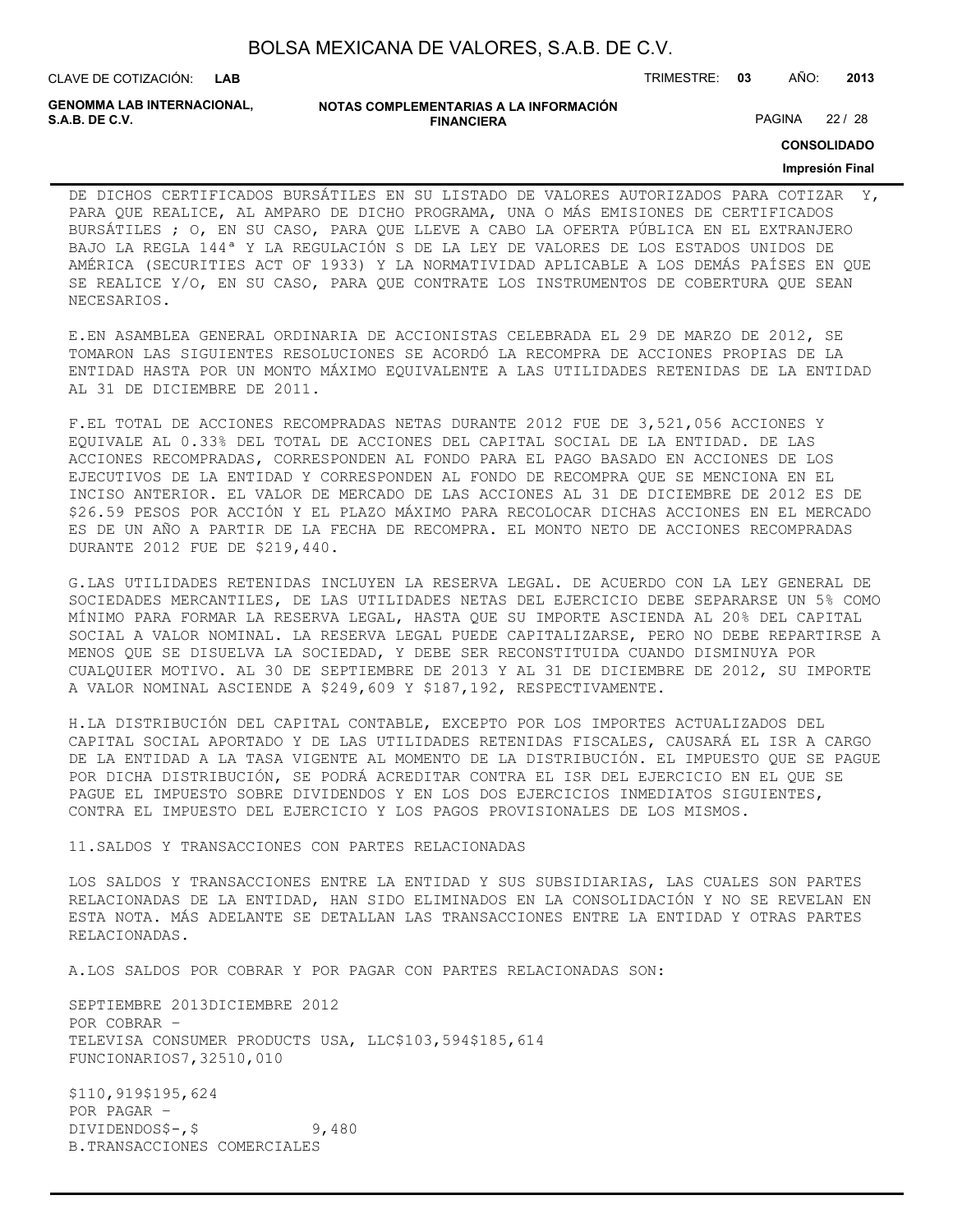**LAB**

CLAVE DE COTIZACIÓN: TRIMESTRE: **03** AÑO: **2013**

**GENOMMA LAB INTERNACIONAL,**

**NOTAS COMPLEMENTARIAS A LA INFORMACIÓN FINANCIERA**

PAGINA 23 / 28

**CONSOLIDADO**

**Impresión Final**

DURANTE EL AÑO, LAS SUBSIDIARIAS DE LA ENTIDAD REALIZARON LAS SIGUIENTES TRANSACCIONES COMERCIALES CON PARTES RELACIONADAS QUE NO SON MIEMBROS DE LA ENTIDAD:

20132012

VENTAS \$317,659\$132,252 SERVICIOS PROFESIONALES PAGADOS(99,979)(94,565) REGALÍAS10,7943,671

C.COMPENSACIÓN DEL PERSONAL CLAVE DE LA ADMINISTRACIÓN

LA COMPENSACIÓN A LA ADMINISTRACIÓN Y OTROS MIEMBROS CLAVE DE LA ADMINISTRACIÓN DURANTE EL AÑO FUE LA SIGUIENTE:

20132012

BENEFICIOS DIRECTOS A CORTO PLAZO\$99,979\$94,565

12.OTROS INGRESOS (GASTOS) DE OPERACIÓN, NETO

SE INTEGRAN COMO SIGUE:

20132012

GANANCIA (PÉRDIDA) POR BAJAS DE EQUIPO\$6,405\$ 164 ACTUALIZACIÓN SALDOS A FAVOR DE IMPUESTOS280 910 OTROS, NETO2, 669 3,066

\$9,854\$ 4,140

13.IMPUESTOS A LA UTILIDAD

LA ENTIDAD EN MÉXICO ESTÁ SUJETA AL ISR Y AL IETU.

ISR – LA TASA ES 30% PARA EL AÑO 2013 Y SERÁ 29% PARA EL AÑO 2014 Y 28% PARA EL AÑO 2015. LAS PÉRDIDAS FISCALES SE PUEDEN AMORTIZAR EN UN PERIODO DE 10 AÑOS.

IETU – TANTO LOS INGRESOS COMO LAS DEDUCCIONES Y CIERTOS CRÉDITOS FISCALES SE DETERMINAN CON BASE EN FLUJOS DE EFECTIVO DE CADA EJERCICIO. LA TASA ES 17.5%.

EL IMPUESTO A LA UTILIDAD CAUSADO ES EL QUE RESULTA MAYOR ENTRE EL ISR Y EL IETU.

LAS TASAS DE ISR APLICABLES EN EL AÑO DE 2013, EN LOS PAÍSES EN DONDE LA ENTIDAD TIENE SUBSIDIARIAS, SE MENCIONAN A CONTINUACIÓN: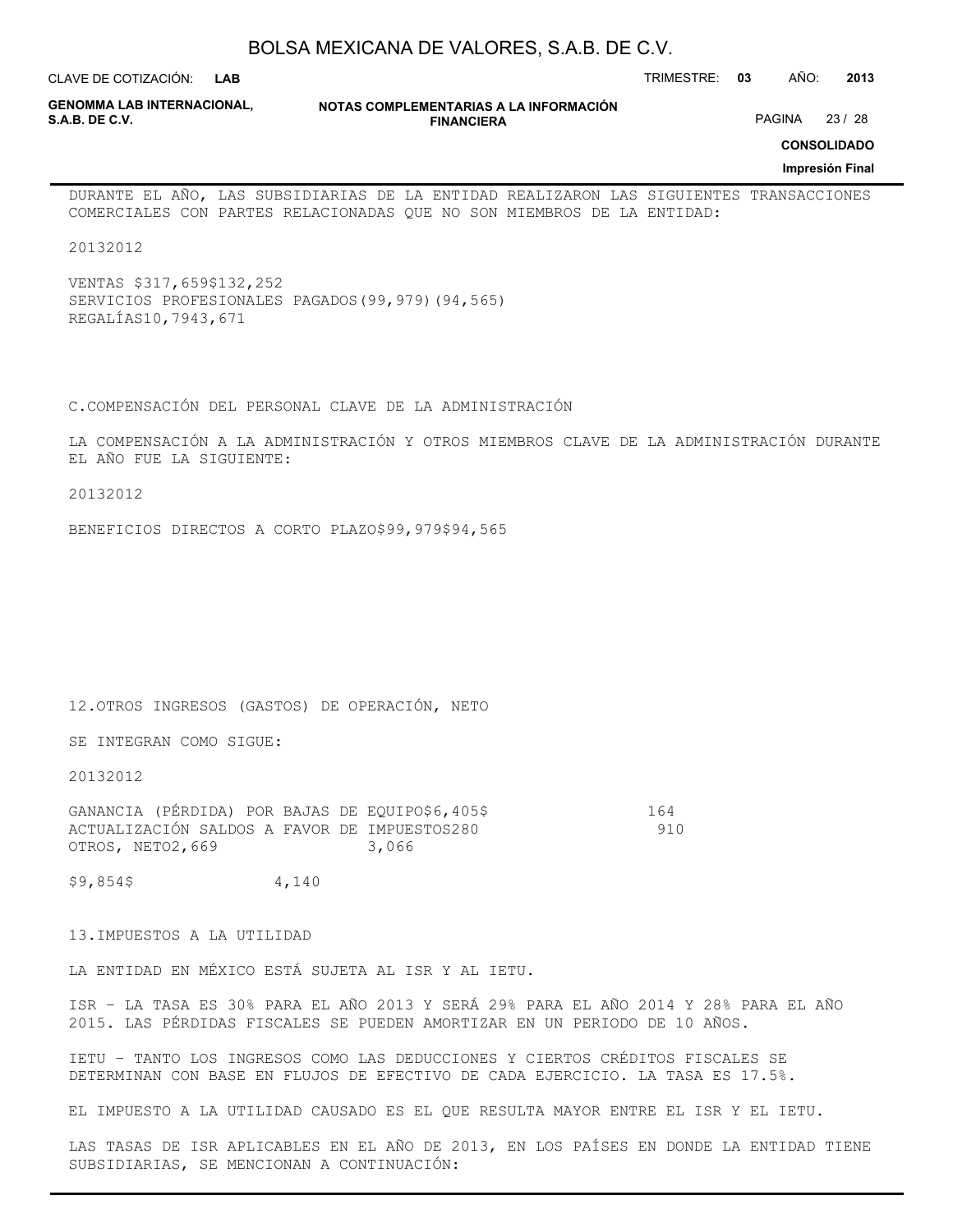**LAB**

**GENOMMA LAB INTERNACIONAL,**

**NOTAS COMPLEMENTARIAS A LA INFORMACIÓN FINANCIERA**

CLAVE DE COTIZACIÓN: TRIMESTRE: **03** AÑO: **2013**

PAGINA 24 / 28

**CONSOLIDADO**

**Impresión Final**

%

ARGENTINA35 BRASIL34 CHILE20 COLOMBIA34 COSTA RICA30 ECUADOR22 ESTADOS UNIDOS DE AMÉRICA35 PERÚ30 REPÚBLICA DOMINICANA29

CON BASE EN PROYECCIONES FINANCIERAS, DE ACUERDO CON LO QUE SE MENCIONA EN LA INTERPRETACIÓN A LAS NORMAS DE INFORMACIÓN FINANCIERA (INIF) 8, EFECTOS DEL IMPUESTO EMPRESARIAL A TASA ÚNICA, LA ENTIDAD IDENTIFICÓ QUE ESENCIALMENTE PAGARÁ ISR EN MÉXICO, POR LO TANTO, RECONOCE ÚNICAMENTE ISR DIFERIDO.

LAS TASAS DE ISR EN LOS PAÍSES DE CENTRO Y SUDAMÉRICA EN DONDE LA ENTIDAD OPERA VAN DE UN RANGO ENTRE EL 20% Y EL 35% COMO SE MENCIONA ANTERIORMENTE. ADICIONALMENTE, LOS PERIODOS EN LOS QUE PUEDEN SER APLICADAS LAS PÉRDIDAS FISCALES EN DICHOS PAÍSES VAN DE TRES A OCHO AÑOS.

LAS OPERACIONES EN COLOMBIA Y ARGENTINA ESTÁN SUJETAS AL IMPUESTO AL ACTIVO.

EN COLOMBIA, A PARTIR DE 2011, SE CREA EL IMPUESTO AL CAPITAL CONTABLE, QUE RESULTA DE APLICAR LA TASA DEL 4.8% MÁS UNA SOBRETASA DEL 1.2% AL NETO DE LOS ACTIVOS FISCALES POSEÍDOS AL 1 DE ENERO DE 2011; ESTE IMPUESTO NO ES DEDUCIBLE DEL ISR. EL PAGO SE DIFIERE EN 8 CUOTAS IGUALES PAGADERAS EN LOS PERIODOS 2011 AL 2014.

EN ARGENTINA EXISTE UN IMPUESTO A LAS GANANCIAS MÍNIMAS PRESUNTAS (IGMP) QUE RESULTA DE APLICAR LA TASA DEL 1% SOBRE CIERTOS ACTIVOS PRODUCTIVOS, Y SE PAGA ÚNICAMENTE POR EL MONTO EN QUE EXCEDA AL ISR DEL EJERCICIO. SI EN ALGÚN AÑO SE EFECTUARA UN PAGO, ESTE IMPUESTO ES ACREDITADO CONTRA EL EXCESO DEL IMPUESTO SOBRE LA RENTA SOBRE EL IGMP EN LOS PRÓXIMOS DIEZ AÑOS.

LOS IMPUESTOS A LA UTILIDAD SE INTEGRAN COMO SIGUE:

SEPTIEMBRE 2013SEPTIEMBRE 2012 ISR: CAUSADO\$377,600\$648,010 DIFERIDO80,470(263,395)

\$458,070\$384,615

14.CONTINGENCIAS

LA ENTIDAD Y SUS ACTIVOS NO ESTÁN SUJETOS A ACCIÓN ALGUNA DE TIPO LEGAL QUE NO SEAN LOS DE RUTINA Y PROPIOS DE SU ACTIVIDAD.

15.INFORMACIÓN POR SEGMENTOS

LA INFORMACIÓN POR SEGMENTOS OPERATIVOS SE PRESENTA CON BASE EN LA CLASIFICACIÓN DE LA ADMINISTRACIÓN Y SE PRESENTA INFORMACIÓN GENERAL POR ÁREA GEOGRÁFICA.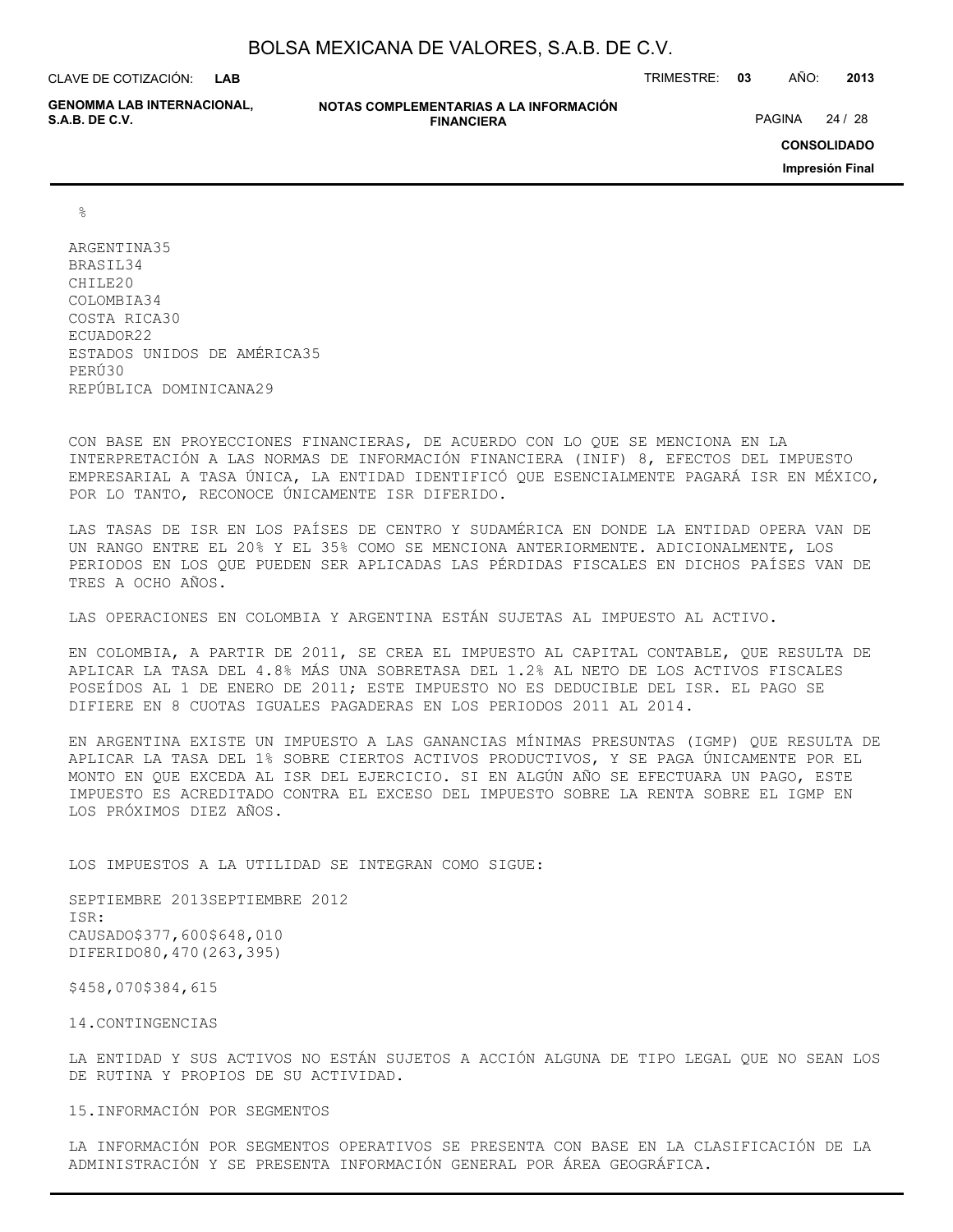**LAB**

CLAVE DE COTIZACIÓN: TRIMESTRE: **03** AÑO: **2013**

**GENOMMA LAB INTERNACIONAL,**

**NOTAS COMPLEMENTARIAS A LA INFORMACIÓN FINANCIERA S.A.B. DE C.V.** PAGINA 25 / 28

**CONSOLIDADO**

**Impresión Final**

LAS OPERACIONES ENTRE SEGMENTOS HAN SIDO ELIMINADAS. LOS ACTIVOS TOTALES SON AQUELLOS UTILIZADOS EN LAS OPERACIONES DE CADA SEGMENTO. LOS ACTIVOS CORPORATIVOS INCLUIDOS EN EL SEGMENTO DE SERVICIOS SON: EFECTIVO, INVERSIONES DISPONIBLES Y A LARGO PLAZO, IMPUESTOS POR RECUPERAR Y CIERTOS ACTIVOS FIJOS.

LA ADMINISTRACIÓN HA IDENTIFICADO DOS SEGMENTOS OPERATIVOS DIVIDIDOS EN NACIONAL E INTERNACIONAL, PARA LO CUAL CONSIDERÓ LAS SIGUIENTES PREMISAS:

A)LA ACTIVIDAD DE NEGOCIOS O UN ENTORNO ECONÓMICO PARTICULAR, DE LA CUAL OBTIENE INGRESOS, MANTIENE ACTIVOS O INCURRE EN PASIVOS.

B)POR SU IMPORTANCIA REQUIERE LA ATENCIÓN DE LA DIRECCIÓN DE LA ENTIDAD ECONÓMICA, PARA EVALUAR SU DESARROLLO Y TOMAR DECISIONES RESPECTO DE LA ASIGNACIÓN DE RECURSOS PARA SU OPERACIÓN.

C)SE ENCUENTRA DISPONIBLE INFORMACIÓN ADICIONAL A LA FINANCIERA Y ESTÁ BASADA EN UN CRITERIO DE ENFOQUE GERENCIAL.

D)LOS RIESGOS INHERENTES DE NEGOCIO Y DE RENDIMIENTOS SON DIFERENTES A LOS DE OTROS SEGMENTOS OPERATIVOS.

A SEPTIEMBRE DE 2013, LA ENTIDAD OPERA EN 15 PAÍSES ADEMÁS DE MÉXICO: ARGENTINA, BOLIVIA, BRASIL, CHILE, COLOMBIA, COSTA RICA, ECUADOR, EL SALVADOR, ESTADOS UNIDOS, GUATEMALA, HONDURAS, NICARAGUA, PANAMÁ, PERÚ Y REPÚBLICA DOMINICANA.

LAS DECISIONES DE LA DIRECCIÓN GENERAL SON TOMADAS EVALUANDO LOS RESULTADOS DE LOS SECTORES, ASÍ COMO SUS PRINCIPALES INDICADORES. LA SEGREGACIÓN DE LOS SEGMENTOS SE REALIZA EN BASE A LA NATURALEZA DE LOS PRODUCTOS Y SUS SERVICIOS.

LOS SEGMENTOS OPERATIVOS SON REPORTADOS DE MANERA CONSISTENTE CON LOS REPORTES INTERNOS ELABORADOS PARA PROVEER INFORMACIÓN A LA DIRECCIÓN GENERAL. EL DIRECTOR GENERAL ES EL RESPONSABLE DE LA ASIGNACIÓN DE RECURSOS, ASÍ COMO LA EVALUACIÓN DE LOS SEGMENTOS OPERATIVOS, POR TANTO, SE CONSIDERA LA PERSONA QUE TOMA LAS DECISIONES ESTRATÉGICAS.

A.LOS SIGUIENTES CUADROS MUESTRAN LA INFORMACIÓN FINANCIERA POR SEGMENTO DE NEGOCIO. LAS OPERACIONES ENTRE SEGMENTOS HAN SIDO ELIMINADAS. LOS ACTIVOS TOTALES SON AQUELLOS UTILIZADOS EN LAS OPERACIONES DE CADA SEGMENTO, PRINCIPALMENTE:

2 0 13

INGRESOS (1)ACTIVOS TOTALES (2)INVERSIONES EN ACTIVOS PRODUCTIVOS (1)

MÉXICO\$4,571,607\$11,462,092\$835,601 INTERNACIONAL3,111,5553,606,504408,853

TOTAL SEGMENTOS\$7,683,162\$15,068,596\$1,244,540

2 0 12

INGRESOS(1)ACTIVOS TOTALES(2)INVERSIONES EN ACTIVOS PRODUCTIVOS(1)

MÉXICO\$4,674,476\$10,546,308\$954,774 INTERNACIONAL1,736,1262,446,2825,026

TOTAL SEGMENTOS\$6,410,602\$12,992,590\$959,800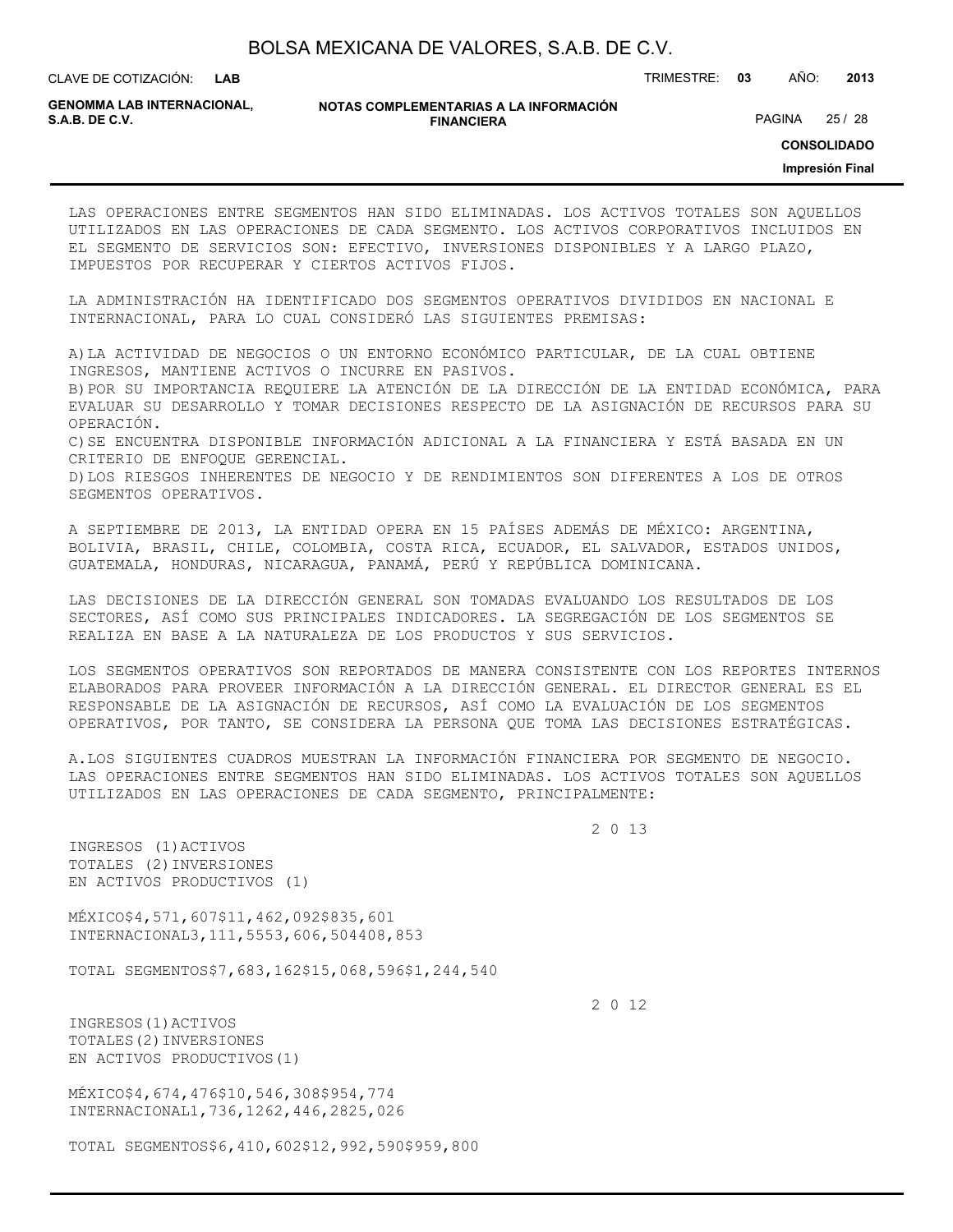**LAB**

CLAVE DE COTIZACIÓN: TRIMESTRE: **03** AÑO: **2013**

**GENOMMA LAB INTERNACIONAL,**

**NOTAS COMPLEMENTARIAS A LA INFORMACIÓN FINANCIERA**

PAGINA 26 / 28

**CONSOLIDADO**

**Impresión Final**

(1)INFORMACIÓN AL 30 DE SEPTIEMBRE DE 2013 Y 2012, RESPECTIVAMENTE (2)INFORMACIÓN AL 30 DE SEPTIEMBRE DE 2013 Y AL 31 DE DICIEMBRE DE 2012, RESPECTIVAMENTE.

#### 16.EVENTOS SUBSECUENTES

EL 3 DE OCTUBRE DE 2013, LA COMPAÑÍA COMPLETÓ EXITOSAMENTE SU SEGUNDA COLOCACIÓN DE CERTIFICADOS BURSÁTILES LAB´ 13-2 POR UN MONTO DE \$2,000 MILLONES DE PESOS. LOS CERTIFICADOS TIENEN UN PLAZO DE 4 AÑOS CON VENCIMIENTO EN OCTUBRE DE 2017 Y PAGARÁN INTERESES CADA 28 DÍAS A UNA TASA CUPÓN DE TIIE (TASA DE INTERÉS INTERBANCARIA DE EQUILIBRIO) 28 DÍAS MÁS 0.70 PUNTOS PORCENTUALES. LOS CERTIFICADOS RECIBIERON UNA CALIFICACIÓN DE "AA(MEX)" POR FITCH RATINGS Y "HR AA" POR HR RATINGS. LOS RECURSOS OBTENIDOS DE ESTA EMISIÓN SERÁN UTILIZADOS PARA EL PREPAGO DE DEUDA BANCARIA EXISTENTE, MEJORANDO LA VIDA PROMEDIO DE LA DEUDA DE LA COMPAÑÍA A 4.5 AÑOS Y DISMINUYENDO EL COSTO DE LA MISMA. ESTA EMISIÓN ESTÁ EN LÍNEA CON LAS INICIATIVAS IMPLEMENTADAS PARA MEJORAR EL FLUJO DE EFECTIVO DE LA COMPAÑÍA. LOS RECURSOS NETOS OBTENIDOS POR ESTA COLOCACIÓN ASCIENDEN A \$1,989 MILLONES DE PESOS.

#### 17.NUEVOS PRONUNCIAMIENTOS CONTABLES

LA ENTIDAD NO HA APLICADO LAS SIGUIENTES NORMAS DE IFRS NUEVAS Y REVISADAS QUE YA ESTÁN EMITIDAS PERO QUE AÚN NO ESTÁN VIGENTES A LA FECHA DEL PRESENTE REPORTE: IFRS 9, INSTRUMENTOS FINANCIEROS2 MODIFICACIONES A LA IFRS 9 E IFRS 7, FECHA EFECTIVA DE IFRS 9 Y REVELACIONES DE TRANSICIÓN2 MODIFICACIONES A LA IAS 32, REVELACIONES – COMPENSACIÓN DE ACTIVOS Y PASIVOS FINANCIEROS1

1 EFECTIVA PARA LOS PERÍODOS ANUALES QUE COMIENCEN A PARTIR DEL 1 DE ENERO DE 2014. 2 EFECTIVA PARA LOS PERÍODOS ANUALES QUE COMIENCEN A PARTIR DEL 1 DE ENERO DE 2015.

IFRS 9, INSTRUMENTOS FINANCIEROS - LA IFRS 9 EMITIDA EN NOVIEMBRE DE 2009 INTRODUCE NUEVOS REQUERIMIENTOS PARA LA CLASIFICACIÓN Y MEDICIÓN DE ACTIVOS FINANCIEROS. LA IFRS 9 MODIFICADA EN OCTUBRE DE 2010 INCLUYE LOS REQUERIMIENTOS PARA LA CLASIFICACIÓN Y MEDICIÓN DE PASIVOS FINANCIEROS Y PARA SU ELIMINACIÓN.

LOS PRINCIPALES REQUERIMIENTOS DE LA IFRS 9 SE DESCRIBEN A CONTINUACIÓN:

•LA IFRS 9 REQUIERE QUE TODOS LOS ACTIVOS FINANCIEROS RECONOCIDOS QUE ESTÉN DENTRO DEL ALCANCE DE IAS 39, INSTRUMENTOS FINANCIEROS: RECONOCIMIENTO Y MEDICIÓN SEAN MEDIDOS POSTERIORMENTE A COSTO AMORTIZADO O A VALOR RAZONABLE. ESPECÍFICAMENTE, LAS INVERSIONES DE DEUDA EN UN MODELO DE NEGOCIOS CUYO OBJETIVO ES COBRAR LOS FLUJOS DE EFECTIVO CONTRACTUALES Y QUE TENGAN FLUJOS DE EFECTIVO CONTRACTUALES QUE SEAN EXCLUSIVAMENTE PAGOS DE CAPITAL E INTERESES SOBRE EL CAPITAL EN CIRCULACIÓN GENERALMENTE SE MIDEN A COSTO AMORTIZADO AL FINAL DE LOS PERIODOS CONTABLES POSTERIORES. TODAS LAS DEMÁS INVERSIONES DE DEUDA Y DE CAPITAL SE MIDEN A SUS VALORES RAZONABLES AL FINAL DE LOS PERIODOS CONTABLES POSTERIORES. ADICIONALMENTE, BAJO IFRS 9, LAS COMPAÑÍAS PUEDEN HACER LA ELECCIÓN IRREVOCABLE DE PRESENTAR LOS CAMBIOS POSTERIORES EN EL VALOR RAZONABLE DE UNA INVERSIÓN DE CAPITAL (QUE NO ES MANTENIDA CON FINES DE NEGOCIACIÓN) EN OTRAS PARTIDAS DE LA UTILIDAD INTEGRAL, CON INGRESOS POR DIVIDENDOS GENERALMENTE RECONOCIDOS EN EL RESULTADO DEL AÑO.

•EL EFECTO MÁS SIGNIFICATIVO DE LA IFRS 9 CON RESPECTO A LA CLASIFICACIÓN Y MEDICIÓN DE ACTIVOS FINANCIEROS SE RELACIONA CON EL TRATAMIENTO CONTABLE DE CAMBIOS EN EL VALOR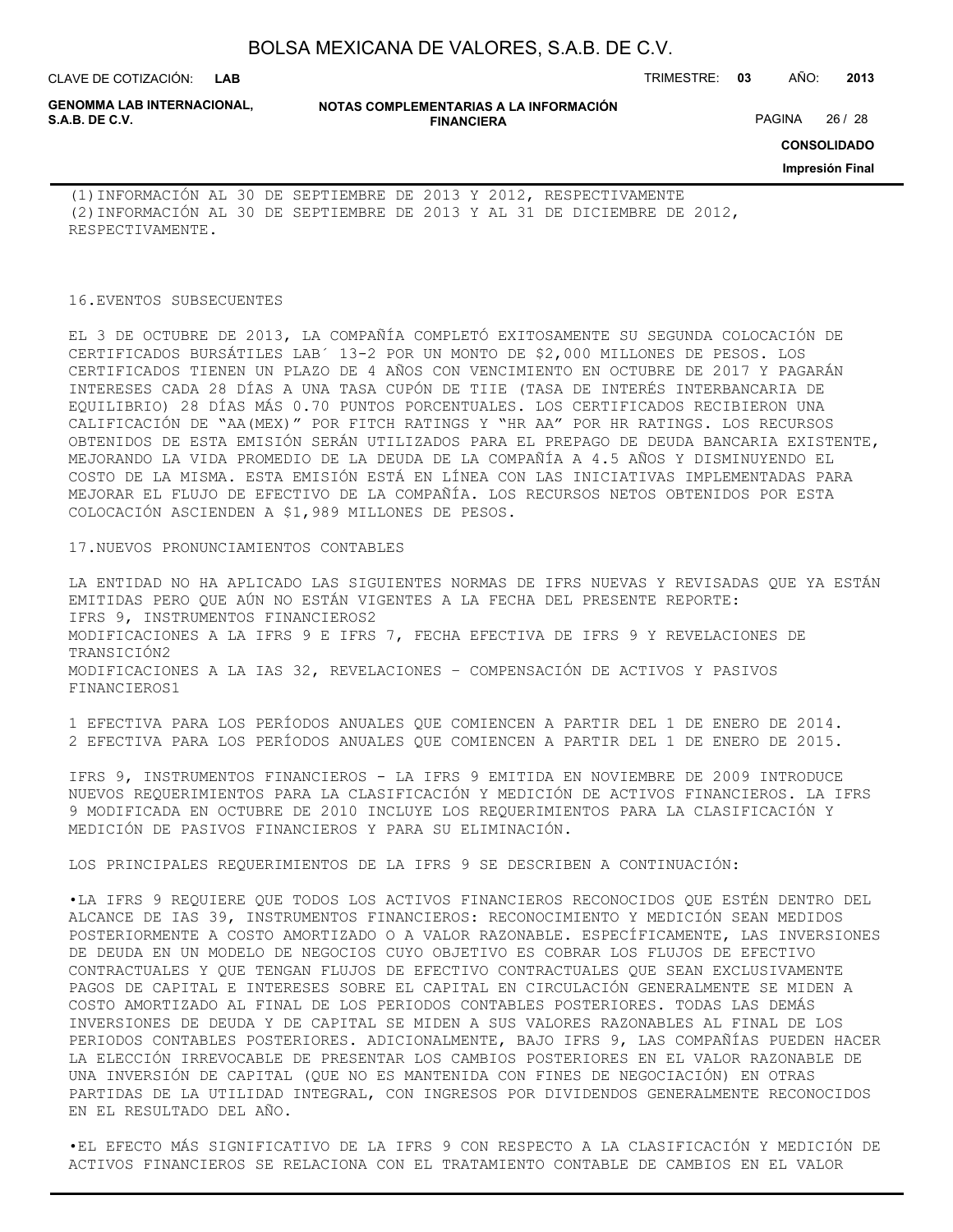CLAVE DE COTIZACIÓN: TRIMESTRE: **03** AÑO: **2013 LAB**

**GENOMMA LAB INTERNACIONAL,**

**NOTAS COMPLEMENTARIAS A LA INFORMACIÓN FINANCIERA**

PAGINA 27 / 28

**CONSOLIDADO**

#### **Impresión Final**

RAZONABLE DE UN PASIVO FINANCIERO (DESIGNADO COMO A VALOR RAZONABLE A TRAVÉS DE UTILIDAD O PÉRDIDA) ATRIBUIBLE A CAMBIOS EN EL RIESGO CREDITICIO DE DICHO PASIVO. ESPECÍFICAMENTE, BAJO LA IFRS 9, PARA LOS PASIVOS FINANCIEROS DESIGNADOS COMO A VALOR RAZONABLE A TRAVÉS DE UTILIDAD O PÉRDIDA, EL MONTO DE LOS CAMBIOS EN EL VALOR RAZONABLE DEL PASIVO FINANCIERO QUE ES ATRIBUIBLE A CAMBIOS EN EL RIESGO CREDITICIO DE DICHO PASIVO SE PRESENTA BAJO OTROS RESULTADOS INTEGRALES, SALVO QUE EL RECONOCIMIENTO DE LOS EFECTOS DE LOS CAMBIOS EN EL RIESGO CREDITICIO DEL PASIVO DENTRO DE OTROS RESULTADOS INTEGRALES CREARA O INCREMENTARA UNA DISCREPANCIA CONTABLE EN EL ESTADO DE RESULTADOS. LOS CAMBIOS EN EL VALOR RAZONABLE ATRIBUIBLES AL RIESGO CREDITICIO DEL PASIVO FINANCIERO NO SE CLASIFICAN POSTERIORMENTE AL ESTADO DE RESULTADOS. ANTERIORMENTE, CONFORME A IAS 39, EL MONTO COMPLETO DEL CAMBIO EN EL VALOR RAZONABLE DEL PASIVO FINANCIERO DESIGNADO COMO A VALOR RAZONABLE A TRAVÉS DE UTILIDAD O PÉRDIDA SE PRESENTÓ EN EL ESTADO DE RESULTADOS.

EN MAYO DE 2011 SE EMITIÓ UN PAQUETE DE CINCO NORMAS SOBRE CONSOLIDACIÓN, COINVERSIONES, ASOCIADAS Y REVELACIONES, INCLUYENDO LA IFRS 10, IFRS 11, IFRS 12, IAS 27 (SEGÚN REVISIÓN DE 2011) E IAS 28 (SEGÚN REVISIÓN DE 2011).

LOS PRINCIPALES REQUERIMIENTOS DE ESTAS CINCO NORMAS SE DESCRIBEN A CONTINUACIÓN:

MODIFICACIONES A LA IAS 32, REVELACIONES – COMPENSACIÓN DE ACTIVOS Y PASIVOS FINANCIEROS - LAS MODIFICACIONES A IAS 32 CLARIFICAN LA APLICACIÓN DE LOS REQUERIMIENTOS EXISTENTES SOBRE LA COMPENSACIÓN DE ACTIVOS FINANCIEROS Y PASIVOS FINANCIEROS. EN ESPECÍFICO, EL SIGNIFICADO DE "TENGA, EN EL MOMENTO ACTUAL, EL DERECHO, EXIGIBLE LEGALMENTE, DE COMPENSAR LOS IMPORTES RECONOCIDOS" Y "TENGA LA INTENCIÓN DE LIQUIDAR POR EL IMPORTE NETO, O DE REALIZAR EL ACTIVO Y LIQUIDAR EL PASIVO SIMULTÁNEAMENTE".

MODIFICACIONES A LA IFRS 7, REVELACIONES – COMPENSACIÓN DE ACTIVOS Y PASIVOS FINANCIEROS - LAS MODIFICACIONES A IFRS 7 REQUIEREN A LAS COMPAÑÍAS REVELAR INFORMACIÓN ACERCA DE LOS DERECHOS DE COMPENSAR Y ACUERDOS RELACIONADOS PARA INSTRUMENTOS FINANCIEROS RECONOCIDOS QUE ESTÁN SUJETOS A UN ACUERDO MAESTRO DE COMPENSACIÓN EXIGIBLE O ACUERDO SIMILAR.

LA APLICACIÓN DE ESTAS MODIFICACIONES A LA IFRS 7, SON EFECTIVAS PARA PERIODOS ANUALES QUE COMIENCEN A PARTIR DEL 1 DE ENERO DE 2013 Y PERIODOS INTERMEDIOS DENTRO DE ESOS PERIODOS ANUALES. LAS REVELACIONES DEBEN SER MOSTRADAS RETROSPECTIVAMENTE PARA TODOS LOS PERIODOS COMPARATIVOS. SIN EMBARGO, LAS MODIFICACIONES A IAS 32 SON EFECTIVAS PARA PERIODOS ANUALES QUE INICIEN A PARTIR DEL 1 DE ENERO DE 2014, Y PERMITEN SU APLICACIÓN ANTICIPADA.

MODIFICACIONES A LAS IFRS, MEJORAS ANUALES A IFRS CICLO 2009-2011 EXCEPTO POR LAS MODIFICACIONES A IAS 1 - LAS MODIFICACIONES ANUALES A IFRS CICLO 2009-2011 INCLUYEN MODIFICACIONES A VARIAS IFRS. LAS MODIFICACIONES SON EFECTIVAS PARA PERIODOS ANUALES QUE COMIENCEN A PARTIR DEL 1 DE ENERO DE 2013. LAS MODIFICACIONES A IFRS INCLUYEN:

•MODIFICACIONES A IAS 16, PROPIEDAD, PLANTA Y EQUIPO; Y •MODIFICACIONES A IAS 32, INSTRUMENTOS FINANCIEROS: PRESENTACIÓN.

LAS MODIFICACIONES A IAS 16 CLARIFICAN QUE LAS PIEZAS DE REPUESTO IMPORTANTES Y EL EQUIPO DE MANTENIMIENTO PERMANENTE DEBEN SER CLASIFICADOS COMO PROPIEDAD, PLANTA Y EQUIPO, CUANDO CUMPLAN LA DEFINICIÓN DE PROPIEDAD, PLANTA Y EQUIPO DE IAS 16 Y COMO INVENTARIOS EN CASO CONTRARIO.

LAS MODIFICACIONES A IAS 32 CLARIFICAN QUE EL IMPUESTO A LA UTILIDAD RELACIONADO CON DISTRIBUCIONES A LOS TENEDORES DE UN INSTRUMENTO DE CAPITAL Y LOS COSTOS DE LAS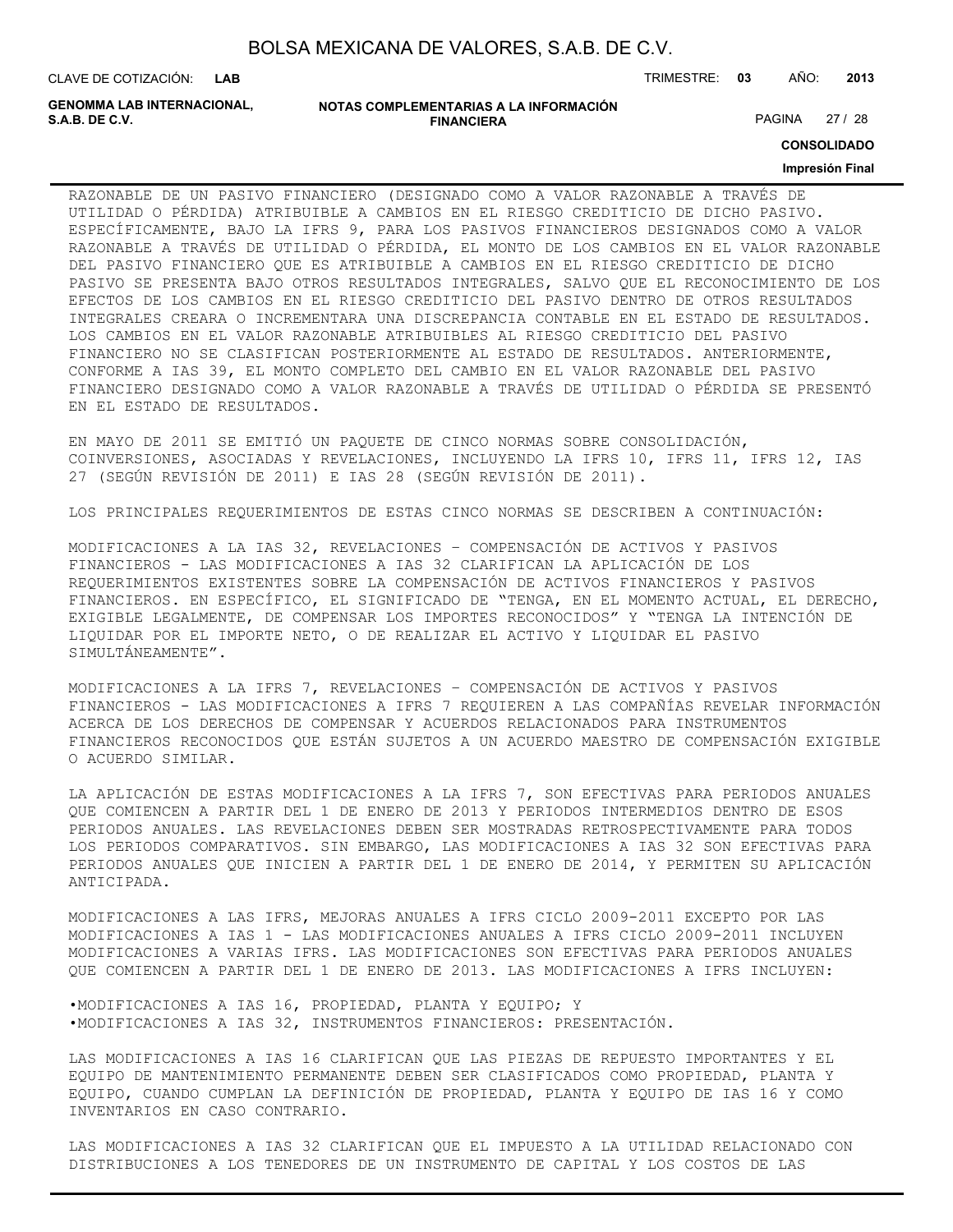| CLAVE DE COTIZACIÓN:                                | LAB |                   |                                        | TRIMESTRE: | 03 | AÑO:   | 2013               |
|-----------------------------------------------------|-----|-------------------|----------------------------------------|------------|----|--------|--------------------|
| <b>GENOMMA LAB INTERNACIONAL,</b><br>S.A.B. DE C.V. |     | <b>FINANCIERA</b> | NOTAS COMPLEMENTARIAS A LA INFORMACIÓN |            |    | PAGINA | 28 / 28            |
|                                                     |     |                   |                                        |            |    |        | <b>CONSOLIDADO</b> |
|                                                     |     |                   |                                        |            |    |        | Impresión Final    |
|                                                     |     |                   |                                        |            |    |        |                    |

TRANSACCIONES DE CAPITAL, DEBE SER CONTABILIZADA DE ACUERDO CON IAS 12, IMPUESTOS A LA UTILIDAD.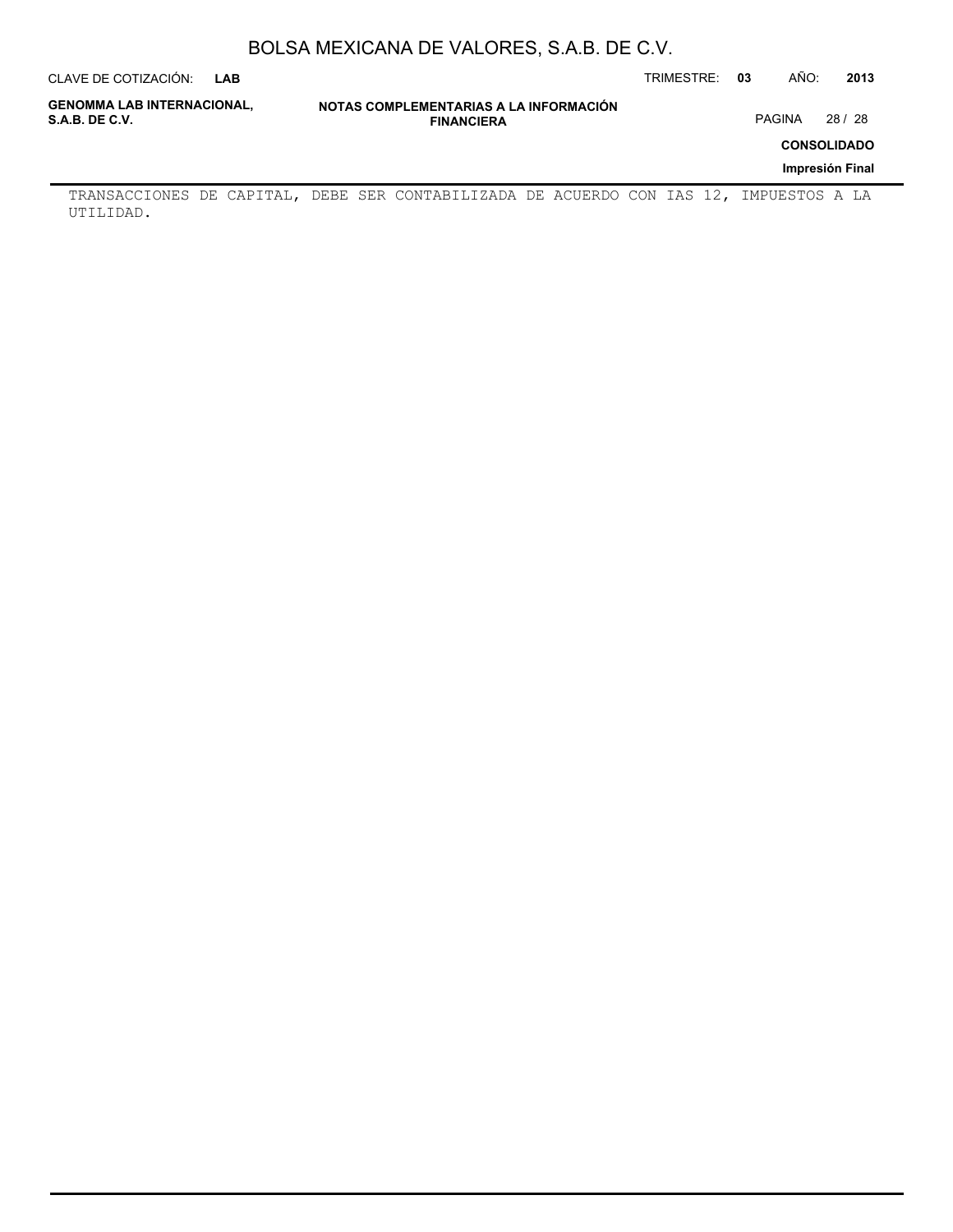CLAVE DE COTIZACIÓN TRIMESTRE **03** AÑO **2013 LAB**

**GENOMMA LAB INTERNACIONAL, S.A.B. DE C.V.**

# **INVERSIONES EN ASOCIADAS Y NEGOCIOS CONJUNTOS (MILES DE PESOS)**

**CONSOLIDADO**

**Impresión Final**

| <b>NOMBRE DE LA EMPRESA</b>              | <b>ACTIVIDAD PRINCIPAL</b> | <b>NO. DE ACCIONES</b> | $%$ DE<br><b>TENEN</b> | <b>MONTO TOTAL</b>                    |                               |  |  |
|------------------------------------------|----------------------------|------------------------|------------------------|---------------------------------------|-------------------------------|--|--|
|                                          |                            |                        | <b>CIA</b>             | <b>COSTO DE</b><br><b>ADQUISICION</b> | <b>VALOR</b><br><b>ACTUAL</b> |  |  |
| TELEVISA CONSUMER PRODUCTS<br>USA, LLC   | VENTA DE PRODUCTOS OTC/PC  |                        | 49.00                  | 25.653                                | 19.046                        |  |  |
| <b>TOTAL DE INVERSIONES EN ASOCIADAS</b> |                            |                        |                        | 25.653                                | 19.046                        |  |  |

### **OBSERVACIONES**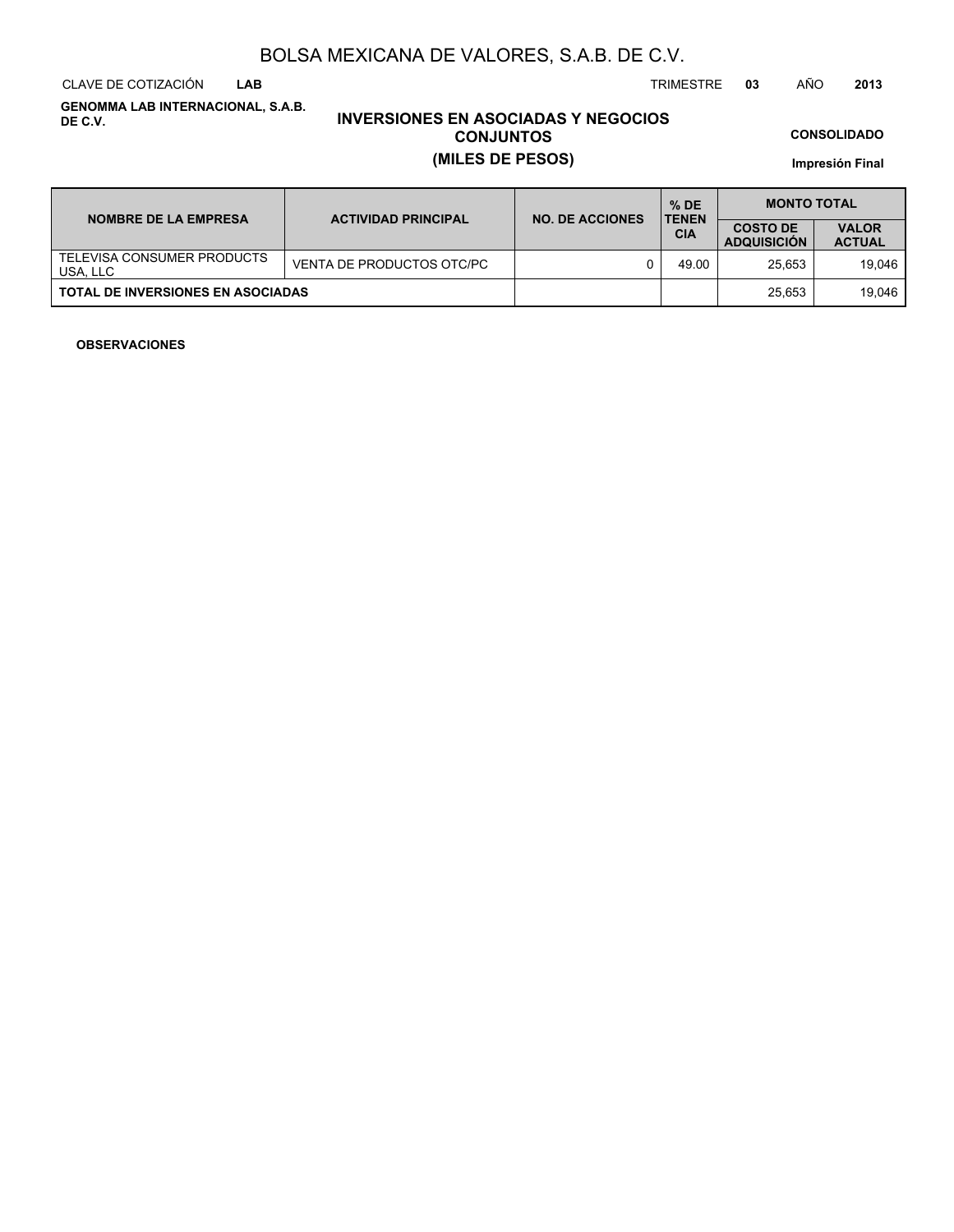#### **GENOMMA LAB INTERNACIONAL, S.A.B. DE C.V.**CLAVE DE COTIZACIÓN**LAB**

# **DESGLOSE DE CRÉDITOS**

### (MILES DE PESOS)

**CONSOLIDADO**

**<sup>2013</sup>**

TRIMESTRE **<sup>03</sup>** AÑO

**Impresión Final**

|                               |                                                    |                                            |                                       |                                                          |                   |                    |                            | <b>VENCTOS, O AMORT, DENOMINADOS EN MONEDA NACIONAL</b> |                     | <b>VENCTOS, O AMORT, DENOMINADOS EN MONEDA EXTRANJERA</b> |                   |                    |                            |                     |                     |                              |
|-------------------------------|----------------------------------------------------|--------------------------------------------|---------------------------------------|----------------------------------------------------------|-------------------|--------------------|----------------------------|---------------------------------------------------------|---------------------|-----------------------------------------------------------|-------------------|--------------------|----------------------------|---------------------|---------------------|------------------------------|
| TIPO DE CRÉDITO / INSTITUCIÓN | <b>INSTITUCION</b><br><b>EXTRANJERA</b><br>(SI/NO) | <b>FECHA DE FIRMA /</b><br><b>CONTRATO</b> | <b>FECHA DE</b><br><b>VENCIMIENTO</b> | <b>TASA DE</b><br><b>INTERÉS Y/O</b><br><b>SOBRETASA</b> |                   |                    | <b>INTERVALO DE TIEMPO</b> |                                                         |                     |                                                           |                   |                    | <b>INTERVALO DE TIEMPO</b> |                     |                     |                              |
|                               |                                                    |                                            |                                       |                                                          | <b>AÑO ACTUAL</b> | <b>HASTA 1 AÑO</b> | <b>HASTA 2 AÑOS</b>        | <b>HASTA 3 AÑOS</b>                                     | <b>HASTA 4 AÑOS</b> | HASTA 5 AÑOS O<br><b>MÁS</b>                              | <b>AÑO ACTUAL</b> | <b>HASTA 1 AÑO</b> | <b>HASTA 2 AÑOS</b>        | <b>HASTA 3 AÑOS</b> | <b>HASTA 4 AÑOS</b> | HASTA 5 AÑOS O<br><b>MÁS</b> |
| <b>BANCARIOS</b>              |                                                    |                                            |                                       |                                                          |                   |                    |                            |                                                         |                     |                                                           |                   |                    |                            |                     |                     |                              |
| <b>COMERCIO EXTERIOR</b>      |                                                    |                                            |                                       |                                                          |                   |                    |                            |                                                         |                     |                                                           |                   |                    |                            |                     |                     |                              |
| <b>CON GARANTÍA</b>           |                                                    |                                            |                                       |                                                          |                   |                    |                            |                                                         |                     |                                                           |                   |                    |                            |                     |                     |                              |
| <b>BANCA COMERCIAL</b>        |                                                    |                                            |                                       |                                                          |                   |                    |                            |                                                         |                     |                                                           |                   |                    |                            |                     |                     |                              |
| BANAMEX, S. A.                | <b>NO</b>                                          | 19/06/2012                                 | 14/06/2016                            | 6.23%                                                    | $\Omega$          |                    |                            | 600,000                                                 |                     |                                                           |                   |                    |                            |                     |                     |                              |
| BBVA BANCOMER, S.A.           | <b>NO</b>                                          | 21/07/2012                                 | 27/07/2015                            | TIIE 91 + 1.3%                                           |                   |                    | 700,000                    |                                                         |                     |                                                           |                   |                    |                            |                     |                     |                              |
| BANCO SANTANDER, S. A.        | <b>NO</b>                                          | 15/02/2013                                 | 11/09/2017                            | TIIE 28 + 1.95%                                          |                   |                    |                            |                                                         | 850,000             |                                                           |                   |                    |                            |                     |                     |                              |
| <b>BANCO PATAGONIA</b>        | <b>SI</b>                                          | 22/11/2012                                 |                                       | 22/11/2015 21.5% 12 MESES                                |                   |                    |                            |                                                         |                     |                                                           | 5.988             | 49.657             | 70,009                     | 11,423              |                     |                              |
| BANCO SANTANDER RIO           | SI                                                 | 10/06/2013                                 | 10/06/2016                            | 15.25%                                                   |                   |                    |                            |                                                         |                     |                                                           |                   | 5,076              | 10,152                     | 7,617               |                     |                              |
| <b>OTROS</b>                  |                                                    |                                            |                                       |                                                          |                   |                    |                            |                                                         |                     |                                                           |                   |                    |                            |                     |                     |                              |
| <b>TOTAL BANCARIOS</b>        |                                                    |                                            |                                       |                                                          |                   |                    | 700,000                    | 600,000                                                 | 850,000             |                                                           | 5,988             | 54,733             | 80,161                     | 19,040              |                     |                              |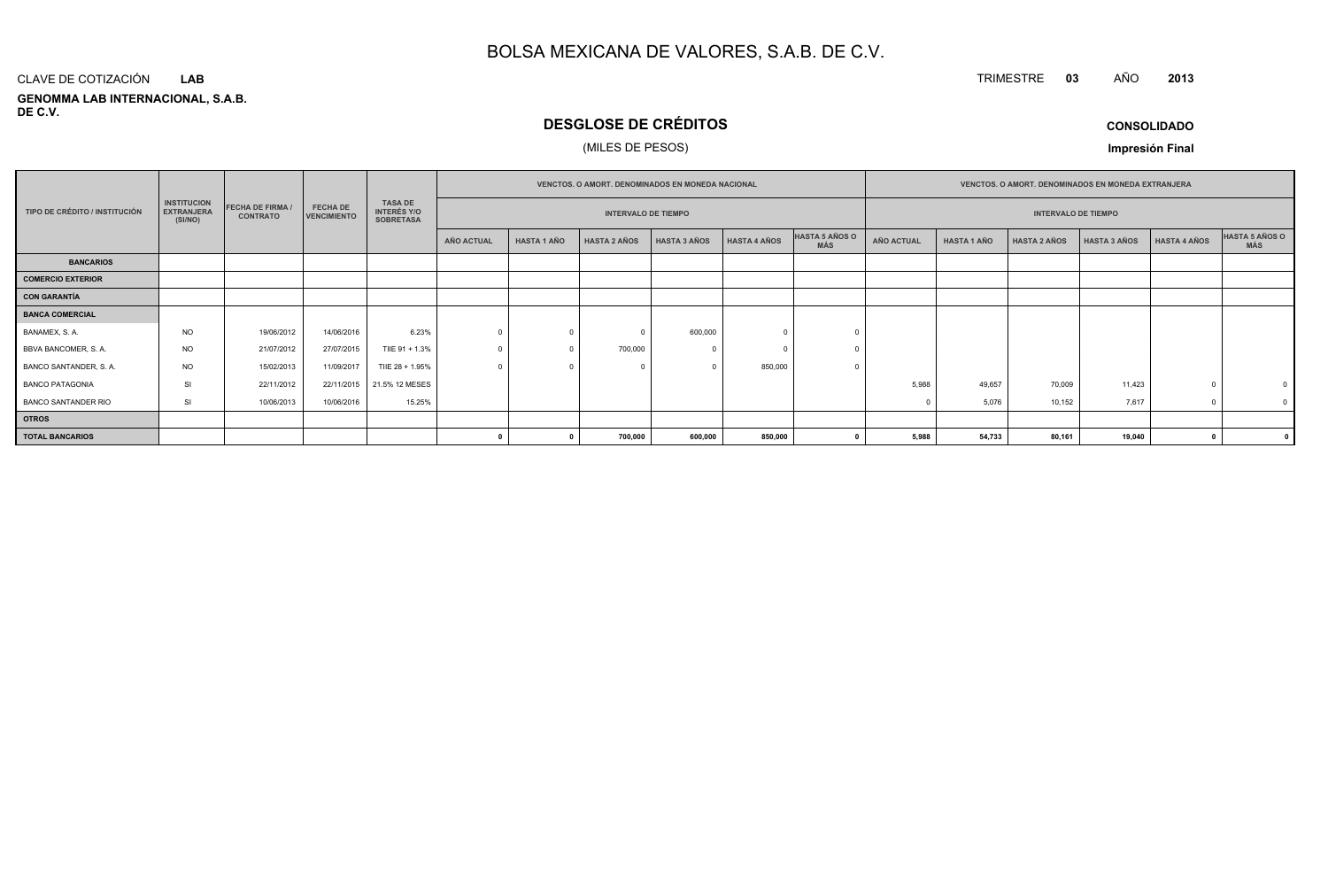# TRIMESTRE **<sup>03</sup>** AÑO **<sup>2013</sup>**

**GENOMMA LAB INTERNACIONAL, S.A.B. DE C.V.**CLAVE DE COTIZACIÓN**LAB**

# **DESGLOSE DE CRÉDITOS**

### (MILES DE PESOS)

**CONSOLIDADOImpresión Final**

|                                                     |                                                    |                                            |                                       |                                                          |            | VENCTOS. O AMORT. DENOMINADOS EN MONEDA NACIONAL |                     |                            |              |                              | VENCTOS. O AMORT. DENOMINADOS EN MONEDA EXTRANJERA |                    |                     |                            |                     |                       |
|-----------------------------------------------------|----------------------------------------------------|--------------------------------------------|---------------------------------------|----------------------------------------------------------|------------|--------------------------------------------------|---------------------|----------------------------|--------------|------------------------------|----------------------------------------------------|--------------------|---------------------|----------------------------|---------------------|-----------------------|
| TIPO DE CRÉDITO / INSTITUCIÓN                       | <b>INSTITUCION</b><br><b>EXTRANJERA</b><br>(SI/NO) | <b>FECHA DE FIRMA /</b><br><b>CONTRATO</b> | <b>FECHA DE</b><br><b>VENCIMIENTO</b> | <b>TASA DE</b><br><b>INTERÉS Y/O</b><br><b>SOBRETASA</b> |            |                                                  |                     | <b>INTERVALO DE TIEMPO</b> |              |                              |                                                    |                    |                     | <b>INTERVALO DE TIEMPO</b> |                     |                       |
|                                                     |                                                    |                                            |                                       |                                                          | AÑO ACTUAL | <b>HASTA 1 AÑO</b>                               | <b>HASTA 2 AÑOS</b> | <b>HASTA 3 AÑOS</b>        | HASTA 4 AÑOS | <b>HASTA 5 AÑOS O</b><br>MÁS | <b>AÑO ACTUAL</b>                                  | <b>HASTA 1 AÑO</b> | <b>HASTA 2 AÑOS</b> | <b>HASTA 3 AÑOS</b>        | <b>HASTA 4 AÑOS</b> | HASTA 5 AÑOS C<br>MÁS |
| <b>BURSÁTILES</b>                                   |                                                    |                                            |                                       |                                                          |            |                                                  |                     |                            |              |                              |                                                    |                    |                     |                            |                     |                       |
| <b>LISTADAS EN BOLSA (MÉXICO Y/O</b><br>EXTRANJERO) |                                                    |                                            |                                       |                                                          |            |                                                  |                     |                            |              |                              |                                                    |                    |                     |                            |                     |                       |
| <b>QUIROGRAFARIOS</b>                               |                                                    |                                            |                                       |                                                          |            |                                                  |                     |                            |              |                              |                                                    |                    |                     |                            |                     |                       |
| EMISIÓN CEBURES LAB 13-1                            | <b>NO</b>                                          | 08/07/2013                                 | 08/07/2018                            | TIIE 28 + 0.7%                                           |            |                                                  |                     |                            |              | 1,989,479                    |                                                    |                    |                     |                            |                     |                       |
| <b>CON GARANTÍA</b>                                 |                                                    |                                            |                                       |                                                          |            |                                                  |                     |                            |              |                              |                                                    |                    |                     |                            |                     |                       |
| <b>COLOCACIONES PRIVADAS</b>                        |                                                    |                                            |                                       |                                                          |            |                                                  |                     |                            |              |                              |                                                    |                    |                     |                            |                     |                       |
| <b>QUIROGRAFARIOS</b>                               |                                                    |                                            |                                       |                                                          |            |                                                  |                     |                            |              |                              |                                                    |                    |                     |                            |                     |                       |
| <b>CON GARANTÍA</b>                                 |                                                    |                                            |                                       |                                                          |            |                                                  |                     |                            |              |                              |                                                    |                    |                     |                            |                     |                       |
| <b>TOTAL BURSÁTILES</b>                             |                                                    |                                            |                                       |                                                          |            |                                                  |                     |                            |              | 1,989,479                    |                                                    |                    |                     |                            |                     | $\mathbf{0}$          |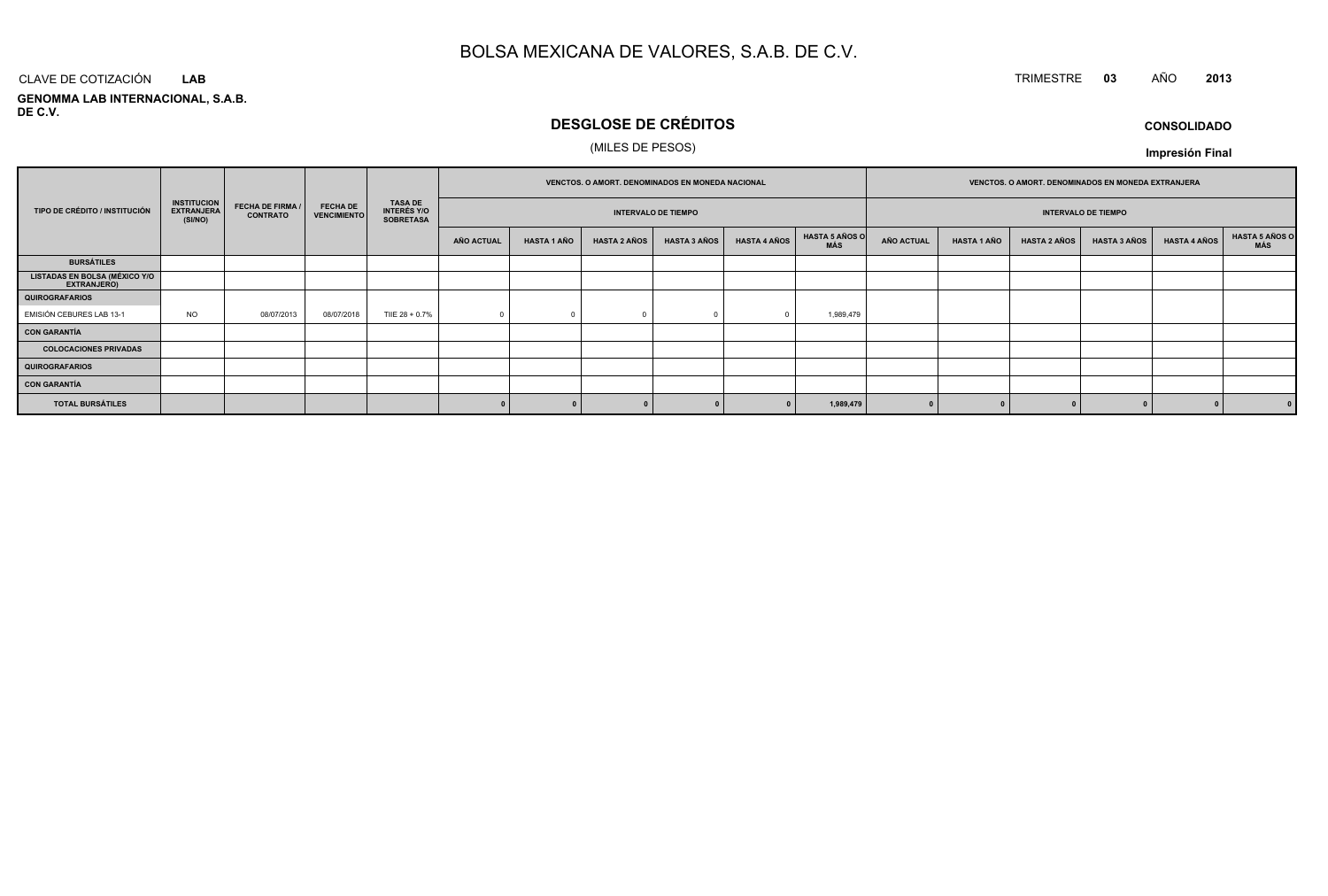#### CLAVE DE COTIZACIÓN**LAB**

 **GENOMMA LAB INTERNACIONAL, S.A.B.DE C.V.**

## **DESGLOSE DE CRÉDITOS**

### (MILES DE PESOS)

| TIPO DE CRÉDITO / INSTITUCIÓN                                                         | <b>INSTITUCION</b><br><b>EXTRANJERA</b><br>(SI/NO) | <b>FECHA</b><br><b>CONCERTACIÓN</b> | <b>FECHA DE</b><br><b>VENCIMIENTO</b> |  | VENCTOS. O AMORT. DENOMINADOS EN MONEDA NACIONAL |                         |                     |                         | VENCTOS. O AMORT. DENOMINADOS EN MONEDA EXTRANJERA |                              |                   |                    |                     |                     |                     |                              |
|---------------------------------------------------------------------------------------|----------------------------------------------------|-------------------------------------|---------------------------------------|--|--------------------------------------------------|-------------------------|---------------------|-------------------------|----------------------------------------------------|------------------------------|-------------------|--------------------|---------------------|---------------------|---------------------|------------------------------|
|                                                                                       |                                                    |                                     |                                       |  | <b>INTERVALO DE TIEMPO</b>                       |                         |                     |                         |                                                    | <b>INTERVALO DE TIEMPO</b>   |                   |                    |                     |                     |                     |                              |
|                                                                                       |                                                    |                                     |                                       |  | <b>AÑO ACTUAL</b>                                | <b>HASTA 1 AÑO</b>      | <b>HASTA 2 AÑOS</b> | <b>HASTA 3 AÑOS</b>     | <b>HASTA 4 AÑOS</b>                                | <b>HASTA 5 AÑOS O</b><br>MÁS | <b>AÑO ACTUAL</b> | <b>HASTA 1 AÑO</b> | <b>HASTA 2 AÑOS</b> | <b>HASTA 3 AÑOS</b> | <b>HASTA 4 AÑOS</b> | <b>HASTA 5 AÑOS O</b><br>MÁS |
| OTROS PASIVOS CIRCULANTES Y<br>NO CIRCULANTES CON COSTO                               |                                                    |                                     |                                       |  |                                                  |                         |                     |                         |                                                    |                              |                   |                    |                     |                     |                     |                              |
| <b>TOTAL OTROS PASIVOS</b><br><b>CIRCULANTES Y NO CIRCULANTES</b><br><b>CON COSTO</b> |                                                    |                                     |                                       |  | $\mathbf 0$                                      | $\mathbf 0$             | $\mathbf 0$         | $\overline{\mathbf{0}}$ | $\overline{0}$                                     | $\overline{0}$               | $\Omega$          | $\circ$            | $\Omega$            | $\mathbf{0}$        | $\Omega$            | $\overline{0}$               |
|                                                                                       |                                                    |                                     |                                       |  |                                                  |                         |                     |                         |                                                    |                              |                   |                    |                     |                     |                     |                              |
| <b>PROVEEDORES</b>                                                                    |                                                    |                                     |                                       |  |                                                  |                         |                     |                         |                                                    |                              |                   |                    |                     |                     |                     |                              |
| PROV CONCENTRADO MAY 13                                                               | <b>NO</b>                                          | 31/05/2013                          | 30/09/2013                            |  | 38,151                                           | $\circ$                 |                     |                         |                                                    |                              |                   |                    |                     |                     |                     |                              |
| PROV CONCENTRADO JUN 13                                                               | <b>NO</b>                                          | 30/06/2013                          | 31/10/2013                            |  | 324,772                                          | $\Omega$                |                     |                         |                                                    |                              |                   |                    |                     |                     |                     |                              |
| PROV CONCENTRADO JUL 13                                                               | <b>NO</b>                                          | 31/07/2013                          | 30/11/2013                            |  | 237,159                                          | $\overline{0}$          |                     |                         |                                                    |                              |                   |                    |                     |                     |                     |                              |
| PROV CONCENTRADO AGO 13                                                               | <b>NO</b>                                          | 31/08/2013                          | 31/12/2013                            |  | 291,617                                          | $\Omega$                |                     |                         |                                                    |                              |                   |                    |                     |                     |                     |                              |
| PROV CONCENTRADO SEP 13                                                               | <b>NO</b>                                          | 30/09/2013                          | 31/01/2014                            |  | $\Omega$                                         | 555,257                 |                     |                         |                                                    |                              |                   |                    |                     |                     |                     |                              |
| PROV CONCENTRADO MAY 13                                                               | SI                                                 | 31/05/2013                          | 30/09/2013                            |  |                                                  |                         |                     |                         |                                                    |                              | 1,737             | $\overline{0}$     |                     |                     |                     |                              |
| PROV CONCENTRADO JUN 13                                                               | SI                                                 | 30/06/2013                          | 31/10/2013                            |  |                                                  |                         |                     |                         |                                                    |                              | 9,565             | $^{\circ}$         |                     |                     |                     |                              |
| PROV CONCENTRADO JUL 13                                                               | SI                                                 | 31/07/2013                          | 30/11/2013                            |  |                                                  |                         |                     |                         |                                                    |                              | 25,027            | $\overline{0}$     |                     |                     |                     |                              |
| PROV CONCENTRADO AGO 13                                                               | SI                                                 | 31/08/2013                          | 31/12/2013                            |  |                                                  |                         |                     |                         |                                                    |                              | 25,806            | $\overline{0}$     |                     |                     |                     |                              |
| PROV CONCENTRADO SEP 13                                                               | SI                                                 | 30/09/2013                          | 31/01/2014                            |  |                                                  |                         |                     |                         |                                                    |                              | $\Omega$          | 8,038              |                     |                     |                     |                              |
| <b>TOTAL PROVEEDORES</b>                                                              |                                                    |                                     |                                       |  | 891,699                                          | 555,257                 |                     |                         |                                                    |                              | 62,135            | 8,038              |                     |                     |                     |                              |
|                                                                                       |                                                    |                                     |                                       |  |                                                  |                         |                     |                         |                                                    |                              |                   |                    |                     |                     |                     |                              |
| OTROS PASIVOS CIRCULANTES Y<br><b>NO CIRCULANTES</b>                                  |                                                    |                                     |                                       |  |                                                  |                         |                     |                         |                                                    |                              |                   |                    |                     |                     |                     |                              |
| <b>VARIOS</b>                                                                         | <b>NO</b>                                          |                                     |                                       |  | 205,969                                          | $\circ$                 | $\mathbf 0$         | $\overline{0}$          | $^{\circ}$                                         | $\overline{\mathbf{0}}$      |                   |                    |                     |                     |                     |                              |
| VARIOS                                                                                | <b>NO</b>                                          |                                     |                                       |  | $\Omega$                                         | $\Omega$                | 12,636              | 11,937                  | 11,948                                             | 14,665                       |                   |                    |                     |                     |                     |                              |
| VARIOS                                                                                | SI                                                 |                                     |                                       |  |                                                  |                         |                     |                         |                                                    |                              | 380,947           | $\overline{0}$     | $\mathbf{0}$        | $\overline{0}$      | $\mathbf{0}$        | $\overline{0}$               |
| <b>TOTAL OTROS PASIVOS</b><br><b>CIRCULANTES Y NO CIRCULANTES</b>                     |                                                    |                                     |                                       |  | 205,969                                          | $\overline{\mathbf{0}}$ | 12,636              | 11,937                  | 11,948                                             | 14,665                       | 380,947           | $\mathbf 0$        | $\overline{0}$      | $\mathbf{0}$        | $\Omega$            | $\Omega$                     |
|                                                                                       |                                                    |                                     |                                       |  |                                                  |                         |                     |                         |                                                    |                              |                   |                    |                     |                     |                     |                              |
| <b>TOTAL GENERAL</b>                                                                  |                                                    |                                     |                                       |  | 1,097,668                                        | 555,257                 | 712,636             | 611,937                 | 861,948                                            | 2,004,144                    | 449,070           | 62,771             | 80,161              | 19,040              | $\mathbf{0}$        |                              |

**CONSOLIDADO**

**Impresión Final**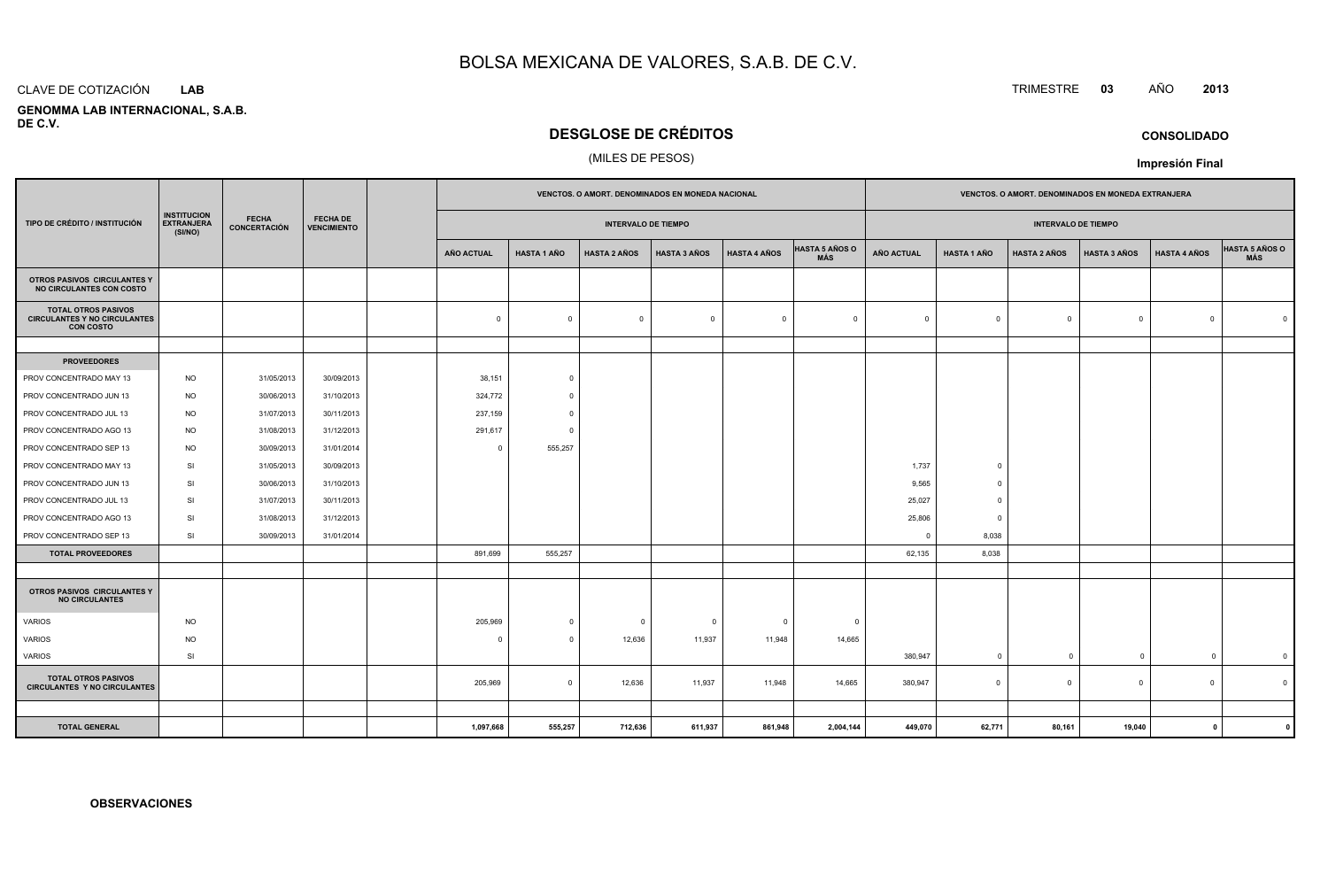**(MILES DE PESOS)**

#### CLAVE DE COTIZACIÓN: **LAB GENOMMA LAB INTERNACIONAL, S.A.B. DE C.V.**

#### **POSICIÓN MONETARIA EN MONEDA EXTRANJERA**

#### **CONSOLIDADO**

#### **Impresión Final**

TRIMESTRE: **03** AÑO: **2013**

| POSICIÓN EN MONEDA EXTRANJERA                                                                | <b>DÓLARES</b>   |                       | <b>OTRAS MONEDAS</b>    | <b>TOTAL MILES DE</b> |              |
|----------------------------------------------------------------------------------------------|------------------|-----------------------|-------------------------|-----------------------|--------------|
| (MILES DE PESOS)<br><b>CIRCULANTE</b><br>NO CIRCULANTE<br><b>CIRCULANTE</b><br>NO CIRCULANTE | MILES DE DÓLARES | <b>MILES DE PESOS</b> | <b>MILES DE DÓLARES</b> | <b>MILES DE PESOS</b> | <b>PESOS</b> |
| <b>ACTIVO MONETARIO</b>                                                                      | 50,184           | 659,665               | 115,024                 | 1,511,997             | 2,171,662    |
|                                                                                              | 50,184           | 659,665               | 115,024                 | 1,511,997             | 2,171,662    |
|                                                                                              | 0                | 0                     | 0                       | 0                     | 0            |
| <b>PASIVO</b>                                                                                | 5,473            | 71,949                | 41,012                  | 539,093               | 611,042      |
|                                                                                              | 5,473            | 71,949                | 33,465                  | 439,892               | 511,841      |
|                                                                                              | 0                | 0                     | 7,547                   | 99,201                | 99,201       |
| <b>SALDO NETO</b>                                                                            | 44,711           | 587,716               | 74,012                  | 972,904               | 1,560,620    |

#### **OBSERVACIONES**

LAS MONEDAS UTILIZADAS PARA LA CONVERSIÓN DE ESTADOS FINANCIEROS DE SUBSIDIARIAS EXTRANJERAS Y LOS TIPOS DE CAMBIO UTILIZADOS SON LOS SIGUIENTES, (SE INCLUYE PAÍS, MONEDA DE REGISTRO, TIPO DE CAMBIO MONEDA DE REGISTRO A MONEDA FUNCIONAL (USD) Y TIPO DE CAMBIO MONEDA FUNCIONAL A MONEDA DE INFORME.

BALANCE GENERAL

ARGENTINA;PESO ARGENTINO;0.1738;13.1450 BRASIL;REAL;0.4475;13.1450 CHILE;DOLAR ESTADOUNIDENSE;1.000;13.1450 COLOMBIA;PESO COLOMBIANO;0.0005;13.1450 COSTA RICA;DOLAR ESTADOUNIDENSE;1.000;13.1450 ECUADOR;DOLAR ESTADOUNIDENSE;1.000;13.1450 ESPAÑA;EURO;1.3525;13.1450 EUA;DOLAR ESTADOUNIDENSE;1.000;13.1450 REPÚBLICA DOMINICANA;PESO DOMINICANO;0.0240;13.1450 PERÚ;SOL;0.3694;13.1450

ESTADO DE RESULTADOS

ARGENTINA;PESO ARGENTINO;0.1751;13.0841 BRASIL;REAL;0.4492;13.0841 CHILE;DOLAR ESTADOUNIDENSE;1.000;13.0841 COLOMBIA;PESO COLOMBIANO;0.0005;13.0841 COSTA RICA;DOLAR ESTADOUNIDENSE;1.000;13.0841 ECUADOR;DOLAR ESTADOUNIDENSE;1.000;13.0841 ESPAÑA;EURO;1.3346;13.0841 EUA;DOLAR ESTADOUNIDENSE;1.000;13.0841 REPÚBLICA DOMINICANA;PESO DOMINICANO;0.0238;13.0841 PERÚ;SOL;0.3670;13.0841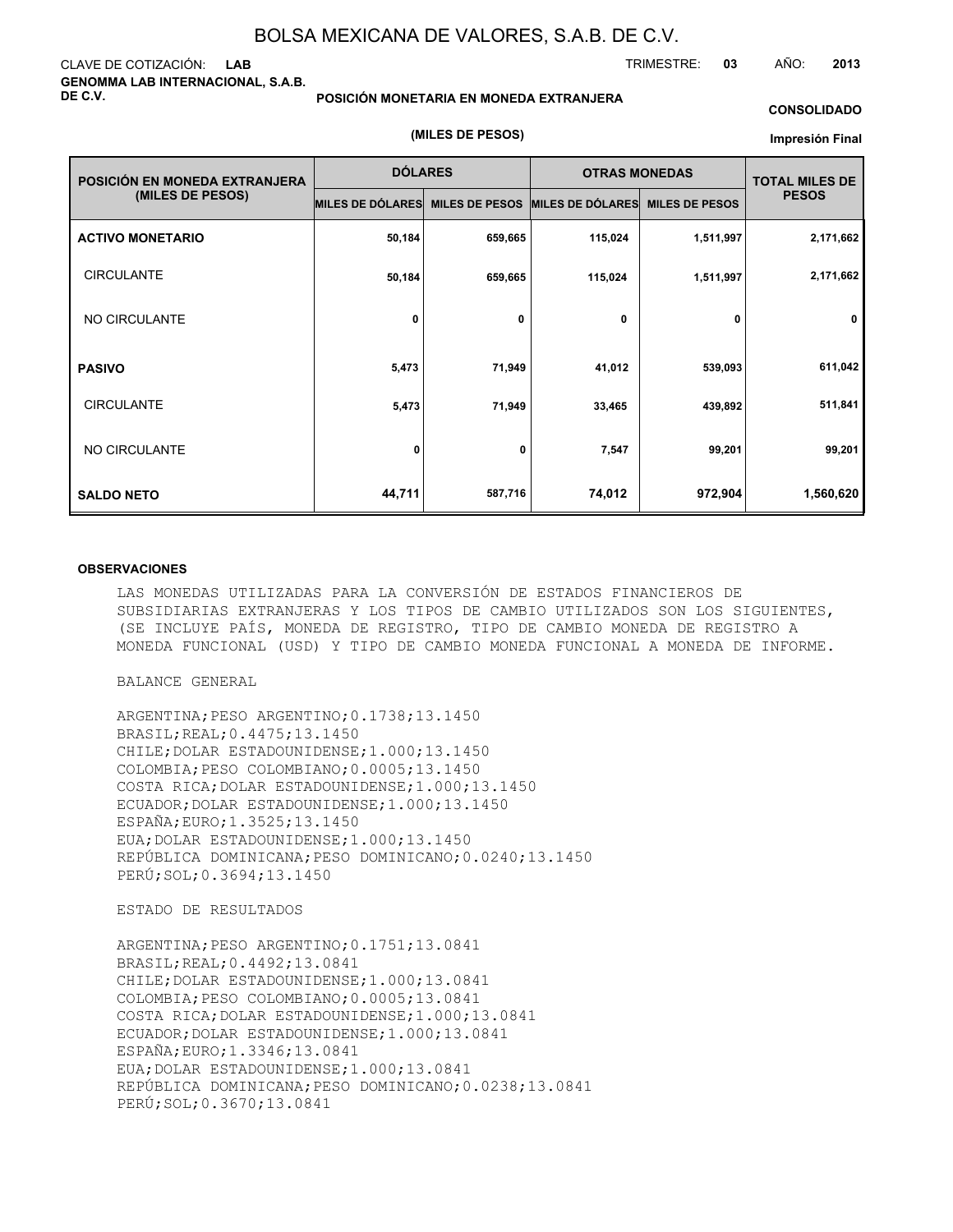| BOLSA MEXICANA DE VALORES, S.A.B. DE C.V. |  |  |  |  |  |  |
|-------------------------------------------|--|--|--|--|--|--|
|-------------------------------------------|--|--|--|--|--|--|

**LAB**

CLAVE DE COTIZACIÓN: TRIMESTRE: **03** AÑO: **2013**

**INSTRUMENTOS DE DEUDA DE C.V.** PAGINA 1 / 2 **GENOMMA LAB INTERNACIONAL, S.A.B.**

**CONSOLIDADO**

**Impresión Final**

### **LIMITACIONES FINANCIERAS SEGÚN CONTRATO, ESCRITURAS DE LA EMISION Y/O TITULO**

CON RESPECTO A LA EMISIÓN DE CERTIFICADOS BURSÁTILES LAB 13, LA COMPAÑÍA TIENE LAS SIGUIENTES OBLIGACIONES DE HACER Y NO HACER:

#### OBLIGACIONES DE HACER

1. DIVULGACIÓN Y ENTREGA DE INFORMACIÓN. LA EMISORA DEBERÁ CUMPLIR CON LAS OBLIGACIONES CONTRAÍDAS CON EL REPRESENTANTE COMÚN, ASÍ COMO CUMPLIR CON TODOS LOS REQUERIMIENTOS DE PRESENTACIÓN O DIVULGACIÓN DE INFORMACIÓN A QUE ESTÉ OBLIGADA EN TÉRMINOS DE LA LMV, LA CIRCULAR ÚNICA DE EMISORAS Y LAS DEMÁS DISPOSICIONES APLICABLES.

2. DESTINO DE FONDOS. LA EMISORA DEBERÁ UTILIZAR LOS RECURSOS DERIVADOS DE LA SEGUNDA EMISIÓN EXCLUSIVAMENTE PARA LOS FINES QUE SE SEÑALAN EN LA SECCIÓN II.- "DESTINO DE LOS FONDOS" DEL PRESENTE SUPLEMENTO.

3. PRELACIÓN DE PAGO. REALIZAR TODOS LOS ACTOS QUE SEAN NECESARIOS A EFECTO DE ASEGURAR QUE EN TODO MOMENTO, LAS OBLIGACIONES DE LA EMISORA DE CONFORMIDAD CON LOS CERTIFICADOS BURSÁTILES CONSTITUYAN OBLIGACIONES GENERALES CON UNA PRELACIÓN DE PAGO EQUIVALENTE Y NO SUBORDINADA RESPECTO DE CUALQUIER OTRO PASIVO CON COSTO.

4. GIRO DEL NEGOCIO. MANTENER MEDIANTE EL DESARROLLO HABITUAL DE NEGOCIOS, SU GIRO PREPONDERANTE DE NEGOCIOS Y EL DE SUS SUBSIDIARIAS CONSIDERADAS EN CONJUNTO.

#### OBLIGACIONES DE NO HACER

1. FUSIONES. LA EMISORA PODRÁ FUSIONARSE SIEMPRE QUE (I) DICHA FUSIÓN NO ORIGINE UNA CAUSA DE VENCIMIENTO ANTICIPADO, Y (II) SI LA EMISORA ES LA SOCIEDAD FUSIONADA, LA SOCIEDAD FUSIONANTE ASUMA TODAS LAS OBLIGACIONES DE LA EMISORA DERIVADAS DE LOS CERTIFICADOS BURSÁTILES.

2. LIMITACIONES AL PAGO DE DIVIDENDOS. EL EMISOR SE ABSTENDRÁ DE PAGAR DIVIDENDOS EN EFECTIVO O EN ESPECIE SI HUBIERE OCURRIDO Y CONTINÚA UNA CAUSA DE VENCIMIENTO ANTICIPADO O SI COMO CONSECUENCIA DE DICHO PAGO, OCURRE UNA CAUSA DE VENCIMIENTO ANTICIPADO.

3. GRAVÁMENES. CONSTITUIR O PERMITIR LA EXISTENCIA DE CUALQUIER HIPOTECA, PRENDA O GRAVAMEN DE CUALQUIER NATURALEZA SOBRE ACTIVOS DE LA EMISORA CUYO VALOR EXCEDA DEL VEINTICINCO POR CIENTO (25%) DEL VALOR DE LOS ACTIVOS TOTALES DE LA EMISORA, EXCEPTO POR AQUELLOS (I) OTORGADOS EN EL CURSO ORDINARIO DE SUS NEGOCIOS, CONFORME A LAS CONDICIONES PREVALECIENTES EN EL MERCADO Y CONFORME A SU OBJETO SOCIAL, (II) DERIVADOS DE CUALQUIER OBLIGACIÓN DE CARÁCTER FISCAL, LABORAL O DE SEGURIDAD SOCIAL O CREADOS POR MINISTERIO DE LEY, Y (III) EXISTENTES PREVIAMENTE.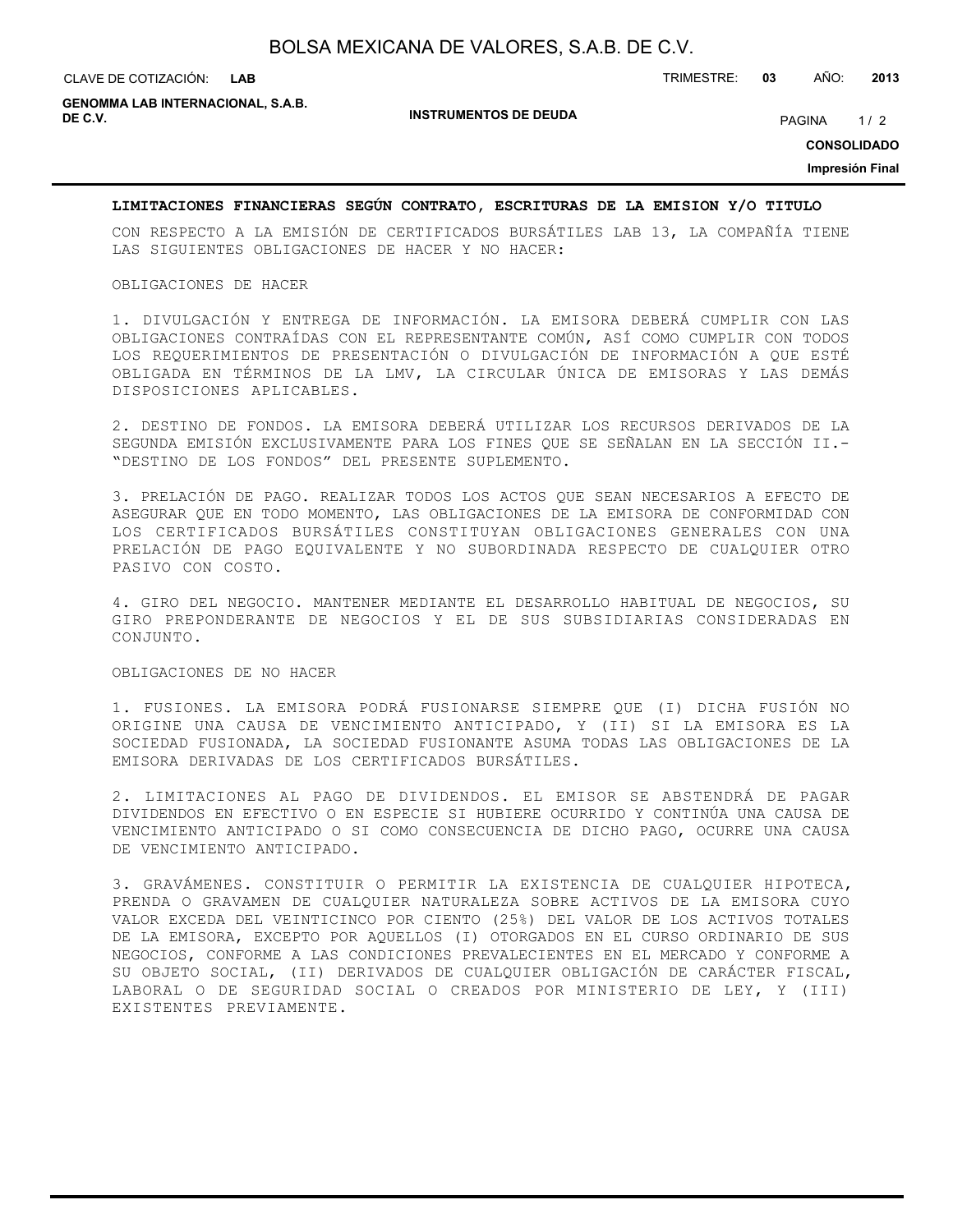**INSTRUMENTOS DE DEUDA** CLAVE DE COTIZACIÓN: TRIMESTRE: **03** AÑO: **2013 CONSOLIDADO Impresión Final** CLAVE DE COTIZACIÓN: LAB **GENOMMA LAB INTERNACIONAL, S.A.B. DE C.V.** PAGINA 2 / 2

### **SITUACIÓN ACTUAL DE LAS LIMITACIONES FINANCIERAS**

A LA FECHA, LA COMPAÑÍA SE ENCUENTRA EN CUMPLIMIENTO DE LAS DIVERSAS OBLIGACIONES DE HACER Y NO HACER CONTRAIDAS.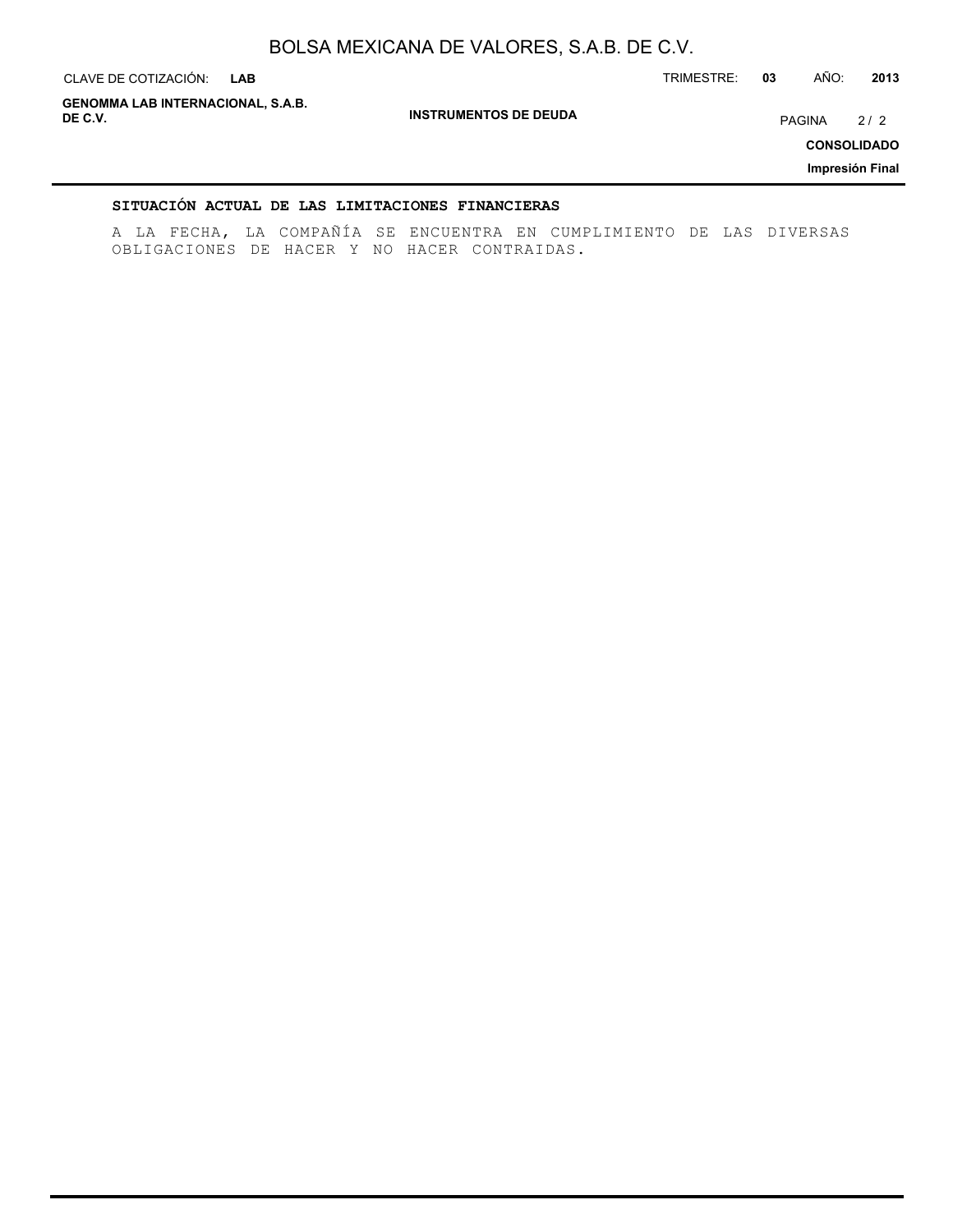CLAVE DE COTIZACIÓN TRIMESTRE **03** AÑO **2013 LAB**

**GENOMMA LAB INTERNACIONAL, S.A.B. DE C.V.**

## **DISTRIBUCIÓN DE INGRESOS POR PRODUCTO INGRESOS TOTALES**

**(MILES DE PESOS)**

**CONSOLIDADO**

**Impresión Final**

| <b>PRINCIPALES PRODUCTOS O LINEA</b> | <b>VENTAS</b>                                    |                | $%$ DE<br><b>PARTICIPACION EN</b> | <b>PRINCIPALES</b> |                 |  |  |  |  |
|--------------------------------------|--------------------------------------------------|----------------|-----------------------------------|--------------------|-----------------|--|--|--|--|
| <b>DE PRODUCTOS</b>                  | <b>VOLUMEN</b>                                   | <b>IMPORTE</b> | <b>EL MERCADO</b>                 | <b>MARCAS</b>      | <b>CLIENTES</b> |  |  |  |  |
| <b>INGRESOS NACIONALES</b>           |                                                  |                |                                   |                    |                 |  |  |  |  |
| <b>FARMA</b>                         | 55,849,865                                       | 2,694,848      | 13.20                             | <b>VARIAS</b>      | <b>VARIOS</b>   |  |  |  |  |
| <b>PC</b>                            | 88,372,588                                       | 1,868,579      | 0.00                              | <b>VARIAS</b>      | <b>VARIOS</b>   |  |  |  |  |
| <b>SERVICIOS</b>                     | 0                                                | 5,490          | 0.00                              | <b>NA</b>          | <b>VARIOS</b>   |  |  |  |  |
| INGRESOS POR EXPORTACIÓN             |                                                  |                |                                   |                    |                 |  |  |  |  |
| FARMA / PC                           | 200,214                                          | 2,689          | 0.00                              | <b>VARIAS</b>      | <b>VARIOS</b>   |  |  |  |  |
|                                      | <b>INGRESOS DE SUBSIDIARIAS EN EL EXTRANJERO</b> |                |                                   |                    |                 |  |  |  |  |
| FARMA / PC                           | 0                                                | 3,095,732      | 0.00                              | <b>VARIAS</b>      | <b>VARIOS</b>   |  |  |  |  |
| <b>SERVICIOS</b>                     | 0                                                | 15,823         | 0.00                              | <b>NA</b>          | <b>NA</b>       |  |  |  |  |
| <b>TOTAL</b>                         | 144,422,667                                      | 7,683,161      |                                   |                    |                 |  |  |  |  |

### **OBSERVACIONES**

FUENTE:IMS HEALTH, AGOSTO DE 2013.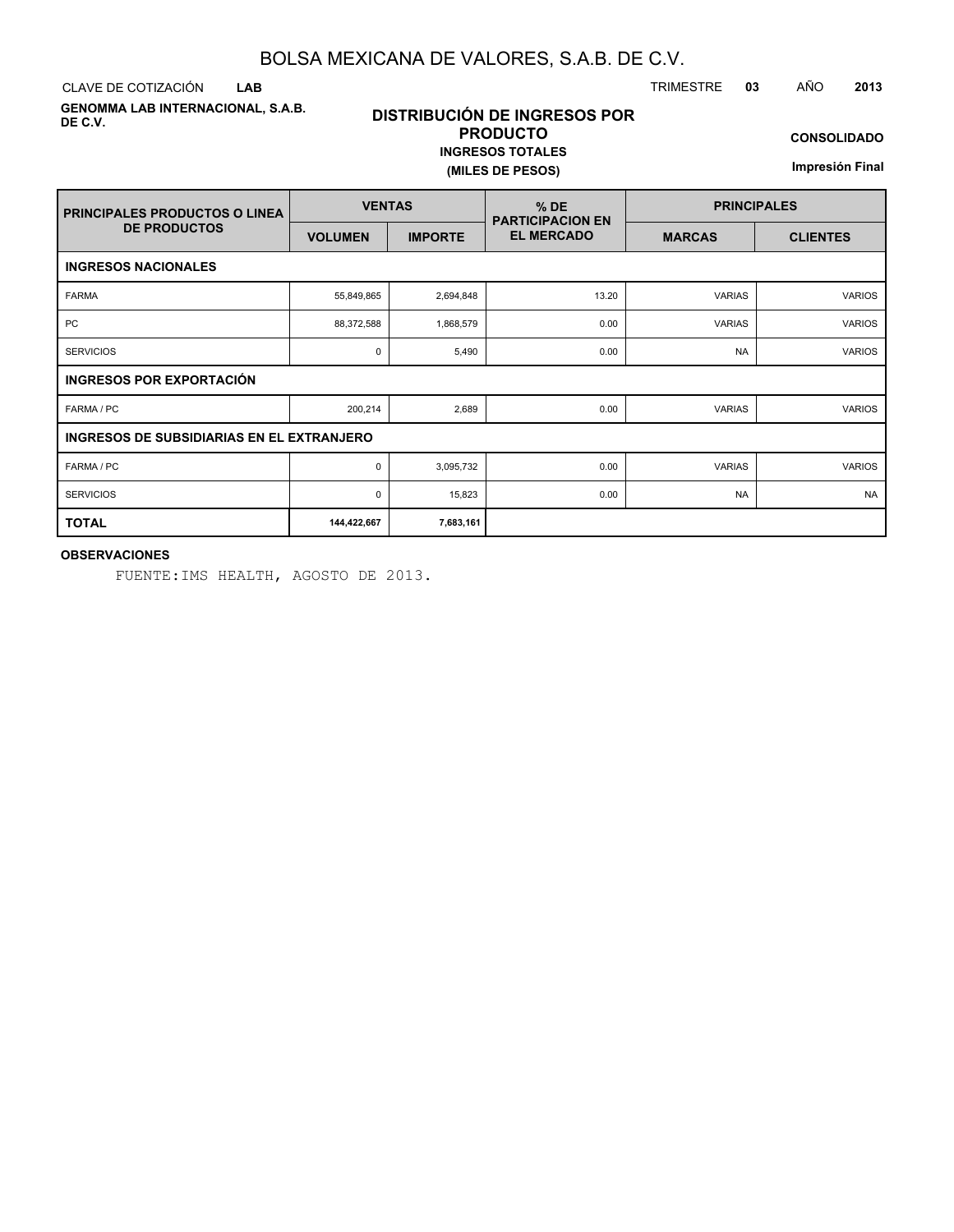**GENOMMA LAB INTERNACIONAL, S.A.B. DE C.V.**CLAVE DE COTIZACIÓN**LAB**

# **INTEGRACIÓN DEL CAPITAL SOCIALPAGADO**

### **CARACTERISTICAS DE LAS ACCIONES**

**CONSOLIDADO**

**Impresión Final**

| <b>SERIES</b> | VALOR NOMINAL(\$) VIGENTE | <b>CUPÓN</b> |                     | <b>NUMERO DE ACCIONES</b> | <b>CAPITAL SOCIAL</b> |                          |             |                 |
|---------------|---------------------------|--------------|---------------------|---------------------------|-----------------------|--------------------------|-------------|-----------------|
|               |                           |              | <b>PORCIÓN FIJA</b> | <b>PORCIÓN VARIABLE</b>   | <b>MEXICANOS</b>      | <b>LIBRE SUSCRIPCIÓN</b> | <b>FIJO</b> | <b>VARIABLE</b> |
| lв            | 0.00000                   |              | 82.176              | ا 1,052,667,250.          | 548,052,782           | 504,696,644              | 150         | 1,921,510       |
| I TOTAL       |                           |              | 82.176              | 1,052,667,250             | 548,052,782           | 504,696,644              | 150         | 1,921,510       |

**TOTAL DE ACCIONES QUE REPRESENTAN EL CAPITAL SOCIAL PAGADO A LA FECHA DE ENVIO DE LA INFORMACIÓN:**

1,052,749,426

TRIMESTRE

**OBSERVACIONES**

 **<sup>03</sup>** AÑO**<sup>2013</sup>**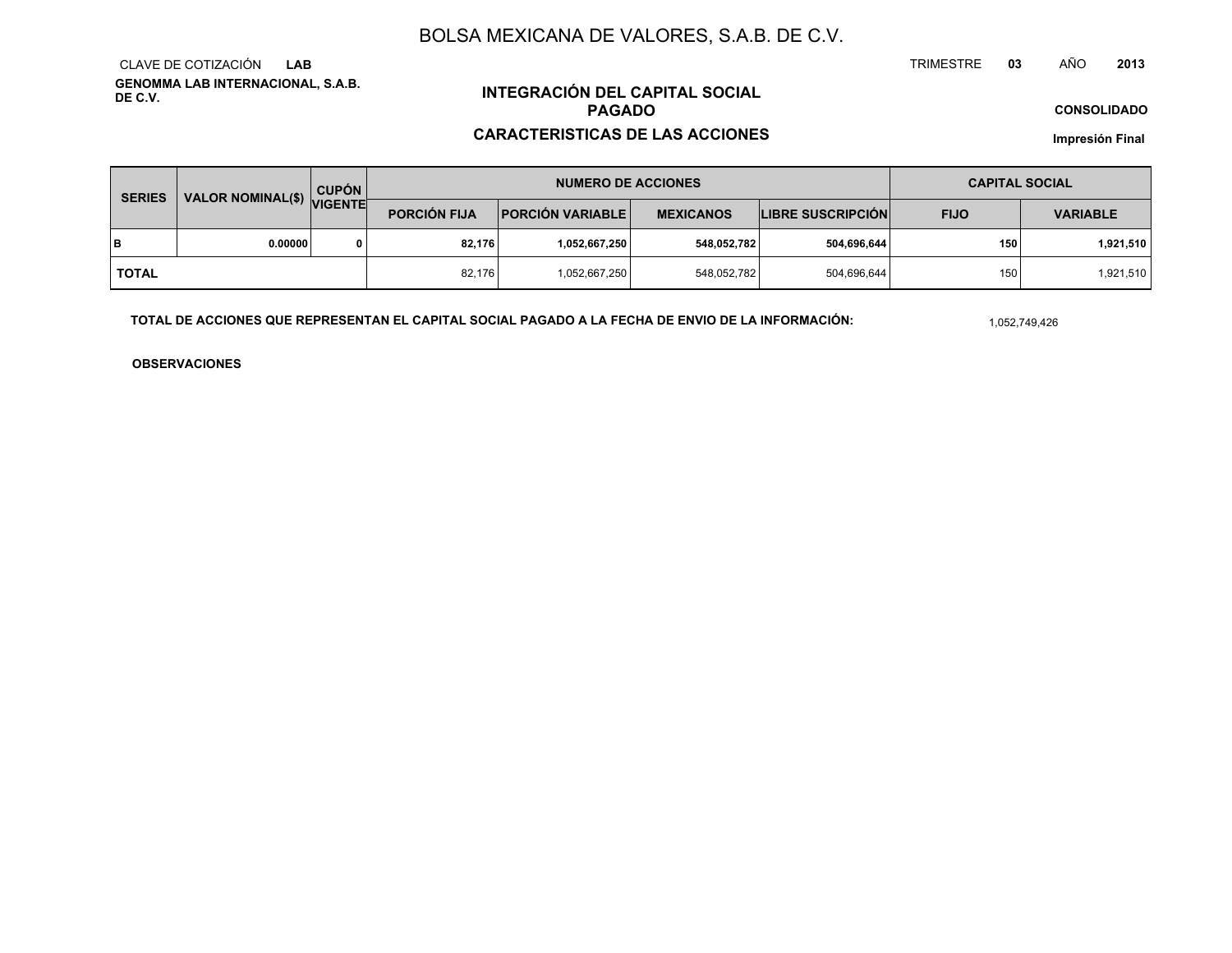CLAVE DE COTIZACIÓN: **LAB**

**GENOMMA LAB INTERNACIONAL, S.A.B. DE C.V.** PAGINA **/ 2**

**INSTRUMENTOS FINANCIEROS DERIVADOS**

TRIMESTRE: **03** AÑO: **2013**

 $1/2$ 

**CONSOLIDADO**

**Impresión Final**

INSTRUMENTOS FINANCIEROS DERIVADOS .

GENOMMA LAB INTERNACIONAL, S. A. B. DE C. V.

DURANGO NO. 332-102, COLONIA ROMA C. P. 06700, MÉXICO, D. F. R.F.C.: GLI-961030-TU5

MÉXICO, D. F. A 24 DE OCTUBRE DE 2013

ASUNTO: SE PRESENTA ESCRITO EN ATENCIÓN AL REQUERIMIENTO SEGÚN OFICIO NO. 151- 2/76211/2009 DE FECHA 20 DE ENERO DE 2009, MEDIANTE EL CUAL SE SOLICITA DE DIVERSA INFORMACIÓN Y DOCUMENTACIÓN RESPECTO A LAS OPERACIONES CON INSTRUMENTOS FINANCIEROS DERIVADOS EN LAS QUE PUDO HABER PARTICIPADO EN SU CASO LA EMPRESA: GENOMMA LAB INTERNACIONAL, S. A. B. DE C. V. R.F.C.: GLI-961030-TU5

VICEPRESIDENCIA DE SUPERVISIÓN BURSATIL. VICEPRESIDENCIA DE NORMATIVIDAD. DIRECCIÓN GENERAL DE SUPERVISIÓN DE MERCADOS. DIRECCIÓN GENERAL DE AUTORIZACIONES.

PRESENTE

OSCAR VILLALOBOS TORRES (R.F.C.: VITO-701004-1Y4), EN REPRESENTACIÓN DE GENOMMA LAB INTERNACIONAL, S. A. B. DE C. V. (R.F.C.: GLI-961030-TU5), PERSONALIDAD QUE ACREDITO CON COPIA DEL INSTRUMENTO NOTARIAL QUE SE ACOMPAÑA AL PRESENTE COMO ANEXO 1 (SE INCLUYE ORIGINAL PARA COTEJO), CON DOMICILIO FISCAL EN DURANGO 332-102, COLONIA ROMA, C. P. 06700, MÉXICO, D. F., TEL.:5081-0000, Y SEÑALANDO EL MISMO DOMICILIO PARA OÍR Y RECIBIR TODA CLASE DE NOTIFICACIONES QUE A ESTE ASUNTO SE REFIERAN, ATENTAMENTE COMPAREZCO Y EXPONGO QUE:

1.MEDIANTE OFICIO NO. 151-2/76211/2009 DE FECHA 20 DE ENERO DE 2009, ASÍ COMO DEL ANEXO 1 QUE FORMA PARTE INTEGRANTE DE DICHO OFICIO, LA DIRECCIÓN GENERAL DE SUPERVISIÓN DE MERCADOS DE LA COMISIÓN NACIONAL BANCARIA Y DE VALORES, A EFECTO DE CONOCER LA PARTICIPACIÓN DE LAS EMPRESAS PÚBLICAS EN OPERACIONES CON INSTRUMENTOS FINANCIEROS DERIVADOS YA SEA PARA INCREMENTAR SU RENTABILIDAD O CONTAR CON DETERMINADA COBERTURA RESPECTO A ALGÚN RIESGO, REQUIERE QUE GENOMMA LAB INTERNACIONAL, S. A. B. DE C. V. (EN ADELANTE MI REPRESENTADA), DIVULGUE DE CONFORMIDAD CON EL CITADO OFICIO Y COMO COMPLEMENTO A SU REPORTE TRIMESTRAL, INFORMACIÓN CUALITATIVA Y CUANTITATIVA SOBRE LAS POSICIONES QUE EN SU CASO TUVO EN INSTRUMENTOS FINANCIEROS DERIVADOS, RECONOCIDOS O NO COMO ACTIVOS O PASIVOS EN EL ESTADO DE SITUACIÓN FINANCIERA O BALANCE GENERAL.

2.A FIN DE CUMPLIR CON EL REQUERIMIENTO DE INFORMACIÓN Y DOCUMENTACIÓN QUE SE SOLICITA SEGÚN EL OFICIO NO. 151-2/76211/2009 DE FECHA 20 DE ENERO DE 2009, SE HACE DEL CONOCIMIENTO DE ESA H. DIRECCIÓN GENERAL DE SUPERVISIÓN DE MERCADOS DE LA COMISIÓN NACIONAL BANCARIA Y DE VALORES, QUE MI REPRESENTADA A LA FECHA NO CUENTA CON LA INFORMACIÓN CUALITATIVA Y CUANTITATIVA RESPECTO A CUALQUIERA DE LOS ASPECTOS SOLICITADOS EN EL OFICIO 151-2/76211/2009, YA QUE NO HA CELEBRADO OPERACIONES QUE INVOLUCREN LA CONTRATACIÓN DE INSTRUMENTOS FINANCIEROS DERIVADOS DE ACUERDO A LO ESTABLECIDO EN EL BOLETÍN C-2 "INSTRUMENTOS FINANCIEROS" Y EL BOLETÍN C-10 "INSTRUMENTOS FINANCIEROS DERIVADOS Y OPERACIONES DE COBERTURA", DE